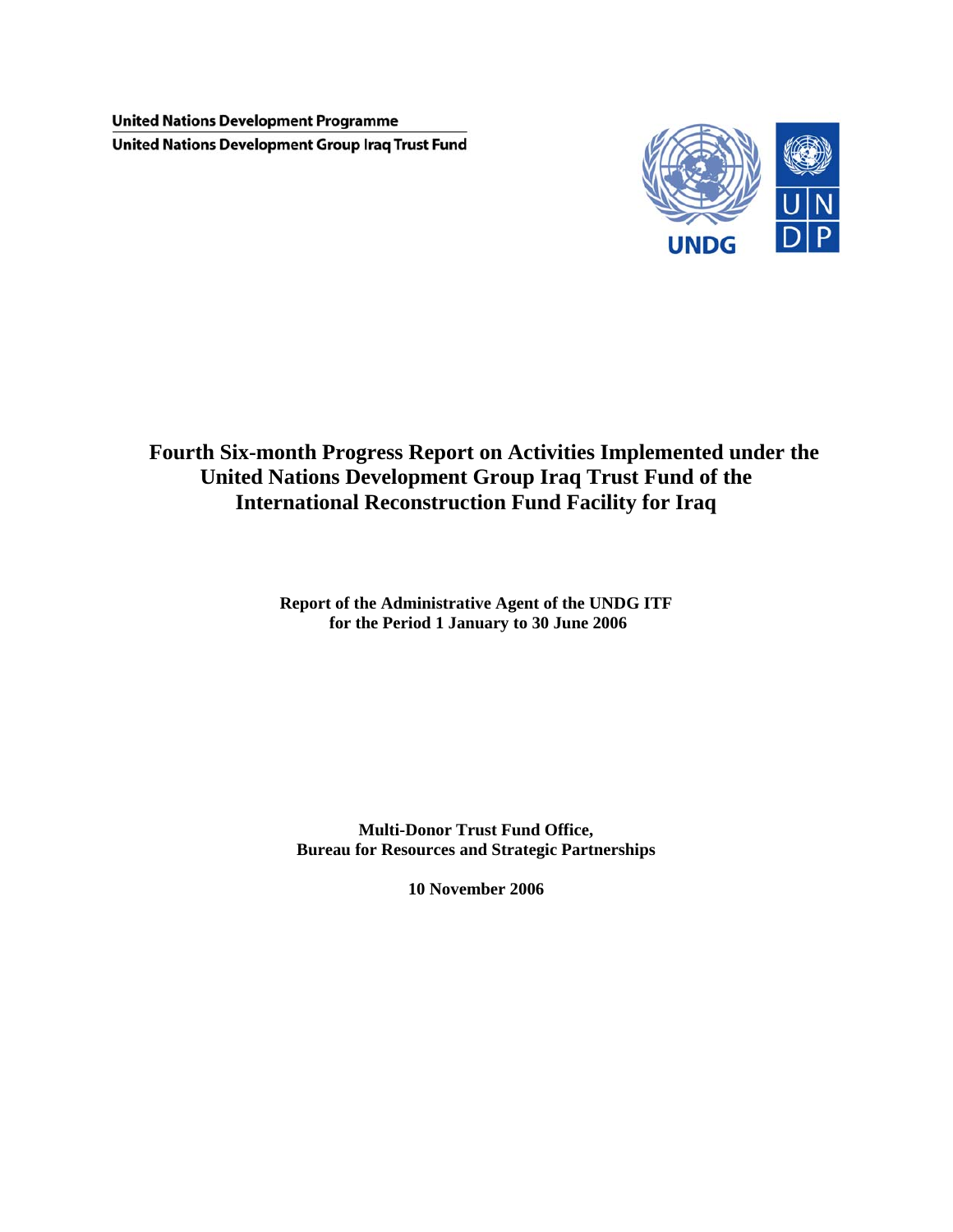# **UNDG Iraq Trust Fund**

# **PARTICIPATING UN ORGANIZATIONS**

| <b>ESCWA</b>      | <b>Economic and Social Commission for Western Asia</b>                       |
|-------------------|------------------------------------------------------------------------------|
| <b>FAO</b>        | Food and Agriculture Organization of the United Nations                      |
| <b>ILO</b>        | <b>International Labour Organization</b>                                     |
| <b>ITU</b>        | <b>International Telecommunication Union</b>                                 |
| <b>OHCHR</b>      | Office of the United Nations High Commissioner for Human Rights              |
| <b>UN/DESA</b>    | United Nations Department of Economic and Social Affairs                     |
| <b>UN DPA/EAD</b> | United Nations Department of Political Affairs/Electoral Assistance Division |
| <b>UN-HABITAT</b> | <b>United Nations Human Settlements Programme</b>                            |
| <b>UNDP</b>       | <b>United Nations Development Programme</b>                                  |
| <b>UNEP</b>       | <b>United Nations Environment Programme</b>                                  |
| <b>UNESCO</b>     | United Nations Educational, Scientific and Cultural Organization             |
| <b>UNFPA</b>      | <b>United Nations Population Fund</b>                                        |
| <b>UNHCR</b>      | <b>United Nations High Commissioner for Refugees</b>                         |
| <b>UNICEF</b>     | <b>United Nations Children's Fund</b>                                        |
| <b>UNIDO</b>      | <b>United Nations Industrial Development Organization</b>                    |
| <b>UNIFEM</b>     | <b>United Nations Development Fund for Women</b>                             |
| <b>UNODC</b>      | United Nations Office on Drugs and Crime                                     |
| <b>UNOPS</b>      | <b>United Nations Office for Project Services</b>                            |
| <b>WFP</b>        | <b>World Food Programme</b>                                                  |
| <b>WHO</b>        | <b>World Health Organization</b>                                             |
|                   |                                                                              |

# **CONTRIBUTING DONORS**

# **ASIA** Italy

India Netherlands Netherlands **Japan Norway** New Zealand Spain<br>Republic of Korea Sweden Republic of Korea

Belgium **Denmark MIDDLE EAST** European Commission Kuwait **Finland** Qatar **Qatar** Germany<br>Greece Iceland Canada **Ireland** United States

Australia Luxembourg **Turkey EUROPE** United Kingdom

# **NORTH AMERICA**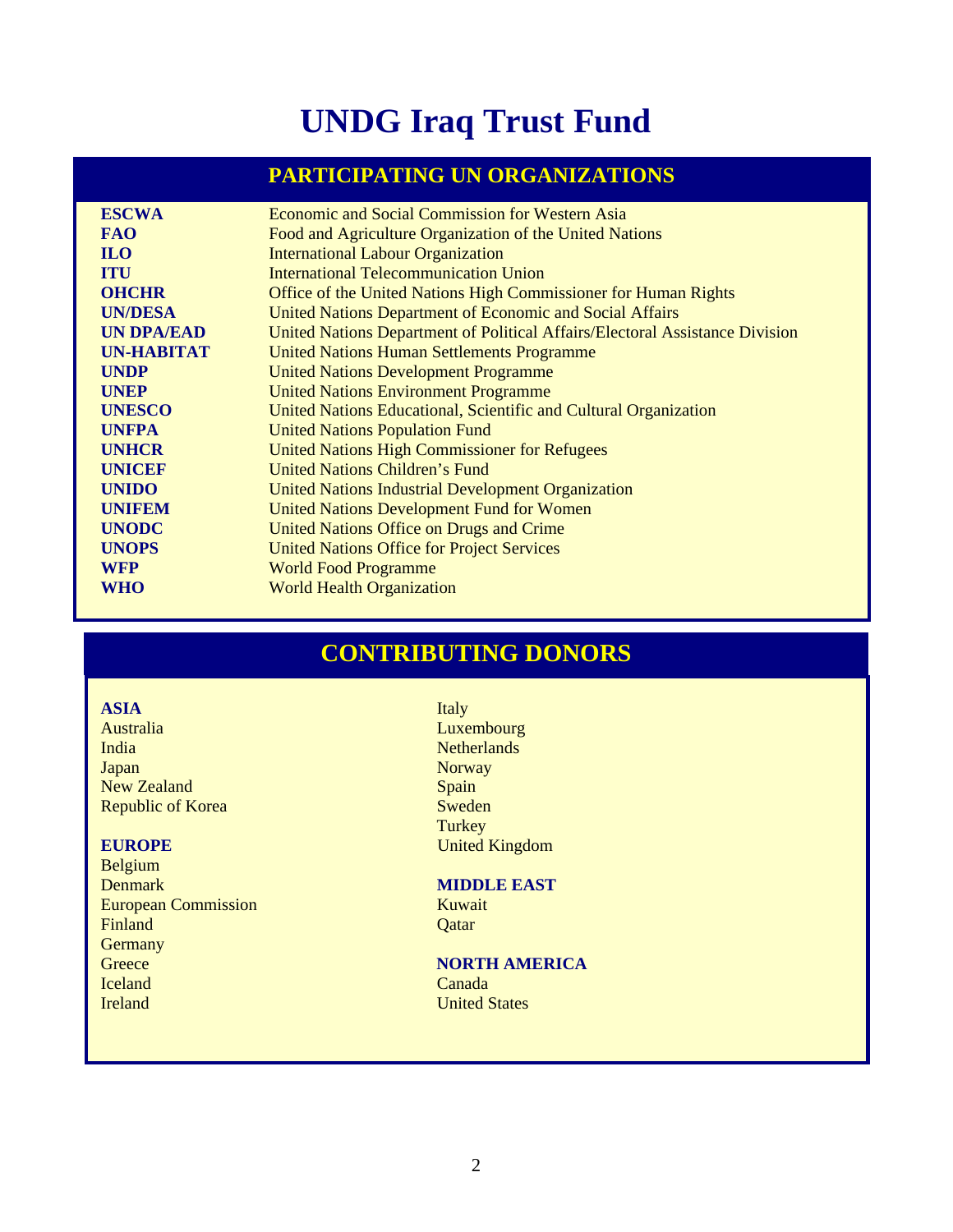# **Contents**

| 1. |     |                                                                                 |  |
|----|-----|---------------------------------------------------------------------------------|--|
|    | 1.1 |                                                                                 |  |
|    | 1.2 |                                                                                 |  |
|    | 1.3 | United Nations Activities in Iraq Funded by Non-UNDG ITF Resources  11          |  |
|    | 1.4 |                                                                                 |  |
| 2. |     |                                                                                 |  |
|    | 2.1 | Strategic Background: The United Nations Assistance Strategy for Iraq, the Iraq |  |
|    |     | National Development Strategy, Sector Working Groups and the International      |  |
|    |     |                                                                                 |  |
|    | 2.2 |                                                                                 |  |
|    |     | 2.2.1                                                                           |  |
|    |     |                                                                                 |  |
|    | 2.3 |                                                                                 |  |
|    |     |                                                                                 |  |
|    |     |                                                                                 |  |
|    |     |                                                                                 |  |
|    | 2.4 |                                                                                 |  |
|    |     |                                                                                 |  |
|    |     |                                                                                 |  |
|    |     |                                                                                 |  |
|    |     |                                                                                 |  |
|    |     |                                                                                 |  |
| 3. |     |                                                                                 |  |
|    | 3.1 |                                                                                 |  |
|    | 3.2 |                                                                                 |  |
|    | 3.3 |                                                                                 |  |
|    |     |                                                                                 |  |
|    |     |                                                                                 |  |
|    |     |                                                                                 |  |
|    | 3.4 |                                                                                 |  |
|    | 3.5 |                                                                                 |  |
|    | 3.6 |                                                                                 |  |
|    | 3.7 |                                                                                 |  |
| 4. |     |                                                                                 |  |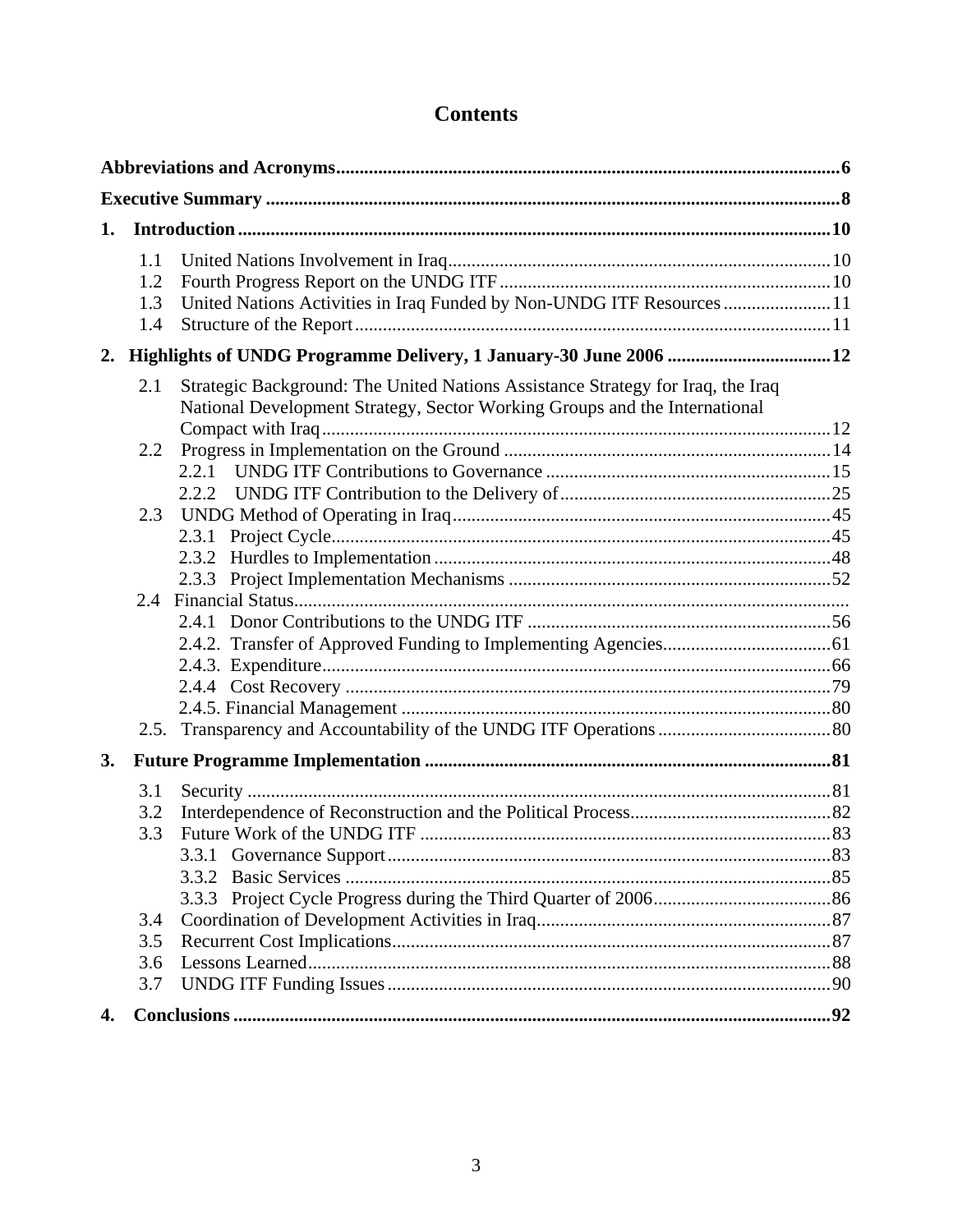# **Annexes**

| 1A. Total Expenditure Incurred against Approved and Funded Projects, by Agency,      |  |
|--------------------------------------------------------------------------------------|--|
|                                                                                      |  |
| 1B. Total Expenditure Incurred against Approved and Funded Projects, by Cluster,     |  |
|                                                                                      |  |
| 2. Total Project Commitments and Disbursements against Approved and Funded Projects, |  |
|                                                                                      |  |
|                                                                                      |  |

# **List of Tables**

| 6. Projects Approved at the UNDG ITF Steering Committee Meeting on 16 March 2006 46     |  |
|-----------------------------------------------------------------------------------------|--|
| 7. Projects Approved at the UNDG ITF Steering Committee Meeting on 20 April 200646      |  |
|                                                                                         |  |
| 9. Sources, Uses and Balance of UNDG ITF Funds, 1 January 2004-30 June 200656           |  |
|                                                                                         |  |
| 11. Donor Contributions, by Cluster/Sub-Cluster and Type of Funds, as of 30 June 200658 |  |
| 12. Comparison of Contributions Received and Funds Approved, Expended, Committed        |  |
| and Disbursed, by Basic Services Clusters and Support to Electoral Process Cluster      |  |
|                                                                                         |  |
|                                                                                         |  |
|                                                                                         |  |
|                                                                                         |  |
|                                                                                         |  |
|                                                                                         |  |
|                                                                                         |  |
| 19. Total Expenditure, by Cluster, with Breakdown by Category, 1 January 2006-          |  |
|                                                                                         |  |
| 20. Total Expenditure, by Agency, with Breakdown by Category, 1 January 2006-           |  |
|                                                                                         |  |
| 21. Total Expenditure, by Cluster, with Breakdown by Category, for All Four Reporting   |  |
|                                                                                         |  |
| 22. Total Expenditure, by Agency, with Breakdown by Category, for All Four Reporting    |  |
|                                                                                         |  |
|                                                                                         |  |
|                                                                                         |  |
|                                                                                         |  |
|                                                                                         |  |
|                                                                                         |  |
| 28. Reported Interest Earned by Implementing UN Organizations as of 30 June 2006 79     |  |
| 29. Projects Approved at the UNDG ITF Steering Committee Meeting on 16 July 2006        |  |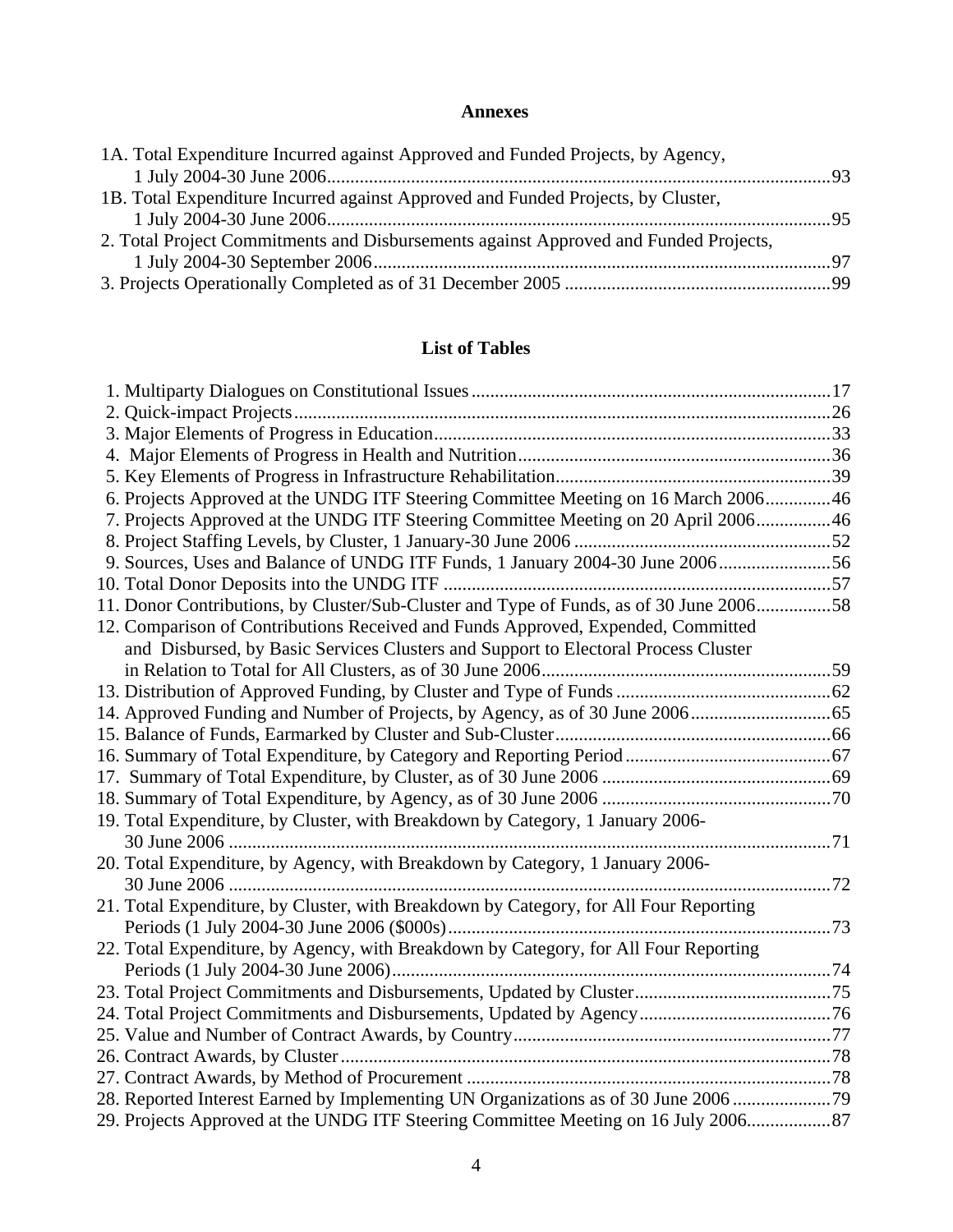# **List of Figures**

| 1. Project/Programme Identification, Review and Approval Processes for                    |  |
|-------------------------------------------------------------------------------------------|--|
|                                                                                           |  |
| 2. Funding (Earmarked and Unearmarked) for Basic Services and Other Clusters, as of       |  |
|                                                                                           |  |
| 3. Distribution of Expenditure by Basic Services and Other Clusters, as of 30 June 200660 |  |
|                                                                                           |  |
|                                                                                           |  |
|                                                                                           |  |
| 7. Distribution of Total Expenditure, by Expenditure Category and Reporting Period        |  |
|                                                                                           |  |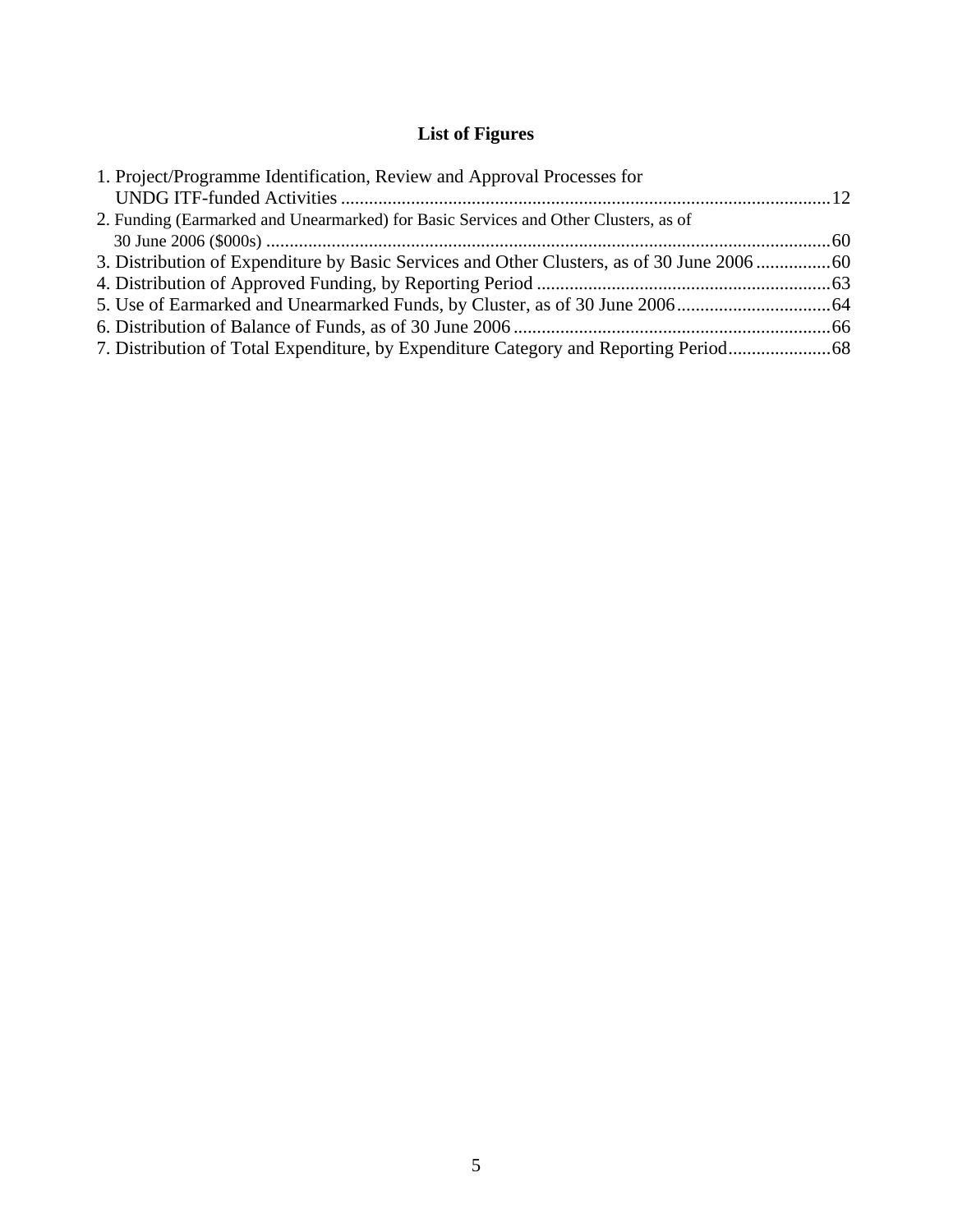# <span id="page-5-0"></span>**Abbreviations and Acronyms**

| <b>DAD</b>          | Donor Assistance Database                                        |
|---------------------|------------------------------------------------------------------|
| DoEd                | Directorate of Education                                         |
| <b>DPA</b>          | Department of Political Affairs (United Nations)                 |
| EAD                 | <b>Electoral Assistance Division (United Nations)</b>            |
| <b>ECHA</b>         | Executive Committee on Humanitarian Affairs                      |
| <b>ESCWA</b>        | Economic and Social Commission for Western Asia                  |
| <b>FAO</b>          | Food and Agriculture Organization of the United Nations          |
| ICI                 | International Compact with Iraq                                  |
| <b>IDP</b>          | internally displaced person                                      |
| <b>IECI</b>         | Independent Electoral Commission of Iraq                         |
| <b>IHEC</b>         | <b>Independent High Electoral Commission</b>                     |
| <b>ILO</b>          | International Labour Organization                                |
| <b>IMF</b>          | <b>International Monetary Fund</b>                               |
| <b>IRFFI</b>        | International Reconstruction Fund Facility for Iraq              |
| IRI                 | Iraqis Rebuilding Iraq                                           |
| <b>ISRB</b>         | Iraqi Strategic Review Board                                     |
| <b>ITF</b>          | Iraq Trust Fund                                                  |
| <b>LOA</b>          | Letter of Agreement                                              |
| <b>MDG</b>          | Millennium Development Goal                                      |
|                     | multi-donor trust fund                                           |
| <b>MDTF</b><br>MoEd |                                                                  |
|                     | Ministry of Education                                            |
| MoEl                | Ministry of Electricity                                          |
| MoEn                | Ministry of Environment                                          |
| MoH                 | Ministry of Health                                               |
| <b>MoMPW</b>        | Ministry of Municipalities and Public Works                      |
| MoPDC               | Ministry of Planning and Development Cooperation                 |
| <b>NGO</b>          | non-governmental organization                                    |
| <b>OCS</b>          | Office of Constitutional Support (UNAMI)                         |
| <b>OHCHR</b>        | Office of the United Nations High Commissioner for Human Rights  |
| <b>PHC</b>          | primary health care                                              |
| <b>PWC</b>          | <b>PricewaterhouseCoopers</b>                                    |
| <b>SWG</b>          | Sector Working Group                                             |
| <b>TOR</b>          | Terms of Reference                                               |
| <b>UNAMI</b>        | United Nations Assistance Mission for Iraq                       |
| <b>UNCT</b>         | <b>United Nations Country Team</b>                               |
| <b>UNDG</b>         | <b>United Nations Development Group</b>                          |
| <b>UNDP</b>         | <b>United Nations Development Programme</b>                      |
| <b>UNEP</b>         | <b>United Nations Environment Programme</b>                      |
| <b>UNESCO</b>       | United Nations Educational, Scientific and Cultural Organization |
| <b>UNFPA</b>        | <b>United Nations Population Fund</b>                            |
| <b>UN-HABITAT</b>   | United Nations Human Settlements Programme                       |
| <b>UNHCR</b>        | United Nations High Commissioner for Refugees                    |
| <b>UNICEF</b>       | United Nations Children's Fund                                   |
| <b>UNIDO</b>        | United Nations Industrial Development Organization               |
| <b>UNIFEM</b>       | United Nations Development Fund for Women                        |
| <b>UNOPS</b>        | United Nations Office for Project Services                       |
| <b>USAID</b>        | United States Agency for International Development               |
| <b>WATSAN</b>       | water and sanitation                                             |
|                     |                                                                  |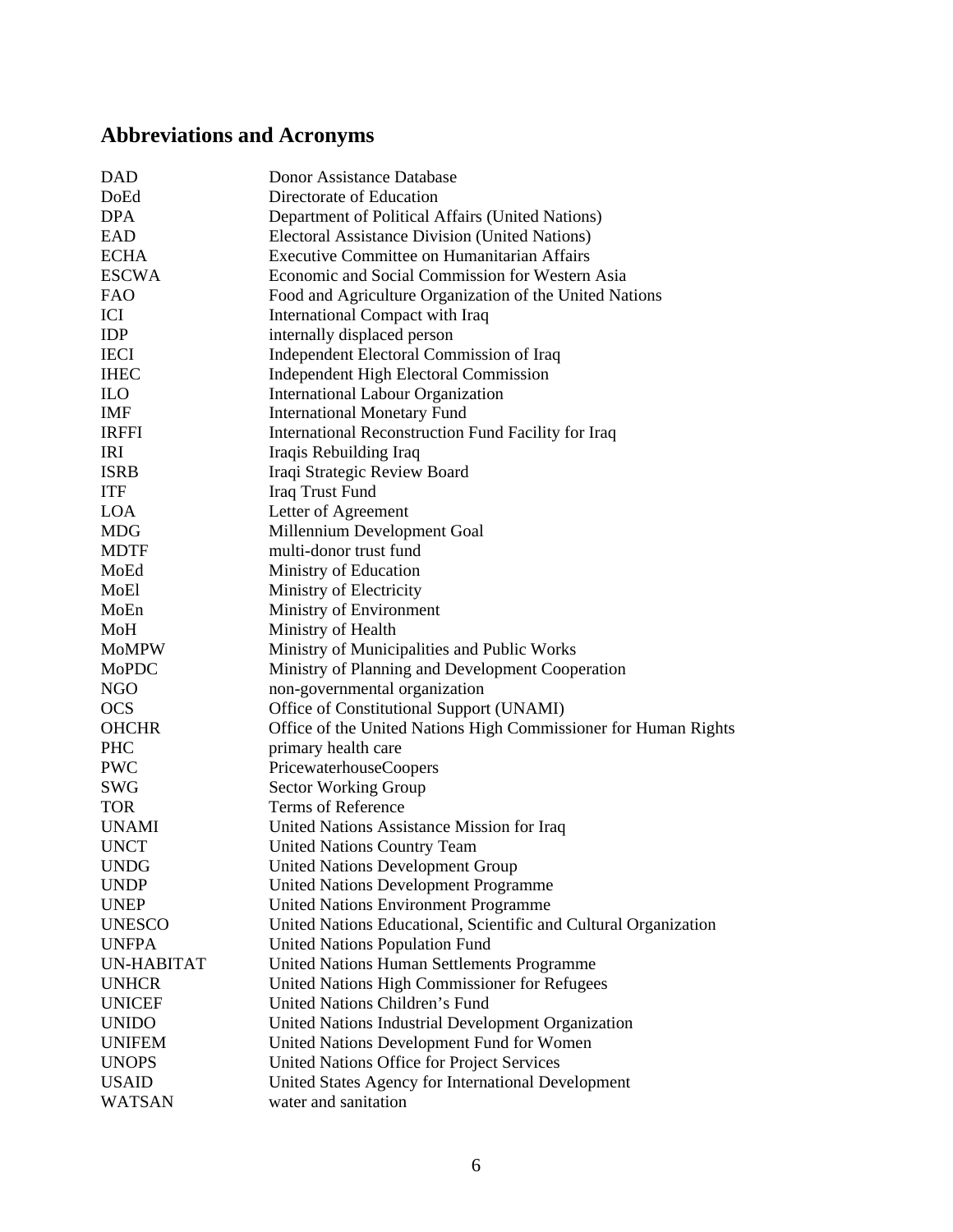| <b>WFP</b> | World Food Programme      |
|------------|---------------------------|
| <b>WHO</b> | World Health Organization |

# **Definitions[1](#page-6-0)**

# **Allocation**

*UNDG ITF* – Amount earmarked to a particular Cluster(s) and/or specific Participating UN Organization(s) to fund approved projects.

*World Bank ITF* – Amount to be disbursed to the vendor or the Iraqi line ministry implementing an approved project for the actual costs of the goods received or services delivered.

# **Approved Project**

*UNDG ITF* – A project that has been approved by the Iraqi Strategic Review Board (ISRB) and the UNDG ITF Steering Committee for which a project document has subsequently been signed.

*World Bank ITF* – A project for which a grant agreement has been negotiated and signed by the World Bank ITF and the recipient.

# **Donor Pledge**

An amount indicated as a voluntary contribution by a donor. (Pledges are not included in the financial statements. Financial reports will report on legally binding donor commitments and deposits to the UNDG ITF and the World Bank ITF.)

# **Donor Commitment**

A legally binding commitment of a contribution to the International Reconstruction Fund Facility for Iraq (IRFFI) for a specific amount over a specific time frame, formalized through a Letter of Agreement (in the case of the UNDG ITF) or an Administrative Agreement (World Bank ITF).

#### **Donor Deposit**

Cash deposit received by the UNDG ITF or the World Bank ITF.

## **Project Commitment**

The amount for which a legally binding project contract has been signed.

## **Project Disbursement**

The amount paid to a vendor or entity for goods received, work completed and/or services rendered (does not include Unliquidated Obligations).

## **Project Expenditure**

 $\overline{a}$ 

*UNDG ITF* – Amount of project disbursement plus Unliquidated Obligations related to payments due for the year.

<span id="page-6-0"></span><sup>&</sup>lt;sup>1</sup> Common definitions agreed between the UNDG ITF and the World Bank ITF for use in IRFFI reporting.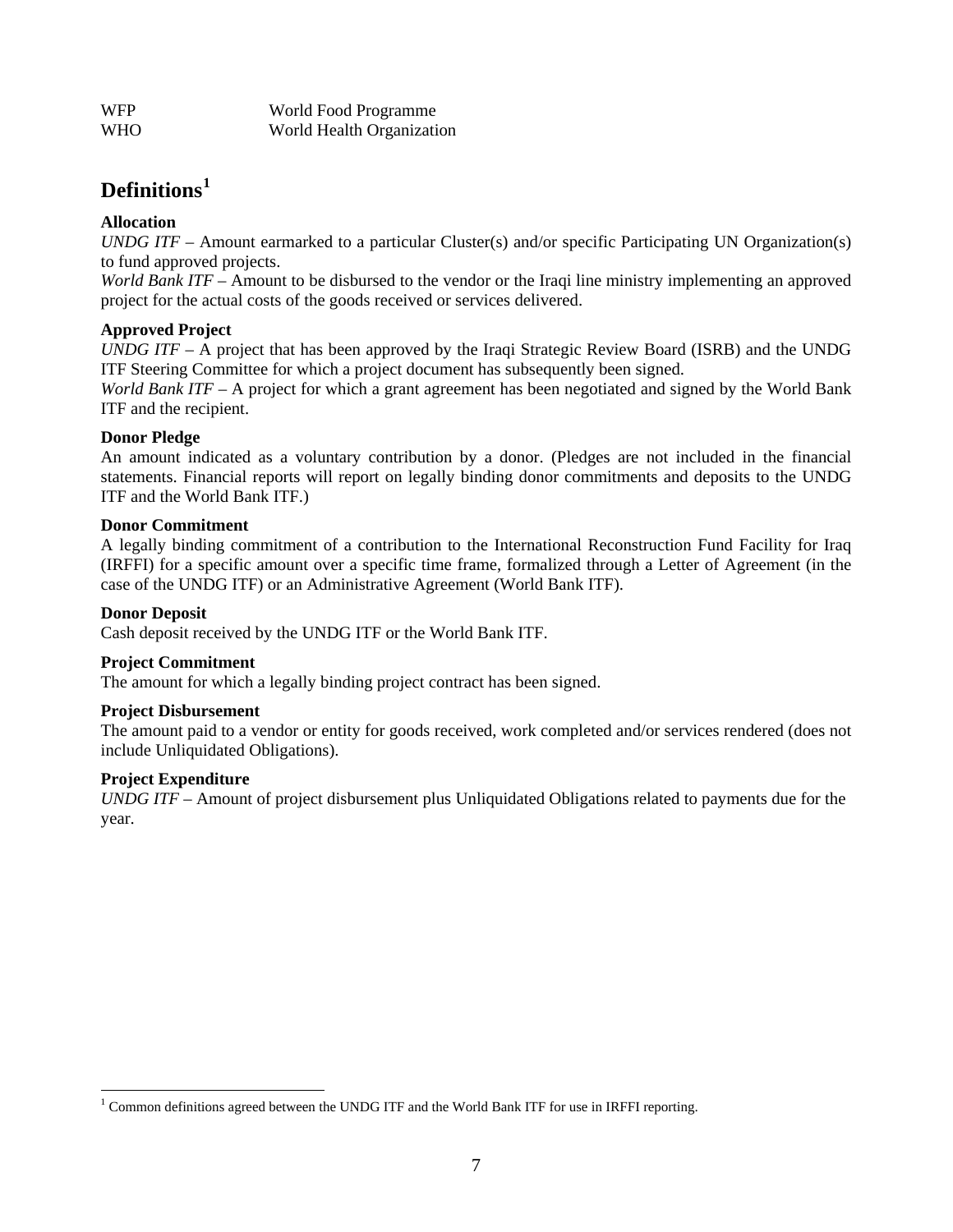# <span id="page-7-0"></span>**Executive Summary**

 $\overline{a}$ 

This is the fourth Six-month Progress Report on Activities Implemented under the United Nations Development Group Iraq Trust Fund (UNDG ITF) submitted to the donors of the International Reconstruction Fund Facility for Iraq (IRFFI) in fulfilment of the reporting provisions of the Letter of Agreement (LOA) signed with donors contributing to the UNDG ITF. The consolidated narrative and financial report, which covers the period from 1 January 2006 to 30 June 2006 (with an informal update to 30 September 2006), highlights UNDG ITF progress as a whole. For detailed information on project-level progress, donors are referred to individual project progress reports, which can be obtained by writing to the Executive Coordinator of the UNDG ITF. The present report is based on individual progress reports submitted by 16 Participating UN Organizations of the UNDG ITF in conformity with provisions of the LOA and builds on the three previous consolidated progress reports submitted.

The introductory chapter outlines the role of the United Nations in Iraq and the purpose and structure of the report.

The second chapter highlights key elements of programme delivery during the reporting period. Of the \$919 million deposited into the UNDG ITF account as of 30 June 2006, \$809 million (88 per cent) had been transferred to the United Nations implementing agencies for 93 approved projects, following vetting and approval by the Iraqi authorities (line ministries; increasingly, Sector Working Groups and the Iraqi Strategic Review Board) followed by approval by the UNDG ITF Steering Committee. As of the end of the reporting period, three projects (A7-02/UNOPS, C11-07/UNESCO and F8-02/UNHCR) had been operationally and financially closed and the unused balance, if any, had been refunded to the UNDG ITF. Seventeen projects had been operationally closed.

The considerable hurdles to implementation present since the beginning of UNDG ITF operations have become more pronounced. Since the bombing of the Samarra shrine in February 2006, the security situation has deteriorated. The long hiatus in establishing the first democratically elected four-year Government exacerbated the lack of clear, timely decision-making by Iraqi authorities noted in previous reports.

During the fourth six-month reporting period, a total of \$90.5 million was expended, bringing the cumulative expenditure from inception to 30 June 2006 to \$600 million, or almost 75 per cent of the total approved funding of \$809 million. This latest expenditure figure is significantly lower than the \$220 million expended during the third reporting period. Part of the difference might be explained by the effects on project implementation of the drastic escalation in sectarian violence that has occurred since February 2006.

By 30 June 2006, the level of disbursements on the approved projects had reached \$499 million (62 per cent of approved funds), and during the third quarter of 2006 (1 July to 30 September 2006), United Nations agencies<sup>[2](#page-7-1)</sup> recorded additional disbursements totalling \$47 million. The current contract commitment rate of 75 per cent and disbursement rate of 63 per cent represent substantial implementation levels attained by the United Nations agencies in Iraq despite ongoing security challenges and a difficult operating environment on the ground.

Most importantly, the UNDG ITF-funded operations continue to have a significant impact on support to governance and delivery of basic services in Iraq.

<span id="page-7-1"></span> $2$  In the present report, as in the First, Second and Third Six-month Progress Reports on Activities Implemented under the UNDG ITF, the term "agency" is used interchangeably with "organization" to describe the Participating UN Organizations although only a few of the UN organizations are legally defined as agencies.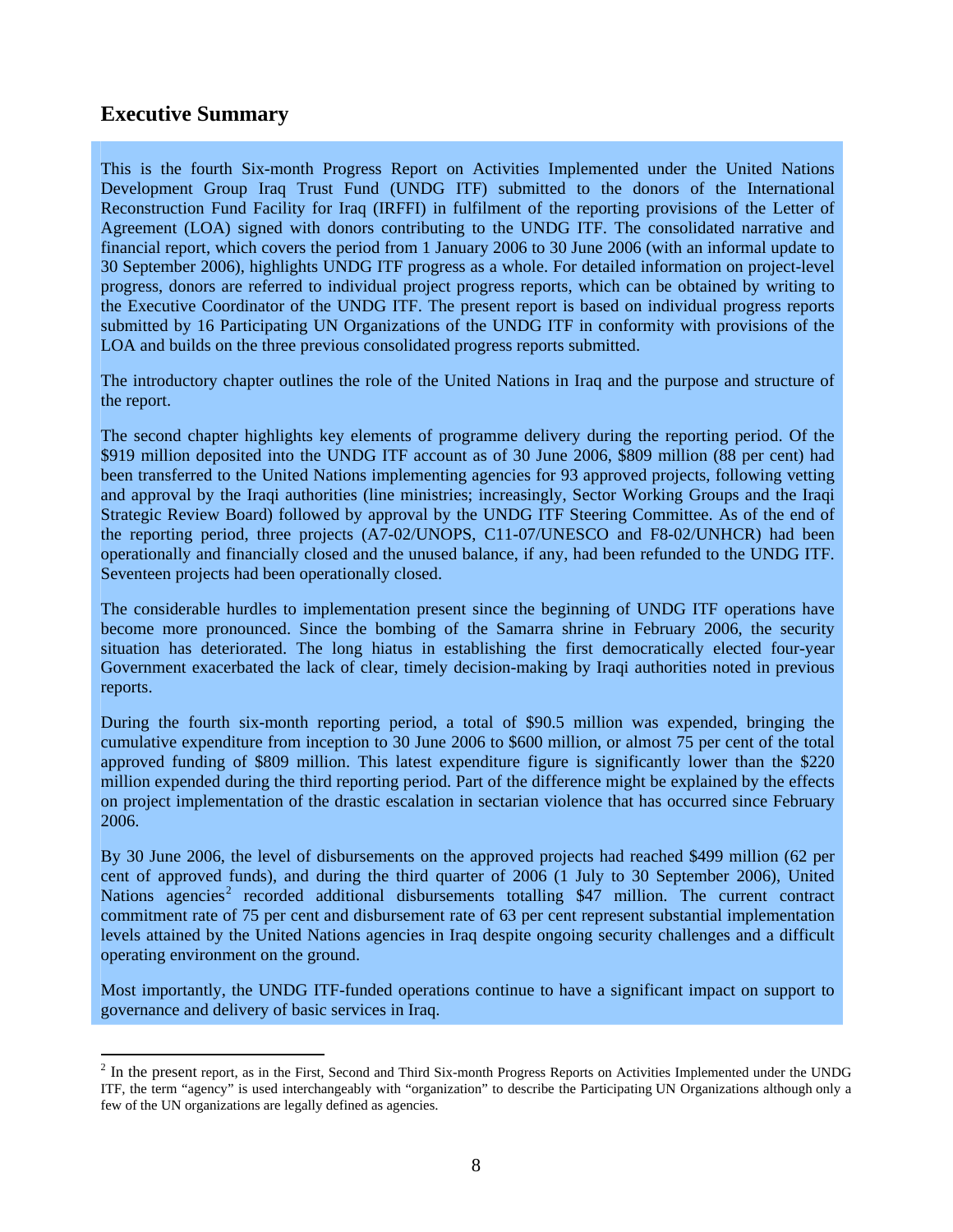Efforts continued to address the constitutional issues at the heart of the constitutional review process, which has yet to be formally launched. In addition, major efforts were made in institutional strengthening across the public sector. However, overall progress on governance was less than expected. Moreover the political hiatus and deterioration in the security situation prevented any of the planned electoral events from taking place. Despite the hurdles on the governance side, further strong progress was made in delivering basic services. The quick-impact projects in basic services in education, health, and water and sanitation discussed at the July 2005 IRFFI Donor Meeting at the Dead Sea, Jordan, and launched in September 2005 had all, bar two, been successfully completed by the end of the present reporting period. Other examples of the strong impact of basic services projects included the following: 262 schools rehabilitated to a child-friendly design, enabling about 142,000 students to attend school; 192 primary health care centres rehabilitated; retention of a polio- and cholera-free status in Iraq; and 160 water and sanitation systems rehabilitated.

The third chapter shifts the focus to the future. The drastically deteriorating security situation and the concomitant additional risks being faced by United Nations personnel and implementing partners are becoming ever higher hurdles to programme implementation. Support to further multiparty dialogues on the Constitution will continue and, depending on political developments, a series of electoral events, including a referendum on the review of the Constitution and a Kirkuk referendum, will take place in 2007. In support to basic services, plans for the future are being adjusted to focus on area-based approaches. Lessons continue to be learned on the operations of the UNDG ITF, including from the Independent Programmatic Review undertaken in 2005. The IRFFI structure, with its parallel UNDG and World Bank trust funds and with joint governance arrangements, has been recognized by the independent UNDG-Executive Committee on Humanitarian Affairs review of multi-donor trust funds (finalized in May 2006) as a good model for transition multi-donor trust funds.

The fourth and concluding chapter underlines the significant delivery level of the UNDG ITF over its two years of operation despite the deteriorating security situation and points to the effectiveness of the IRFFI mechanism.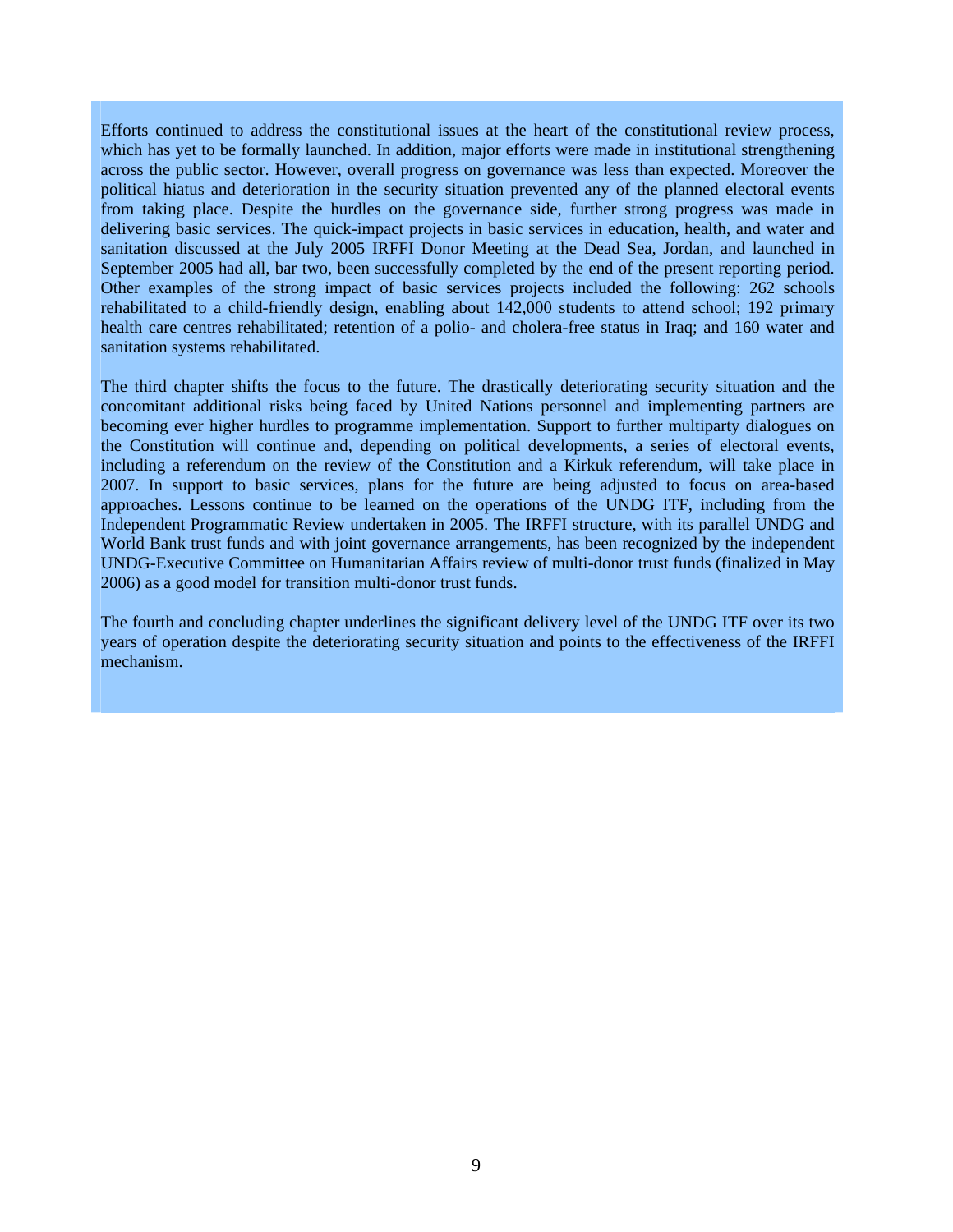# <span id="page-9-0"></span>**1. Introduction**

This is the fourth Six-month Progress Report on Activities Implemented under the United Nations Development Group Iraq Trust Fund (UNDG ITF) presented to donors of the International Reconstruction Fund Facility for Iraq (IRFFI). The report provides information on the continuing progress of United Nations multisectoral operations in Iraq for the period from 1 January 2006 to 30 June 2006 (with an informal update to [3](#page-9-1)0 September 2006). It builds upon the first three six-month progress reports of the UNDG ITF<sup>3</sup> submitted to IRFFI donors.

# **1.1 United Nations Involvement in Iraq**

Following the request of the first democratically elected Government of Iraq, the Security Council, in its meeting of 10 August 2006, extended the United Nations Assistance Mission for Iraq (UNAMI) through 10 August 2007. The Council welcomed the request by the Government that the United Nations continue to help the war-torn country to build peace and security and assist in the restoration of its shattered physical and economic infrastructure. The Secretary-General of the United Nations, in requesting the extension of the UNAMI mandate, indicated that Iraq "continued to face formidable political, security and economic challenges" and still needed the support of the international community.

Adopting resolution 1700 (2006), the Security Council again unanimously reaffirmed the United Nations lead role in assisting the Iraqi people and Government in strengthening institutions and promoting national dialogue and unity. The action of the Security Council provides the framework for the Mission and for the UNDG ITF to continue helping Iraq in key areas identified by the Secretary-General, such as drafting a constitution, setting up an elected government and providing social services and humanitarian assistance.

The limitations and constraints on United Nations action during the reporting period were encapsulated in two significant developments, with deleterious impact on the security situation:

- On 22 February 2006, the holy Shiite shrine of Imams Ali Al-Hadi and Al-Hasan Al-Askari in Samarra was bombed. This incident led to the escalation of sectarian violence and complications in the political climate of the country.
- Following long and protracted negotiations, it was only on 8 June 2006 that the Prime Minister presented his candidates for the last three posts in his cabinet – the Ministers of Defence, Interior and National Security – and the formation of the Government following the elections in December 2005 was completed. The long delay in formation of the Government provided fertile ground on which insecurity could grow.

# **1.2 Fourth Progress Report on the UNDG ITF**

In accordance with the decision of the IRFFI Donor Committee at the Dead Sea meeting of July 2005, the two reports foreseen in the Letter of Agreement (LOA) – the narrative and the financial – are again consolidated here into one report, providing more complete information on progress to date.

<span id="page-9-1"></span> $\overline{a}$ <sup>3</sup> The First Six-month Progress Report on Activities Implemented under the United Nations Development Group Iraq Trust Fund of the International Reconstruction Fund Facility for Iraq submitted to the IRFFI donors on 14 May 2005, the Second Six-month Progress Report on Activities Implemented under the United Nations Development Group Iraq Trust Fund of the International Reconstruction Fund Facility for Iraq submitted on 30 November 2005 and the Third Six-month Progress Report on Activities implemented under the United Nations Development Group Iraq Trust Fund of the International Reconstruction Fund Facility for Iraq submitted on 11 May 2006.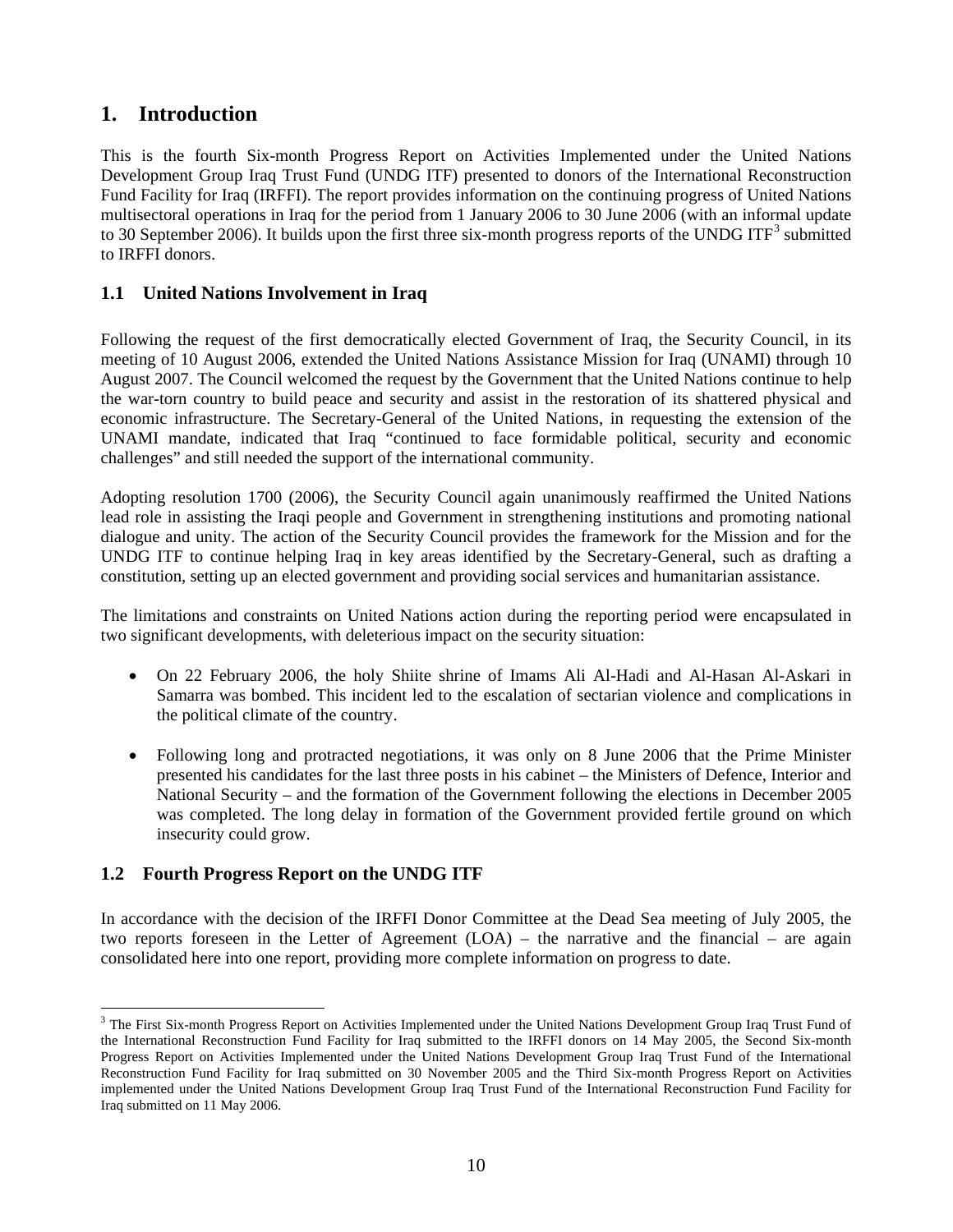<span id="page-10-0"></span>The progress report also provides information on project contract commitments and disbursements as of 30 September 2006 (see section 2.4.3) furnished by the United Nations Country Team (UNCT) in Amman so as to give donors an indication of the implementation trend in the subsequent six-month reporting period covering 1 July to 31 December 2006.

In addition to the official six-month progress reports, the UNDG ITF provides monthly UNDG ITF Newsletters. In 2006, each issue has provided an assessment of the progress of at least one Cluster as well as details on completed projects. Having completed the cycle of cluster progress reporting in mid-2006, the UNDG ITF Newsletters are now providing thematic information covering issues, challenges, lessons and opportunities of each Cluster, permitting additional updated feedback. Donors who seek more up-to-date information are invited to consult the IRFFI web site [www.irffi.org](http://www.irffi.org/) for the latest newsletter. In view of the progress of the various UNDG ITF Clusters reported in each of the monthly UNDG ITF newsletters during the first half of 2006, the Cluster-level reporting, which was a feature of the previous six-month progress reports (see, for example, Part 2 of the Third Six-month Progress Report), is not repeated in the present progress report. The present report focuses on Fund-level progress against agreed benchmarks.

# **1.3 United Nations Activities in Iraq Funded by Non-UNDG ITF Resources**

The present report covers only the United Nations activities in Iraq that are funded by the UNDG ITF. As in previous reports, non-UNDG ITF-funded activities (which are significant for some Clusters though decreasing) are not included so as to give IRFFI donors an accurate picture of the activities funded by UNDG ITF resources.

# **1.4 Structure of the Report**

The present report contains four chapters, including the present introductory chapter.

The second chapter provides highlights of programme delivery during the first half of 2006 and details of the UNDG method of operation in Iraq, including project selection and project implementation approaches.

The third chapter looks towards the future with details on the prospective security situation, the proposed plan of action in relation to the International Compact with Iraq (ICI) and the lessons being learned and integrated into UNDG ITF operations.

The fourth chapter contains conclusions on the progress of the UNDG ITF to date.

The annexes of the report provide a range of useful data and information, including detailed presentations of total project commitments and disbursements by reporting period.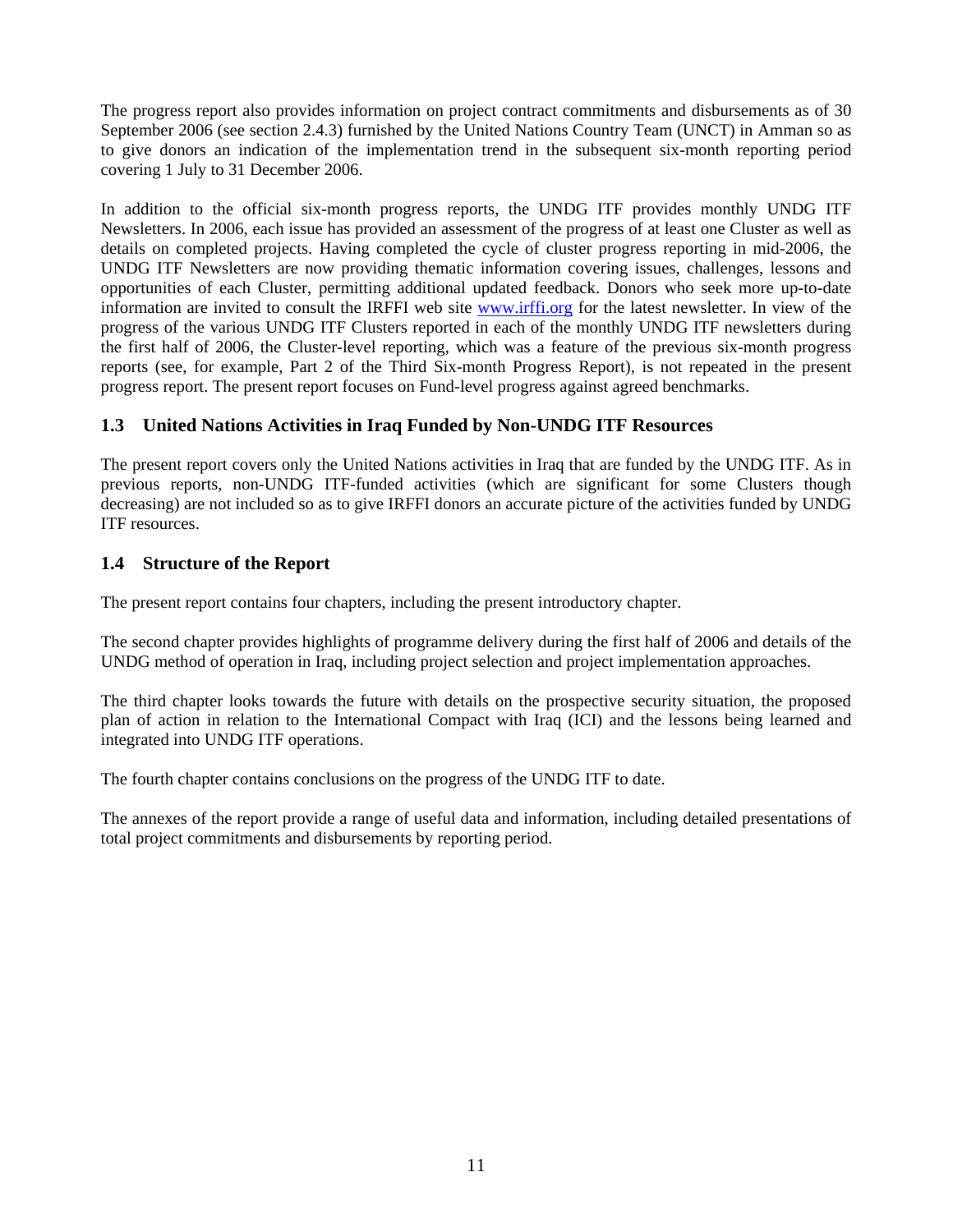# <span id="page-11-0"></span>**2. Highlights of UNDG Programme Delivery, 1 January-30 June 2006**

# **2.1 Strategic Background: The United Nations Assistance Strategy for Iraq, the Iraq National Development Strategy, Sector Working Groups and the International Compact with Iraq**

The operations of the UNDG ITF are based on the United Nations Assistance Strategy for Iraq, which was first adopted at Abu Dhabi in February 2004 and then updated in March 2005 and again in April 2006 on the basis of priorities identified by the Government of Iraq. The United Nations Assistance Strategy reflects the Iraqi priorities articulated by the Minister of Planning and Development Cooperation and Chairman of the Iraqi Strategic Review Board (ISRB) in the National Development Strategy of July 2005 and the strategies identified by the Iraq-led Sector Working Groups (SWGs).

It may be useful to recall the project/programme identification, review and approval processes that activities that are funded by the UNDG ITF presently follow. As shown in figure 1, the Iraqi-led institutions play the key role in the identification (line ministry), review (SWGs for sectors that have been established) and approval (ISRB) of UNDG ITF-funded projects/programmes.

# **Figure 1. Project/Programme Identification, Review and Approval Processes for UNDG ITFfunded Activities**



Over the past six months, the humanitarian, reconstruction and development environment in Iraq has evolved as the political dynamics have changed through the course of the protracted post-election period, leading to the formation of a new government. The UNCT, led by UNAMI, has been instrumental in facilitating donor as well as non-governmental organization (NGO) coordination; supporting the revision of the National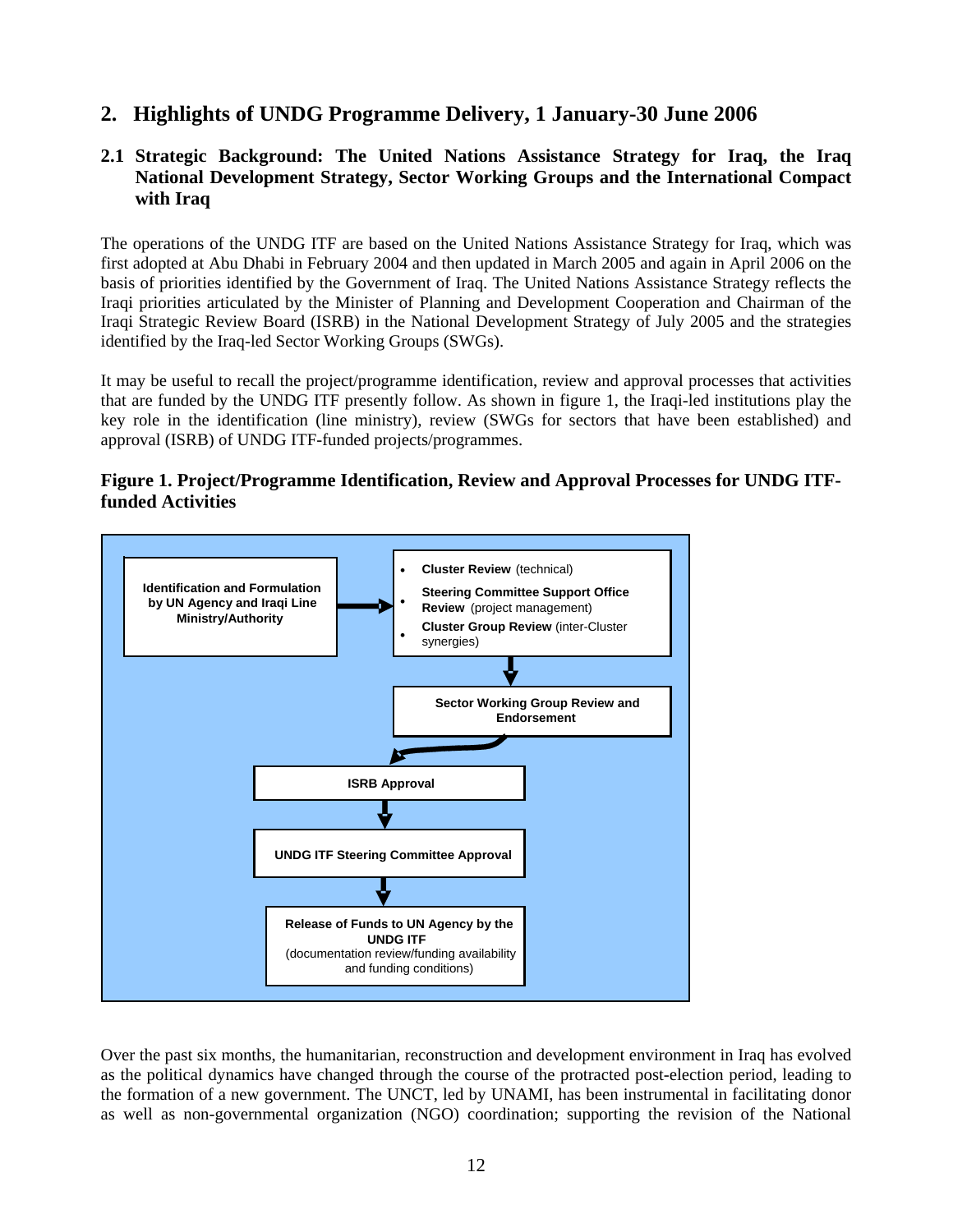Development Strategy and promotion of regional dialogue through a series of workshops in Baghdad led by the Ministry of Planning and Development Cooperation (MoPDC); assisting government on key issues such as avian influenza response, monitoring and surveillance; and coordination of response efforts related to displacement and reconstruction.

At the same time, UNAMI and United Nations agencies, programmes and funds continued to support the new Government of Iraq by working to strengthen ministerial capacities, to provide and coordinate access to basic services and to restore public infrastructure. The Baghdad Coordination Group and the SWGs are now central to the articulation of the priorities of the Iraqi Government on an ongoing basis. The UNCT continues to support the Iraqi-led SWGs, resulting in enhanced donor participation in critical sectors such as health, education, the rule of law and energy. The UNDG ITF, through the United Nations Development Programme (UNDP), has also supported the establishment of the MoPDC Donor Coordination Unit. In addition, the Donor Assistance Database (DAD) is now operational, with its first three reports produced.

The Health SWG, headed by the Minister of Health, met five times during the reporting period, with the support of the World Health Organization (WHO) acting as the secretariat. As articulated in the National Development Strategy, the SWG provides a framework that will enable the Government and multilateral and bilateral donors to articulate and finalize support strategies for a particular sector while ensuring consistency with national development goals. It also provides a forum for policy dialogue, discussion on technical assistance and sectoral strategies; supports line ministries and the Government in the formulation of sectorwide priorities, programmatic activities, projects and outcome indicators (Projects will be presented for information at the Health SWG for the purpose of coordination and complimentarity. All projects will subsequently be reviewed and approved by ISRB.). In addition, it assists in the monitoring and evaluation of progress in each sector and reports regularly to the Baghdad Coordination Group on indicators of progress in the sector as well as bottlenecks to implementation and delivery of donor assistance.

The Iraq avian influenza contingency plan was extensively discussed during the Health SWG meetings, especially after the confirmation of the first human avian influenza case inside Iraq. A number of other major activities such as the National Immunization Campaigns were announced in this forum. In addition, the following project proposals were considered by the Group: "Expanded Programme on Immunization" (Ministry of Health (MoH) as the implementing partner, with the support of the United Nations Children's Fund (UNICEF) and WHO); "Assistance to Primary School Children and Vulnerable Groups" (MoH as the implementing partner, with the support of the World Food Programme, or WFP); and "Rebuilding of Food Safety and Food Processing Industry Capacity in Iraq" (the Ministry of Agriculture, MoH and Ministry of Industry, with the support of the Food and Agriculture Organization of the United Nations (FAO), UNIDO and WHO). The World Bank also shared with the forum its "Emergency Obstetric and Neonatal Care Project" (MoH and World Bank).

The Education and Culture SWG (ECSWG) had four meetings up until February 2006. At the February meeting, it adopted terms of reference (TOR) for the SWG that indicated that the overall objective of the ECSWG is to increase the effectiveness and efficiency of aid coordination in support of the attainment of national development and reconstruction objectives through implementation of the national budget for the education sector. The ECSWG adapted the agreed SWG TOR to focus on education, including the Education Sector Strategy and updating information on International Commitment to Education in Iraq.

The United Nations Educational, Scientific and Cultural Organization (UNESCO), UNICEF, the United States Agency for International Development (USAID) and the World Bank, all acting as a technical arm of the SWG, assisted the MoEd in developing a strategic framework for the basic education subsector, and education strategy has been a focus of discussion as SWG meetings. The SWG has also been a forum for the endorsement of a number of projects including, "Training of Trainers in Teacher Education for Sustained Quality Education" (UNESCO B1-23) and "School Rehabilitation Programme" (UNICEF/United Nations Human Settlements Programme (UN-HABITAT) B1-22). However, frequent changes at the MoEd helm and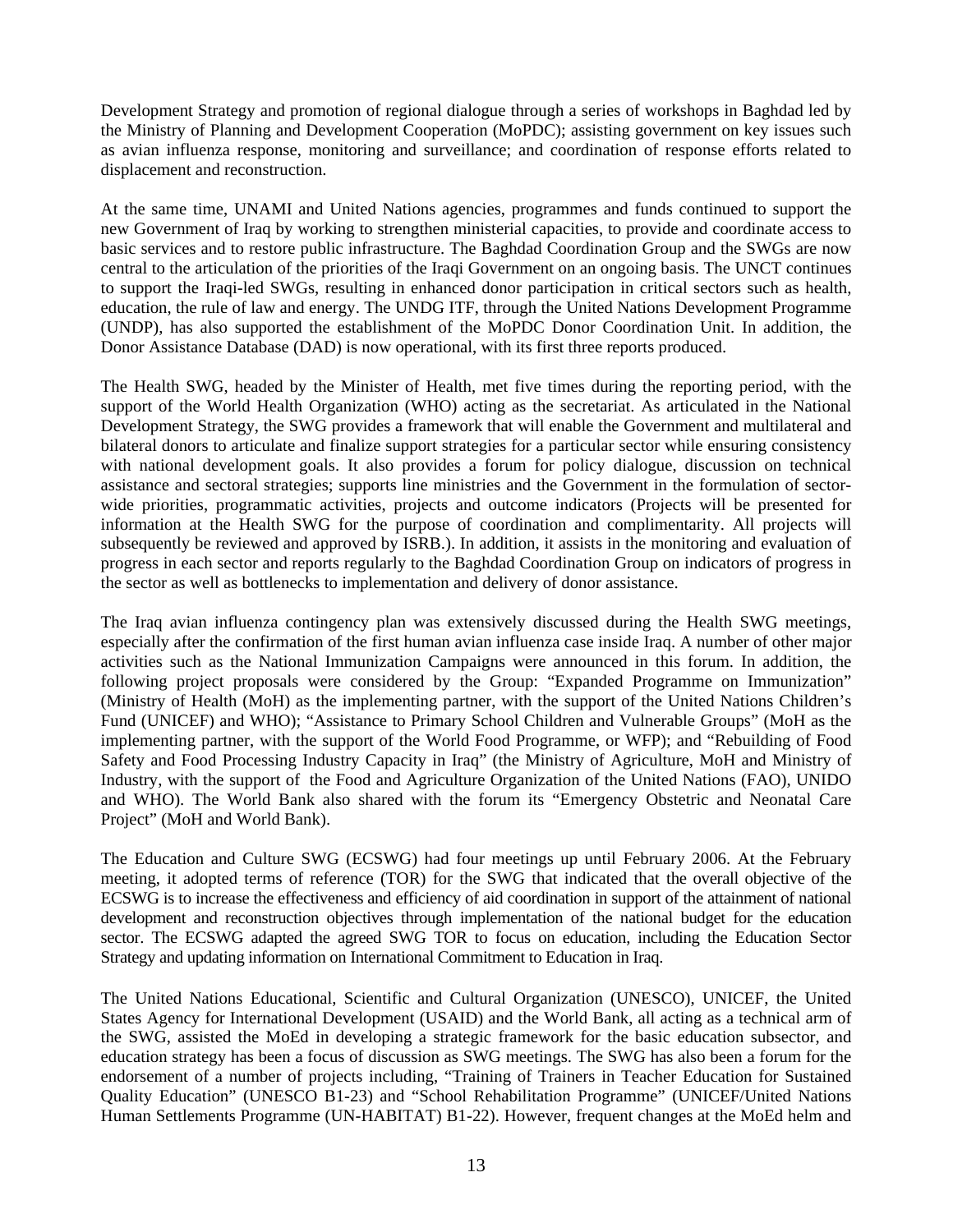<span id="page-13-0"></span>in MoEd departments did not allow the group to move as fast as many stakeholders might have wished. One of the constraints is bringing together the subsectors (basic education and higher education in particular).

The UNAMI Human Rights Office (HRO) and the United Nations Development Programme (UNDP) continue to play an active role in supporting the activities of the SWG on the Rule of Law, which comprises representatives of various ministries and donors under the chairmanship of the President of the Higher Judicial Council. Together with the Iraqi authorities, HRO has provided participants with a matrix that is an overview of ongoing assistance in the sector by the donor community and the United Nations as well as the needs expressed by the Iraqi judiciary and ministries. A Unified Work Paper, summarizing the requests by the Higher Judicial Council and key ministries, was finalized. Six core teams were created to allow technical discussions at the level of each ministry and to assist the SWG on the Rule of Law in developing a policy framework and a comprehensive strategy on the rule of law. This effort should ultimately contribute to the United Nations efforts on the International Compact with Iraq.

## **International Compact with Iraq**

The purpose of the International Compact with Iraq (ICI) is to achieve a National Vision for Iraq that aims to consolidate peace and pursue political, economic and social development over the next five years. The primary focus will be to build a framework for Iraq's economic transformation and integration into the regional and global economy. At the request of the Prime Minister of Iraq, the Compact will be chaired by the Iraqi Deputy Prime Minister for Reconstruction and Economic Affairs and the Deputy Secretary-General of the United Nations.

The ICI has established a Preparatory Group tasked with providing strategic advice and engendering highlevel political support for the Compact, which is co-chaired by the United Nations and the Government of Iraq, strongly supported by UNDP and the World Bank. The Preparatory Group is closely coordinated with the International Monetary Fund (IMF) and other international financial institutions and includes key members of the international donor community: the Arab Development Fund, the European Union, the Islamic Development Bank, France, Germany, Italy, Japan, Kuwait, the Republic of Korea, Saudi Arabia, Spain, the United Arab Emirates, the United Kingdom and the United States. In addition, the Preparatory Group invites the IRFFI Chair (Canada) to participate in order to ensure proper coordination between the Compact and the IRFFI trust funds. The Preparatory Group liaises directly with the Deputy Prime Minister of Iraq and the Deputy Secretary-General of the United Nations, as the focal points for the Compact process.

In addition, the Government of Iraq and the United Nations have designated an Executive Committee to assist the Preparatory Group in establishing a timetable, guiding negotiations and overseeing implementation, including the role of monitoring and evaluation against benchmarks once the Compact is launched. The Executive Committee will manage the process towards the adoption of the Compact and beyond. It also will assist the Government to formulate a strategy for economic regeneration and fundamental reforms for integrating Iraq into the regional and international communities.

The Government of Iraq regards the ICI as a critical process for the country's future development. The Compact will build on the achievements of the Iraqi people and provide an opportunity to develop a broader international consensus of support and engagement with Iraq to bring about its economic transformation and realize its best economic potential for the sake, well-being and prosperity of the Iraqi people. Further steps on the Compact are outlined in chapter three.

# **2.2 Progress in Implementation on the Ground**

United Nations contributions to reconstruction and development goals of Iraq continued to focus primarily on two broad areas during the reporting period: governance and delivery of basic social services.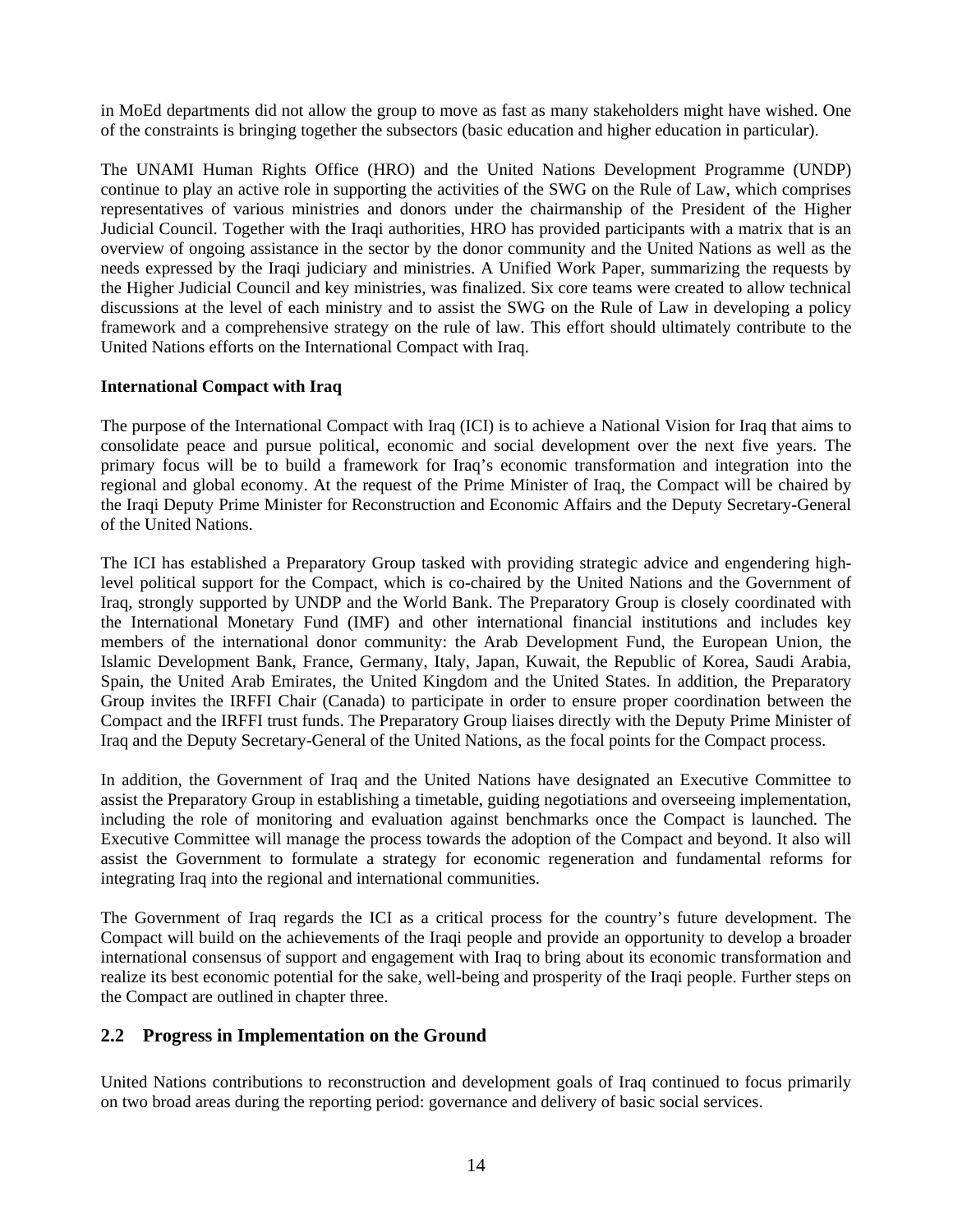<span id="page-14-0"></span>In the area of governance, the UNCT continued to focus on supporting the Iraqi authorities to develop democratic governance. This included support for the constitutional process as well as providing policy advisory services and support to institutional strengthening in key ministries. The delivery of basic social services focused on education, health, water and sanitation, and basic infrastructure in regions with the greatest needs as well as in areas where internally displaced persons (IDPs) were concentrated owing to ongoing conflict (an area of increasing concern as the reporting period drew to a close). Promoting and protecting human rights and addressing humanitarian needs both cut across this essentially two-pronged approach.

The UNDG ITF continued to deliver on its pledge at the Fourth IRFFI Donor Meeting at the Dead Sea, Jordan, in July 2005 with respect to "quick impact". Concerning the delivery of basic services in the areas of health, education, and water and sanitation, the ten quick-impact projects to address these priorities were delivered: 8 of the 10 projects have been almost fully implemented (see table 2 in section 2.2.2). Other basic services projects also continued to demonstrate significant impact. On the governance side, the formal constitutional review process has not been completed as required by the Constitution since the appropriate committee has not been established by the Parliament. However, in an attempt to break through this impasse, the United Nations constitutional support programme has held a series of multilateral dialogues aimed at providing an informal and neutral arena for key political leaders to discuss contentious constitutional issues assisted by recognized international experts.

# **2.2.1 UNDG ITF Contributions to Governance**

Support to governance by the UNDG ITF covered a number of key areas: the constitutional process, the electoral process (both mandated by Security Council resolutions), and institutional strengthening of the public administration (a key need identified in the United Nations/World Bank Joint Iraq Needs Assessment of 2003 and validated in the Iraqi National Development Strategy).

# **2.2.1.1 Support to the Constitutional Process (Activities Supported by a Dedicated Contribution from the European Commission)**

As a result of last-minute negotiations three days prior to the 15 October 2005 Referendum, a constitutional review process was prescribed in Article 142 of the new Constitution. The process calls for a review committee to be established by Parliament "at the beginning of its work" that will present a report to Parliament within four months suggesting amendments to the Constitution. While the Government has been formed and Parliament sat during the reporting period, no such committee has yet been established. Parliament has yet to agree to its rules of procedure, a precursor to the establishment of committees, and it recessed for the summer (at the end of the reporting period) without a decision.

In the absence of a formal constitutional review process to enable discussion of some of the more contentious issues, debate continues informally among Iraqi parliamentarians, other political leaders and civil society. In recognition of this ongoing debate, the UNAMI Office of Constitutional Support (OCS) and UNDP,<sup>[4](#page-14-1)</sup> using specific earmarked resources from the European Commission, held a series of multilateral dialogues aimed at providing informal and neutral arenas for key political leaders to discuss contentious constitutional issues assisted by recognized international experts.

The series of multiparty dialogues was convened on prioritized constitutional issues with a view to producing technical solutions to practical problems. It was the only forum in Iraq through which key players were engaging in an ongoing process of structured, informed dialogue during this period on the critical issues in contention. Iraqi participants in the dialogues were nominated by political parties on the basis of representation and expertise and were joined by recognized Iraqi and international experts in each field. Each

<span id="page-14-1"></span> 4 Project UNDP C9-10a, "Institutional Support to the Constitution Drafting Process".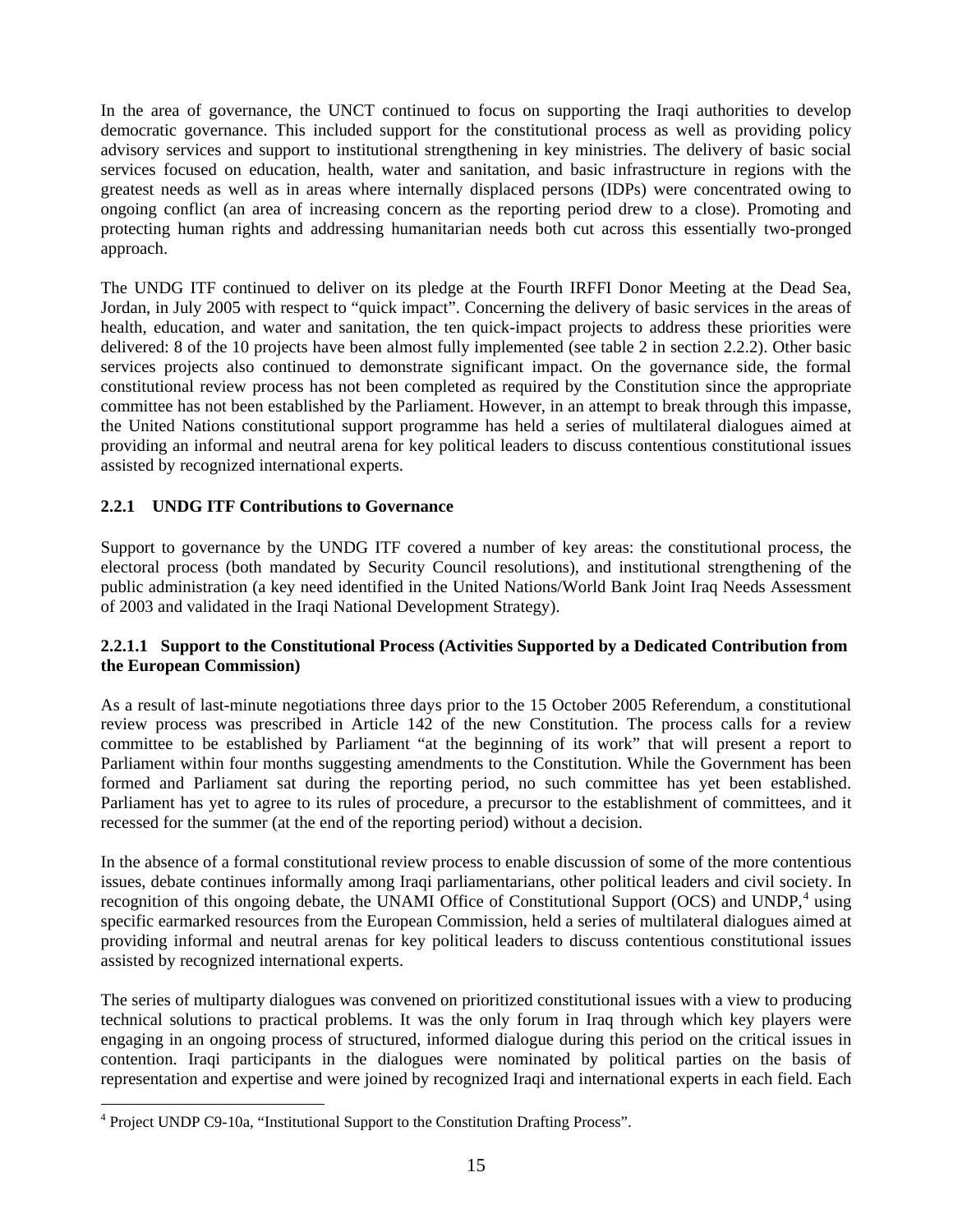event seminar was followed up with a press conference back in Baghdad for participants to talk with the media about the dialogues. In addition, mini-workshops were held in Baghdad, conducted by participants with the support of OCS, to brief key political leaders unable to attend the events abroad and to stimulate and move forward the debates in Iraq.

The series of seminars concluded on 16 August 2006. The focus was on the most contentious constitutional issues, including: federalism (the overall schema, fiscal federalism and revenue sharing), human rights, the judiciary, and accountability of government, including in particular civil/military relations and the role of militia in society. As a result of all of these seminars, the United Nations has been able to pinpoint to a greater degree of specificity the nature of the debate in Iraq, to ascertain party positions, and to assist in moving parties from clearly held positions to more consensual arguments. The key results of the different seminars and details on location and participants are described in table 1.

The reports from these meetings, including expert papers and suggested textual reformulations of actual constitutional articles, will be collated for distribution to Iraqi participants, parliamentarians and other key stakeholders, including civil society. It is hoped that these documents will provide a useful expert resource for future review committee members as they undertake the task of suggesting amendments to the Constitution.

A second generation of multiparty dialogues is now being planned in order to support the constitutional review process in Iraq.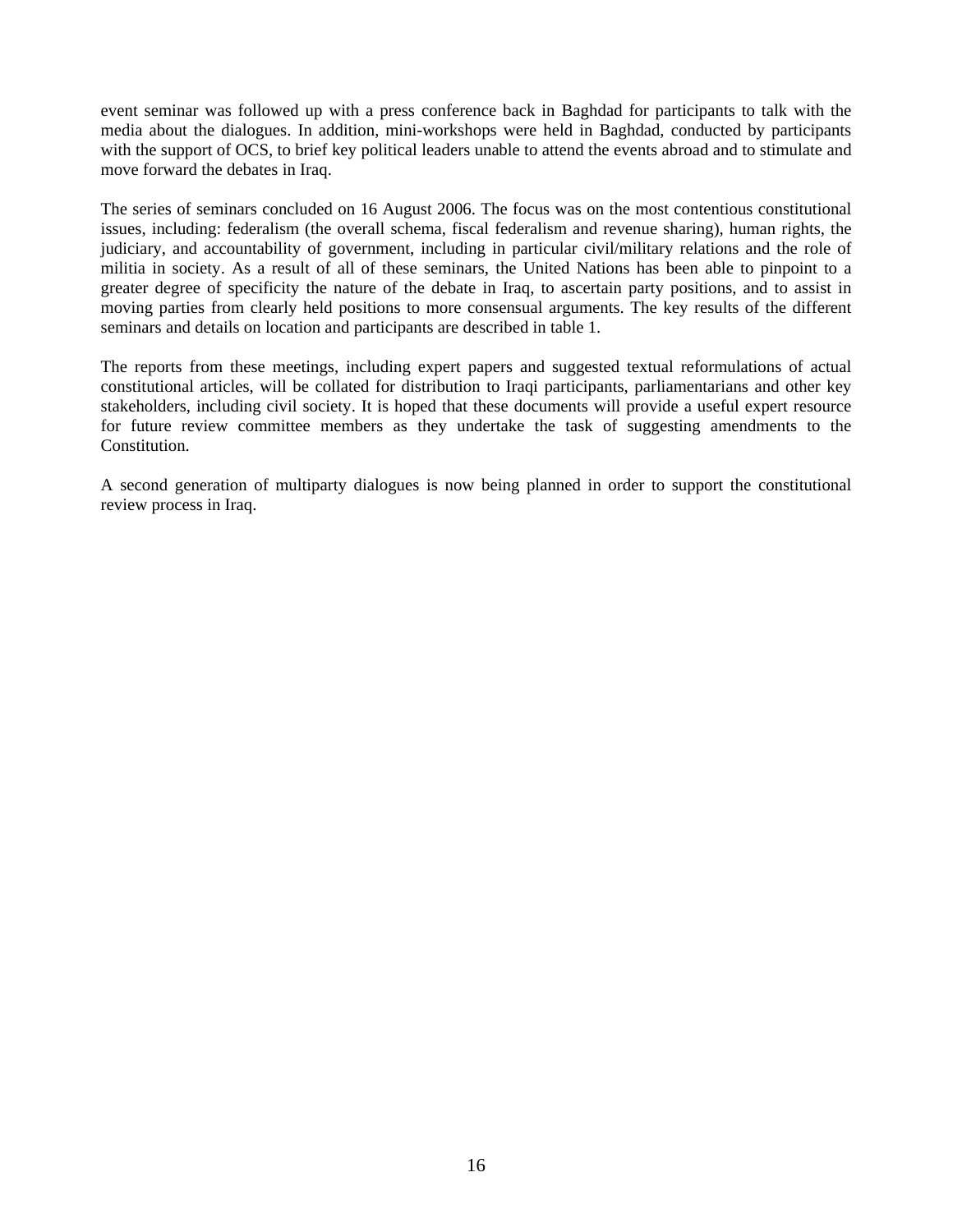# **Table 1. Multiparty Dialogues on Constitutional Issues**

<span id="page-16-0"></span>

| <b>Seminar Subject</b>                                                                                                    | Date and<br><b>Location</b>                                                                                     | <b>Participants</b>                                                                                                                                                                                                                                      | <b>Justification</b>                                                                                                                                                                                                                                                                                                                                                               | <b>Key Results</b>                                                                                                                                                                                                                                                                                                                                                                                                                                                                                                                                                                                                                                                                                            |
|---------------------------------------------------------------------------------------------------------------------------|-----------------------------------------------------------------------------------------------------------------|----------------------------------------------------------------------------------------------------------------------------------------------------------------------------------------------------------------------------------------------------------|------------------------------------------------------------------------------------------------------------------------------------------------------------------------------------------------------------------------------------------------------------------------------------------------------------------------------------------------------------------------------------|---------------------------------------------------------------------------------------------------------------------------------------------------------------------------------------------------------------------------------------------------------------------------------------------------------------------------------------------------------------------------------------------------------------------------------------------------------------------------------------------------------------------------------------------------------------------------------------------------------------------------------------------------------------------------------------------------------------|
| Iraq's Federal<br><b>Constitution: The</b><br>Position of the<br>Sunni Arabs of<br>Iraq                                   | 27 Feb.-2<br>March, Dead<br>Sea, Jordan,<br>co-hosted with<br>the United<br><b>States Institute</b><br>of Peace | 30 leading Iraqis with<br>influence on the Sunni<br>Arab parties                                                                                                                                                                                         | Wide recognition among Iraq's three major<br>communities that the Sunni Arabs had the<br>weakest negotiating position in the<br>constitutional drafting process. Also, the<br>referendum vote clearly showed their<br>widespread opposition to the Constitution.<br>Seminar sought to articulate, refine and<br>prioritize their demands for constitutional<br>review.             | Eight points/ key demands:<br>• provisions on federalism, particularly the creation of new<br>federal regions, should be suspended in the Arab areas of<br>Iraq for at least one electoral cycle;<br>• stronger guarantees for national unity;<br>• more central government powers, including explicit<br>authorization to co-manage and distribute revenues from<br>natural resources:<br>• the armed forces and security services to be formed of all<br>Iraqis without discrimination or exclusion;<br>• provisions dealing with de-Baathification, Articles 7 and 135,<br>should be cancelled as they contradict the spirit of Article 14,<br>which establishes the principle of equality before the law. |
| <b>South Africa</b><br><b>Study Tour on</b><br>Reconciliation,<br>Constitutionalism<br>and Transitional<br><b>Justice</b> | 6-11 March,<br>Cape Town,<br>Durban,<br>Johannesburg,<br>Pretoria                                               | 9 Iraqis, including<br>Assyrian, Turcoman,<br>Kurd, Shiite and Sunni<br>Arab representatives                                                                                                                                                             | To enable Iraqis to draw lessons from both<br>the successes and failures in transition in<br>South Africa. The five-day programme in<br>four cities covered the themes of managing<br>political transition during conflict, multiparty<br>engagement, minority inclusion and<br>transitional justice.                                                                              | President Mbeki and Archbishop Tutu engaged enthusiastically<br>with the delegation.<br>In KwaZulu-Natal, where African National Congress and Inkatha<br>Freedom Party fought, two rival militia leaders explained how they<br>achieved and sustained a peace accord by combining strong<br>support from national leadership with multilateral peace structures<br>at local levels. This led to the concept of a Baghdad Peace Accord.<br>Details on the guarantees that the minority required in the<br>Constitution and elsewhere in order to be prepared to relinquish<br>power.<br>The value of constitutionalism when based on consensus and strict<br>adherence to agreed principles.                   |
| <b>Oil and Gas</b><br><b>Seminar</b>                                                                                      | 4-6 April 2006,<br>Dead Sea,<br>Jordan                                                                          | 23 Iraqi participants<br>and experts and 13<br>international experts<br>from OCS, Forum of<br>Federations, World<br>Bank and IMF.<br>advisors to the Iragi<br>Ministry of Oil, Iraq<br>Revenue Watch and<br>the Norwegian Ministry<br>of Foreign Affairs | To discuss management and control of oil<br>and gas resources in Iraq. Participants<br>considered oil and gas ownership and<br>rights regulation in the future Iraqi federal<br>system, the regulation of upstream and<br>downstream oil and gas resources, fiscal<br>aspects of the putative oil and gas regime,<br>investment issues and possible institutional<br>arrangements. | Agreements that (a) an explicit general taxing power for the federal<br>government, currently absent in the Constitution, needs to be<br>provided; and (b) intergovernmental institutions are required for co-<br>management, production, control, regulation and revenue sharing<br>of oil and gas resources in the future.<br>The workshop produced a list of problematic areas and a<br>delineation of possible solutions (with regard to both constitutional<br>reformulation and non-constitutional options).                                                                                                                                                                                            |
| <b>The Judiciary</b><br><b>Seminar</b>                                                                                    | 11-13 April<br>2006, Syracusa,<br>Italy                                                                         | 18 Iraqi participants<br>from political parties,<br>the judiciary, the Bar<br>Association and<br>academia                                                                                                                                                | Discussion of the Federal Supreme Court,<br>the Supreme Judicial Council, the Shura<br>Council, regional courts, conditions of<br>service, special courts, the role of Islam in<br>the Constitution (in particular Article 2) and<br>transitional justice.                                                                                                                         | Agreement on issues that would need to be addressed by the<br><b>Constitutional Review Committee.</b><br>Agreed set of recommendations to be considered going forward.<br>Plan to establish a Working Group in Baghdad to continue the<br>debate, to be serviced by OCS.                                                                                                                                                                                                                                                                                                                                                                                                                                      |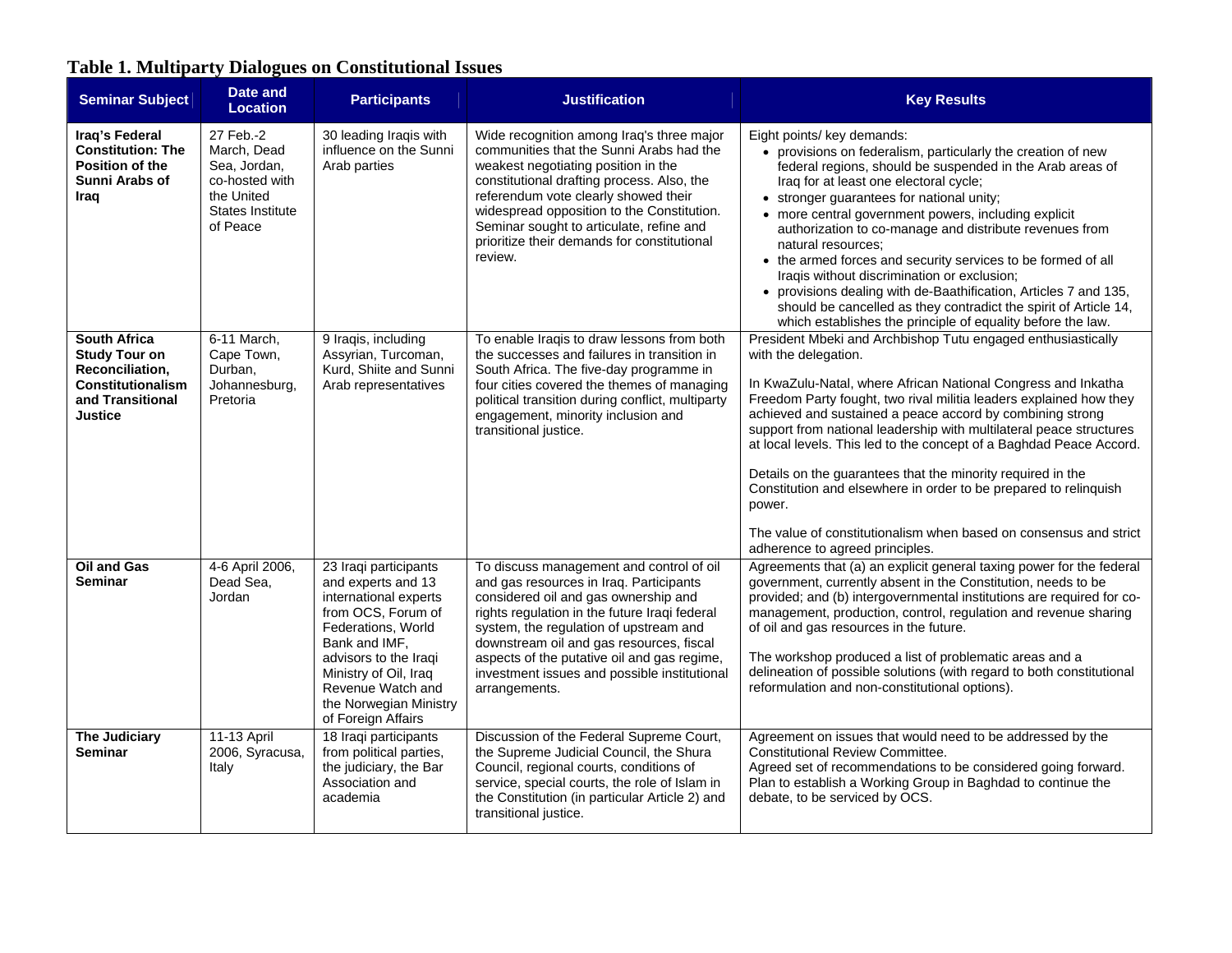# **Table 1. Multiparty Dialogues on Constitutional Issues (continued)**

| <b>Seminar Subject</b>                                                                                                                                                                                     | <b>Date and</b><br><b>Location</b>                                                                                                                               | <b>Participants</b>                                                                                                                                                                                  | <b>Justification</b>                                                                                                                                                                                                                                                                                                                                                                                                                                                                                                     | <b>Key Results</b>                                                                                                                                                                                                                                                                                                                                                                                                                                                                                                                                                                                                                                                                                                             |
|------------------------------------------------------------------------------------------------------------------------------------------------------------------------------------------------------------|------------------------------------------------------------------------------------------------------------------------------------------------------------------|------------------------------------------------------------------------------------------------------------------------------------------------------------------------------------------------------|--------------------------------------------------------------------------------------------------------------------------------------------------------------------------------------------------------------------------------------------------------------------------------------------------------------------------------------------------------------------------------------------------------------------------------------------------------------------------------------------------------------------------|--------------------------------------------------------------------------------------------------------------------------------------------------------------------------------------------------------------------------------------------------------------------------------------------------------------------------------------------------------------------------------------------------------------------------------------------------------------------------------------------------------------------------------------------------------------------------------------------------------------------------------------------------------------------------------------------------------------------------------|
| <b>Fiscal and</b><br><b>Financial</b><br><b>Constitutional</b><br>Arrangements,<br><b>Distribution of</b><br><b>Resources and</b><br><b>Management of</b><br>the Economy of<br>Iraq                        | 16-18 May<br>2006, Dead<br>Sea, Jordan                                                                                                                           | 27 Iraqi participants<br>from all political<br>groups and other key<br>official institutions (in<br>particular, the Ministry<br>of Finance and the<br>MoPDC)                                         | Discussion of constitutional arrangements<br>and legal implications in the areas of overall<br>fiscal framework, distribution of powers and<br>expenditure responsibility, revenue raising<br>and mechanisms for equalization, direct<br>and indirect sources of public revenue, and<br>institutional implications for the<br>implementation of the fiscal schema.                                                                                                                                                       | General agreement on the idea that distribution of responsibilities<br>needs to be accompanied by adequate distribution of resources to<br>discharge these responsibilities and that transparency and<br>accountability are essential components in revenue raising, transfer<br>and expenditure processes.<br>Participant agreement on a list of key areas that need to be<br>addressed by the legislature in order to provide further definition of<br>the fiscal and financial structure.                                                                                                                                                                                                                                   |
| <b>Issues on the</b><br>Application,<br><b>Enforcement and</b><br><b>Possible</b><br><b>Reformulation of</b><br>the Iraqi Bill of<br><b>Rights</b>                                                         | 6-8 June,<br>Vienna, co-<br>organized with<br>the Austrian<br>Ministry for<br>Foreign Affairs                                                                    | 35 Iraqi participants<br>from all political<br>groups, key<br>institutions (in<br>particular Ministry of<br>Human Rights,<br>Ministry of Justice),<br>and civil society                              | Constitutional issues relating to the Bill of<br>Rights.                                                                                                                                                                                                                                                                                                                                                                                                                                                                 | Agreement that the Bill of Rights could be improved in relation to the<br>formulation of some rights (e.g., freedom of expression) and the<br>limitation clause(s) and the text as it provides for states of<br>emergency.<br>Agreement that the scope of some rights (e.g., economic and social<br>rights) needed to be clarified and provisions relating to the judiciary<br>(its schema, jurisdiction, appointment and independence) needed to<br>be improved to ensure that it was enabled to better enforce the rights<br>provisions.<br>Agreement to improve transitional justice structure in Iraq and<br>encourage a "human rights culture".                                                                           |
| Federal<br>Arrangements<br>under the New<br><b>Iragi Constitution</b>                                                                                                                                      | 11-13 June,<br>Madrid, Spain,<br>co-organized<br>with the Spanish<br>Centre for<br>Political and<br>Constitutional<br>Studies and the<br>Forum of<br>Federations | 30 Iraqi participants<br>from all major political<br>parties                                                                                                                                         | Multiparty dialogue on federalism and<br>decentralization, including issues relating to<br>distribution of powers, regional formation<br>and management of joint responsibilities<br>from the perspective of (a) constitutional<br>allocation of powers, and (b) joint<br>management and issues of pre-eminence;<br>fiscal federalism; role of regions at the<br>national level; and preservation of unity in a<br>federal state.                                                                                        | Specific recommendations referred to the need for:<br>• constitutional formulation of the composition and powers of the<br>second chamber of Parliament;<br>• clarification of the allocation of taxation powers within the overall<br>set of powers listed in the Constitution; and<br>• clarification of the constitutional distinction between regions and<br>governorates not organized into a region, in particular as it in<br>relates to allocation of residual power.                                                                                                                                                                                                                                                  |
| Separation of<br>Powers.<br>Independent<br><b>Institutions, Civil</b><br>Service,<br><b>Civil/Military</b><br><b>Relations/Militias.</b><br><b>De-Baathification</b><br>and Transitional<br><b>Justice</b> | 25-28 July,<br>Istanbul, Turkey,<br>co-organized<br>with the Turkish<br>Ministry of<br>Foreign Affairs                                                           | 30 representatives of<br>Iraqi political parties,<br>technocrats.<br>academics and civil<br>society organizations,<br>along with leading<br>international experts<br>on key constitutional<br>issues | During the constitution-drafting<br>negotiations, an underlying concern was<br>how to better ensure government<br>accountability through constitutional<br>protections. Accountability concerns stem<br>from Iraq's legacy of dictatorship and<br>Government-sanctioned human rights<br>abuses, the significant role played by the<br>military in governance, the ongoing<br>predominant position held by militia in<br>society, and more generally Iraq's former<br>highly centralized and opaque governance<br>system. | Recommendations underlined the importance of the separation of<br>powers and the need to define relations between them; expressed a<br>need to expedite the establishment of independent democratic<br>institutions to monitor performance of the Government during the<br>transitional justice phase; urged enactment of a law to manage the<br>public services; stressed the importance of government separation<br>from influence by the army and for the need to disarm, dissolve,<br>reintegrate and rehabilitate the militia members; and noted the<br>transitional role of the De-Baathification Commission: it should<br>expedite the submission of its report to Parliament and abide by<br>relevant legal standards. |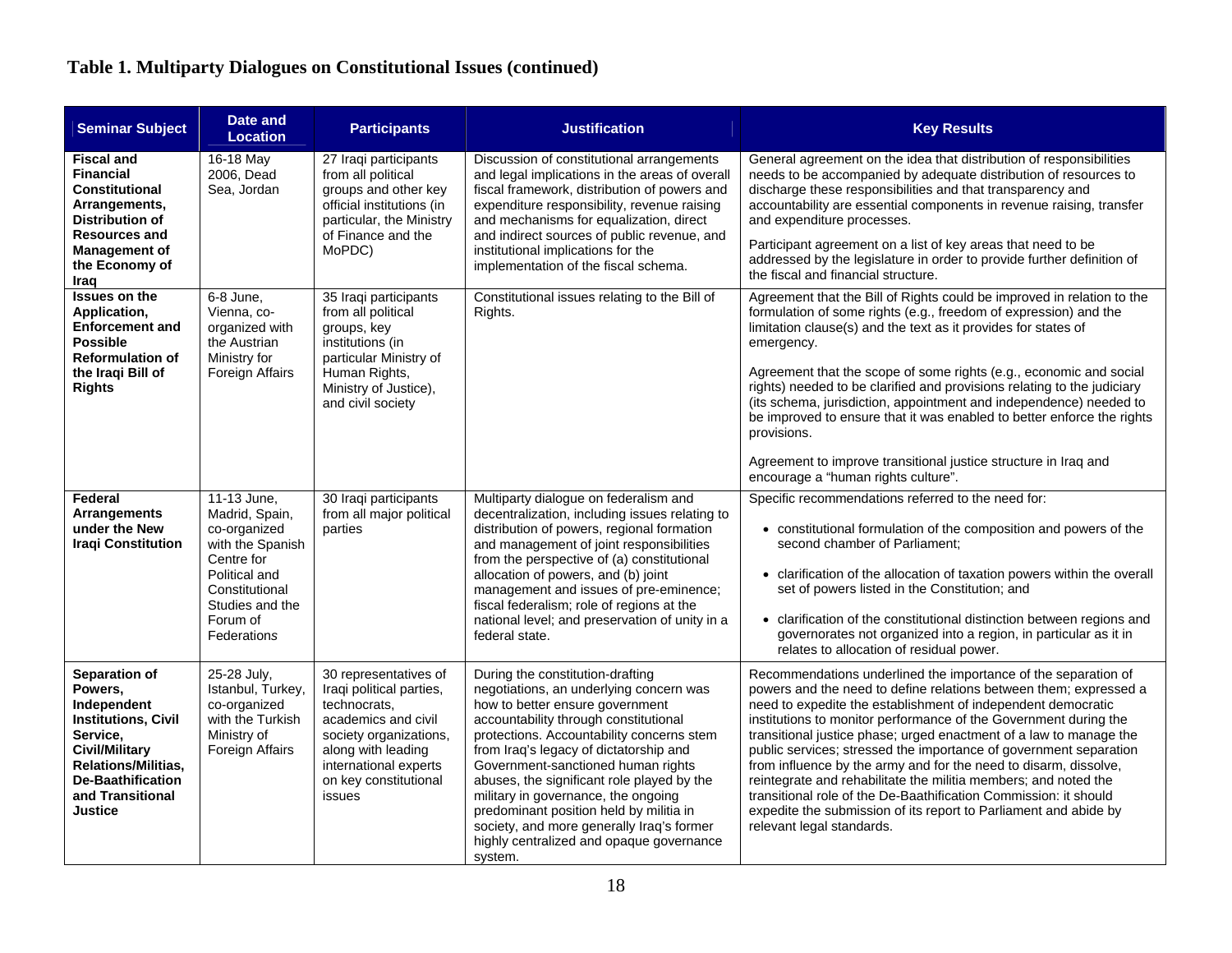UNDG ITF support to the constitutional process was not confined to seminars. During the reporting period, 38 Iraqi civil society organizations were supported and implemented projects on constitutional awareness and dissemination of democratic values, including human rights, women's rights, rule of law, youth empowerment and political participation through seminars, workshops and artistic events. During the reporting period, the United Nations Development Fund for Women (UNIFEM), as part of the constitutional review process, focused activities on promoting women's role in peace-building as well as on laying the groundwork for advocacy for an amendment to Article 41 of the Constitution.<sup>[5](#page-18-0)</sup> The article in question refers to the personal status of Iraqis and reads as follows: "Iraqis are free in their commitment to their personal status according to their religions, sects, beliefs or choices. This shall be regulated by law." There is a danger that this article might lead to women losing their international human rights.

Aswat al-Iraq ([www.aswataliraq.info](http://www.aswataliraq.info/)), the growing independent news agency, was also supported<sup>[6](#page-18-1)</sup> by funds made available through the UNDG ITF in the expansion of its editorial network to cover all 18 governorates of Iraq and doubled its output of news items in Arabic, English and Kurdish to nearly 2,000 news items a month covering politics, business, sports and culture. An Iraqi editor-in-chief was recruited and established himself as a strong leader of the news agency. This was achieved despite increasingly direct threats to the safety of staff, which forced the evacuation of the senior management team from Baghdad to Cairo and closure of the agency's main office in Baghdad. However, security threats and recruitment problems delayed the launch of a much-needed photo service.

Work continued on involving media and journalists in organizing public debates:<sup>[7](#page-18-2)</sup> Civil Pillar, an NGO, organized a workshop in Erbil from 18-23 May in which 30 journalists participated, with contributions from local experts and high-profile judges, lawyers, prosecutors and members of Parliament.

The series of projects to support the drafting of the Constitution along with accompanying public outreach programmes was funded entirely by a dedicated earmarked contribution from the European Commission.

# **2.2.1.2 Support to the Electoral Process**

After the certification of the results of the December 2005 elections, Cluster G, Support to Electoral Process, provided strategic and operational support to the drafting of the post-election operational plan. The plan included the following priorities: transition from the Independent Electoral Commission of Iraq (IECI) to the Independent High Electoral Commission (IHEC), updating of the voters roll, assistance to any future electoral event and capacity development of the electoral administration. These priorities are the result of a series of departmental lessons-learned workshops in the operations, logistics, public outreach, administration, finance and procurement departments.

A total of 26 electoral staff working in Baghdad and Amman continued to be provided in support of election activities: 16 staff in Baghdad to provide advice and training to the IECI Secretariat, 6 staff in Amman to provide support and advice to the electoral team in Baghdad, and 4 support staff. Fifteen of these staff members completed their contracts during the reporting period, while another nine continued through to late August  $2006.<sup>8</sup>$  $2006.<sup>8</sup>$  $2006.<sup>8</sup>$ 

In addition to the departmental lessons-learned exercises, an external audit was organized of the out-ofcountry voting. Following evaluation of the proposals received on 12 April 2006, a contract was awarded to PricewaterhouseCoopers (PWC)-Egypt. Initial interviews started on 10 May and the United Nations Office for Project Services (UNOPS) facilitated the travel and accommodation of IECI and PWC. A draft final

<span id="page-18-0"></span><sup>&</sup>lt;sup>5</sup> UNIFEM C9-10b, "Iraq National Constitution and Referendum Awareness Campaign".<br><sup>6</sup> UNIPP C0-10e, "Involving the Iraqi Media and Iournalists in Covering the Constitutions

<span id="page-18-1"></span><sup>&</sup>lt;sup>6</sup> UNDP C9-10e, "Involving the Iraqi Media and Journalists in Covering the Constitutional Process".

<span id="page-18-2"></span> $7$  UNDP C9-10f, "Involving the Iraqi Media in Public Debates".

<span id="page-18-3"></span><sup>8</sup> EAD/UNDP G11-04, "Technical Assistance to IECI".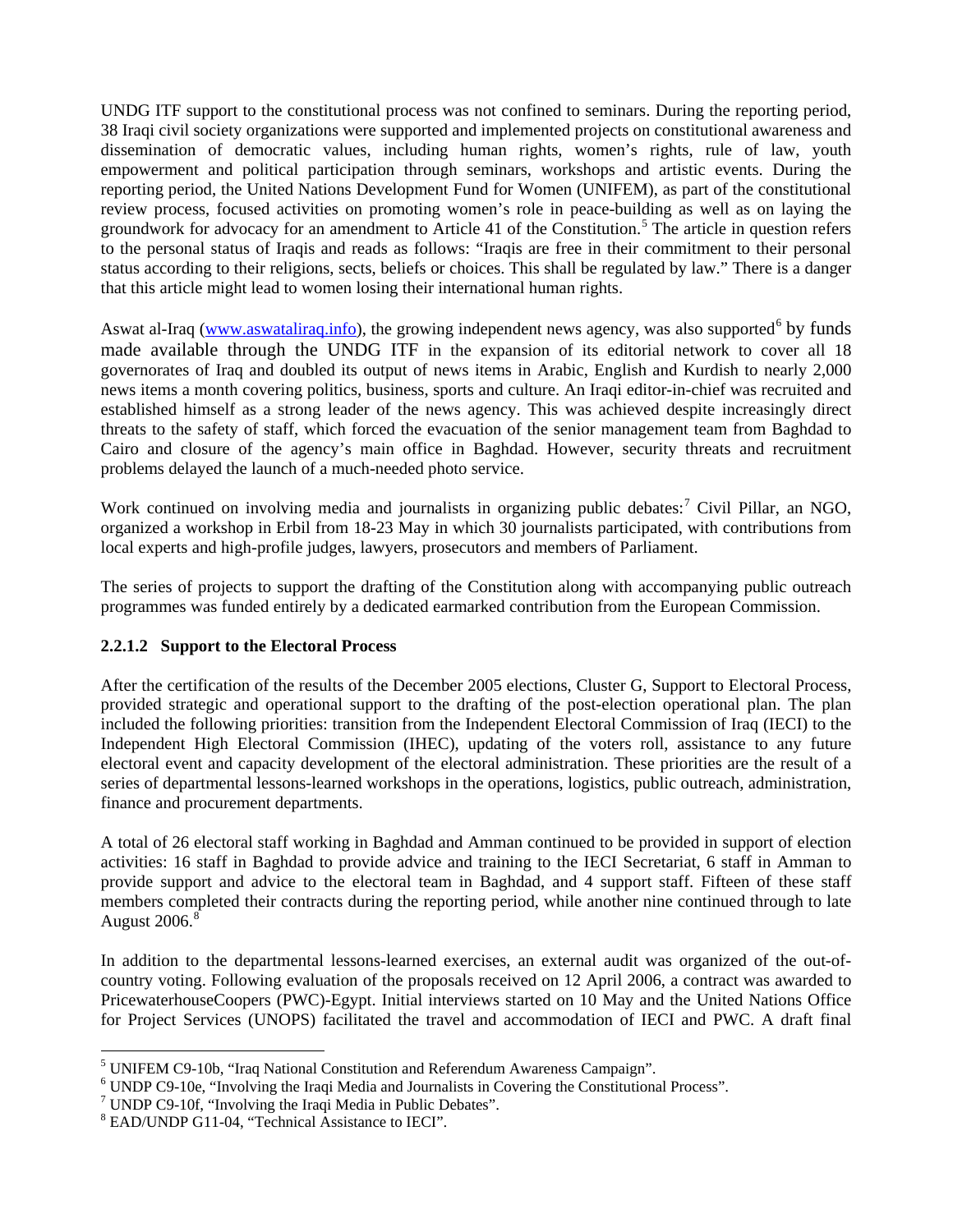report on the management and financial aspects of the out-of-country voting activities was received on 26 June 2006 and additional meetings were held with IECI to obtain its comments. The final report with the management response is being finalized.

From 2 to 5 May 2006, Cluster G and the United Nations Electoral Assistance Division (EAD) of the Department of Political Affairs (DPA), together with IECI, sponsored a major Lessons Learned Conference in Cyprus<sup>[9](#page-19-0)</sup> in which the main partners to the electoral process participated, including the European Union, the International Foundation for Election Systems, UNDP, UNOPS and Scuola Superiore Santa Ana. The Conference dealt with issues relating to the legal framework, the complaints and appeals processes, the outof-country voting operation, the conduct of the electoral operation and its security implications, the process of accreditation of political entities, election observation, and voter education and public outreach. It also agreed that the international staff supplied by Cluster G should place greater emphasis on building capacity and that some staff should be transferred to the north. In addition to this major lessons-learned exercise, Cluster G continued its institutional memory project to preserve in a database all the valuable lessons learned across the board in the Iraqi electoral operation.

In late May 2006, the IECI Voter Registration Committee (VRC) was established with the help of Cluster G in order to plan the registration updating process as well as the basis for a permanent voters roll. The VRC has established contact with the Public Distribution System (PDS) under the Ministry of Trade. Agreement has also been reached to contact the Ministry of Interior to ascertain what kind of civil registration plans may be under way. A group or division to work on practical voter registration issues (e.g., statistical analysis and detailed planning) will be established under the IECI Operations Department to complement the VRC working on policies, concepts and external contacts.

On 2 July 2006, the Council of Representatives requested the assistance of Cluster G in the drafting of the legal framework for the establishment of a permanent electoral commission along with other related issues, such as the conduct of upcoming electoral events. In response to the request of the Council of Representatives, the UNAMI Electoral Assistance Team provided technical assistance to the Legal Committee of the Council in the drafting of the law establishing the IHEC as well as in the formulation of the new electoral law.

On 16 and 25 July 2006, the Council of Representatives conducted its first and second readings of the draft law on the establishment of the IHEC. The Council decided that it would resume its discussions on the matter in September. In the meantime, the Council decided to extend the caretaker mandate of the IECI for an additional two months, until 10 October 2006.

Cluster G stands ready to provide required technical assistance to support the transition of the IECI to the new IHEC. Given the current controversy concerning the IECI and the impact of bad publicity, the transition of the current electoral commission into the new IHEC is a priority. However, this is not likely to be achieved until the end of December 2006.

Cluster G is aware of the recent disputes and scandals, which have led to the imprisonment of the Chief Electoral Officer (CEO) and a number of electoral administration staff. The funds concerned in the disputes do not relate to those of the UNDG ITF. Although the CEO has now been released (11 September 2006), he remains suspended from duty. These events have led to a tarnished image of the electoral institutions, individual members of the IECI and related staff. The administrative activities of the IECI have also now largely come to a halt. The resultant cloud over the electoral institutions has affected the ability of the IECI to recruit and maintain qualified staff and the impact of the capacity-building activities undertaken to date. The deteriorating security situation has also had an effect on the ability of the electoral institutions to retain capacity.

<span id="page-19-0"></span> 9 UNOPS G11-09, "Logistics Support to IECI - Phase 2".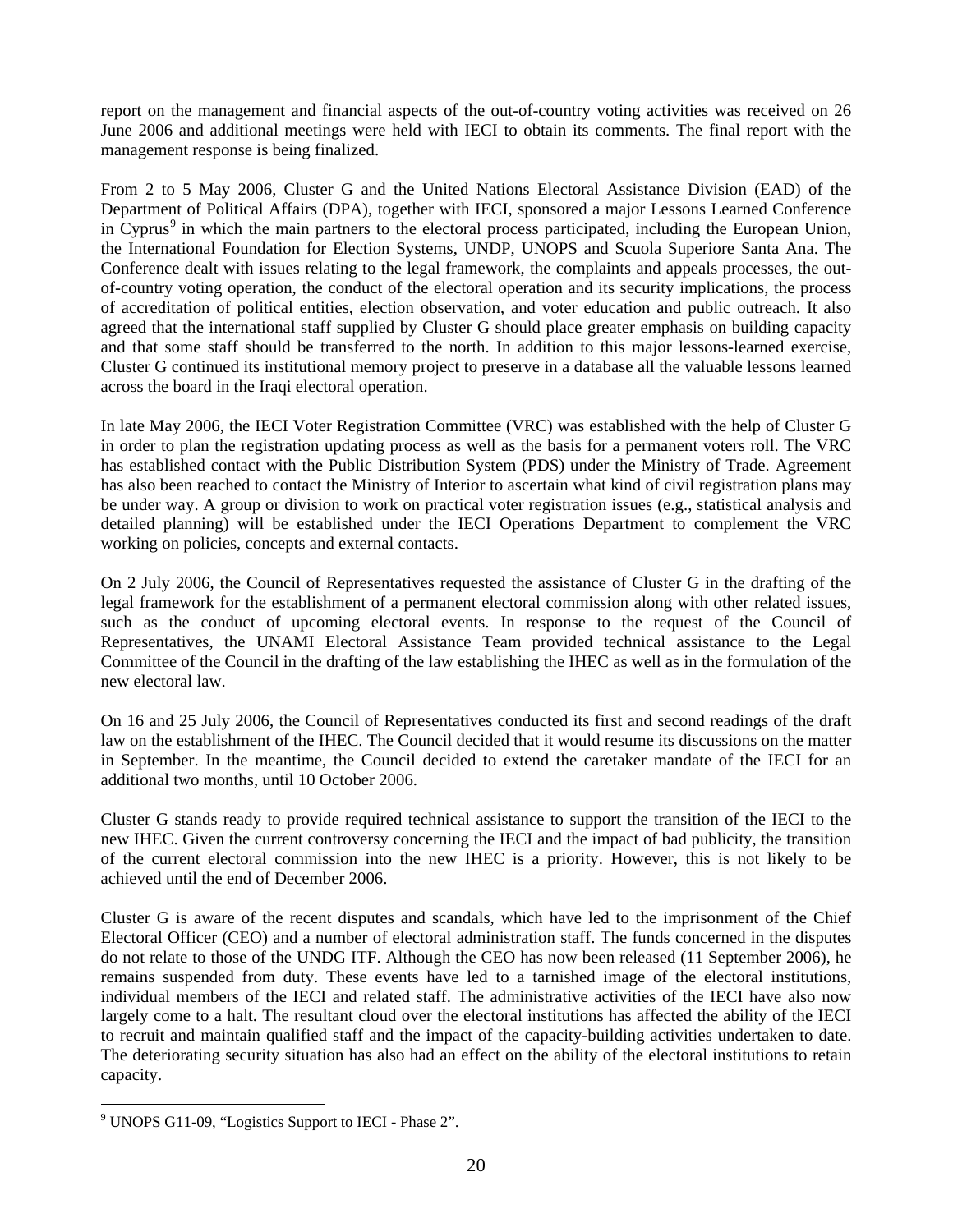These disputes over IECI funds have also affected the application for funds for electoral activities from the UNDG ITF. It has been the practice to date to ensure that the IECI has had a role in reviewing project proposals before they are submitted to the UNDG ITF Steering Committee for approval (for election projects, the IECI replaced the ISRB in approving proposed projects). The current president of the Board of the IECI has asked that the Commission not be involved in any further financial dealings, including the review and approval of new projects, which has led to the suspension of the review and approval of projects.

Cluster G continued its parallel activities of indirect support to the electoral process during the reporting period. Working on the project, "Empowerment of Women and Youth in the Iraqi Electoral Process", <sup>[10](#page-20-0)</sup> the implementation partner, the Amman Center for Human Rights Studies (ACHRS), selected 69 NGOs, identified 23 Iraqi Coordinators and held a coordination meeting in Amman from 27 to 31 May 2006 at which the agenda for the workshops to be held in Iraq by the 69 organizations was finalized. Each participating NGO will organize three workshops in Iraq (each for three days and for 30 participants) between 10 July and 10 October 2006. The objective of these workshops will be to enhance the public's understanding of the role of women and youth in a developed and democratic society. ACHRS partially drafted an advisory guide to help to educate Iraqi women and youth as to how they might be able to participate more effectively in the electoral process and the transitional period in Iraq. Ten thousand copies of the guide will be printed.

# **2.2.1.3 Institutional Strengthening**

In October 2003, three years before the finalization of the present report, the United Nations/World Bank Joint Iraq Needs Assessment found that "While the civil service has many well trained and competent staff, after a decade of isolation there is a need for massive retraining programs that should start as soon as possible. In addition to enhancing technical competencies and skills, these should include cultural and attitudinal change programs that will support the transition to transparent, professional, decentralized government and engender a culture of human rights throughout the system."

This has led to a number of essential governance programmes seeking to address general public administration competencies such as policy formulation, transparency and accountability. However, it has become increasingly apparent that the important work of institutional strengthening cannot be perceived as an issue confined to the governance cluster or a governance programme. Given that the estimated revenue of Iraq in 2005 was in excess of \$33 billion, having access to services in Iraq is not so much a function of income or expenditure as it is of good governance, rule of law, institutional capacity, the proper setting up and functioning of governmental systems, and rebuilding and investing in the political and social capital of the country.

At the present stage in the budgetary cycle in Iraq (final quarter), there are large unspent national budgets. The challenge of delivering basic services (addressed in the next section) is therefore also one of developing the institutional ability and flexibility to deliver services and respond to changing needs and circumstances while steadying the course towards strategic goals and objectives. The UNCT has recognized this in its programming under the UNDG ITF and, in addition to the capacity-building programmes in Cluster C (Governance and Human Development), also integrates institutional strengthening into its implementation of projects and programmes for the delivery of basic services. A further crucial element of institutional strengthening, in view of the Iraqi Government's desire as part of the Compact process to formulate a National Vision for Iraq, has been the assistance to the MoPDC in aid coordination and the analysis of human development needs.

<span id="page-20-0"></span> $\overline{a}$ <sup>10</sup> UNOPS G11-13, "Empowerment of Women and Youth in the Iraqi Electoral Process".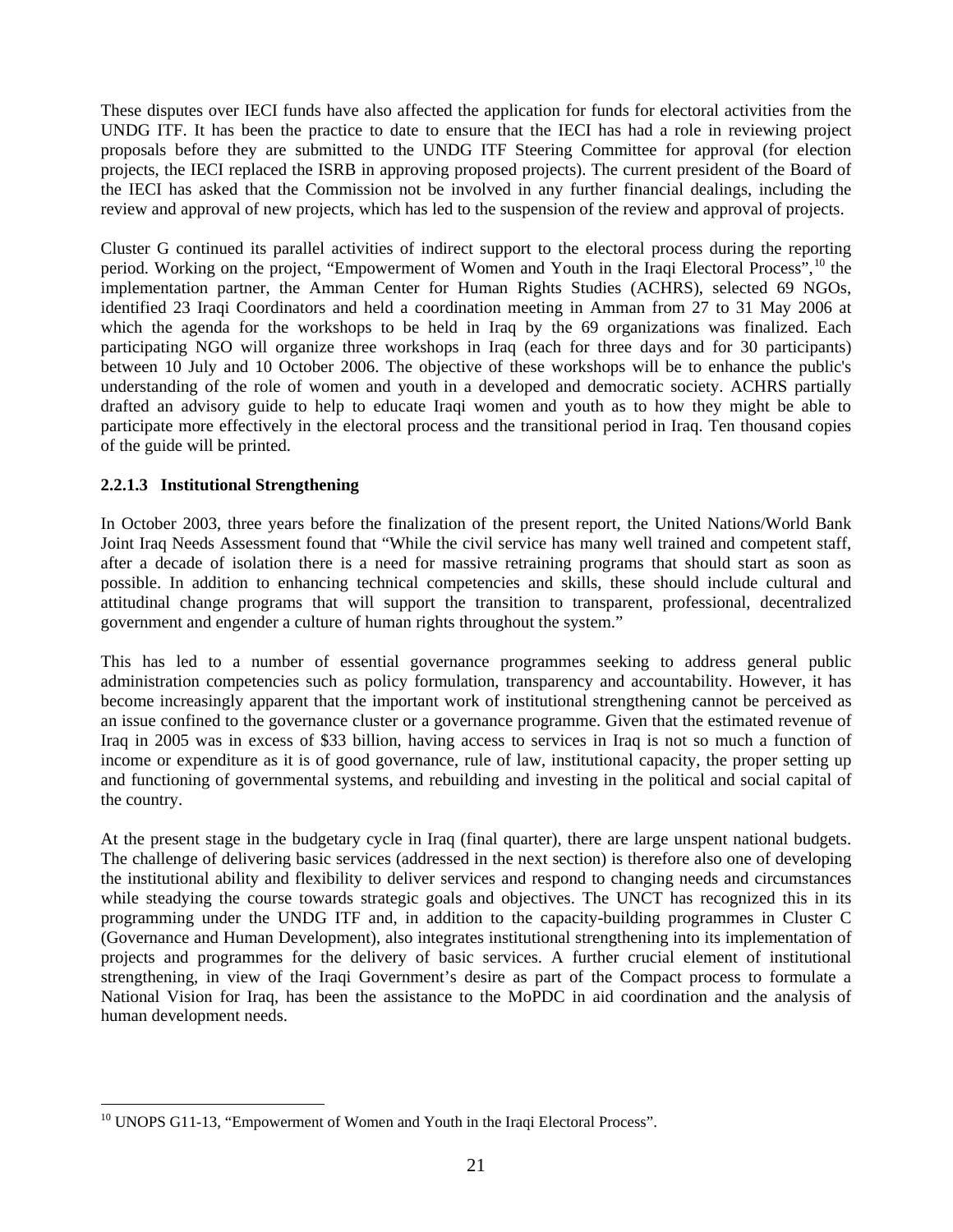## **General Public Administration**

## *Strengthening Accountability and Audit*

A classic, essential aspect of building the public administration, particularly in view of the questions raised about corruption, has been the work of Cluster C on capacity-building of the Supreme Audit Board. This project<sup>[1](#page-21-0)1</sup> directly addresses the need identified in the United Nations/World Bank Joint Needs Assessment to "Strengthen the capacity of the Supreme Audit Agency to enable it to undertake management and financial audits of public sector entities on a regular basis. Management audits conducted would serve to inform any government reforms that may take place under an elected Iraqi government".

The project is seeking to expose the auditors to international audit standards that will help to foster transparency and professionalism among Supreme Audit Board staff. Agreements are being reached to work with the national audit offices of Egypt, India, Jordan, Saudi Arabia, Tunisia and the United Kingdom as well as the World Bank and IMF.

One major project activity was scheduled for the first half of 2006, namely, the Privatization Audit Course, which was successfully delivered in April and May 2006 by audit training experts from the Audit Bureau of Jordan. Twenty auditors of the Supreme Audit Board received two weeks of technical training in conducting privatization audits. Ten of these auditors also received four weeks of train-the-trainer training to allow them to train other Iraqi auditors upon their return. The first in-house training session on privatization audits took place in Baghdad in June 2006.

In July 2006, strategic meetings were held with the Court of Accounts of Tunisia to discuss the upcoming training course in Performance Auditing, the reintegration of the Supreme Audit Board into the Arab Organization of Supreme Audit Institutions, and the Tunisian control structures for public finances.

# *Bringing in Expatriate Iraqi Expertise*

Another key element in addressing cultural and attitudinal change has been the efforts to include expatriate Iraqis who bring with them outstanding expertise in public administration as well as exposure to other cultures. The Iraqis Rebuilding Iraq (IRI) programme<sup>[12](#page-21-1)</sup> [\(www.iraq-iri.org\)](http://www.iraq-iri.org/) assigns experts to ministries in order to train ministry staff, to share skills, expertise and know-how for improved functioning of the various departments. As of 30 June 2006, notwithstanding the deteriorated security situation in Iraq, which inevitably discourages the return of Iraqis from the diaspora, a total of 26 IRI experts had been deployed throughout the public sector of Iraq under the programme, and an additional 25 were in the process of recruitment. The IRI programme has received 96 requests for experts from 19 different participating ministries. During the reporting period, it received 220 applications from interested Iraqis; 18 IRI experts were recruited through the programme in Baghdad, Erbil and Sulaymaniyah; and 7 experts finished their short-term assignments and returned to their country of residence.

## *Supporting Crucial Policy Reform*

With the constitutionally elected government now in place, UNCT concentration on providing appropriate policy advice has increased. During the reporting period, the focus has been on assistance in the area of economic reform and sustainability/environmental protection.

<span id="page-21-0"></span><sup>&</sup>lt;sup>11</sup> UNDP C9-18, "Supreme Audit Board".

<span id="page-21-1"></span><sup>&</sup>lt;sup>12</sup> International Organization for Migration-UNDP C10-01 and C10-03, "Iraqis Rebuilding Iraq" (Phases 1 and 2).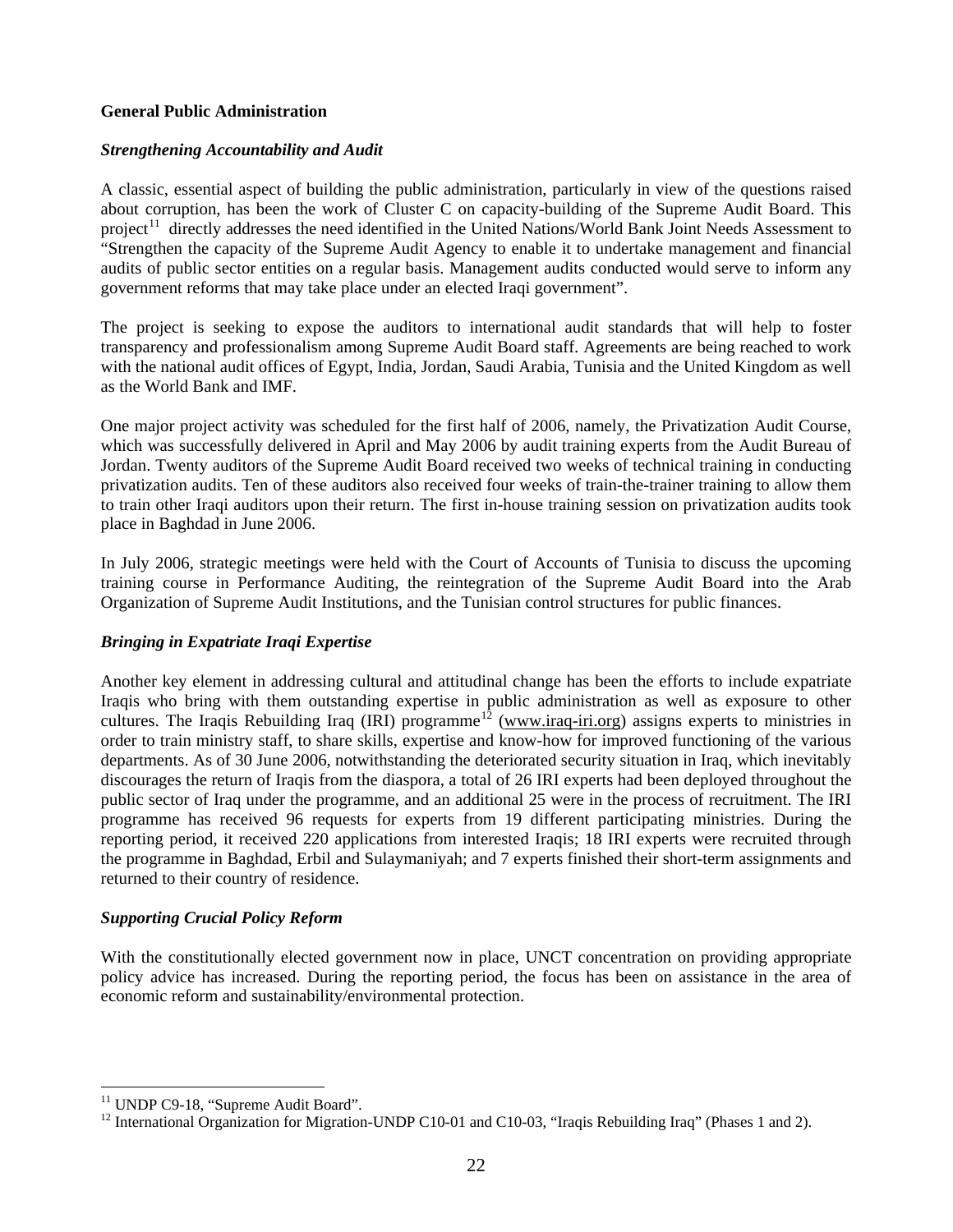A crucial area of economic reform identified by UN-HABITAT in Cluster E (Infrastructure Rehabilitation) is that of the housing sector.<sup>[13](#page-22-0)</sup> In many industrialized countries, this sector is often seen as a benchmark of economic health. In Iraq, current housing institutions are highly centralized and still dominated by classical engineers with no market orientation and with a limited vision of the future of the housing sector.

Issues relating to private-sector participation in housing delivery have been raised as well as the need for a comprehensive picture of housing-sector challenges and opportunities for addressing them. A study of the housing market is being implemented not only to present a comprehensive assessment of the current situation but also to form the basis for the development of a housing-market information system.

To finance large housing operations, Iraq needs to secure permanent revenues as well to attract private capital investment in the housing sector. Sixty person-months of technical advice have been provided to look into housing strategies and policies that involve private-sector participation in housing and service delivery. The result has been the preparation of the draft Housing Investment Law and the Slum Upgrading Action Plan. This complex operation cannot be the responsibility of a single ministry, however. Similarly, the establishment of effective housing finance systems is contingent on the reforms of the financial markets as a whole, and this will take not only a longer time but also the collective effort of multiple ministries.

In the vital area of environmental protection and ensuring sustainable development, technical assistance was provided by Cluster A, Agriculture, Food Security, Environment and Natural Resource Management, to the law drafting team in the Ministry of Environment (MoEn).<sup>[1](#page-22-1)4</sup> The MoEn has taken ownership of the process and produced a first draft framework law, which has been submitted for an interministerial review. Based on the high-quality feedback received, the MoEn has produced a final draft, which it submitted to the Ministerial Council for review and endorsement.

Similarly, the project activities relating to the Institutional Capacity Assessment have led to discussions inside the MoEn on mandates, functions, staffing issues and organizational structures. A new organizational structure has now been prepared by the MoEn and submitted for approval. The Ministry has also started to take a proactive role in advocating the relevance of the Multilateral Environment Agreements for Iraq and the potential opportunities that these offer for accessing additional capacity-building and policy support as well as the return of Iraq to the international environment arena.

It is important to emphasize that in accordance with the coordination framework of IRFFI, Cluster A has coordinated its support to the environment sector with the World Bank. The World Bank is planning to assist the MoEn with a reduced package of capacity-building support reflecting the capacity support already provided. The Bank will support the development of subsidiary legislation building on the framework already in place as well air quality monitoring equipment and systems.

## *Institutional Strengthening for the Key Ministry Dealing with Essential Services*

Under the Cluster C Capacity-building and Institutional Strengthening for Ministry of Municipalities and Public Works (MoMPW) programme,  $^{15}$  $^{15}$  $^{15}$  the management training for 60 mid-level managers at the central and governorate levels was completed. Follow-up support to behavioural change of the participants once they return to their work place has been strictly implemented by the MoMPW. While this is mainly a governance project devoted to institutional strengthening, the nature of the Ministry's mandate ensures that the capacitybuilding work here has a direct impact on basic services for the Iraqi population.

<span id="page-22-0"></span><sup>&</sup>lt;sup>13</sup> UN-HABITAT E4-04, "Strengthening Capacity of Housing Sector".

<span id="page-22-1"></span><sup>&</sup>lt;sup>14</sup> UNEP A5-07, "Strengthening Governance in Iraq through Assessment and Capacity-building".

<span id="page-22-2"></span><sup>&</sup>lt;sup>15</sup> UNDP C9-05, "Capacity-building and Institutional Strengthening for Ministry of Municipalities and Public Works".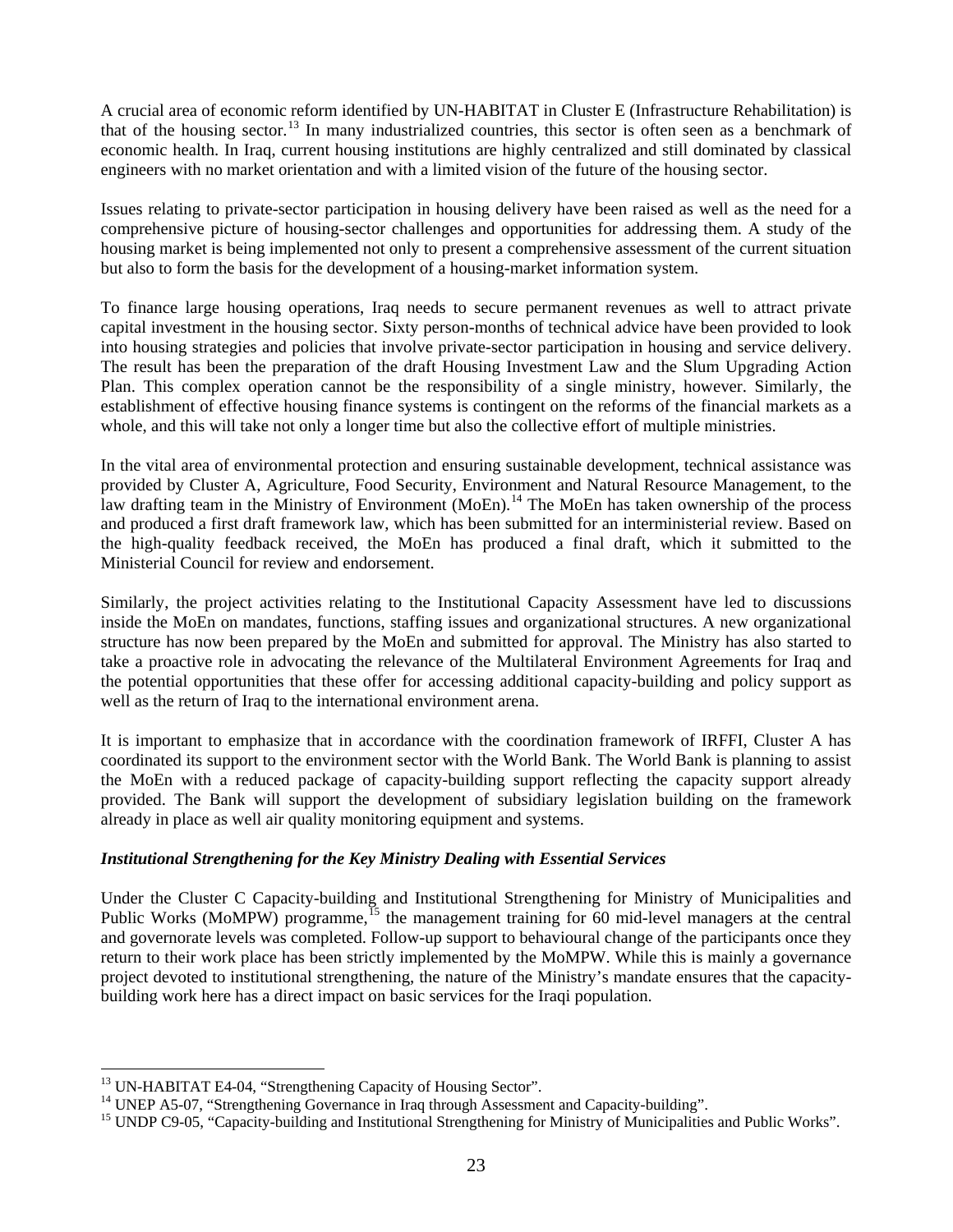<span id="page-23-0"></span>The comprehensive training needs assessment report completed in May 2006 identified high-priority areas for training based on an assessment of employees' perception of which training programmes should be implemented at the MoMPW and in the 18 governorates and the nature of difficulties encountered by employees in each service delivery sector. In response, the assessment proposed training programme requirements in terms of budget, type of training and training institutions, which have now been incorporated into the Human Resources Plan of the MoMPW.

Again in support of the need for addressing cultural and attitudinal change, agreements were reached with municipalities in Italy, Lebanon, Morocco and Spain to support the capacity-building programme that will bring together 150 representatives of several local authorities and actors at several levels of government to learn about relevant practices and benefit from one another's experience. The training will focus on three main areas: models of decentralization and lessons learned from experiences in foreign countries, such as those under a federal system; methods and tools for strategic planning of local development, including participative approaches; and management of delivery of basic services (waste management, water sanitation or other relevant fields). The first training workshop started in September 2006 in Barcelona.

## *Support to Basic Services Administration*

As stated in the introduction to this section, it is important to emphasize that within the UNDG ITF portfolio of projects, there is no strict delineation between pure capacity-building/institutional strengthening "governance" projects and projects dealing with delivery of basic services. An essential element of projects in the area of basic services is to build the capacity in Iraqi institutions so that the delivery of essential services becomes sustainable. In response to the identified difficulties in delivering services, these capacitybuilding actions have been strengthened and widened.

For example, under the Cluster D (Health and Nutrition) Primary Health Care Programme, <sup>[1](#page-23-0)6</sup> the target was 2,000 trained health personnel at all levels. This has been 186 per cent achieved: almost 3,722 staff from different cadres working in the MoH and other line ministry personnel have been trained. Many long-term fellowships and master's studies have been cancelled owing to instability in ministries' senior management. Emphasis has shifted instead to providing more focused training with a wider range of health workers on the front lines of service delivery.

In the Education Sector, two major two-week workshops were held in 2006 alone for 30 participants each from the MoEd and DoEds on Methods and Techniques of Educational Planning and Management, Project Formulation and Management as well as School Mapping.

During the reporting period, the programme on strengthening capacity in the housing sector<sup>[1](#page-23-0)7</sup> trained national civil servants as well as staff from municipalities and community-based organizations, helping to exceed by far the original target of providing training to 120 persons. This accounted for the provision of 118 person-weeks of training during the reporting period and a total of 635 person-weeks of training to date, exceeding the original target of 350 person-weeks.

The "Water Quality Control and Surveillance" programme<sup>[18](#page-23-0)</sup> completed 16 training-of-trainer's workshops, which were conducted in Amman for about 200 laboratory technicians from both the MoEn and the MoMPW. This had a positive impact on the performance of the staff and also assisted trained technicians to conduct 47 similar courses inside Iraq for other technicians from all over the country. The hygiene education campaign conducted in Al Sadr city and the four lower south governorates also succeeded in training 700 school teachers and community leaders. The direct impact of these capacity-building activities on the

<sup>&</sup>lt;sup>16</sup> WHO D2-03, "Supporting Primary Health Care System".<br><sup>17</sup> UN-HABITAT E4-04, "Strengthening Capacity of Housing Sector".

<sup>&</sup>lt;sup>18</sup> WHO E3-03, "Water Quality Control and Surveillance".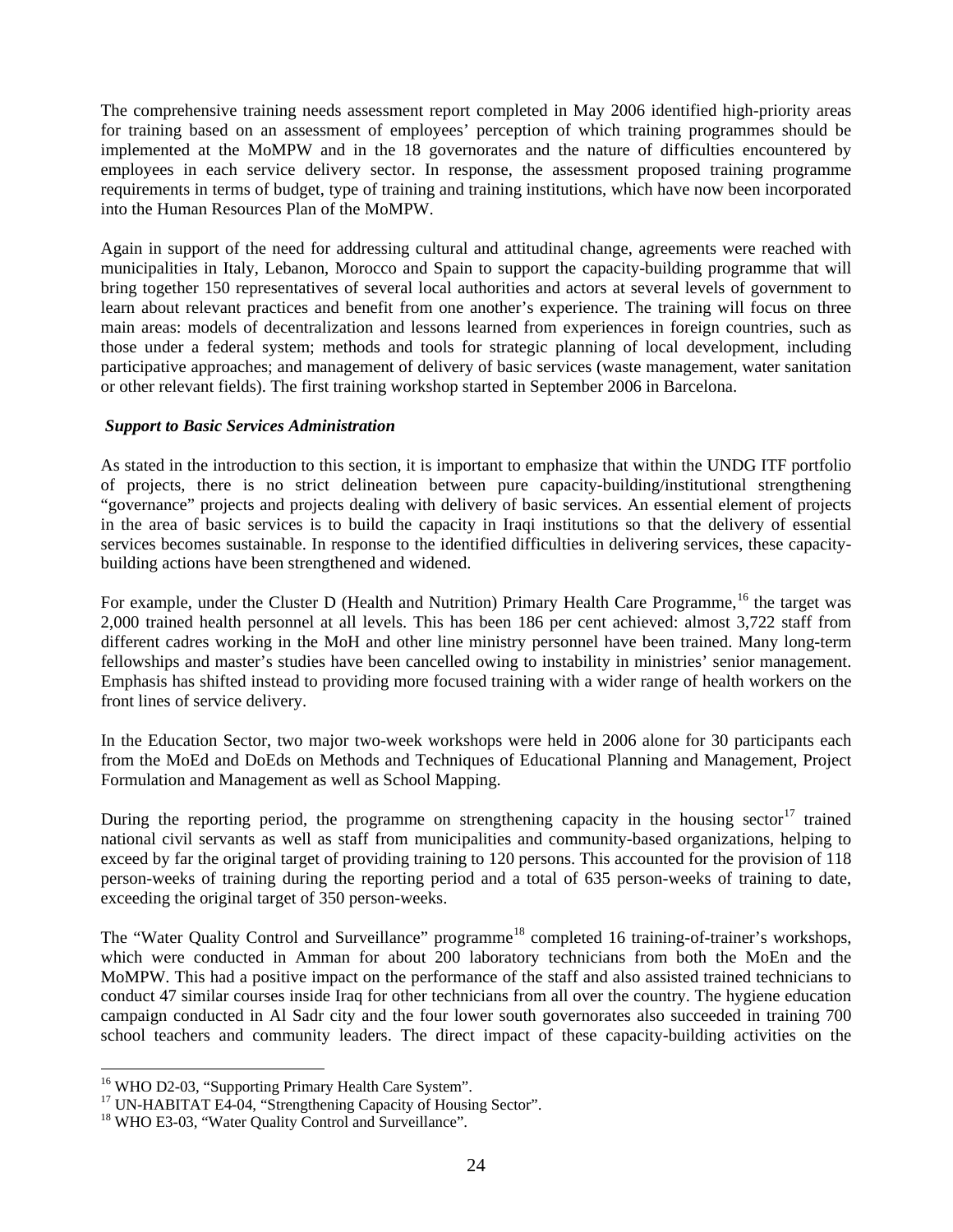<span id="page-24-0"></span>incidence of waterborne diseases and disease prevention through good hygiene practices, while difficult to quantify, is quite considerable.

In terms of the more upstream management of water resources – an essential element in providing sustained safe drinking water to the population – during the reporting period, the "Capacity-building of Water Institutions" programme<sup>[19](#page-24-0)</sup> delivered five training courses, one workshop and one meeting in the field of integrated water resources management, reaching a total of 73 Iraqi water experts. In addition, following the trilateral meeting (Iraq, Syrian Arab Republic and Turkey) in November 2005 on the Euphrates and Tigris transboundary issues, a workshop on rainwater-harvesting training in the Syrian Arab Republic was organized in collaboration with Syrian authorities, and a joint workshop on dam safety assessment was hosted by Turkish authorities in order to facilitate mutual dialogue and to exchange views and experiences among technical experts from these countries.

## *Support to the Ministry of Planning and Development Cooperation*

Cluster C, Governance and Human Development, has assisted the setting up of an Aid Coordination Unit in the MoPDC and the provision of the appropriate technical capability to the Ministry in the form of a functioning donor assistance database  $(DAD)$ .<sup>[2](#page-24-0)</sup>

Public investment tracking and integration with DAD have been completed, including the conversion of DAD into the IMF classification of Government functions and expenses standards. New applications as well as enhancement of DAD functionalities were approved by the MoPDC and the Ministry of Finance and key donors. An enhancement to track loans, the tracking of donor pledges and the tracking of capital investment projects financed by the national budget have been in trial operation since the end of June 2006. Three analytical reports on donor aid have been produced and disseminated.

Improving the technical functionality of DAD has been accompanied by the training of staff of the ministries of Planning and Development Cooperation, Finance, Electricity and Public Works in effective communications, financial analysis and decision-making. One group of 12 people has already been trained and training for three more groups is planned.

Cluster C has also provided capacity-building support to the national team that is partnering with UNDP to prepare the National Human Development Report (NHDR) in 2006 and 2007. A consultative workshop that was attended by 50 Iraqi experts took place at the end of January 2006. This meeting resulted in the selection of the NHDR theme and the identification of the contributors to the background papers and chapters of the report. The team of authors was then trained in a one-week workshop in Beirut in March 2006 and an international NHDR consultant was provided. In addition, equipment was provided to the Human Development Section in the MoPDC and a dedicated web site [\(www.iraq-nhdr.net\)](http://www.iraq-nhdr.net/) was created for the project.

## **2.2.2 UNDG ITF Contribution to the Delivery of Basic Services**

The MoPDC at the Dead Sea Donor Committee meeting in July 2005 strongly emphasized the importance of making a difference quickly to ordinary Iraqis through the delivery of basic services in health, education, and water and sanitation. Consequently, the United Nations agreed in autumn 2005 to a series of 10 quick-impact projects to address key needs in the delivery of basic services. These projects, with the exception of two, are now virtually complete. Details on their impact are contained in the following table:

<sup>&</sup>lt;sup>19</sup> UNESCO A5-12, "Capacity-building of Water Institutions".<br><sup>20</sup> C9-01, "Support to Ministry of Planning and Development Cooperation" and C9-12, "Support to Government of Iraq in International Assistance Coordination".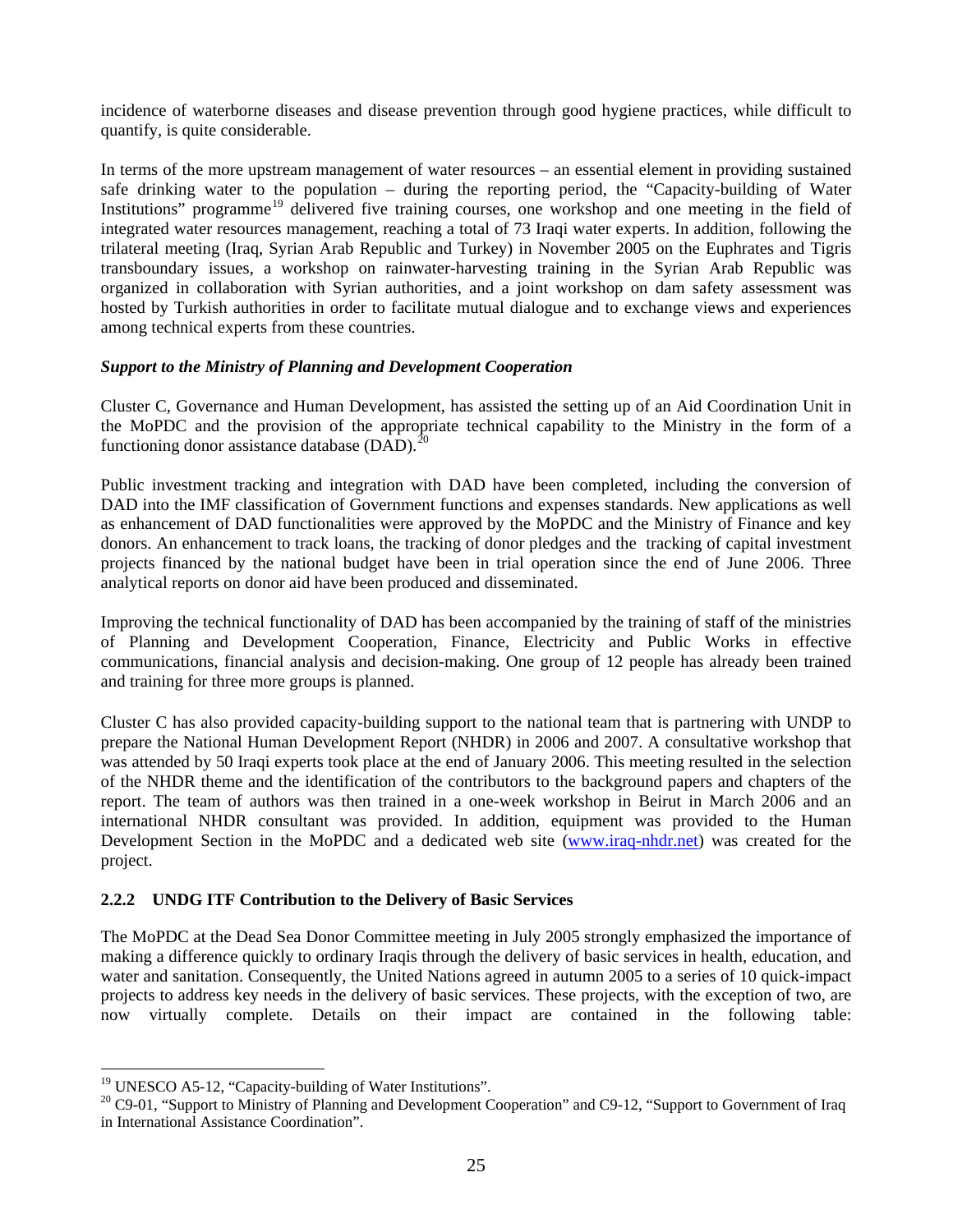<span id="page-25-0"></span>

| <b>Table 2. Quick-impact Projects</b> |               |                    |                                                                                        |                          |                                        |                               |                                                                                                                                                                                                                                                                                                                                                                                                                                                                                                                                                                                                                                                                                                                                                                                                                                                                                                                                                   |                                                                                                                                                                                                                                                                                                                                                |  |  |
|---------------------------------------|---------------|--------------------|----------------------------------------------------------------------------------------|--------------------------|----------------------------------------|-------------------------------|---------------------------------------------------------------------------------------------------------------------------------------------------------------------------------------------------------------------------------------------------------------------------------------------------------------------------------------------------------------------------------------------------------------------------------------------------------------------------------------------------------------------------------------------------------------------------------------------------------------------------------------------------------------------------------------------------------------------------------------------------------------------------------------------------------------------------------------------------------------------------------------------------------------------------------------------------|------------------------------------------------------------------------------------------------------------------------------------------------------------------------------------------------------------------------------------------------------------------------------------------------------------------------------------------------|--|--|
| <b>Cluster</b>                        | <b>Agency</b> | Project<br>No.     | <b>Project Title</b>                                                                   | <b>Budget</b><br>$($ \$) | Rate of<br><b>Completion</b><br>$(\%)$ | <b>Expenditure</b><br>$($ \$) | <b>Major Accomplishments</b>                                                                                                                                                                                                                                                                                                                                                                                                                                                                                                                                                                                                                                                                                                                                                                                                                                                                                                                      | <b>Pending Activities</b>                                                                                                                                                                                                                                                                                                                      |  |  |
| Health and<br>Nutrition               | <b>WHO</b>    | D <sub>2</sub> -07 | Improving<br>Preparedness<br>and<br>Response to<br>an Impending<br>Cholera<br>Outbreak | 857,964                  | 99                                     | 845,498                       | Successful prevention of the importation and<br>occurrence of a cholera outbreak in Iraq. Following<br>the cholera outbreak in the Islamic Republic of Iran,<br>no cholera cases reported in Iraq during 2005,<br>whereas only 9 sporadic cases were reported in 2<br>governorates of Iraq during the first 7 months of 2006<br>in comparison to 35 cases in 2004 and 200 cases in<br>2003. Provision of emergency drugs, intravenous<br>fluids, antiseptics and laboratory reagents to manage<br>up to 5,000 hospitalized patients. Since no outbreak<br>was reported during the previous summer, these<br>drugs and laboratory supplies will remain as buffer<br>stocks for the coming 2 years to investigate and<br>manage any diarrhea cases/outbreak. 200 workshops<br>with 8,000 participants were held on cholera<br>prevention.                                                                                                           | Ensure that the 150,000<br>bottles of IV fluids delivered<br>to Mosul, Basra and<br>Babylon Directorates of<br>Health (DoH) are equitably<br>distributed and well stored<br>in all Iraq DoHs. Capacity-<br>building activities will<br>continue to ensure that all<br>staff are trained and<br>updated. Monitoring of all<br>diarrhoeal cases. |  |  |
|                                       | <b>UNEP</b>   | D <sub>2</sub> -08 | Hazardous<br>Waste<br>Chemicals<br>Collection and<br>Storage: Al-<br>Qadissiya Site    | 905,005                  | 50                                     | 896, 847                      | Second round of international competitive bidding<br>organized, resulting in the submission of 5 bids (4<br>Iraqi, 1 Lebanese). However, the Iraqi bids again<br>exceeded the available budget or lacked sufficient<br>quality whereas the Lebanese bid was evaluated as<br>technically sound and within the available budget.<br>This contractor immediately proceeded to organize<br>training for employees and government staff on the<br>methodologies and health safety protocols for<br>hazardous waste collection and storage. Ceilings and<br>walls of the Al-Qadissiya warehouse repaired and<br>cleaned. The pesticides were collected in plastic bags<br>and stored in 149 sealed drums, labelled and<br>indicating that drum contents are toxic, hazardous,<br>flammable and not to be touched. Works at Al-<br>Suwaira pesticide warehouse completed, removing an<br>important public health hazard posed by mercury and<br>cyanide. | Works ongoing at Al-<br>Qadissiya site slowly and<br>steadily with planned end<br>date reflecting the initial<br>contractual difficulties<br>scheduled for the end of<br>2006.                                                                                                                                                                 |  |  |
|                                       | <b>WHO</b>    | D <sub>2</sub> -09 | Malaria and<br>Leishmania<br>Control and<br>Prevention<br>Emergency<br>Programme       | 5,156,640                | 98                                     | 5, 133, 804                   | For cutaneous leishmaniasis, clear decrease in the<br>incidence of cases has been noticed: only 1,115<br>cases were reported during the first 6 months of 2006<br>while 1,607 cases had been reported during the first 6<br>months of 2005.<br>No cases of malaria reported in Iraq during the first<br>six months of 2006, while 18 cases had been reported<br>during the first six months of 2005.<br>Full support provided for the spraying campaign<br>conducted in April-May 2006 and for the fogging<br>activities.                                                                                                                                                                                                                                                                                                                                                                                                                         | Project essentially<br>operationally complete and<br>extension has been<br>requested only to ensure<br>the full disbursement and<br>delivery of very limited<br>items as well as the agreed<br>extension of the project to<br>cover avian influenza<br>activities.                                                                             |  |  |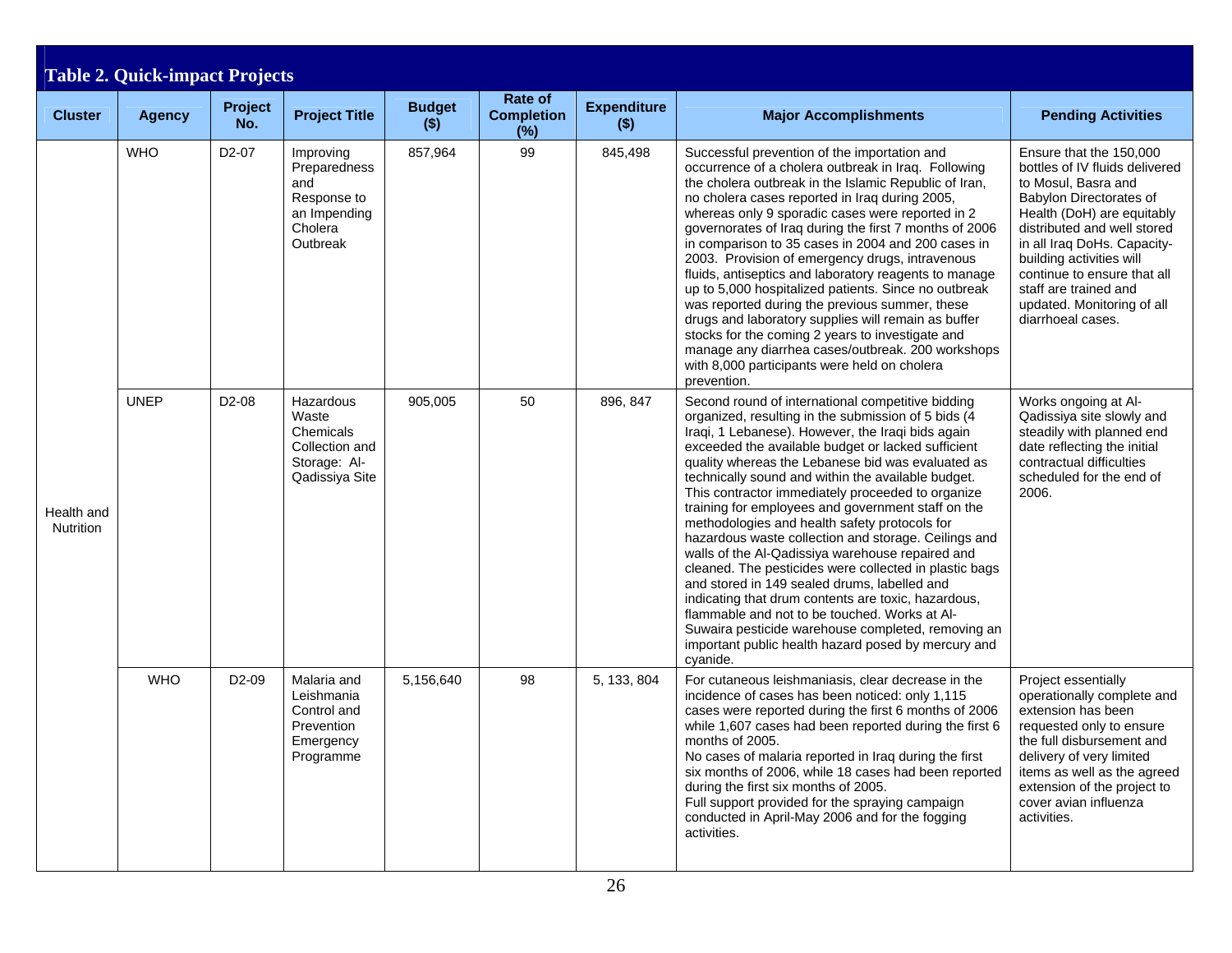|                                | <b>Table 2. Quick-impact Projects (continued)</b> |                    |                                                                       |                          |                                     |                               |                                                                                                                                                                                                                                                                                                                                                                                                                                                                                                                                                                                                                                                                                                                                                                                                                                                                                                                                                                                                                                                                                                                                                                                                                                                                                                                                                                                                                                                   |                                                                                                                                                                                                                                                                                                                   |  |
|--------------------------------|---------------------------------------------------|--------------------|-----------------------------------------------------------------------|--------------------------|-------------------------------------|-------------------------------|---------------------------------------------------------------------------------------------------------------------------------------------------------------------------------------------------------------------------------------------------------------------------------------------------------------------------------------------------------------------------------------------------------------------------------------------------------------------------------------------------------------------------------------------------------------------------------------------------------------------------------------------------------------------------------------------------------------------------------------------------------------------------------------------------------------------------------------------------------------------------------------------------------------------------------------------------------------------------------------------------------------------------------------------------------------------------------------------------------------------------------------------------------------------------------------------------------------------------------------------------------------------------------------------------------------------------------------------------------------------------------------------------------------------------------------------------|-------------------------------------------------------------------------------------------------------------------------------------------------------------------------------------------------------------------------------------------------------------------------------------------------------------------|--|
| <b>Cluster</b>                 | <b>Agency</b>                                     | Project<br>No.     | <b>Project Title</b>                                                  | <b>Budget</b><br>$($ \$) | Rate of<br><b>Completion</b><br>(%) | <b>Expenditure</b><br>$($ \$) | <b>Major Accomplishments</b>                                                                                                                                                                                                                                                                                                                                                                                                                                                                                                                                                                                                                                                                                                                                                                                                                                                                                                                                                                                                                                                                                                                                                                                                                                                                                                                                                                                                                      | <b>Pending Activities</b>                                                                                                                                                                                                                                                                                         |  |
| Health and<br><b>Nutrition</b> | <b>WHO</b>                                        | $D2-10$            | Health-care<br>Waste<br>Management                                    | 1,407,722                | 99                                  | 1,406,679                     | During the first 6 months of 2006, 14 national training<br>workshops were conducted to raise the awareness of<br>medical and paramedical workers in the government<br>and private sectors on different<br>malaria and leishmania control activities.<br>Procurement by WHO of about 245,150 different<br>pieces of medical equipment, supplies, kits,<br>insecticides; accessories, etc. worth almost US\$3.437<br>million for malaria, leishmania and avian influenza<br>programmes. Testing of 400 human samples for avian<br>flu; only two were positive. Workshop on surveillance<br>tools conducted in Amman on 17-18 March 2006 for<br>avian influenza focal points in all governorates.<br>Participation of 30 health professionals in training-of-<br>trainers course on operation and maintenance of<br>shredder autoclave.<br>14 shredder autoclaves with 14 water treatment units<br>for the treatment of health-care waste within the<br>selected health facilities and valued at US\$660,000<br>are being procured, shipped and distributed to the 14<br>selected hospitals.<br>Health-care waste management supplies (e.g., plastic<br>bags, garbage bins, sharps containers, goggles,<br>safety shoes and gloves) valued at \$120,000 are<br>being procured, shipped to Baghdad and distributed<br>for the selected health facilities.<br>Ongoing rehabilitation of the existing incinerators<br>within the 14 selected hospitals. | Almost completed. The<br>main focus from now on will<br>be on finalizing the<br>installation of the equipment<br>and the completion of the<br>ongoing rehabilitation of the<br>incinerators. The rapid<br>assessment tools will be<br>further improved based on<br>the developed exercise.                        |  |
|                                | <b>WHO</b>                                        | D <sub>2</sub> -11 | Emergency<br>Medical<br>Oxygen<br>Production<br>and Supply in<br>Iraq | 2,824,760                | 50                                  | 473,663                       | Survey for strategy for long-term oxygen supply<br>completed in February.<br>Oxygen cylinders worth \$300,000 supplied to a total<br>of 45 hospitals in Baghdad (25), Kirkuk (5) and Mosul<br>(11).<br>Procurement delay for three oxygen plants as lowest<br>bid proved not to be technically competent after<br>quality control.                                                                                                                                                                                                                                                                                                                                                                                                                                                                                                                                                                                                                                                                                                                                                                                                                                                                                                                                                                                                                                                                                                                | Details of installation<br>contract under negotiation.<br>Longer period requested by<br>the suppliers to<br>manufacture and deliver the<br>production equipment than<br>originally anticipated using<br>security argument. MoH<br>requested to additionally<br>assist with storage and pre-<br>installation work. |  |
|                                |                                                   |                    |                                                                       |                          |                                     |                               |                                                                                                                                                                                                                                                                                                                                                                                                                                                                                                                                                                                                                                                                                                                                                                                                                                                                                                                                                                                                                                                                                                                                                                                                                                                                                                                                                                                                                                                   |                                                                                                                                                                                                                                                                                                                   |  |
| Education<br>and<br>Culture    | <b>UNESCO</b>                                     | B1-18              | Textbooks<br>Quality<br>Improvement<br>Programme -<br>Phase 2         | 7,100,000                | 99                                  | 6,587,261                     | 9 million copies of 39 titles printed and distributed to<br>schools serving 6 million students in 14,000 schools<br>(100% completion). Establishment of a modern Pre-<br>press Centre (100% completion). Training of 14 MoEd<br>pre-press designers (100% completion).                                                                                                                                                                                                                                                                                                                                                                                                                                                                                                                                                                                                                                                                                                                                                                                                                                                                                                                                                                                                                                                                                                                                                                            | Assisting the MoEd in<br>formulating its national<br>textbook policy is still<br>ongoing. Building of MoEd<br>textbook capacity and<br>development of textbook<br>policies will provide long-<br>term jobs for textbook                                                                                           |  |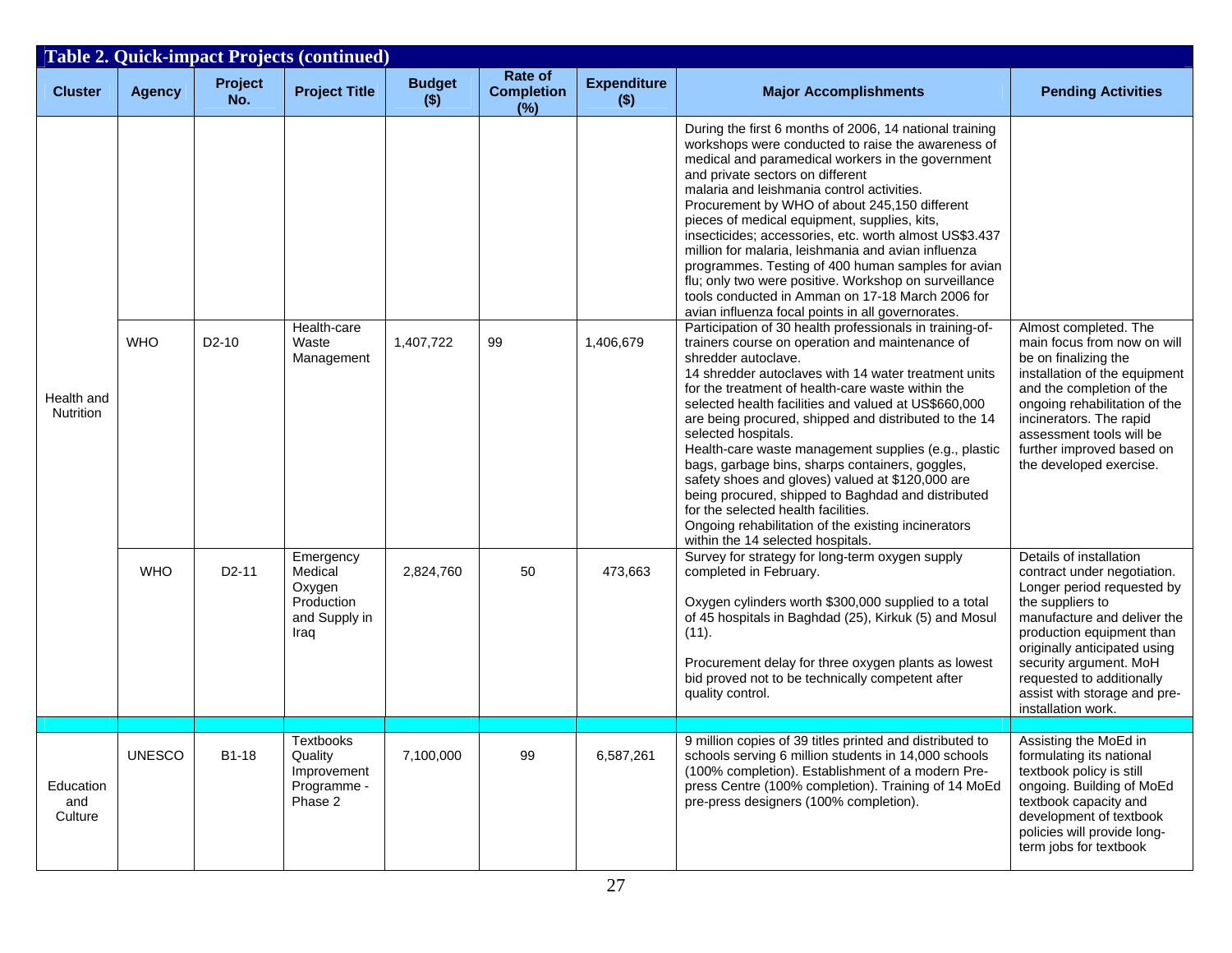| <b>Table 2. Quick-impact Projects (continued)</b> |                       |                |                                                                                                                       |                          |                                     |                               |                                                                                                                                                                                                                                                                                                                                                                                                                                                                                                                                                                                                                                                                                                                                                                                                                                                                          |                                                                                                                                                                                                                                                                                                                                                                                                                                                                                                                                                     |  |
|---------------------------------------------------|-----------------------|----------------|-----------------------------------------------------------------------------------------------------------------------|--------------------------|-------------------------------------|-------------------------------|--------------------------------------------------------------------------------------------------------------------------------------------------------------------------------------------------------------------------------------------------------------------------------------------------------------------------------------------------------------------------------------------------------------------------------------------------------------------------------------------------------------------------------------------------------------------------------------------------------------------------------------------------------------------------------------------------------------------------------------------------------------------------------------------------------------------------------------------------------------------------|-----------------------------------------------------------------------------------------------------------------------------------------------------------------------------------------------------------------------------------------------------------------------------------------------------------------------------------------------------------------------------------------------------------------------------------------------------------------------------------------------------------------------------------------------------|--|
| <b>Cluster</b>                                    | <b>Agency</b>         | Project<br>No. | <b>Project Title</b>                                                                                                  | <b>Budget</b><br>$($ \$) | Rate of<br><b>Completion</b><br>(%) | <b>Expenditure</b><br>$($ \$) | <b>Major Accomplishments</b>                                                                                                                                                                                                                                                                                                                                                                                                                                                                                                                                                                                                                                                                                                                                                                                                                                             | <b>Pending Activities</b>                                                                                                                                                                                                                                                                                                                                                                                                                                                                                                                           |  |
|                                                   |                       |                |                                                                                                                       |                          |                                     |                               | Establishment of a textbook and CD library (100%<br>completion). Training workshop for MoEd authors on<br>writing and designing textbooks (100% completion).<br>Since a few million textbooks were printed locally, the<br>project resulted in the creation of 300 to 500 medium-<br>term job opportunities within 18 Iraq-based printing<br>companies.                                                                                                                                                                                                                                                                                                                                                                                                                                                                                                                  | designers, authors,<br>auditors, instructors,<br>workers, logistics officers,<br>etc. It will also provide<br>temporary jobs for<br>contractors, building<br>workers, engineers, etc.                                                                                                                                                                                                                                                                                                                                                               |  |
| Education<br>and<br>Culture                       | <b>UNICEF</b>         | B1-19          | Integrated<br>Community-<br>based Project<br>to Deliver<br><b>Quality Basic</b><br>Social<br>Services in<br>Iraq      | 12,900,360               | 90                                  | 5,868,383                     | Rehabilitation of 90 schools completed in Baghdad,<br>Basrah, Erbil, Missan and Wassit Governorates while<br>work is still ongoing in 20 schools in Thi-Qar<br>Governorate. Distribution of 47,000 student chairs<br>and 23,500 student desks (each for two students) has<br>almost been completed. In addition, health screening<br>of 4,500 school children was implemented in March<br>2006. Nearly 325,000 people in Baghdad, Erbil and<br>Missan Governorates have now enhanced access to<br>water and improved sanitation. Rehabilitation works<br>initiated in 9 primary health care (PHC) centres were<br>carried out in 6 governorates. 100 per cent of the<br>rehabilitation works have been achieved in Baghdad,<br>Basrah, Erbil, Missan and Thi-Qar while in Wassit,<br>only 65 per cent were accomplished owing to a<br>security threat to the contractor. | Complete PHC centre<br>rehabilitation in Wassit<br>governorate. Expedite the<br>procurement and<br>subsequent delivery of<br>chemicals and equipment<br>for wastewater quality<br>monitoring to the four<br>governorates.<br>Costs for the rehabilitation<br>of water and sanitation<br>facilities and recreational<br>areas in 100 schools are<br>lower than originally<br>planned, with an under-<br>expenditure of \$200,000.<br>The balance of funds is<br>being used to rehabilitate<br>an additional 10 schools in<br>Basrah, Qurn and Zuber. |  |
|                                                   |                       |                |                                                                                                                       |                          |                                     |                               |                                                                                                                                                                                                                                                                                                                                                                                                                                                                                                                                                                                                                                                                                                                                                                                                                                                                          |                                                                                                                                                                                                                                                                                                                                                                                                                                                                                                                                                     |  |
| <b>WATSAN</b>                                     | UN-<br><b>HABITAT</b> | E3-05          | Community-<br>based<br>Integrated<br>Water and<br>Sanitation<br><b>Rehabilitation</b><br>and<br>Management<br>Project | 1,983,516                | 98                                  | 1,687,499                     | Project now nearly complete except for delivery of<br>some solid waste management equipment.<br>Installation of a new water supply pipeline and a new<br>storm water drainage system, including construction<br>of a sewage pumping station. Refurbishment of street<br>network and development of landscape and green<br>spaces.<br>3 workshops conducted (health awareness,<br>community awareness and human development). A<br>drug awareness workshop was also conducted. An<br>extended public outreach campaign comprising water<br>conservation and hygiene was carried out. Survey<br>undertaken of the needs and capabilities of the local<br>society in Hay 14 Ramadan in Al-Diwaniya.                                                                                                                                                                         | Some solid waste<br>management equipment is<br>awaiting delivery from<br>international suppliers;<br>others have been held up at<br>the customs office on the<br>Kuwait-Iraq border.<br>Some delays resulting from<br>lack of consensus on<br>technical options for<br>physical rehabilitation works<br>and a slow, cumbersome<br>decision-making process in<br>the local municipality.<br>Completion in September<br>2006.                                                                                                                         |  |
|                                                   |                       |                |                                                                                                                       |                          |                                     |                               |                                                                                                                                                                                                                                                                                                                                                                                                                                                                                                                                                                                                                                                                                                                                                                                                                                                                          |                                                                                                                                                                                                                                                                                                                                                                                                                                                                                                                                                     |  |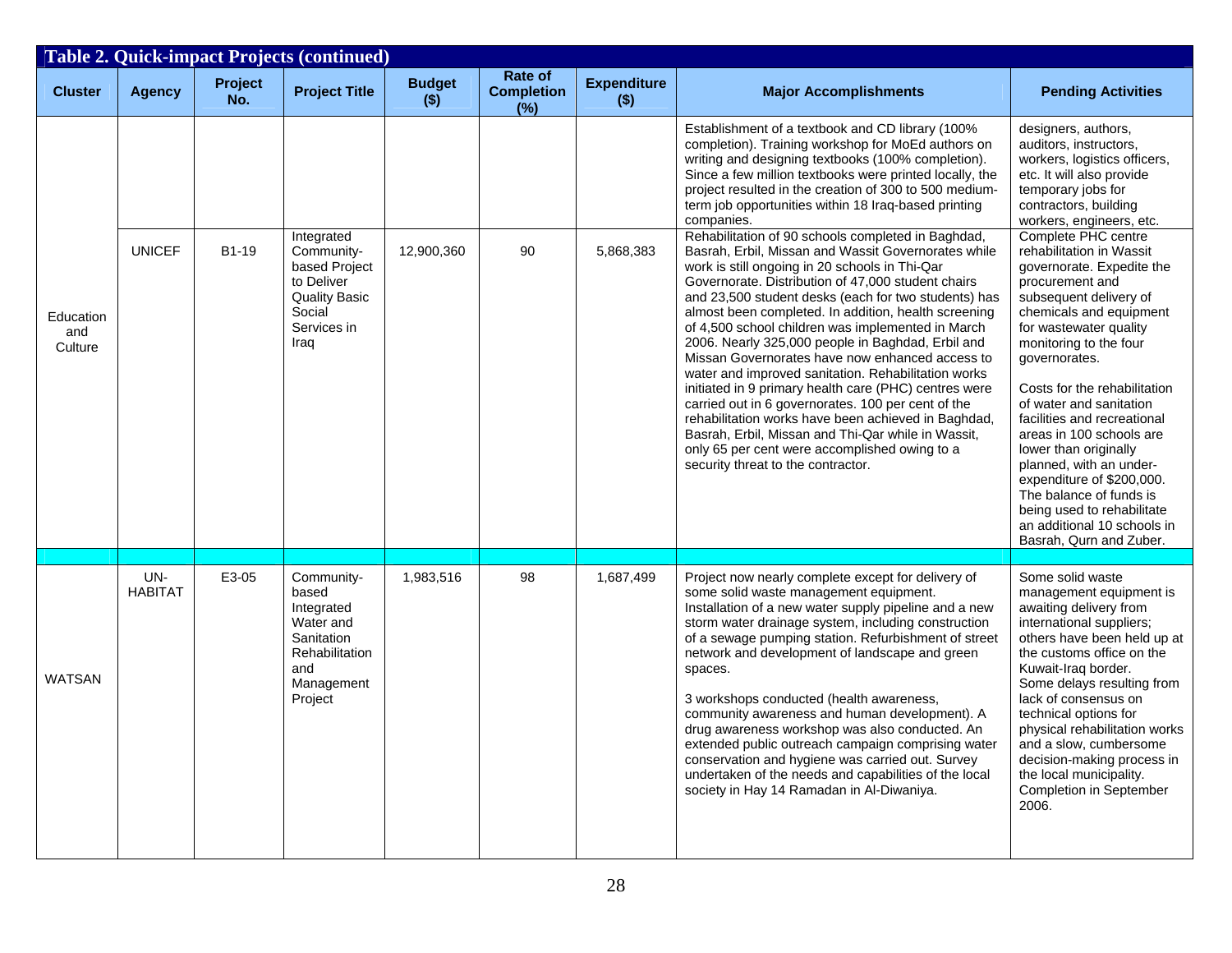|                | <b>Table 2. Quick-impact Projects (continued)</b> |                |                                                                                      |                        |                                         |                               |                                                                                                                                                                                                                                                                                                                                                                                                                                                                                                                                                                                                                                                                                                                                                                                                                                                                                                                                                        |                                                                                                                                                                                                                                                                                                                                 |  |
|----------------|---------------------------------------------------|----------------|--------------------------------------------------------------------------------------|------------------------|-----------------------------------------|-------------------------------|--------------------------------------------------------------------------------------------------------------------------------------------------------------------------------------------------------------------------------------------------------------------------------------------------------------------------------------------------------------------------------------------------------------------------------------------------------------------------------------------------------------------------------------------------------------------------------------------------------------------------------------------------------------------------------------------------------------------------------------------------------------------------------------------------------------------------------------------------------------------------------------------------------------------------------------------------------|---------------------------------------------------------------------------------------------------------------------------------------------------------------------------------------------------------------------------------------------------------------------------------------------------------------------------------|--|
| <b>Cluster</b> | <b>Agency</b>                                     | Project<br>No. | <b>Project Title</b>                                                                 | <b>Budget</b><br>$($)$ | Rate of<br><b>Completion</b><br>$(y_0)$ | <b>Expenditure</b><br>$($ \$) | <b>Major Accomplishments</b>                                                                                                                                                                                                                                                                                                                                                                                                                                                                                                                                                                                                                                                                                                                                                                                                                                                                                                                           | <b>Pending Activities</b>                                                                                                                                                                                                                                                                                                       |  |
| <b>WATSAN</b>  |                                                   |                |                                                                                      |                        |                                         |                               | Significant improvement in the overall environment<br>within the neighbourhood, encouraging residents to<br>invest in upgrading housing using their own<br>resources; overall improvement in public awareness<br>on issues of hygiene, solid waste management, water<br>conservation, etc. and generation of local employment<br>(skilled and unskilled) ranging from 350 to 500<br>person-days per week.                                                                                                                                                                                                                                                                                                                                                                                                                                                                                                                                              |                                                                                                                                                                                                                                                                                                                                 |  |
|                | <b>UNDP</b>                                       | E3-06          | Emergency<br>Water,<br>Sanitation<br>and Health<br>Support for<br>Southern<br>Iraq   | 4,919,519              | 80                                      | 3,952,993                     | 48,690 workdays of employment. Seven sub-projects<br>to install water distribution networks in Khor Zubair<br>and Shuaiba towns were initiated. Adequately<br>equipped warehouses with sufficient spare parts and<br>consumables for 2 years of operation established for<br>Khor Zubair and Safwan, respectively. Sustainable<br>water and sanitation service level addressed through<br>provision of spare parts, consumables, adequate<br>water storage facilities. Delivery of all project<br>equipment completed (i.e., reverse osmosis plants,<br>spare parts, consumables, water tankers, sewage<br>tankers, solid waste containers, solid waste skip<br>loaders, water storage tanks, stand-by power<br>generation sets, transformers). Removal of 400 cubic<br>metres per day of garbage from the concerned<br>municipalities to safe dumping grounds. Removal of<br>200 cubic metres per day of sewage from the<br>concerned municipalities. | Changes in project design<br>introduced by MoMPW<br>resulted in the need to<br>procure non-manufacturer<br>standard, shelved items<br>such as reverse osmosis<br>plants, which require a total<br>manufacturing period of 4<br>months. The project<br>therefore is scheduled for<br>completion in December<br>2006.             |  |
|                | <b>UNOPS</b>                                      | E3-07          | Kerbala<br>Water<br>Treatment<br>$Plant -$<br>Rehabilita-<br>tion of Filter<br>Units | 1,251,320              | 100                                     | 1,057,742                     | Physical works to restore the existing sand filter units<br>at the water treatment facility in Kerbala now<br>complete, including structural stabilization of the work<br>filter units, rehabilitation of the 10 filters, rehabilitation<br>of the pipe network in filter gallery, re-commissioning<br>of all filter units.<br>The security of the water supply for the population of<br>the city has been guaranteed for the foreseeable<br>future. Radical improvement in the operational<br>efficiency of the water treatment plant to significantly<br>enhance the quality and quantity of water supplied to<br>the population.                                                                                                                                                                                                                                                                                                                    | Attainment of the project<br>outcomes associated with<br>the reduction in the<br>incidence of water-borne<br>diseases will take some<br>time to become evident.<br><b>Financial resources</b><br>remaining will be used to<br>rehabilitate additional filters<br>in another water treatment<br>plant in Kerbala<br>Governorate. |  |
| <b>TOTALS</b>  |                                                   |                |                                                                                      | 39,306,806             |                                         | 27,910,369                    |                                                                                                                                                                                                                                                                                                                                                                                                                                                                                                                                                                                                                                                                                                                                                                                                                                                                                                                                                        |                                                                                                                                                                                                                                                                                                                                 |  |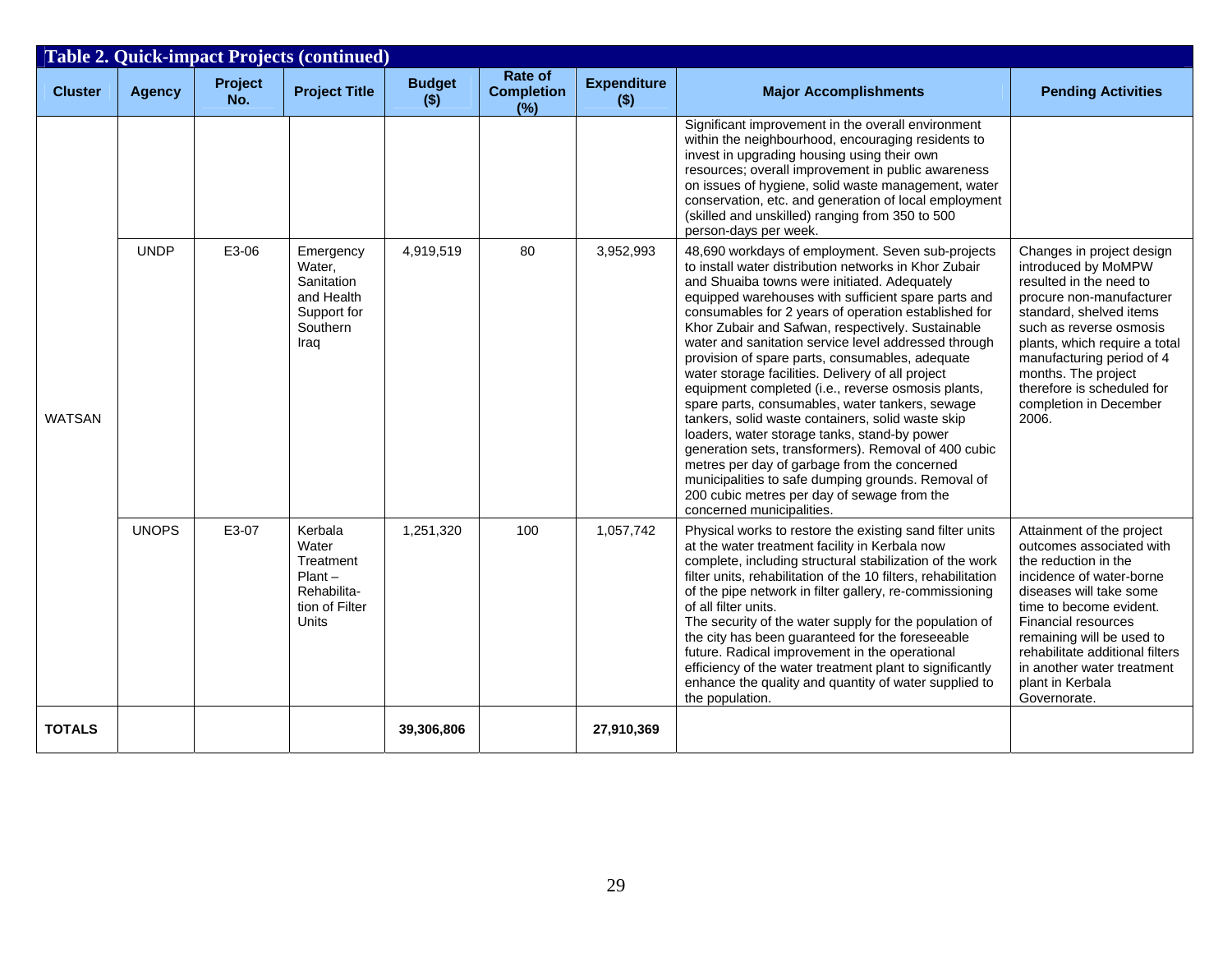These results should be considered a success against the background of increasing insecurity and some delays in decision-making by counterpart ministries and local authorities.

The delay in the United Nations Environment Programme (UNEP) project D2-08, "Hazardous Waste Chemicals Collection and Storage: Al-Qadissiya Site", was explained in the last report. The almost insurmountable obstacles in finding a contractor willing to work within the budgetary envelope were finally overcome during the reporting period and works are now under way. The Project UNDP E3-06, "Emergency WATSAN and Health Support for Basrah Governorate", which required revisions requested by the ISRB before the project could begin, is now scheduled for completion at the end of 2006.

The one unforeseen delay has been with project WHO D2-11, "Emergency Medical Oxygen Production and Supply in Iraq". Under this project, there has been a procurement delay for the three oxygen plants as the lowest bid proved not to be technically competent after quality control. In addition, negotiations with the next most competent contractor regarding contract conditions are still ongoing. A longer period has been requested by the suppliers to manufacture and deliver the production equipment than originally anticipated so as to take into account the deteriorating security situation as well as additional MoH assistance with storage and pre-installation work.

The quick-impact projects form only part of the package of projects that the UNDG ITF has supported to address basic services. The cumulative impact of the other ongoing standard basic services projects has also increased and is detailed below. At the end of the section, information is also included on progress by Cluster F, Refugees, Internally Displaced Persons and Durable Solutions, as this assistance also relates mainly to the delivery of basic services to this specific target group.

#### **Impact of Other Basic Services Projects**

The impact on the ground of UNDG ITF-financed basic services is set out in the following section against the core needs identified in the United Nations/World Bank Joint Needs Assessment and the key outcomes and targets detailed in the United Nations Assistance Strategy 2004-2006. The overall financial impact in terms of funds allocated for projects and disbursed for basic services is summarized in section 2.4.1 of the financial section.

## *Education*

The United Nations/World Bank Iraq Needs Assessment indicated that the essential need in the education sector was initially to restore indicators to the levels attained in the early 1980s and then to begin the process of reform. This entails initial concentration on rehabilitating schools damaged by neglect, conflict and underinvestment; relieving the serious congestion in the system; and bringing out-of-school children, including girls, back into the classroom. Thereafter, the focus will be on improving quality and modernizing the system in terms of teacher upgrading and updating the curriculum and instruction methods.

In response, as of 30 June 2006, the Education and Culture Cluster had contractually committed cumulatively about \$100 million (86 per cent), an increase from \$81 million during the previous reporting period, and it had disbursed about \$84 million (72 per cent), an increase from \$67 million for the previous period. Both commitments and disbursements represented significant progress vis-à-vis the previous reporting period.

Table 3 indicates key progress against benchmarks from the United Nations Strategy for Assistance to Iraq 2004-2006. Major elements of progress in the Education Cluster during the reporting period for ongoing projects are described below.

Back-to-school interventions covered a number of items. Procurement and distribution of essential learning materials to approximately 4.5 million students in more than 14,000 primary schools for the academic year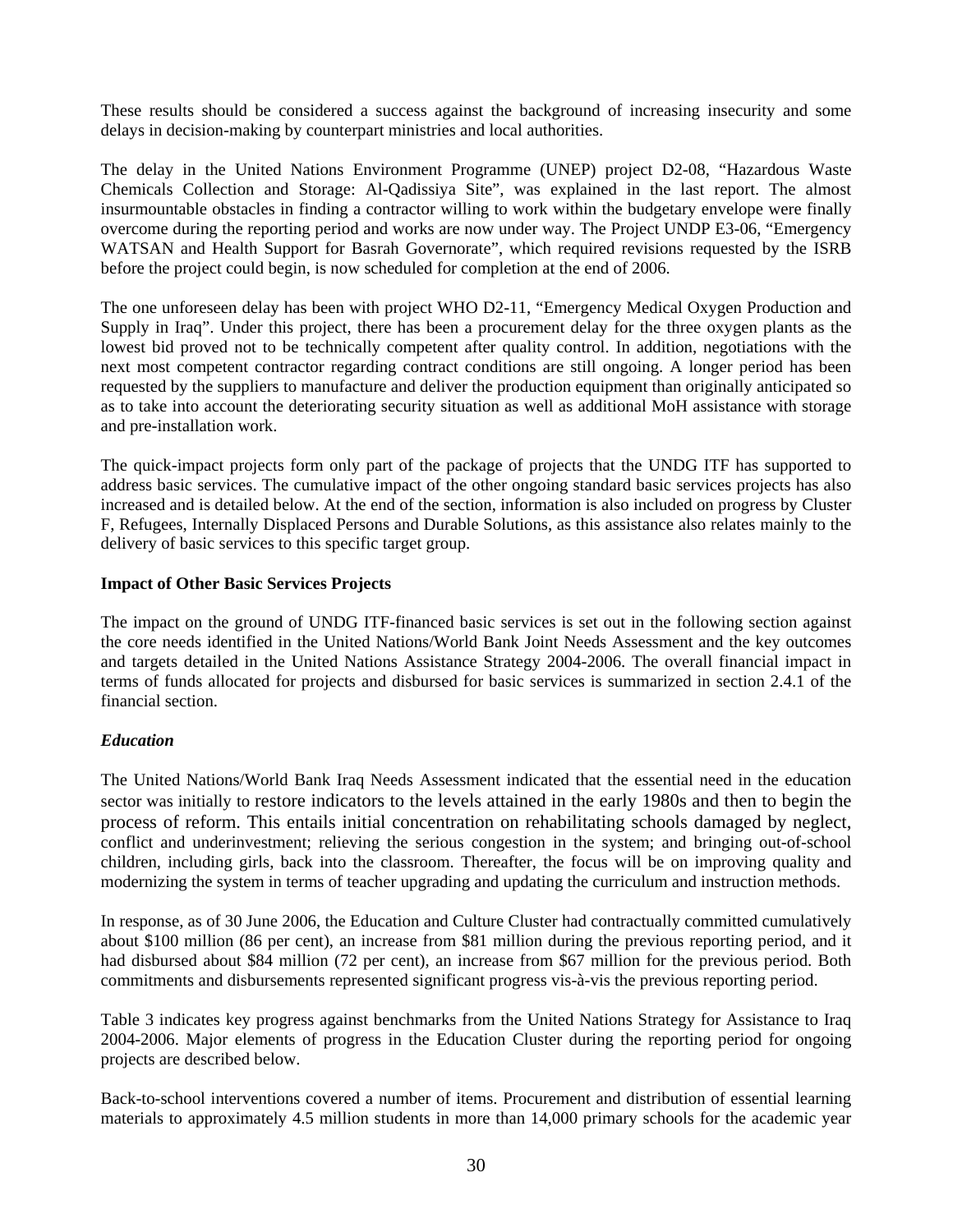2005/2006 were successfully completed. The provision of basic furniture to 114,000 students in 164 primary schools has been completed: 100 per cent of type A furniture (grades 1 through 3) and 100 per cent of type B furniture (grades 4 through 6) have been distributed to schools to date. The assembly of the furniture has been completed. The procurement of 32,000 cupboards has also been completed. The cupboards are being delivered to the warehouses of the 23 DoEds and from there to 16,000 primary and intermediate schools (2) cupboards per school). Textbooks were delivered as indicated in table 2.

The Education Management Information System (EMIS) is now ready for use in Iraq and the actual entry of education data for the years 2004-2005 and 2005-2006 will begin very soon. Levels 1 and 2 of the capacitybuilding programmes for MoEd and DoEd staff in the EMIS have been completed while level 3 is ongoing in a collaborative effort between UNESCO and UNICEF where the software was tested in August 2006 and slightly modified. Installation of information technology equipment at the MoEd and all 23 DoEds was completed and the Local Area Network was established in 16 out of 18 governorates. The training of 33 statisticians in Education for All statistics was organized at the Dead Sea, Jordan, from 1 to 13 April 2006; another group comprising 30 statisticians was trained in Aqaba (23 July to 5 August). In addition, an EMIS Coordination Group, including UNESCO, UNICEF, USAID and the World Bank, is meeting on a regular basis in order to coordinate the efforts of all stakeholders working on the EMIS in Iraq. An EMIS matrix listing the main actions to be taken by each partner has been developed and is regularly updated. With regard to the impact of results, the EMIS project contributes to the decentralization of the education sector through the empowerment of governorates. Each DoEd will be fully equipped with relevant hardware and software, 2 technicians and 20 data-entry staff.

In the area of teacher training, a core team of 62 teacher trainers has been identified and trained by UNESCO in developing instructional materials, which include mentor guides and teacher guides in the three subjects of mathematics, science and the English language. Trained in the country, the mentors will in turn train more than 30,000 secondary school teachers in Iraq. The core trainers were trained by professors of the Open University Worldwide (United Kingdom) in two groups, the first one in Amman during August-September 2005. The second was undertaken in Milton Keynes (United Kingdom) during February-March 2006 in order to review the materials developed by Iraqi core trainers inside Iraq from October 2005 until February 2006 and to undertake the training in methods and techniques of training mentors using the mentor guides.

School rehabilitation also progressed significantly. Under phase 1 of the UNICEF education programme (project B1-06), 40 primary and intermediate schools were completed (including 11 in Fallujah city and 7 in the Marshlands). These 40 schools are located in Anbar, Babil, Baghdad, Basrah, Kerbala, Missan, Muthanna, Tamim and Thi-Qar Governorates. One of the rehabilitated facilities is Qasr Al-Hamra' kindergarten, which was rehabilitated to serve as a national centre for early childhood development. During phase 2 of the project (B1-12), UNICEF planned to rehabilitate another 50 schools. This number was reduced to 26 (including 9 schools in Fallujah city) owing to the increase in rehabilitation costs. Rehabilitation of the 26 schools has been completed and schools were handed over to the related DoEds. The UNICEF comprehensive rehabilitation initiative (phases 1 and 2 of the project) aims to benefit about 28,000 students (20,000 boys and 8,000 girls) in 66 schools. An additional 90 schools (out of 110) have been rehabilitated under the quick-impact initiative for area-based integrated basic services (UNICEF project B1- 19).

The UN-HABITAT project for Educational Facilities Rehabilitation (B1-09) has now been 70 per cent completed. To date, it has completed the rehabilitation of 25 schools in Baghdad, the rehabilitation of the Basrah Technical Institute, building rehabilitation and extension works at Basrah University, rehabilitation of the Sooq Al-Shyokh Industrial School in Nassiriyah, rehabilitation of 6 educational institutes in Samawah, delivery of information technology equipment to the University of Technology in Baghdad, and delivery of about \$462,000 worth of laboratory and workshop equipment to Basrah. Rehabilitation works are ongoing in a further four institutes and further equipment deliveries are planned to Basrah and Samawah Technical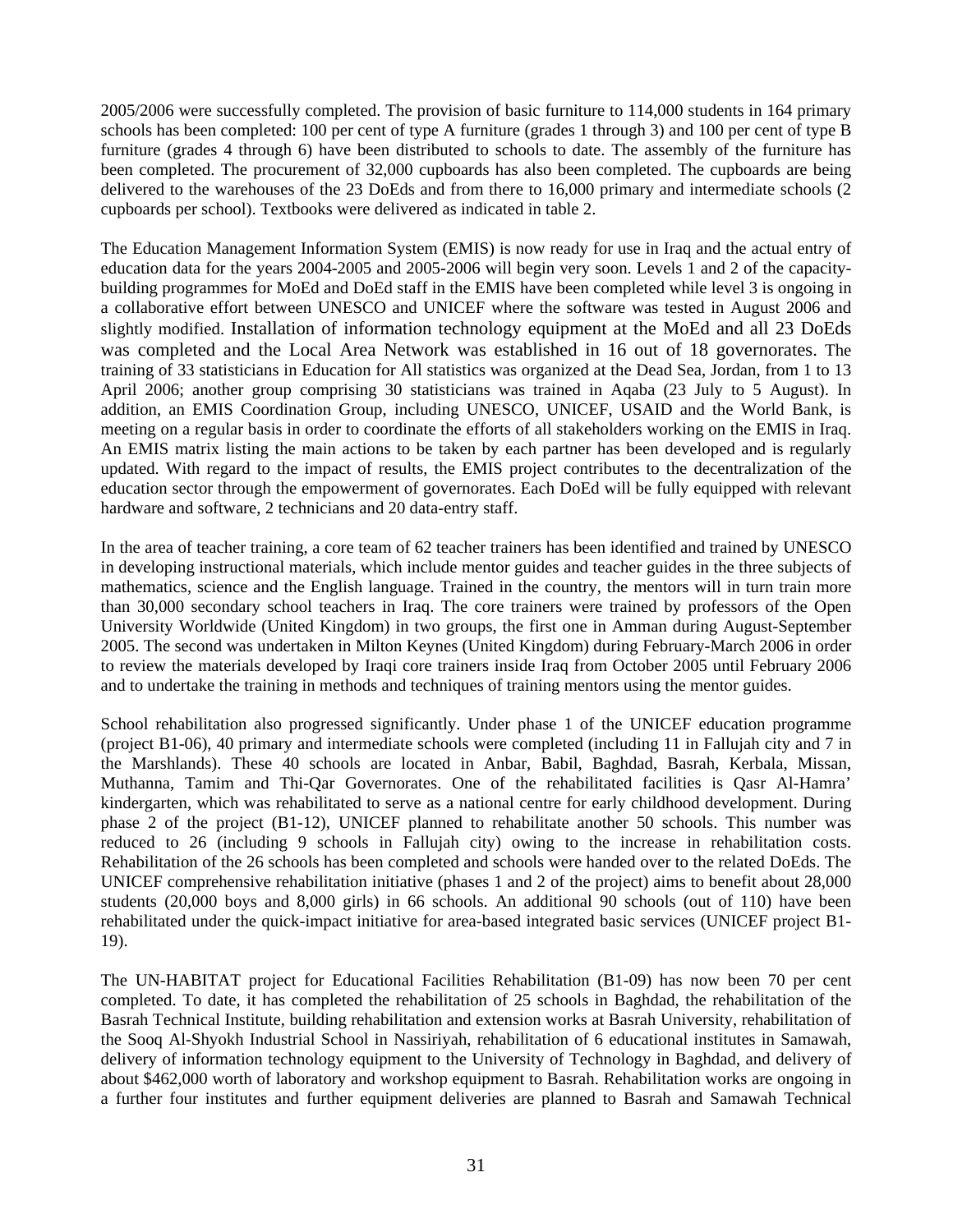Institutes. With better facilities and an improved learning environment, the 25 completed educational institutes are now providing an enhanced standard of education to over 25,000 Iraqi students.

Rehabilitation contracts have been awarded to 44 small Iraqi contractors whose management and technical capacity have been upgraded through the management of the rehabilitation contracts. The rehabilitation works are being supervised by a team of about 25 Iraqi professionals under the general guidance of UN-HABITAT international staff. This is helping to build the capacity of Iraqi architects and engineers. The project has so far generated an estimated 322,743 person-days of employment. Based on savings generated through the project, two further schools will be rehabilitated.

Under the UNESCO Literacy and Skills Development project (B1-08) for out-of-school youths, funds have been instrumental in setting up the National Literacy Resource Centre and four Community Learning Centres in Al-Muthanna, Baghdad and Diyalah that cater to the learning needs of adult illiterates in the group of those 18+ years of age, in particular the girls and women.

Under the second phase of the UNESCO Technical Quality Improvement programme, essential vocational workshop equipment and information technology infrastructure to be supplied to 17 institutions in the Governorates of Al-Anbar, Babylon, Baghdad, Basrah, Diwanya, Diyalah, Kerbala, Kirkuk, Missan, Najaf, Salah al-Din, Thi-Qar and Wassit are in the contracting stage. The programme outlines for nine vocational disciplines – electronics, sewing, agriculture, communication, electrics, automotive, mechanics, food service and production, and construction – are fully prepared. A workshop in May 2006 for all stakeholders endorsed the final equipment specifications and these are posted for tender.

Other important achievements in the Education and Culture Cluster included the full establishment of the four Regional Networking Academies and six Local Networking Academies under the Economic and Social Commission for Western Asia (ESCWA) Networking Academies project, phase 1. The implementation of phase 2 of the project started; it includes the establishment of one more Regional Academy in Erbil and 10 more Local Academies. Furthermore under UNESCO's Protection of Iraqi Cultural Heritage, the rehabilitation works were completed at the Child Museum at the premises of the National Museum in Baghdad during the period from March to June 2006. In addition, equipment contributing to the rehabilitation of the National Library in Baghdad, such as furniture, microfilms and computers, were delivered during the period from May to September 2006.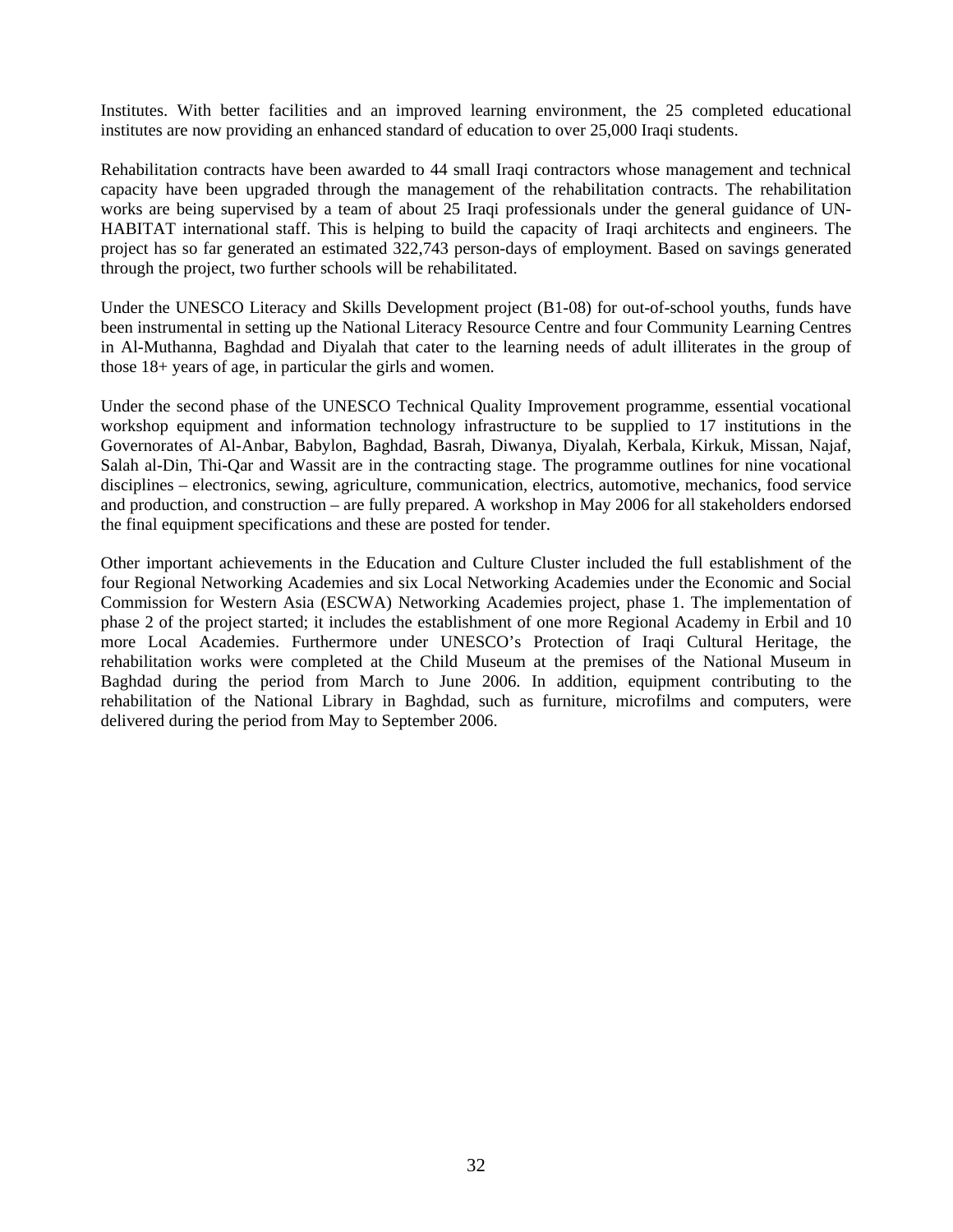# **Table 3. Major Elements of Progress in Education**

<span id="page-32-0"></span>

| Key 2004-2006<br><b>Objectives/Outcomes</b>                      | <b>Quantifiable Targets</b>                                                                                                | Achieved as of 30 Oct. 2006                                                                                                                                                                                                                                                                                                                                                                                                                                                                                                                                                                                                              |
|------------------------------------------------------------------|----------------------------------------------------------------------------------------------------------------------------|------------------------------------------------------------------------------------------------------------------------------------------------------------------------------------------------------------------------------------------------------------------------------------------------------------------------------------------------------------------------------------------------------------------------------------------------------------------------------------------------------------------------------------------------------------------------------------------------------------------------------------------|
| Back to school<br>interventions                                  | Provide essential teaching/learning<br>materials                                                                           | Procurement and distribution of essential learning materials to approximately 4.5 million students in<br>more than 14,000 primary schools for the academic year 2005/2006.<br>Provision of basic furniture to 114,000 students in 164 primary schools has almost been almost<br>completed. Procurement of 32,000 cupboards has been completed. The cupboards are to be<br>delivered to 16,000 primary and intermediate schools. Nine million copies of textbooks (comprising<br>39 titles) have been fully printed and distributed throughout Iraq to benefit about 6 million students<br>at about 14,000 primary and secondary schools. |
| Educational management<br>system                                 | Updated gender-disaggregated school<br>data for academic years 2004/2005 and<br>2005/2006. Capacities of MoEd<br>enhanced. | Capacity-building of MoEd and DoEd staff in planning and management of the education sector, in<br>Education for All Statistics (63 statisticians trained), in managing the Local Area Network<br>established in their departments, in the installation and use of EMIS Software and Structured<br>Query Language (SQL) Server, and in the use of Statistical Package for the Social Sciences<br>(SPSS) software to issue statistical reports as well as in data entry using the EMIS software.<br>Software tested in August 2006 and slightly modified; the data entry process started.                                                 |
| Curriculum reform                                                | Textbooks with gender equity, etc. life<br>skills                                                                          | Assisting the MoEd in its national textbook policy is still ongoing.                                                                                                                                                                                                                                                                                                                                                                                                                                                                                                                                                                     |
| Teacher in-service training                                      | Cadre of resource persons - 200,000<br>teachers provided 7-day in-service<br>training                                      | A core team of 62 teacher trainers was identified and trained in developing instructional materials,<br>which include mentor guides and teacher guides in the three subjects of mathematics, science and<br>the English language. The core trainers will be responsible for training about 300 mentors inside<br>Iraq. These mentors will eventually train secondary school teachers in Iraq.<br>Under UNICEF support, over 20,000 primary school teachers have been trained out of 50,000 to<br>improve the overall quality of education and the quality of teaching in primary schools.                                                |
| Examination and<br>certification                                 | Students attend terminal and non-<br>terminal examinations and receive<br>certification                                    | Achieved in academic years 2004/2005 and 2005/2006.                                                                                                                                                                                                                                                                                                                                                                                                                                                                                                                                                                                      |
| School rehabilitation                                            | 600 schools rehabilitated Child-friendly<br>design                                                                         | 262 schools rehabilitated to a child-friendly design.                                                                                                                                                                                                                                                                                                                                                                                                                                                                                                                                                                                    |
| Capacity-building of MoEd                                        | Technical and managerial capacities<br>strengthened                                                                        | Training of 30 high-level officials at the MoEd and DoEd in Planning and Management of the<br>Education Sector was held in Amman from 15-27 April 2006; another batch of 26 planners and<br>project managers trained in Aqaba (12-24 August 2006).                                                                                                                                                                                                                                                                                                                                                                                       |
| Accelerated learning for<br>out-of-school children and<br>youths | Learning activities - course content,<br>certification, entry to formal schools                                            | Set up a National Literacy Resource Centre and four Community Learning Centres in Al-Muthanna,<br>Baghdad and Diyalah to cater to the learning needs of adult illiterate and semi-illiterate girls and<br>women ages 18+ belonging to the most disadvantaged population groups.<br>The first batch of 14,000 ALP students of all levels sat for their final exams in the 6 piloted<br>governorates. Approximately 87 per cent of ALP students passed the final exams in the two<br>northern governorates whereas around 40 to 50 per cent passed in the southern governorates.                                                           |
| Vocational education<br>schools rehabilitated                    |                                                                                                                            | Rehabilitation and full equipment of 11 technical and vocational education and training (TVET)<br>schools in Baghdad, Mosul and Samawah with workshop and information technology equipment.<br>The second phase is ongoing and shall benefit 17 other TVET schools in terms of rehabilitation<br>and equipment to enhance the training delivery process.                                                                                                                                                                                                                                                                                 |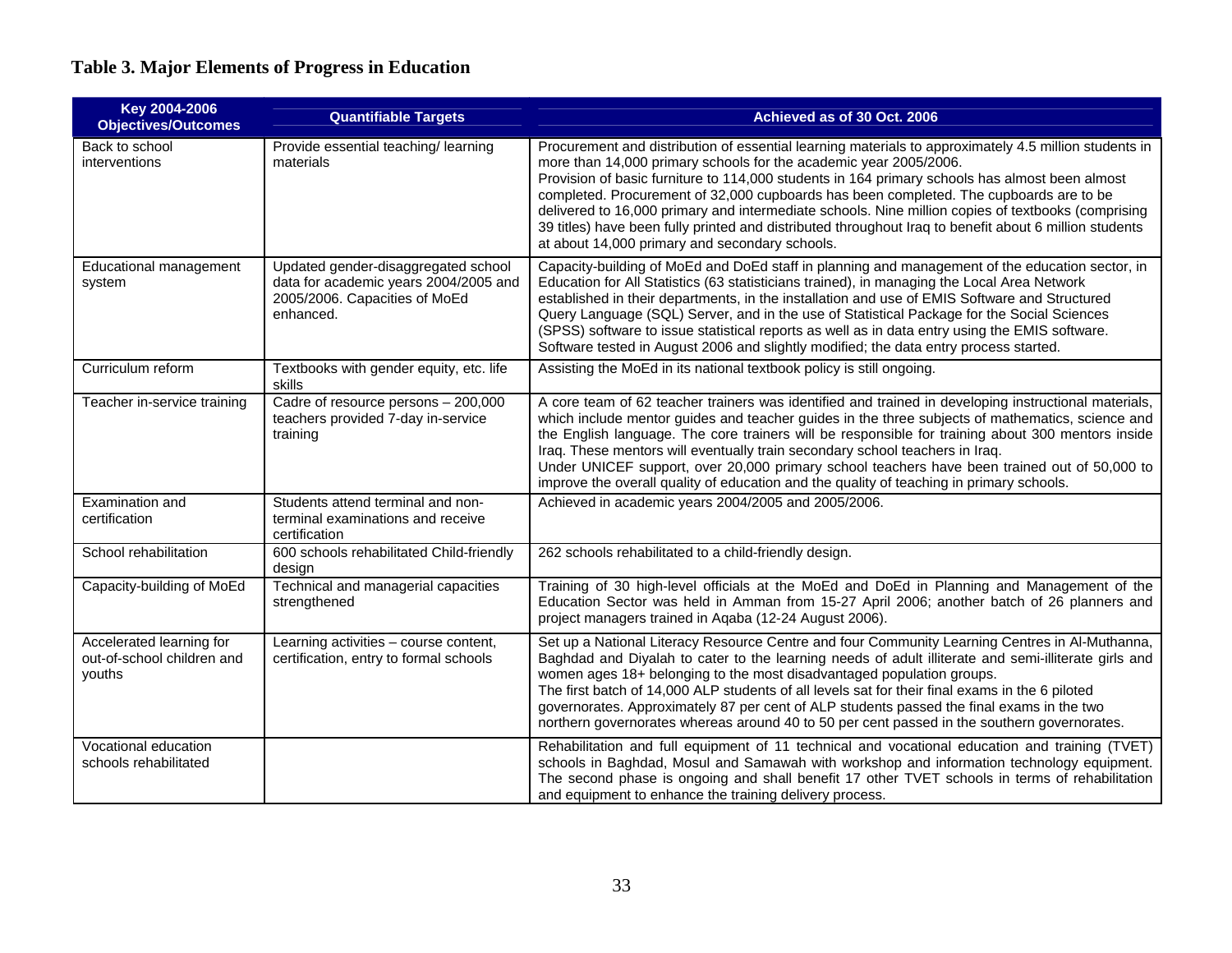## *Health and Nutrition*

The United Nations/World Bank Joint Needs Assessment in the area of health indicated the essential need as initially to restore indicators to the levels attained in the early 1980s and then to begin the process of reform: "In health, the challenge for Iraqi policy makers, health workers, and the donor community is to restore basic services in the short term and to initiate long-term transformation of the current system into a decentralized and sustainable model based on primary care, prevention, partnership, and evidence-based policy".

In response, overall Health and Nutrition Cluster delivery as of 30 June 2006 amounted to \$73 million (75 per cent) in commitments and \$54 million (56 per cent) in disbursements in comparison to figures as at 31 December 2005 that were approximately \$56.5 million (66 per cent) in commitments and \$39 million (45 per cent) in disbursements.

Table 4 indicates key progress against benchmarks from the United Nations Strategy for Assistance to Iraq 2004-2006. During the reporting period, major strides were made in delivering health care to the vulnerable in Iraq.

Under the most important immunization programme, \$1 million worth of cold chain equipment and related supplies, including spare parts, was procured and delivered to all governorates. In addition, 70 per cent of the rehabilitation works on the national vaccine store were completed. Under a contract (worth \$460,000) for transportation for vaccination outreach teams to support the spring Polio National Immunization Days, 5,586 vehicles were hired for 10 to 12 days. Ten million doses of oral polio vaccine for two rounds of the Polio National Immunization Days were procured and delivered to the national vaccine store in Baghdad. All the vaccination teams (19,752 vaccinators) and field supervisors (1,411) were trained in outreach activities. The campaign was implemented in April/May 2006, reaching coverage of over 98 per cent: out of 4,844,723 children below 5 years of age, 4,630,021 and 4,711,478 children were vaccinated in the first and second rounds, respectively. In addition, the procurement of an additional 10 million doses of oral polio vaccine for Polio National Immunization Days scheduled for fall 2006 was initiated.

All these inputs assisted the MoH to sustain the national immunization programme and contributed to achieving 84 per cent of national diphtheria, pertussis (whooping cough) and tetanus (DPT3) coverage. It also contributed to maintaining the polio-free status in Iraq as well as the remarkable reduction in reported cases of measles, mumps and rubella. The number of measles cases decreased more than ten times, from 9,181 cases in 2004 to 820 cases in 2005, and mumps from 15,132 in 2004 to 2,161 in 2005. An even greater drop was reported from the three northern governorates: the number of measles cases fell from 3,422 in 2002 to 163 in 2004 and 60 in 2005 while the number of mumps cases dropped from 3,211 in 2003 to just 254 in 2005.

The surveillance system swiftly identified, professionally investigated and contained a measles outbreak that started in March 2006 and peaked in April and seems to have ended in July 2006. Ninety per cent of the confirmed measles cases were reported from one province (Wassit). The outbreak was limited to only two districts in the affected province. An emergency mop-up campaign for children 9 to 59 months using measles-containing vaccine to contain the outbreak was conducted in June 2006. The campaign targeted all 9- to 59-month old children in the two affected districts. Two weeks after the campaign, the number of cases started to come down, and no confirmed measles cases were reported from the two affected districts in July 2006.

Since the confirmation that the highly pathogenic strain H5N1 of Type A Influenza virus was present in Iraq, FAO, under its project A5-08, "Restoration of Veterinary Services in Iraq", has undertaken emergency procurement of highly pathogenic avian influenza (HPAI) equipment worth \$190,000, including a batch of testing sera and reagents, 2,700 kg of disinfectant Vircon S, 10,000 sets of protective clothing and 100 motorized knapsack sprayers and mist blowers. Five poultry culling machines were air freighted to Baghdad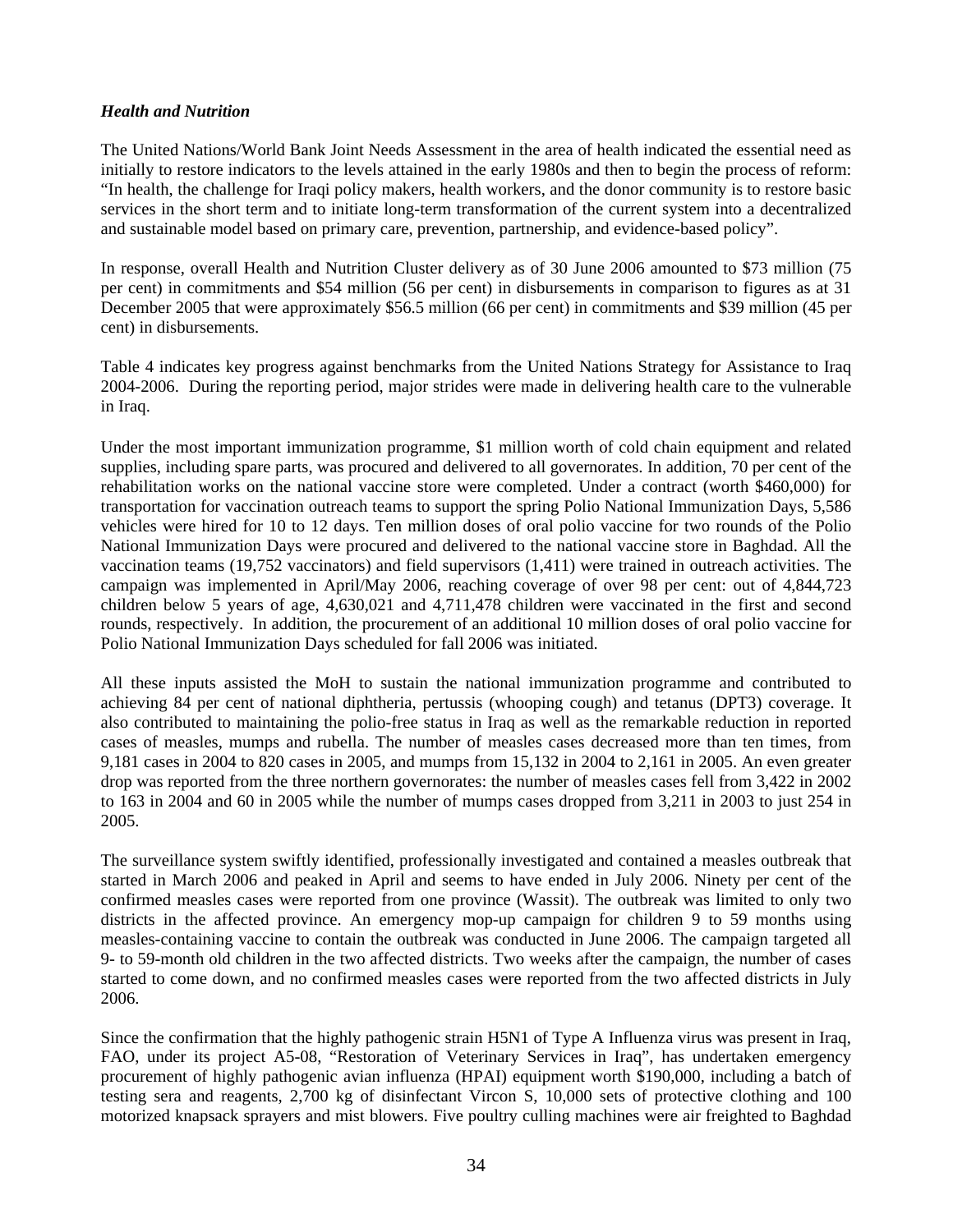Airport on 21 June 2006 and distributed to the Governorates of Baghdad, Diyala, Kirkuk, Missan and Sulaymaniyah. Through the projects training and study tours programme to Berlin, Germany; Orange, Australia; Pennsylvania, United States; and Weybridge, United Kingdom, the diagnostic capability of veterinary staff on avian virology, epidemiology and quarantine procedures has been significantly improved. Through in-service FAO workshops in Rome, Amman and Paris (the last one together with the International Office of Epizootics), senior Iraqi veterinary experts and managers have furthermore improved their emergency preparedness capacity, response planning and outbreak management strategies.

WFP has dispatched into Iraq 15,790 metric tonnes (mt) for the vulnerable groups and distributed 114,016 mt of wheat flour, vegetable oil and pea-wheat blended food through 1,227 PHC centres and community child care centres to 2,181,763 beneficiaries, which include malnourished children less than five years of age, pregnant and lactating women, and tuberculosis patients. Health personnel have reported improvements in regular attendance by the vulnerable groups over the past one and a half years of project assistance and that the project has also contributed to the success of the vaccination programme, which is linked to the ration distribution schedules.

About 13,188 mt (11,113 mt of high-energy biscuits and 2,075 mt of vegetable oil) have been delivered into 3,013 schools in Iraq, with approximately 10,797 mt of high-energy biscuits and 1,936 mt of vegetable oil distributed under school feeding activities benefiting 1,856,816 school children. Data collected by project implementation staff revealed that attendance rates increased by 10 per cent and female student enrolment by 12 per cent in the districts where vegetable oil was distributed as an incentive.

Despite this assistance, the 2005 Food Security and Vulnerability Analysis survey published in May 2006 indicated an increase in the acute malnutrition rate to 9 per cent from the 4 per cent reported by WFP in 2004. The results also showed that 15 per cent of the Iraqi population are food insecure and in dire need of assistance. The need to address the increasing rate of acute malnutrition for children under five years of age through food assistance before the damage to the children becomes irreversible is a matter of urgency. The report has been posted on the MoPDC web site http://www.iraqcosit.org/english/activities reports.shtm for access by the public.

The Cluster has also achieved major success in the rehabilitation of health facilities. To date under the WHO Primary Health Care Programme, 134 PHC centres (as against 84 at the end of the previous reporting period) and 19 training centres geographically spread throughout the 19 model districts are ready. All the equipment and furniture shipped to Baghdad has been distributed to these PHC centres. In addition, nine maternity wards have been completed and work on ten is ongoing. Thirteen trucks loaded with \$1,337,912 worth of procured items for the maternity wards were delivered.

A sustainable, functioning system of PHC centres (providing a basic health package to their population and including a functional referral system) in each of the selected 19 model districts (two in Baghdad and one in each of the other seventeen governorates) has been 97 per cent achieved; some items are in Amman to be shipped once security permits. In addition, 3,722 staff from different cadres working in the MoH and other line ministry personnel have been trained – more than the 2,000 planned. A family physician and nurse practitioner model has been initiated and 50 per cent achieved; the family physician concept is to begin piloting soon, with the training of staff having been completed in Baghdad Rasafa (and due to start soon in Karkh). The enhanced community participation in health activities has been 80 per cent achieved; the training package has been completed, with 63 workshops having been conducted.

The standardized baseline data on common risk factors for noncommunicable diseases has been established; a surveillance system for cardiovascular diseases, cancer and diabetes has been established; and the national cancer registry system has been strengthened. Twenty fellows (13 males and 7 females) were trained in the United Kingdom from 27 March-7 April 2006 in the integration of care for noncommunicable diseases into the PHC service. Equipment valued at \$3.6 million was also purchased.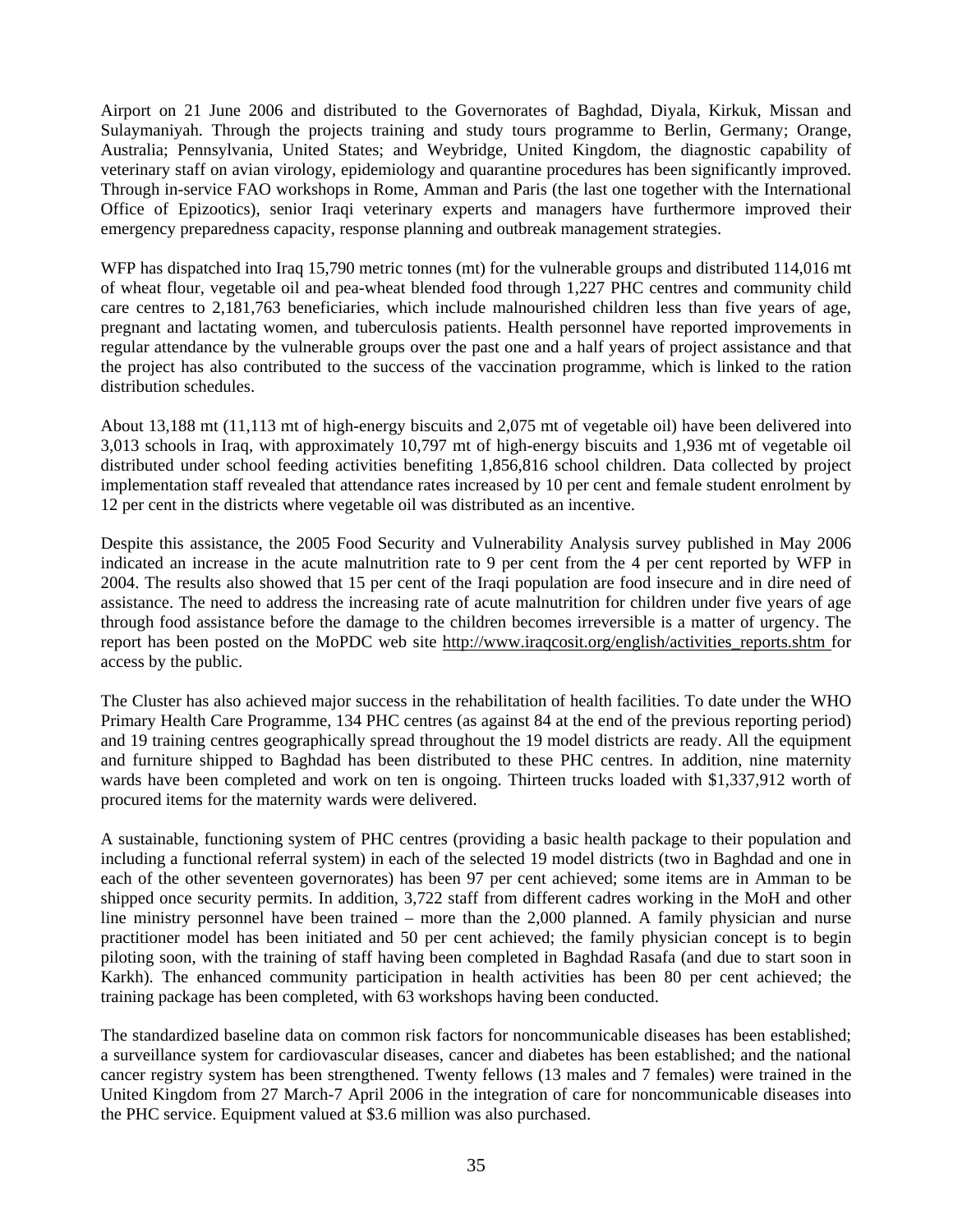|  |  |  |  |  | Table 4. Major Elements of Progress in Health and Nutrition |
|--|--|--|--|--|-------------------------------------------------------------|
|--|--|--|--|--|-------------------------------------------------------------|

<span id="page-35-0"></span>

| <b>United Nations</b><br>2004-2006<br><b>Planned Outcome</b> | <b>Specific Targets</b>                                            | Achieved as of 30 June 2006                                                                                                                                                                                                                                                                                                                                                                                                                                                                                       |  |  |  |
|--------------------------------------------------------------|--------------------------------------------------------------------|-------------------------------------------------------------------------------------------------------------------------------------------------------------------------------------------------------------------------------------------------------------------------------------------------------------------------------------------------------------------------------------------------------------------------------------------------------------------------------------------------------------------|--|--|--|
| 50% reduction in<br>under-5 mortality                        | Re-establish routine immunization<br>Measles catch-up              | Iraq is polio free for the 6th consecutive year. Since 2003, eight national immunization rounds have taken<br>place, with each covering on average 4.7 million children under 5 years of age.                                                                                                                                                                                                                                                                                                                     |  |  |  |
|                                                              | Diarrhoeal disease programme<br>Targeted nutrition programmes      | In 2006 (to-date), routine immunization coverage is sustained at about 76%. Ten million doses of oral polio<br>vaccine for two rounds of the Polio National Immunization Days were procured and delivered (to the<br>national vaccine store in Baghdad). The campaign was implemented in April/May 2006, reaching coverage<br>of over 98%: 9,341.499 children were vaccinated; of these, 4,844,723 were children under 5 years of age.                                                                            |  |  |  |
|                                                              |                                                                    | Measles control activities were effectively implemented, with 91% reductions in reported cases in 2005 and<br>the first 7 months of 2006 compared to 2004. The surveillance system swiftly identified, professionally<br>investigated and contained a measles outbreak that started in March 2006, peaked in April and seems to<br>have ended in July 2006. An emergency mop-up campaign for children 9 to 59 months old using measles-<br>containing vaccine to contain the outbreak was conducted in June 2006. |  |  |  |
|                                                              | Capacity-building at all levels                                    | The target of 2,000 trained health personnel at all levels has been 186% achieved: almost 3,722 staff from<br>different cadres working in MoH and other line ministry personnel have been trained.                                                                                                                                                                                                                                                                                                                |  |  |  |
|                                                              | Cold chain at all levels                                           | Over \$1 million in cold chain equipment and related supplies, including spare parts, were procured and<br>delivered to all governorates. Rehabilitation of the national vaccine store 70% completed.                                                                                                                                                                                                                                                                                                             |  |  |  |
| 15% reduction in<br>maternal mortality                       | 75% of women have access to<br>emergency obstetric care            | WFP dispatched into Iraq 15,790 metric tonnes (mt) for the vulnerable groups and distributed 114,016 mt of<br>wheat flour, vegetable oil and pea-wheat blended food to 2,181,763 beneficiaries.                                                                                                                                                                                                                                                                                                                   |  |  |  |
|                                                              | Supplementary feeding for<br>pregnant and lactating women          | Pregnant and lactating women and tuberculosis patients are now regularly following their schedules of clinic<br>visits. The project covers 1,227 health facilities: 958 Community Child Care Units and 269 PHC centres.                                                                                                                                                                                                                                                                                           |  |  |  |
| Increased access to<br>quality health-care                   | Rehabilitation of 60 PHC centres<br>and maternal health facilities | 192 PHC centres have now been rehabilitated/constructed and are expected to serve a population of 5<br>million. 9 planned maternal wards have been completed.                                                                                                                                                                                                                                                                                                                                                     |  |  |  |
| services especially<br>for the vulnerable                    |                                                                    | PHC centre system (including a functional referral system) in each of the selected 19 model districts is<br>providing a basic health package to their population, with two districts located in Baghdad and one in each<br>of the other seventeen governorates functioning almost 100%.                                                                                                                                                                                                                           |  |  |  |
|                                                              | Mental health services in four<br>lower south governorates         | Existing mental health facilities have been revitalized and the system strengthened with 7 new mental<br>health units. Furthermore, training aimed at improving the quality of work and a smooth integration of mental<br>health activities within PHC is being provided.                                                                                                                                                                                                                                         |  |  |  |
|                                                              |                                                                    | Creation and deployment of human resources for mental health care in different parts of the country, e.g.,<br>20 general practitioners were trained to serve 18 governorates and 26 psychiatric nurses were also trained.<br>15 research projects into mental health of the population approved in December 2005 had all been<br>completed as scheduled by 31 March 2006. Two new 8-bed psychiatric units in Al-Najaf and Erbil have<br>been completed.                                                           |  |  |  |
|                                                              | National health policies                                           | 10 national policies adopted, including Disease Surveillance Strategic Plan, Malaria and HIV/AIDS Strategic<br>Plan, Measles Elimination Plan of Action, Wheat Flour Fortification Plan, Drug Quality Control Strategy,<br>Food Safety Strategy, Maternal, Child and Reproductive Health Strategy, Iodine Deficiency Disorders<br>Programme, and Iraqi National Medicines Policy (2006).                                                                                                                          |  |  |  |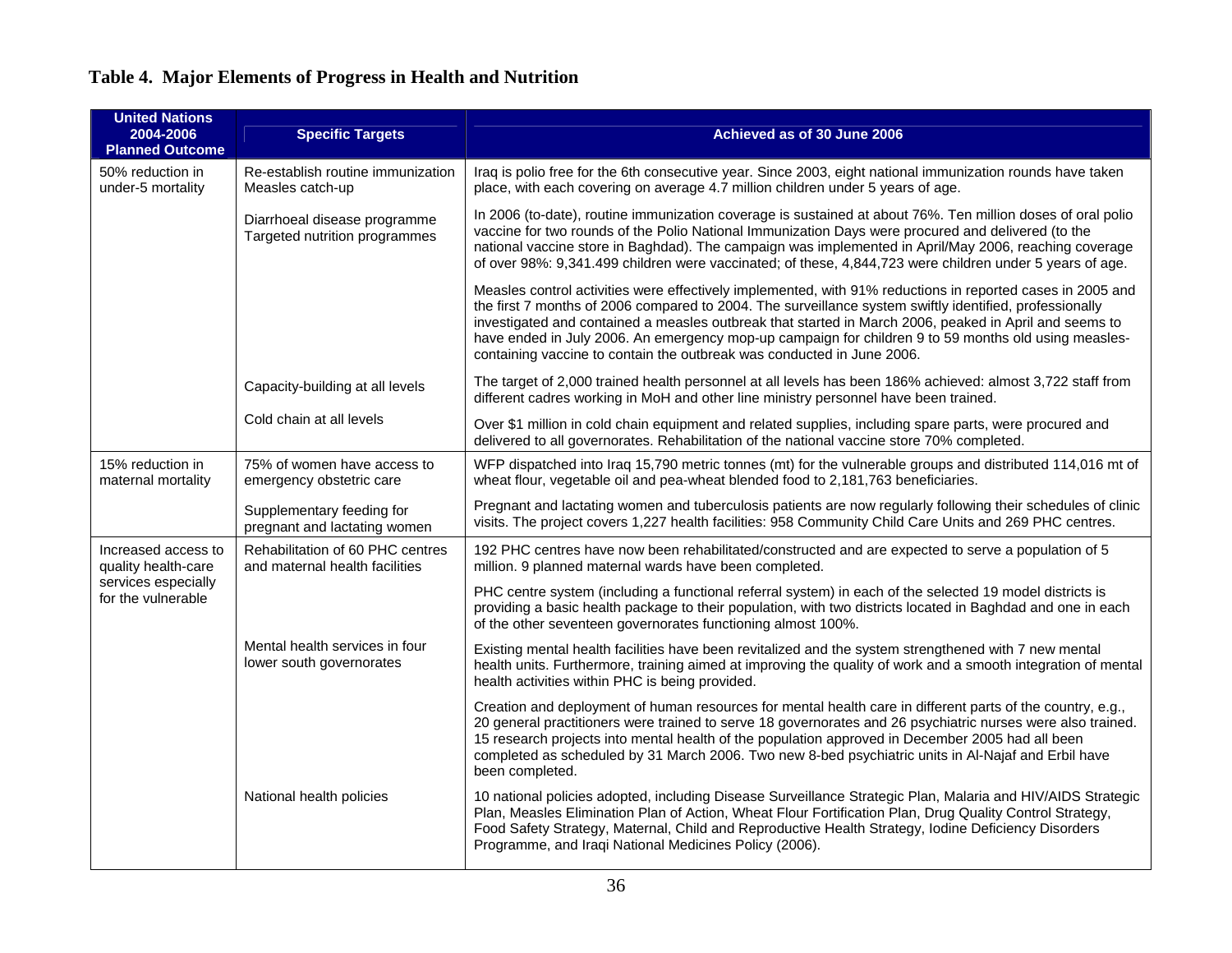# **Table 4. Major Elements of Progress in Health and Nutrition (continued)**

| <b>United Nations</b><br>2004-2006<br><b>Planned Outcome</b> | <b>Specific Targets</b>                                                      | Achieved as of 30 June 2006                                                                                                                                                                                                                                                                                                                                                                                                                                                                                                                                                  |
|--------------------------------------------------------------|------------------------------------------------------------------------------|------------------------------------------------------------------------------------------------------------------------------------------------------------------------------------------------------------------------------------------------------------------------------------------------------------------------------------------------------------------------------------------------------------------------------------------------------------------------------------------------------------------------------------------------------------------------------|
| Enhance disease<br>prevention                                | Incidence of tropical diseases<br>(malaria, leishmaniasis) reduced<br>by 50% | For cutaneous leishmaniasis, clear decrease in the incidence of cases was noticed: only 1,115 cases were<br>reported during the first 6 months of 2006 while 1,607 cases were reported during the first 6 months of<br>2005. No cases of malaria were reported in Iraq during the first six months of 2006, while 18 cases had<br>been reported during the first six months of 2005.                                                                                                                                                                                         |
|                                                              | Public health laboratory network<br>rehabilitated                            | Completion of the physical rehabilitation of the main national drug laboratory building. Installation of<br>\$2.6 million in laboratory equipment (99 % of orders). The national drug quality control system has been<br>able to increase its capacity to perform quality-control analysis through training and use of newly state-of-<br>the-art lab equipment.                                                                                                                                                                                                             |
|                                                              | Water quality control services re-<br>established                            | The rehabilitation of the MoEn Central Water Quality Control Laboratory in Baghdad was completed and the<br>laboratory is now fully functional and conducting analyses of water quality samples. \$4 million of procured<br>equipment was distributed and installed in the 265 water quality control laboratories, which are now fully<br>functioning and used for water quality testing to ensure that water supplied to the consumers is in<br>compliance with the Iraqi standards. There has been an 80-per cent increase in the number of water<br>samples being tested. |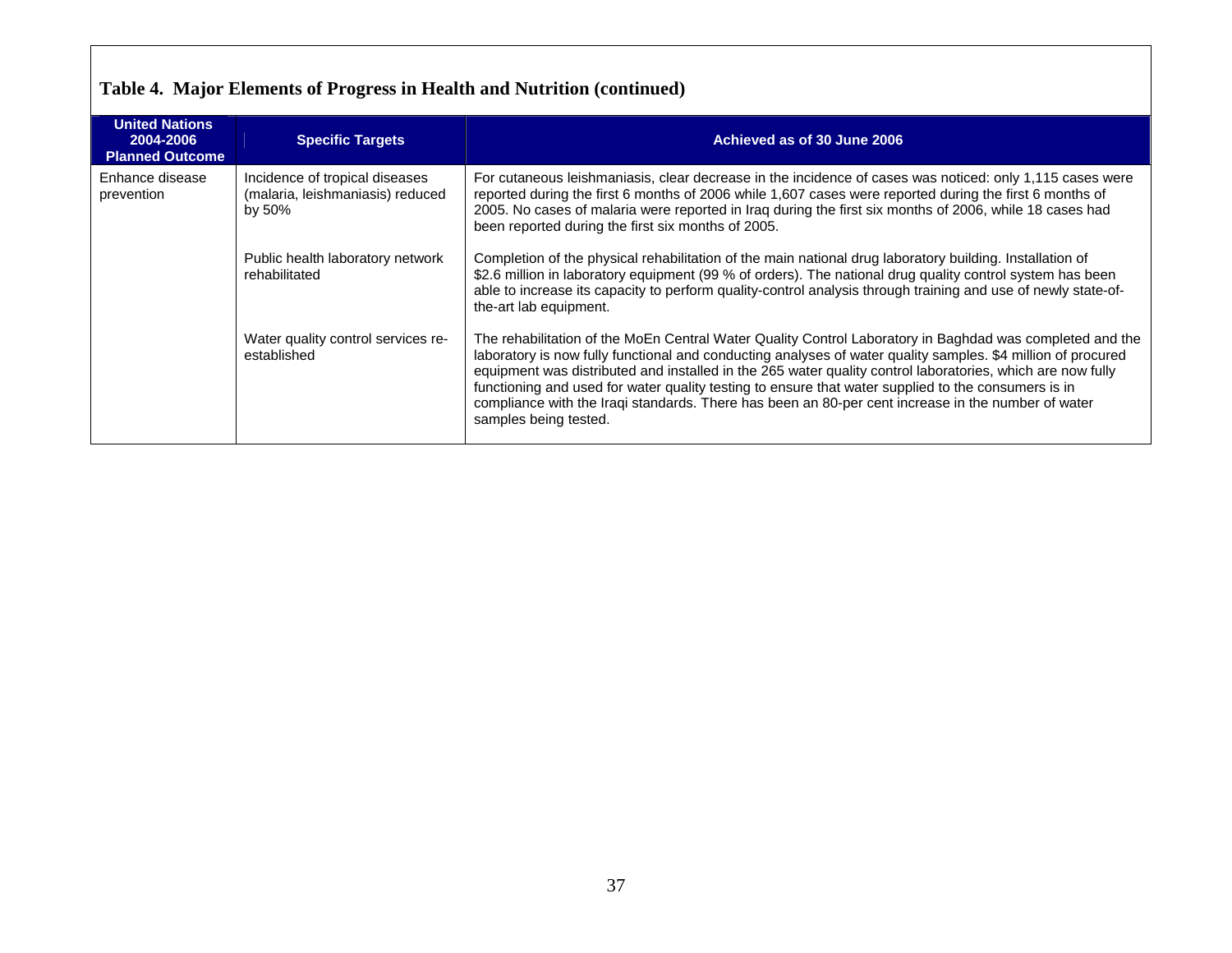Mental health facilities are also being revitalized and the system is being strengthened with new units. Two new eight-bed psychiatric units in Al-Najaf and Erbil have been completed, for example. Furthermore, training aimed at improving the quality of work and a smooth integration of mental health activities into PHC is being provided, e.g., 20 general practitioners and 26 psychiatric nurses were trained. The 15 research projects on mental health approved in December 2005 had all been completed as scheduled by 31 March 2006, providing valuable information for the planning of mental health services (for example, the high mental morbidity in children has called for special programmes to address children's needs) as well as significant capacity-building for the researchers.

All these measures with respect to primary health represent considerable progress against the goal in the Needs Assessment of moving to a decentralized, sustainable model based on primary care,

Concerning national drug quality control, the physical rehabilitation of the main laboratory building has been completed and the rehabilitation of the lab annexes is ongoing. Installation of \$2,649,767 in laboratory equipment (98.9 per cent of orders) has been completed and capacity-building and development of guidelines and standard operating procedures undertaken. As a result, the system has been able to increase its capacity to perform quality-control analysis through training and use of newly state-of-the-art lab equipment. The improved access to safe drugs attested by quality control is contributing to the partial achievement of some of the national development goals, such as proportion of children immunized, proportion of population receiving safe medications against malaria and tuberculosis, and reduction of maternal and infant mortality rates.

In terms of animal health supported by the FAO project A5-10, "Restoration and Development of Essential Livestock Services", the completed delivery of the equipment of the central laboratory for feed quality control as well as those of the livestock improvement programme, including its new liquid nitrogen plant, will greatly improve the operational capability of the Livestock Department, its feed analysis laboratories and its artificial insemination programme. The livestock breeding capability of the Department has substantially improved with the supply of large and small ruminant breeding stock in early 2006 (bulls, sheep and goats). The (still ongoing) programme of technical training, study tours and supply of technical publications and reference books will continue to improve the technical resources available to the Livestock Department and enhance its ability to support the livestock sector in Iraq.

#### *Infrastructure Rehabilitation*

The United Nations/World Bank Joints Need Assessment indicated a serious degradation of the infrastructure of Iraq: "Most Iraqis today have limited or no access to essential basic services or must rely on costly alternatives for electricity and water services. Serious environmental and health risks associated with contaminated water supplies, inappropriate handling of solid waste and disposal of sewage threaten to further burden the already severely stressed health system."

In response, the overall delivery of the Infrastructure Rehabilitation Cluster as of 30 June 2006 amounted to approximately \$162 million (73 per cent) in commitments and \$110 million (49 per cent) in disbursements. This level of disbursement represents another significant hike in delivery on the ground: at the end of the previous reporting period, disbursement was at \$87.2 million (38 per cent), which in turn was more than a doubling since a year ago when disbursements stood at \$40.3 million. These figures reflect the nature of infrastructure projects, with their longer lead times.

Table 5 indicates key progress against benchmarks from the United Nations Strategy for Assistance to Iraq 2004-2006. Concerning rehabilitation of water services in rural areas, the elements of the Cluster A work dealing with water resources must also be factored in and are therefore included in the 2004-2006 benchmarks below.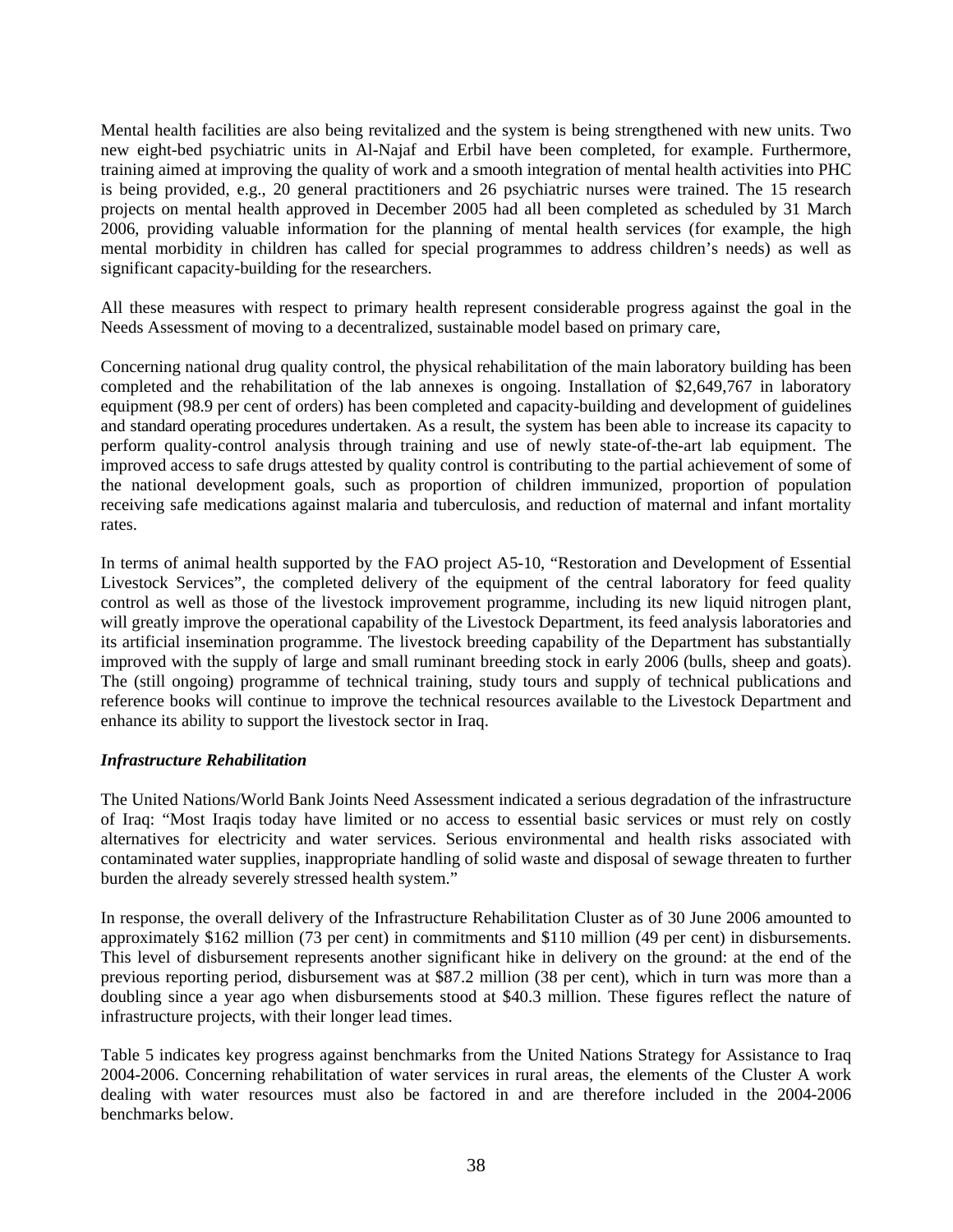## **Table 5. Key Elements of Progress in Infrastructure Rehabilitation**

## **Water and Sanitation**

| <b>United Nations 2004-</b><br>2006<br><b>Planned Outcome</b> | <b>Specific Targets</b>                                                                                                                                              | Achieved as of 30 June 2006                                                                                                                                                                                                                                                                                                                                                                                                                                                                                            |
|---------------------------------------------------------------|----------------------------------------------------------------------------------------------------------------------------------------------------------------------|------------------------------------------------------------------------------------------------------------------------------------------------------------------------------------------------------------------------------------------------------------------------------------------------------------------------------------------------------------------------------------------------------------------------------------------------------------------------------------------------------------------------|
| Increased access to<br>potable water in urban<br>areas by 10% | Provision of chlorinated water to<br>urban population; rehabilitation of<br>water treatment labs<br>Rehabilitation of water treatment<br>plants and pumping stations | 160 water and sanitation systems rehabilitated in total, benefiting more than 2 million people.<br>Installation of two reverse osmosis units in Al-Talimi hospital, Basrah, and rehabilitation of 8 water<br>treatment plants (1 in Samawah and 7 in Basrah) against a target of 15 water treatment plants.<br>Provision of clean drinking water to more than 15,000 residents in six villages in the Marshlands<br>was started upon the installation of EST equipment worth \$3.7 million. Distribution pipelines and |
| Increased sewage                                              | Rehabilitation of sewage plants                                                                                                                                      | common water taps were installed in these six villages to improve the access to safe water.<br>More than 16 km of sewer network and a sewage pumping station have been rehabilitated.                                                                                                                                                                                                                                                                                                                                  |
| treatment in urban areas<br>by 5%                             | and pumping stations                                                                                                                                                 |                                                                                                                                                                                                                                                                                                                                                                                                                                                                                                                        |
| Increased solid waste<br>collection and disposal<br>by 30%    | Capital equipment<br>Innovative collection and disposal                                                                                                              | 140 public waste receptacles were provided to enable proper collection and disposal of solid waste<br>in Samawah and Nassiriyah.<br>5,000 families in the Marshlands were provided with 10-litre bins to facilitate management of                                                                                                                                                                                                                                                                                      |
|                                                               |                                                                                                                                                                      | household waste.                                                                                                                                                                                                                                                                                                                                                                                                                                                                                                       |
| Potable water access<br>increased in rural areas              | Rehabilitation of compact units                                                                                                                                      | Rehabilitation of 64 compact units/water treatment plants.                                                                                                                                                                                                                                                                                                                                                                                                                                                             |
| by 30%                                                        | Rehabilitation of water pumping<br>stations                                                                                                                          | 3,300 families in the Marshland areas have been provided with two 10-litre jerry cans and a 50-litre<br>storage tank each to encourage safe storage of water.                                                                                                                                                                                                                                                                                                                                                          |
| Sanitation services in<br>rural areas increased by            | Provision of toilets to schools                                                                                                                                      | Construction of 375 family latrines benefiting approximately 2,400 people in the Marshland areas.<br>Implementation of school sanitation and hygiene education programmes in 5 primary schools in                                                                                                                                                                                                                                                                                                                      |
| 30%                                                           | Rehabilitation of rural sanitation                                                                                                                                   | Missan Governorate. In addition, 52 teachers from Missan were trained in health/hygiene<br>awareness and community awareness programmes were conducted in 10 villages in Wassit                                                                                                                                                                                                                                                                                                                                        |
|                                                               | Key hygiene behaviours changed                                                                                                                                       | Governorate.                                                                                                                                                                                                                                                                                                                                                                                                                                                                                                           |
| Effectiveness of public<br>management systems<br>improved.    | Senior Staff trained in public<br>management techniques.                                                                                                             | Training of the following: nearly 190 engineers/operators in the proper operation and maintenance<br>of water treatment plants/compact units and control of unaccounted-for water; 48 government staff<br>in water quality sampling and testing methods; 62 government staff in "public private partnership in<br>solid waste management" and "design of sanitary landfills"; and 20 engineers in the proper<br>operation and maintenance of reverse osmosis units.                                                    |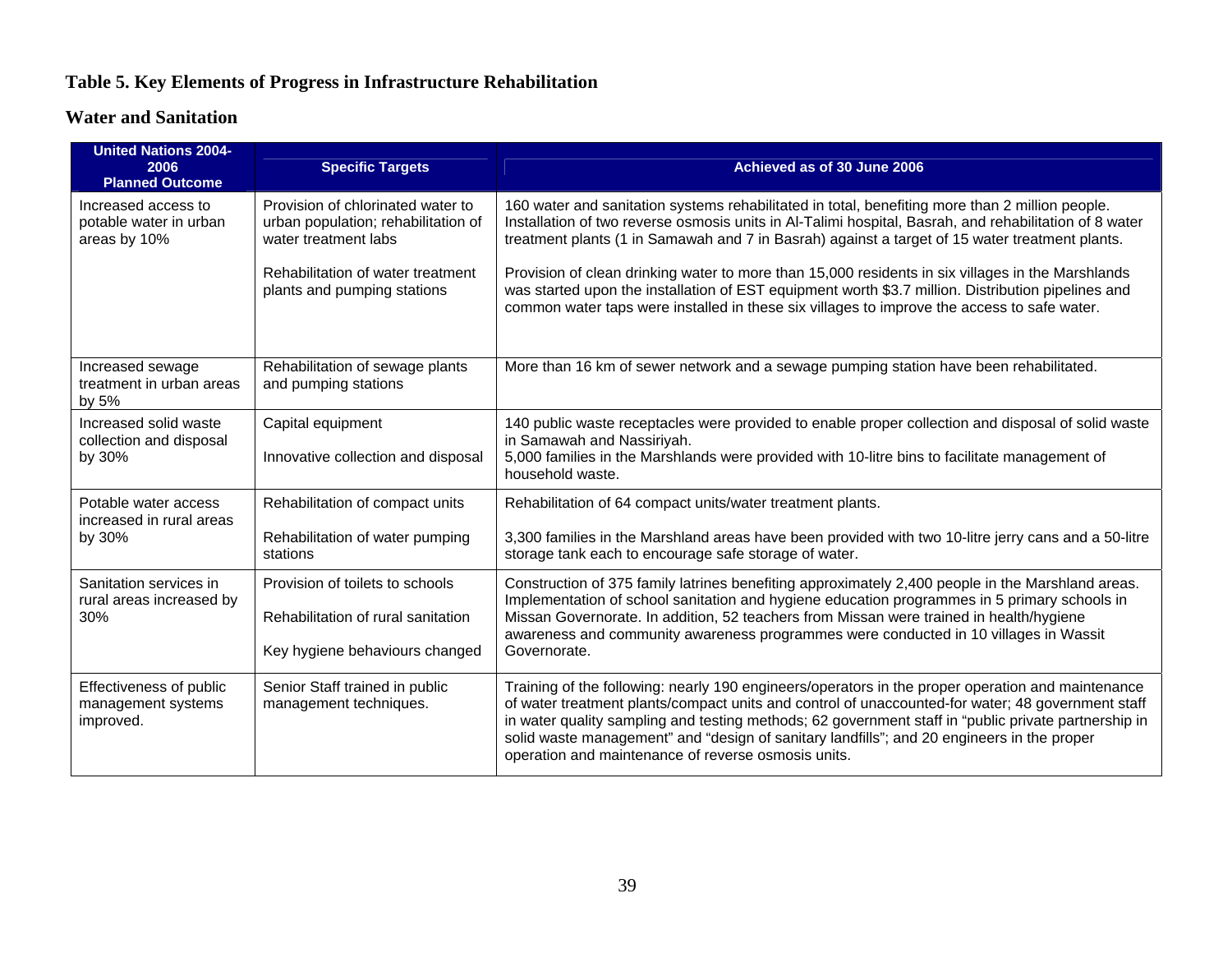## **Table 5. Key Elements of Progress in Infrastructure Rehabilitation (continued)**

#### **Water Resources**

| United Nations 2004-2006<br><b>Planned Outcome</b>                                             | <b>Specific Targets</b>                                                                                                                                                | Achieved as of 30 June 2006                                                                                                                                                                                                                                                                                                                                                                                                                             |
|------------------------------------------------------------------------------------------------|------------------------------------------------------------------------------------------------------------------------------------------------------------------------|---------------------------------------------------------------------------------------------------------------------------------------------------------------------------------------------------------------------------------------------------------------------------------------------------------------------------------------------------------------------------------------------------------------------------------------------------------|
| Water resources and<br>irrigation sector policy<br>formulated, institutional<br>strengthening  | Water resources and irrigation<br>support unit established                                                                                                             | Owing to the security situation, a Water Resources and Irrigation Support Unit (WRISU) could not<br>be established as originally planned with staffing including three expatriate WRI specialists based<br>in Iraq. However, a WRISU has been established in Amman with expatriate specialists and national<br>specialists established in the vicinity of the project locations in Iraq to facilitate project<br>implementation.                        |
| Critical community<br>irrigation and drainage<br>infrastructure and<br>equipment rehabilitated | Priority community irrigation<br>schemes, canal and drainage<br>systems restored and related<br>equipment supplied to assure<br>adequate, timely provision of<br>water | The replacement pumps and electrical equipment for Mandali pumping station (project A5-02) have<br>been manufactured, inspected and delivered to site. Two MoWR engineers have been trained by<br>the equipment supplier and an FAO site engineer has been appointed. Installation works are to<br>start imminently.                                                                                                                                    |
|                                                                                                |                                                                                                                                                                        | Heran community irrigation rehabilitation works were completed early in 2006, assisting 180<br>farming families. The equipment to be supplied and installed at Mussayib pumping station (Drain<br>22) is under manufacture. The rehabilitation of the Mussayib Irrigation Scheme had been well<br>under way since the beginning of June 2006 and by July, over 40% of the works had been<br>completed. The project will benefit 2,500 farming families. |

#### **Infrastructure**

| United Nations 2004-2006<br><b>Planned Outcome</b>                                           | <b>Specific Targets</b>                                                    | Achieved as of 30 June 2006                                                                                                                                                                                                                                      |
|----------------------------------------------------------------------------------------------|----------------------------------------------------------------------------|------------------------------------------------------------------------------------------------------------------------------------------------------------------------------------------------------------------------------------------------------------------|
| MoEl capacity to transmit<br>power to key load centres,<br>hospitals and pumping<br>stations | Rebuild transmission lines                                                 | Rehabilitation of Um Qasr electrical distribution network is 98% complete and has been handed<br>over. Transmission lines rebuilt; 65 generators installed at key humanitarian facilities; 440<br>distribution transformers installed.                           |
| Key humanitarian facilities<br>functioning                                                   | Back-up generators<br>Electricity to major hospitals                       | Installation of 43 small diesel generators was completed during April 2006. The generators were<br>installed at water and sanitation facilities, medical clinics, hospitals and workshops and will benefit<br>a large sector of the population in southern Iraq. |
| Ministry of Electricity (MoEl)<br>able to control flow                                       | <b>Rehabilitation of National</b><br>Dispatch Centre                       | Completed.                                                                                                                                                                                                                                                       |
|                                                                                              | Supervisory control and data<br>acquisition (SCADA) system<br>commissioned | Completed.                                                                                                                                                                                                                                                       |
|                                                                                              | <b>Remote Terminal Units</b><br>commissioned                               | Delayed.                                                                                                                                                                                                                                                         |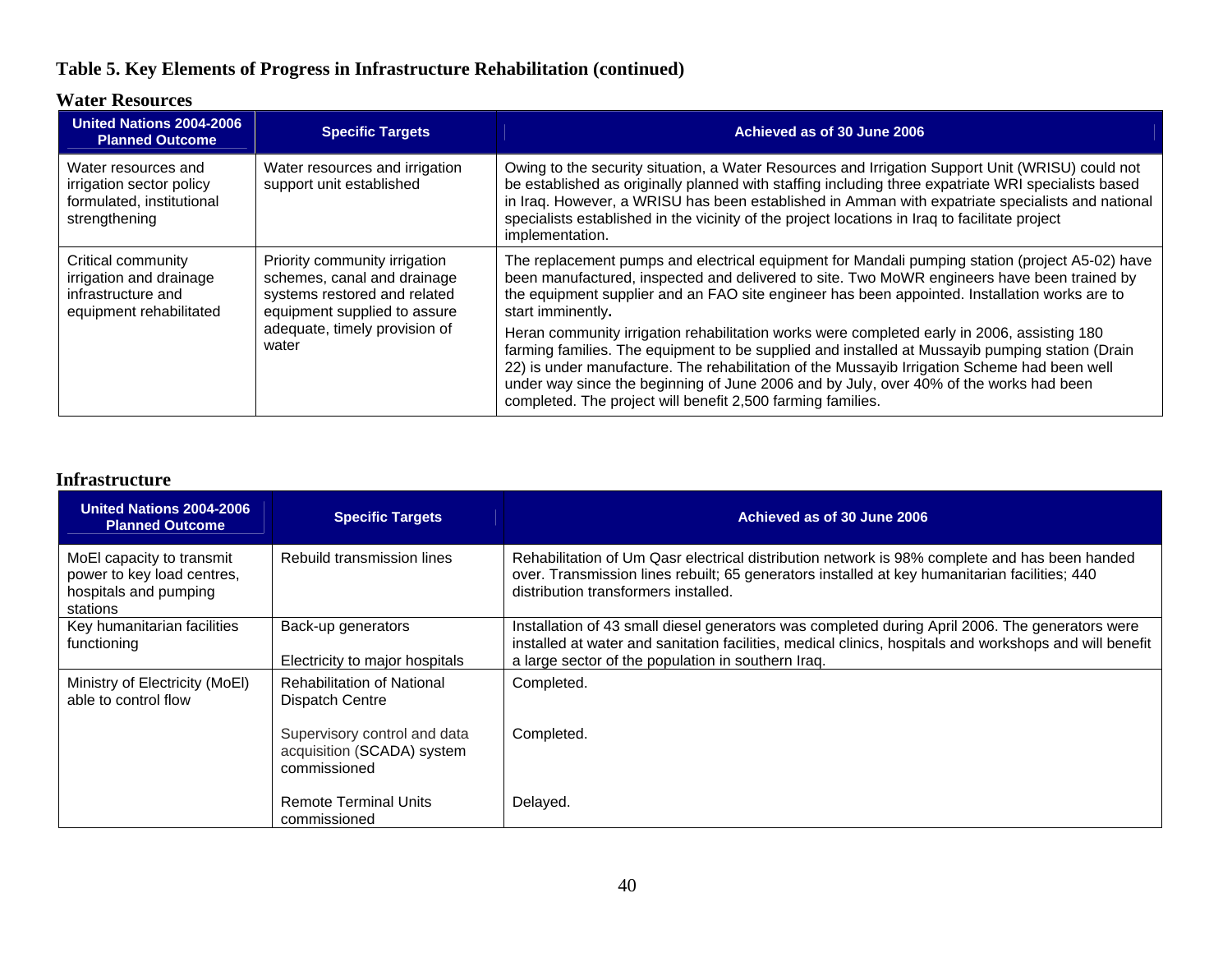## **Table 5. Key Elements of Progress in Infrastructure Rehabilitation (continued)**

#### **United Nations 2004-2006** red Nations 2004-2006<br>Planned Outcome **Achieved as of 30 June 2006** Improved electricity in south of Iraq Increased reliability of Hartha Power Plant Technical upgrading of staff \$15 million in supplies successfully delivered and completion of annual maintenance on Units 1 and 4. After rehabilitation works, the Units have not experienced any tripping due to equipment failure. Completion certificate has been given to Mitsubishi and Release of Advance payment guarantee has also been processed. Valves worth \$800,000 were received free of cost. 70% of supplied items already used by Hartha staff without need for additional intervention, reflecting capacity-building: Iraqi engineers were trained in Japan in the following fields: general training; combined gas turbine control system. Training of Iraqi engineers in AVT system completed in Nicosia. Improved electricity in central Iraq Increased reliability of Mussayib and Taji power stations Mussayib: equipment, in particular, long-lead pressure parts components for the boiler, delivered to site in March 2006. Detailed inspection of the equipment of lots 1, 2 and 3 is in progress. Under phase 2, second half of October, UNDP will have a meeting with the main contractor, Hitachi, prior to allocating any funds under the project. Taji: Iraqi engineers were trained in Japan in April 2006. Training of Iraqi engineers on AVT System was completed in Nicosia. All the pre-site preparatory works have been completed and Hitachi was to start disconnection works in July 2006. Information on wrecks in Shat Al-Arab and removal process initiated Prioritized information. Essential wreck removal completed Completed. Not started owing to lack of funds. Maritime accessibility to Um Qasr port Survey of port and port dredging Port and access channel dredging complete. Eight million cubic metres of material removed to open a channel 80 km long, 11 metres wide and 11 metres deep. Housing plans prepared and selected high-priority plans implemented to improve the living conditions of vulnerable groups Based on surveys, launch of a programme to reconstruct damaged houses and community facilities, prioritizing vulnerable groups Rehabilitation of 814 houses (84 in Baghdad, 158 in Samawah, 528 in Basrah and 44 in Najaf) against a target of 2,369 houses.

#### **Infrastructure (Continued)**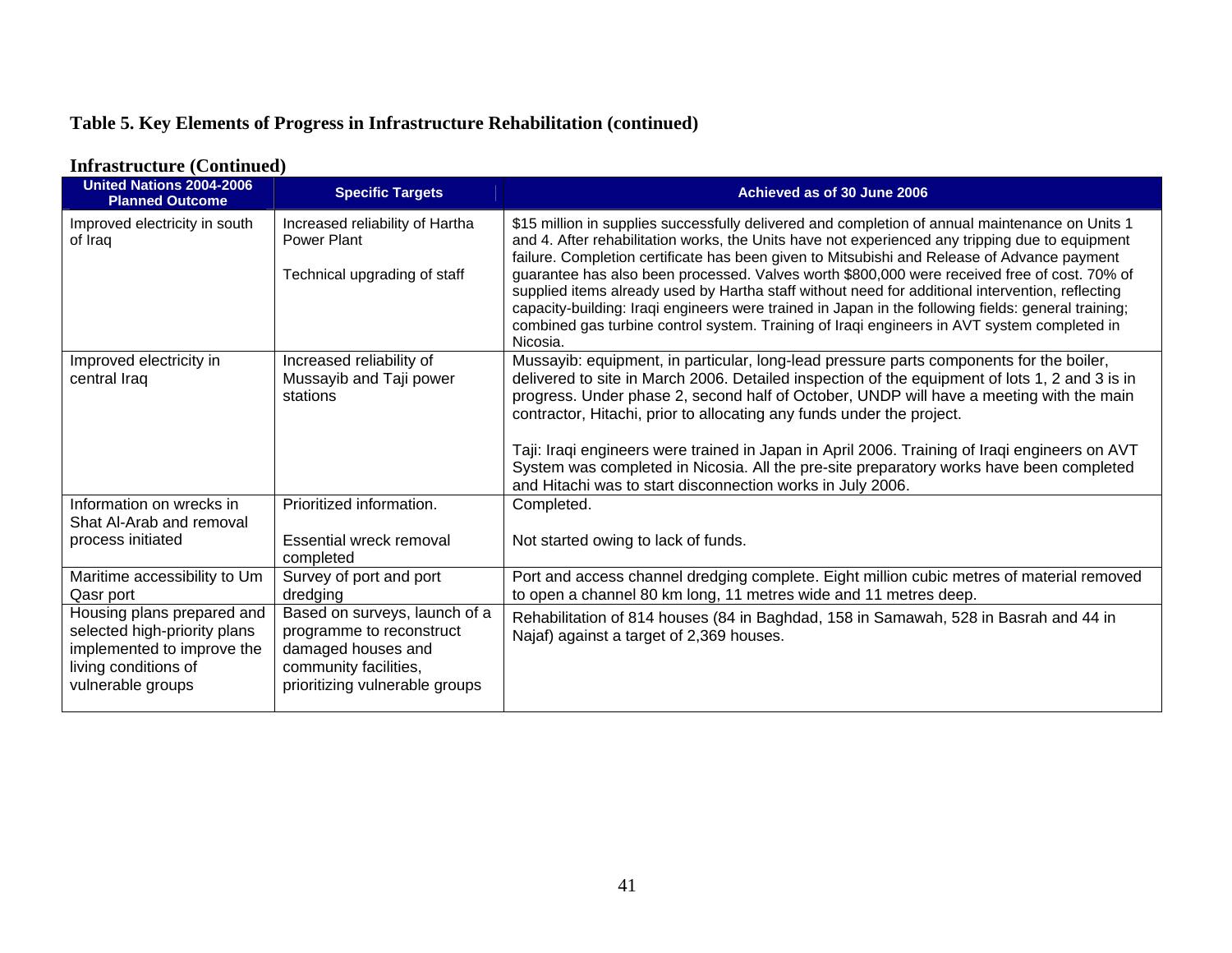During the reporting period, considerable progress was made in infrastructure rehabilitation, which plays a key role in supporting improvement in health and education.

Rehabilitation of water and sanitation infrastructure has been completed at a number of locations while others are nearing completion. Already 1.5 million people have benefitted from the rehabilitated WATSAN facilities. The key elements of progress include the following:

- 64 compact units/water treatment plants have been rehabilitated, including 22 in rural areas of Wassit and Missan Governorates, 7 in Basrah and 1 in Samawah;
- Over 45 km of water network have been extended/rehabilitated:
- More than 16 km of sewer network and a sewage pumping station have been rehabilitated;
- Approximately 4.5 km of storm water drains have been constructed in Nassiriyah and Samawah cities;
- 9 sewage-flooded neighbourhood sites have been transformed into play areas for children;
- Two reverse osmosis units have been installed in Al-Talimi hospital, Basrah, and 20 engineers have been trained in their proper operation and maintenance;
- 3,300 families in the Marshland areas have been provided with two 10-litre jerry cans and a 50-litre storage tank each to encourage safe storage of water;
- 375 family latrines have been constructed, benefitting approximately 2,400 people in the Marshland areas; and
- School sanitation and hygiene education programmes have been implemented in 5 primary schools in Missan Governorate. In addition, 52 teachers from Missan were trained in health/hygiene awareness and community awareness programmes were conducted in 10 villages in Wassit Governorate.

In terms of the essential element of capacity-building in delivery of basic services, nearly 190 engineers/operators have been trained in the proper operation and maintenance of water treatment plants/compact units and control of unaccounted-for water; 48 government staff have been trained in water quality sampling and testing methods; and 7 government staff have been trained in integrated water resources management. To support appropriate management, survey equipment has been supplied to the water and sewerage authorities in the eight southern governorates; water quality laboratory equipment/supplies have been provided to the eight central governorate laboratories; and two sets of leak detection equipment have been provided to Wassit Governorate.

In the area of waste management, 62 government staff have been trained in "public private partnership in solid waste management" and "design of sanitary landfills"; 5,000 families in the Marshlands were provided with 10-litre bins to facilitate management of household wastes; and 140 public waste receptacles were provided to enable proper collection and disposal of solid waste in Nassiriyah and Samawah.

The water resource activities of Cluster A (Agriculture, Food Security, Environment and Natural Resource Management), which assist in the provision of water to rural populations, also progressed during the reporting period. The replacement pumps and electrical equipment for Mandali pumping station have been manufactured, inspected and delivered to site. Two MoWR engineers have been trained by the equipment supplier and an FAO site engineer has been appointed. Installation works are to start imminently**.** Heran community irrigation rehabilitation works were completed early in 2006, assisting 180 farming families.

The rehabilitation of the Mussayib Irrigation Scheme had been well under way since the beginning of June 2006 and by July, over 40 per cent of the works had been completed. When completed, this will help 2,500 farming families. The equipment to be supplied and installed at the related Mussayib pumping station (Drain 22) is under manufacture.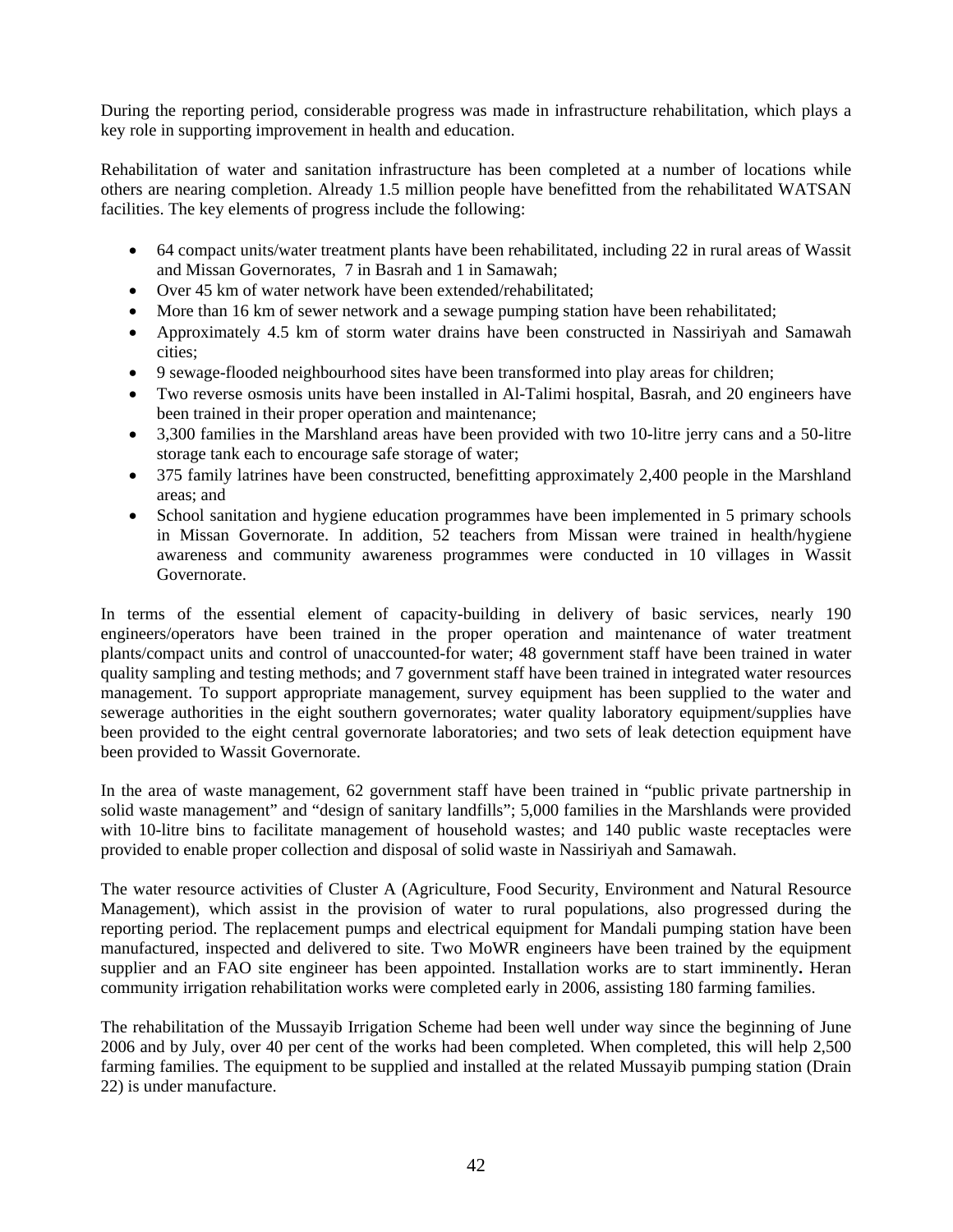In accordance with the UNCT general approach of providing capacity-building for the provision of basic services, 30 Iraqi engineers attended and successfully completed lengthy (6 to 8 weeks) training programmes in Italy and the Netherlands.

In the Marshlands following the installation of \$3.7 million of environmentally sound technology, the supply of clean drinking water to more than 15,000 residents in six villages started. This included the installation of water treatment units to a total nominal capacity of  $750 \text{ m}^3/\text{day}$ . This included new installations at five villages using a low-pressure reverse-osmosis treatment system together with rehabilitation of an existing conventional water treatment plant; the installation of water distribution pipeline for a total length of 23 km, with 86 common water distribution points in six villages, and the training of operators who are local residents to operate the water treatment plants. Monitoring and evaluation of the pilot project component was initiated in early January 2006, and since then, three field visits to each of the six pilot sites have been made. The overall response of the residents was of great satisfaction as the plants filled the dire need for potable drinking water in their villages.

#### *Key Progress in Electricity Supply*

For short-term electricity supply, Cluster E completed the installation of 43 small diesel generators during April 2006. The generators were installed at water and sanitation facilities, medical clinics, hospitals and workshops and will benefit a large sector of the population in southern Iraq. The rehabilitation of the Um Qasr electrical distribution network is 98 per cent complete and has been handed over to the MoEl, Basrah. The amount of training, however, had to be reduced to take into account the necessary increase in security costs.

Concerning the longer-term rehabilitation work on power stations to ensure a regular supply of power, rehabilitation work continued on four power stations.

Rehabilitation works worth \$15 million have been completed at Hartha power station and annual maintenance was completed on Units 1 and 4 during the reporting period. This has resulted in the expected stability of the Units. After rehabilitation works, the Units have not experienced any tripping on account of equipment failure and 70 per cent of supplied items have already been used by Hartha staff without the need for additional intervention. Mitsubishi supplied valves worth \$800,000 free of cost.

For Taji power station, Iraqi engineers were trained in Japan in April 2006 on both general issues and the Combined Gas Turbine Control System. In order to assist real-time monitoring and advice, the training of Iraqi engineers on the audio/video/telecom satellite-based system was completed in Nicosia. All the pre-site preparatory works have been completed and Hitachi started disconnection works in July 2006. For the Mosul power station, the contract was signed on a turn-key basis with Hitachi Ltd. to supply equipment, transport and installation. Training was undertaken in tandem with Taji.

For Mussayib power station, a contract between UNDP and Hitachi was executed on 11 May 2005 for the provision of goods and services under stage 1. Equipment, in particular long-lead pressure parts components for the boiler, was duly delivered to site in March 2006. The detailed inspection of the equipment of lots 1, 2 and 3 is in progress at Mussayib. A group of 21 staff from the MoEl received three weeks of training in Japan and the Republic of Korea on unit condition assessment, improved maintenance practices and enhanced thermal unit operation. In addition, Hitachi/ Hyundai specialists temporarily based in Amman are monitoring the Unit 1 assessment work. The second stage of the project has been delayed since, following due diligence procedures, it has been determined that the prices requested by Hitachi for the short- and longlead items are higher than the market would indicate. Resolution will be sought in October/November.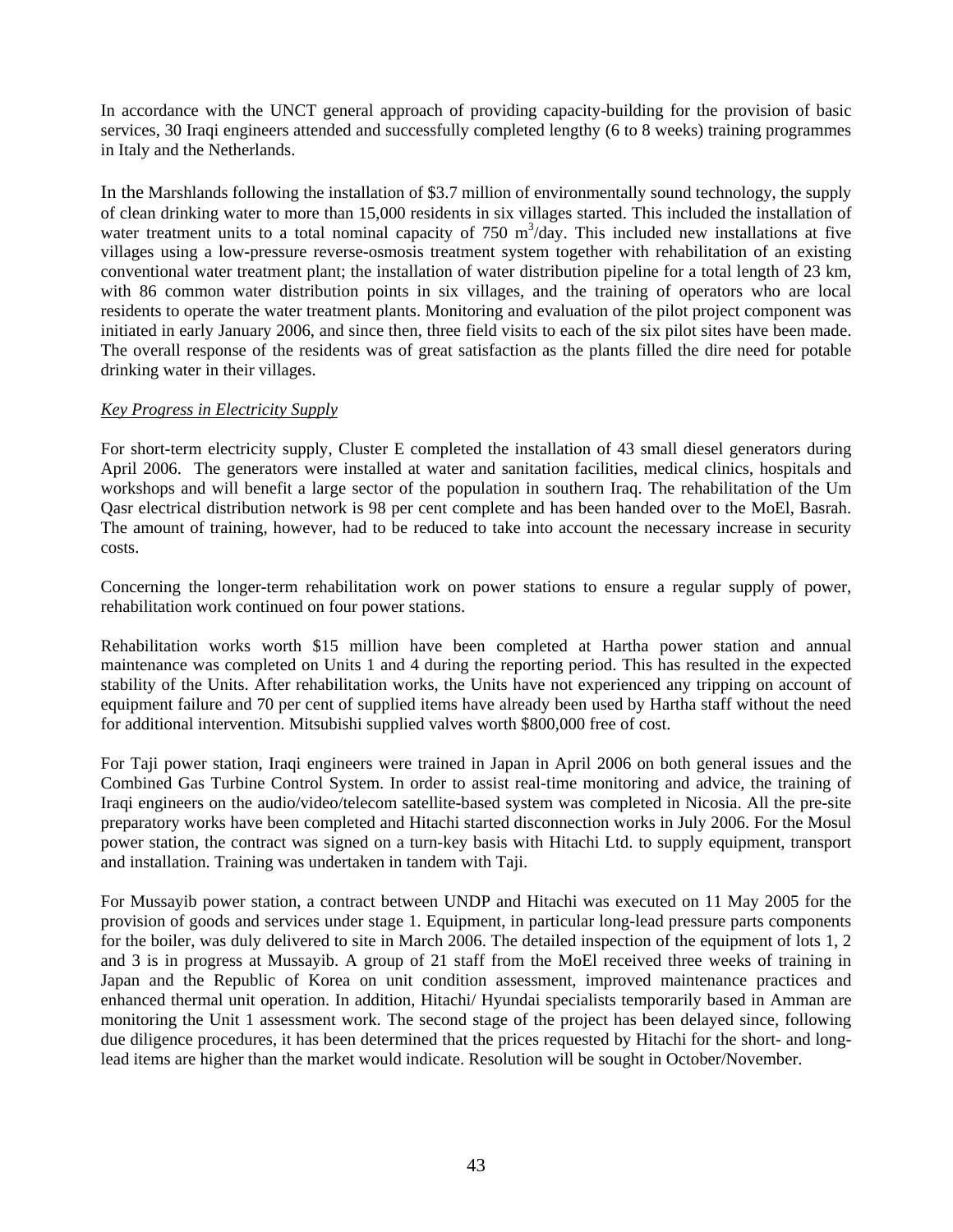#### *Housing*

A total of 814 houses has been rehabilitated (84 in Baghdad, 528 in Basrah, 144 in Najaf and 58 in Samawah) against a target of 2,369 houses. This improved housing benefits approximately 6,000 persons.

#### *Refugees, Internally Displaced Persons and Durable Solutions*

Overall delivery of Cluster F (Refugees, Internally Displaced Persons and Durable Solutions) as of 30 June 2006 amounted to approximately \$19.8 million in commitments (100 per cent) and about \$17.5 million (88 per cent) in disbursements. These figures indicate that the small additional resources of \$2 million provided to the Cluster were immediately committed and on their way to disbursement.

In keeping with the targets in the United Nations Assistance Strategy 2004-2006, the Cluster continued the work of ensuring social infrastructure in areas of return and facilitating the delivery of social services, provision of employment generation activities for the benefit of IDPs, and local integration as a durable solution. Two of the three UNDG ITF-funded projects of the Cluster have already been completed and delivery was reported on in previous progress reports. The single ongoing Cluster project is United Nations High Commissioner for Refugees (UNHCR) F8-03, "Return and Reintegration of Iraqis and Others of Concern in Northern Iraq".

During the reporting period, UNHCR partner Shelter For Life, in close cooperation with the local authorities, identified 51 beneficiary families in Dohuk Governorate after intense consultations with the targeted returnee/IDP communities. Land allocation and ownership issues were resolved and the beneficiaries signed agreements to participate in the self-built shelter project and to move to the houses upon completion. Local suppliers were identified and construction materials were delivered to the construction sites. By the end of June, site preparations for all 51 houses and excavation for 41 houses had been completed. Construction activities took off rapidly in July.

Four existing community-based organizations were supported and two new ones were created in six villages in the Soran area, Erbil. As a result, a number of community development initiatives were completed, such as distribution of rubbish bins to over 730 families, mobilization of the community to install electricity power lines and poles, fixing of water taps and repair of potholes in the road. A total of 241 families will be provided with skills training or livelihood grants. Fourteen women graduated from the first two sewing courses in Sardaw 1 and New Jundian.

In line with the local concept and practice of *silfah*, 13 revolving-fund groups were established in five communities in Soran and the first disbursement of funds was to one person in each of the 13 groups. Two more *silfah* groups will be formed in the coming months.

The UNHCR partner International Relief and Development (IRD) established three, independent Legal Aid and Information Centres (LAIC) in Dohuk, Erbil and Sulaymaniyah. The three LAICs have become fully operational since April. In addition to providing information and advice, legal representation in courts is provided in select cases.

Returnee monitoring activities by IRD-trained monitors were carried out and data were regularly entered into the UNHCR database in the three northern governorates. Thus, a total of 1,073 household forms, 87 group forms and 63 village forms were filled out and analysed. The analysis of statistical data, disaggregated by age and sex, for Halabja shows that housing and stable employment are two major hurdles on the way to sustainable reintegration for the great majority of returnees.

IRD conducted a needs assessment of the capacity of the central and regional institutions dealing with property claims and proposed a plan of action. Agreements were signed by IRD to provide nominal fees for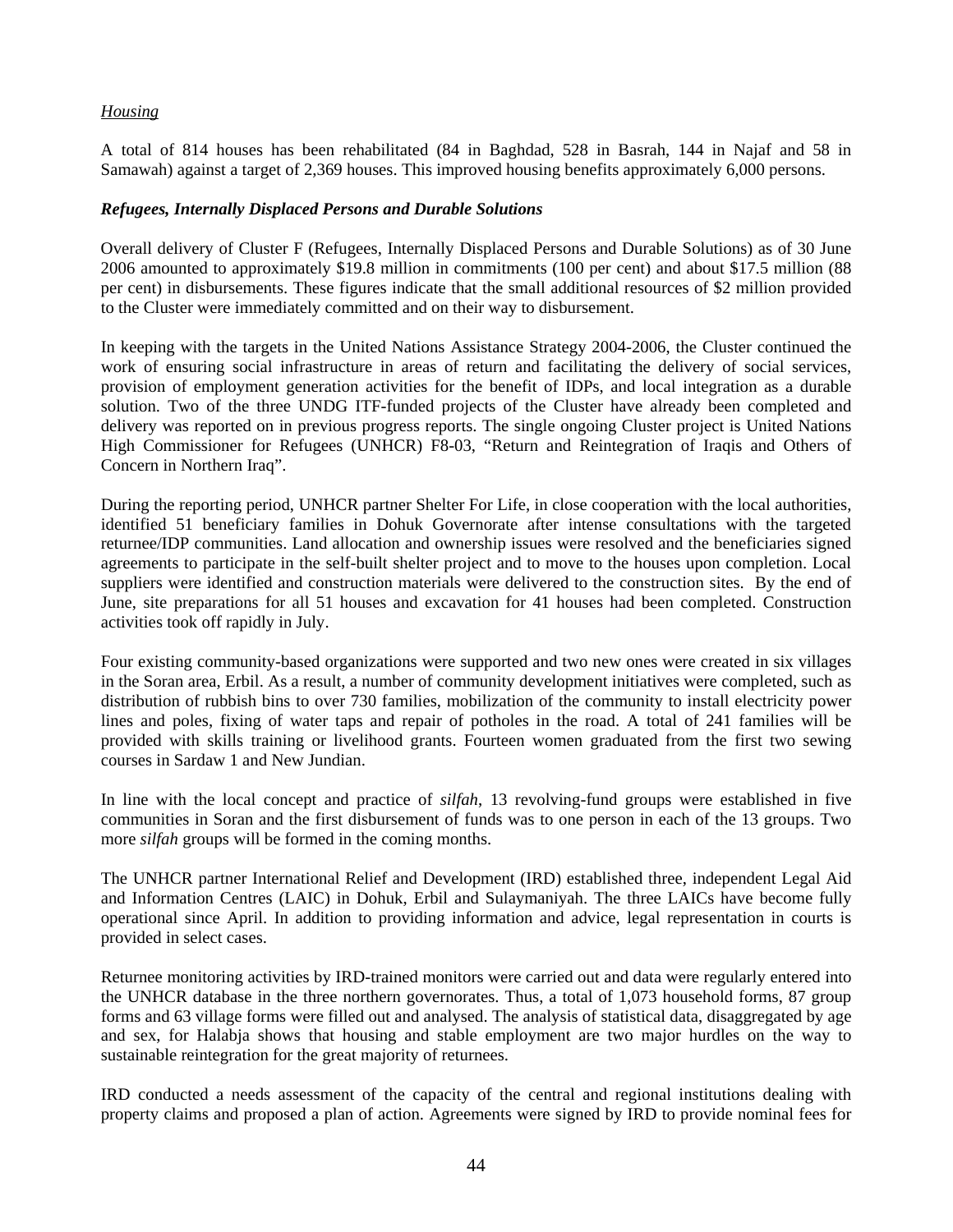food rations and wheat flour for Turkish-Syrian refugees in Dohuk through a State-run food distribution agency. Similar arrangements were put in place for distribution of kerosene to these refugees.

Concern is growing over the displacement of civilians as a result of intercommunal violence and military operations. According to United Nations and Government of Iraq sources, the number of displaced persons since the Samarra attack on 22 February 2006 exceeds 30,000 families (approximately 200,000 individuals), bringing the country total for all IDPs to over 1.5 million.

While not specifically dealing with refugees and displaced persons, a number of projects dealt with employment and community development issues in remote impoverished rural regions. ESCWA, in close partnership with UN-HABITAT, the International Labour Organization (ILO) and the United Nations Industrial Development Organization (UNIDO), set up two functioning Multipurpose Technology Community Centres. Municipal authorities have donated buildings to host Multipurpose Technology Community Centre and Agricultural Food Processing Unit facilities and have underwritten the cost of rehabilitation work associated with site preparation. Additionally, two workshops were successfully conducted to train the trainers at these facilities.

Work continued to promote cottage industries: 31 men and 13 women were trained as trainers and 167 trainees were trained in non-food-processing technologies and practices. All of the vocational training centre equipment has been purchased and delivered. For the promotion of dairy plants, 18 trainers were trained in good hygienic practices, good manufacturing practices, and hazard-analysis critical control points. A total of 200 people received training in Iraq; based on the training provided, the Food Department of the University of Baghdad is preparing a separate curriculum for dairy experts.

## **2.3 UNDG Method of Operating in Iraq**

The main features of the formulation and selection of projects have been detailed in previous reports. UNDG organizations, together with Iraqi partners, continue, however, to refine processes to develop Iraqi capacity and maximize Iraqi involvement in project identification and formulation both of governmental institutions and civil society. Iraqi involvement in project implementation is also being increasingly maximized. Hurdles to implementation remain, though, and are growing. Adaptations are being made particularly through the increasing use of area-based approaches. However, key issues remain relating to ensuring that the Iraqi administration covers recurrent operational costs of essential services such as health and education. These questions will need to be tackled through the ongoing International Compact process.

## **2.3.1 Project Cycle**

### **2.3.1.1 Project Identification and Formulation**

The Iraq National Development Strategy of July 2005 and the strategies being developed in the areas in which SWGs function serve as the basis for project identification and formulation. The United Nations continues to work closely with the concerned Iraqi line ministries, Iraqi governmental entities, the National Assembly and NGOs on project identification and formulation. Future programming will be realigned with the new priorities of the Government of Iraq that are expected to come out of the International Compact with Iraq.

### **2.3.1.2 Project Approvals**

Ten projects were funded during the reporting period from 1 January 2006 to 30 June 2006 (tables 6 and 7), and one project received substantial further funding, for a total of \$48 million. There were two formal meetings of the UNDG ITF Steering Committee: one on 16 March 2006 and the second on 20 April 2006. These meetings approved eight projects for funding by the UNDG ITF that had all received the approval of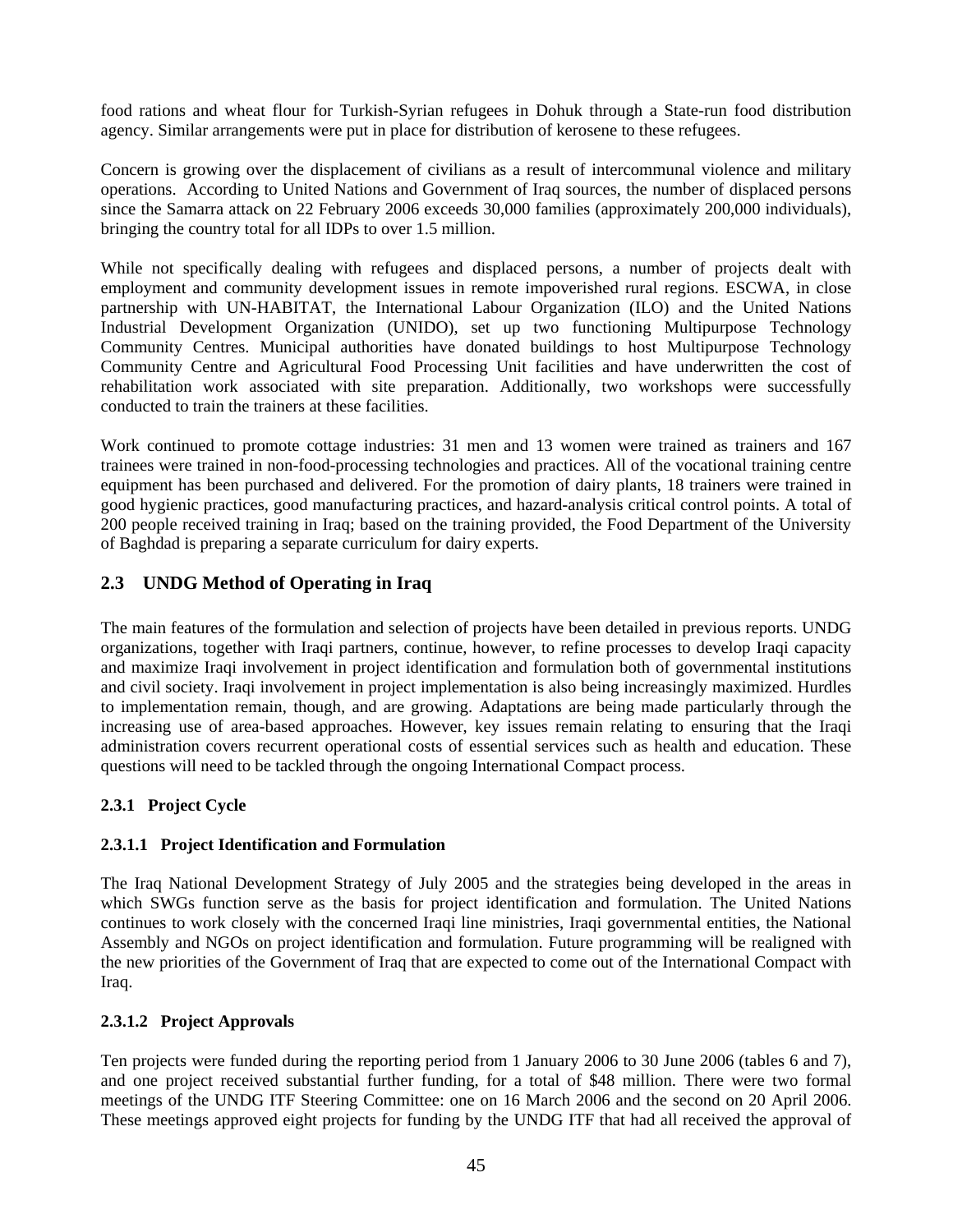the ISRB. The other two projects went through the fast-track process for Steering Committee approval. The cumulative number of approved projects rose to 93.

|  | Table 6. Projects Approved at the UNDG ITF Steering Committee Meeting on 16 March 2006 |  |
|--|----------------------------------------------------------------------------------------|--|
|  |                                                                                        |  |

| <b>Regular Approval</b>    |                                                                                                |                              |                                            |  |  |  |  |  |
|----------------------------|------------------------------------------------------------------------------------------------|------------------------------|--------------------------------------------|--|--|--|--|--|
| <b>Project</b><br>No.      | <b>Title</b>                                                                                   | <b>Agency</b>                | <b>Budget</b><br>$\left( \text{\$}\right)$ |  |  |  |  |  |
| $A7-03$                    | Support to the Iraq-Kurdistan Mine Action Centre                                               | <b>UNOPS</b>                 | 2,921,852                                  |  |  |  |  |  |
| B <sub>1</sub> -20         | Basra Leadership Human Rights Awareness                                                        | <b>UNOPS/OHR</b>             | 62,538                                     |  |  |  |  |  |
| $C9-19$                    | Human Rights Project for Iraq 2006-2007 – Phase 1                                              | UNAMI OHR/<br><b>UNOPS</b>   | 2,570,000                                  |  |  |  |  |  |
| C <sub>10</sub> -05        | Development of National Gender Statistics in Iraq                                              | ESCWA/UNDP/<br><b>UNIFEM</b> | 856,553                                    |  |  |  |  |  |
| $D2-12$                    | <b>UNOPS</b><br>Establishment of Waste Management System in the City of<br>2,000,000<br>Kirkuk |                              |                                            |  |  |  |  |  |
| <b>Fast-track Approval</b> |                                                                                                |                              |                                            |  |  |  |  |  |
| G11-13                     | Empowerment of Women and Youth in Iraq Electoral<br>Process                                    | <b>UNOPS/UN</b><br>DPA/EAD   | 2,843,985                                  |  |  |  |  |  |

## **Table 7. Projects Approved at the UNDG ITF Steering Committee Meeting on 20 April 2006**

| <b>Regular Approval</b>    |                                                                                                            |               |                      |  |  |  |  |
|----------------------------|------------------------------------------------------------------------------------------------------------|---------------|----------------------|--|--|--|--|
| <b>Project</b><br>No.      | <b>Title</b>                                                                                               | <b>Agency</b> | <b>Budget</b><br>\$) |  |  |  |  |
| $A5-15$                    | Restoration and Modernization of Fish Production in Iraq                                                   | <b>FAO</b>    | 7,312,117            |  |  |  |  |
| $A5-16$                    | Rehabilitation and Development of the National Seed<br>Industry in Iraq                                    | <b>FAO</b>    | 5,383,460            |  |  |  |  |
| $A5-17$                    | UNIDO/FAO<br>Community Livelihoods and Micro-industry Support in Rural<br>and Urban Areas of Northern Iraq |               |                      |  |  |  |  |
| <b>Fast-track Approval</b> |                                                                                                            |               |                      |  |  |  |  |
| $D2-16$                    | Strengthening Immunization Services in Iraq                                                                | WHO/ UNICEF   | 8,162,830            |  |  |  |  |

The Government of Iraq, as indeed the UNCT, is reviewing the overall approval process for UNDG ITF projects. In addition to changes at the national level, consideration is also being given to involving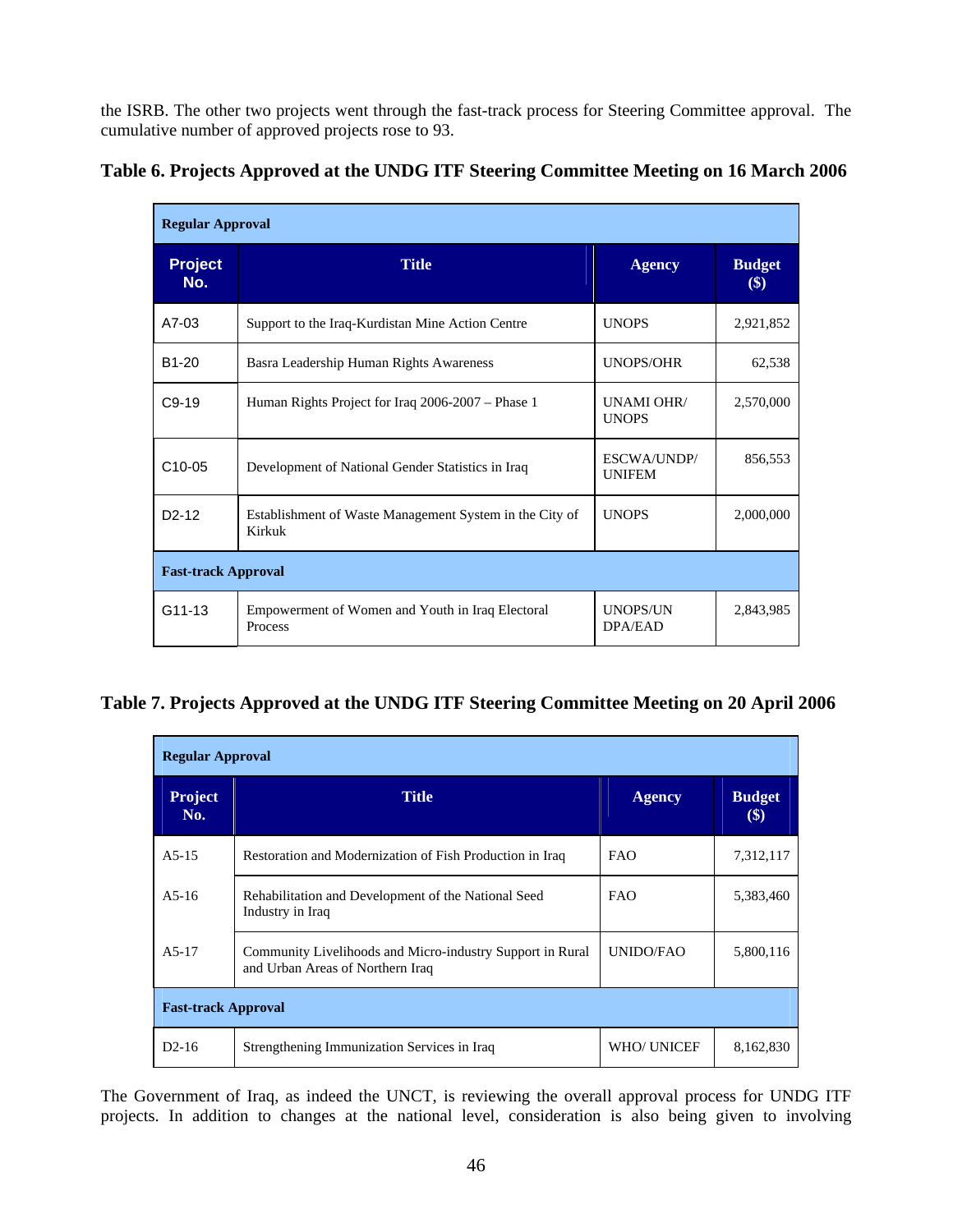decentralized bodies at the regional or governorate level in the approval process in addition to obtaining approval at the national level by a line ministry and the MoPDC. Such endorsements may better reflect the ongoing decentralization of administration within Iraq and minimize the lack of consistent information and coordination within the Iraqi administration of various United Nations-supported activities.

#### **2.3.1.3 Completion**

Two years into the operation of the UNDG ITF, a substantial number of projects are at or near completion despite the considerable hurdles to implementation enumerated in the next section**.** 

As indicated in the previous report, **c**losing a project financially requires the fulfilment of many crucial steps that require substantial time – sometimes up to a year. Specific procedures are foreseen for project closure in the Memorandum of Understanding (MOU) between UNDP as Administrative Agent and Participating UN Organizations. Projects are first declared "operationally completed" and within no more than 12 months would be declared "financially completed". Between operational and financial closure, the United Nations agencies are required to identify and transfer to the national representatives all project deliverables; submit the narrative completion report documents, files, and materials; and settle all financial obligations and prepare a final expenditure report since no adjustments can be made to a financially completed project.

In addition to the UNESCO-implemented project, "Support for Fair and Professional Media Election Coverage", which was financially completed by the end of the previous reporting period, two further projects were financially completed during the present reporting period: UNOPS A7-02, "Explosive Ordnance Disposal, Capacity-building and Clearance", and UNHCR F8-02, "Return and Reintegration of Iraqis and Others of Concern in Southern Iraq".

Three additional projects were "operationally completed" during this reporting period, making a total of 17 completed projects. The three newly completed projects were:

#### • **UNOPS E3-07, "Kerbala WTP Rehabilitation of Filter Units"**

Physical works to restore the existing sand filter units at the water treatment facility in Kerbala were completed, including the structural stabilization of the work filter units, rehabilitation of the 10 filters, rehabilitation of the pipe network in filter gallery and recommissioning of all filter units. The security of the water supply for the population of the city has thereby been guaranteed for the foreseeable future. The operational efficiency of the water treatment plant has been radically improved to significantly enhance the quality and quantity of water supplied to the population.

#### • **UNDP G11-03, "Support to Elections - Phase 3"**

Security was provided up to 15 March 2006 for 8 Electoral Commissioners predominantly in Baghdad but also for field trips to Basrah, Erbil, Kirkuk and Mosul. Twenty-seven security staff (14 of whom were Iraqi nationals) were employed to provide this security. There was considerable skills transfer from the international to the Iraqi staff. The security services component was contracted out to a private security firm, which provided the necessary equipment and personnel to protect the eight Commissioners of the IECI. The IECI procured and managed these services, while UNDP made the necessary funds available for the contract. Similarly, a private firm was contracted to scan registration forms and conduct data entry. This contract was also managed by the IECI as the National Executing Agent.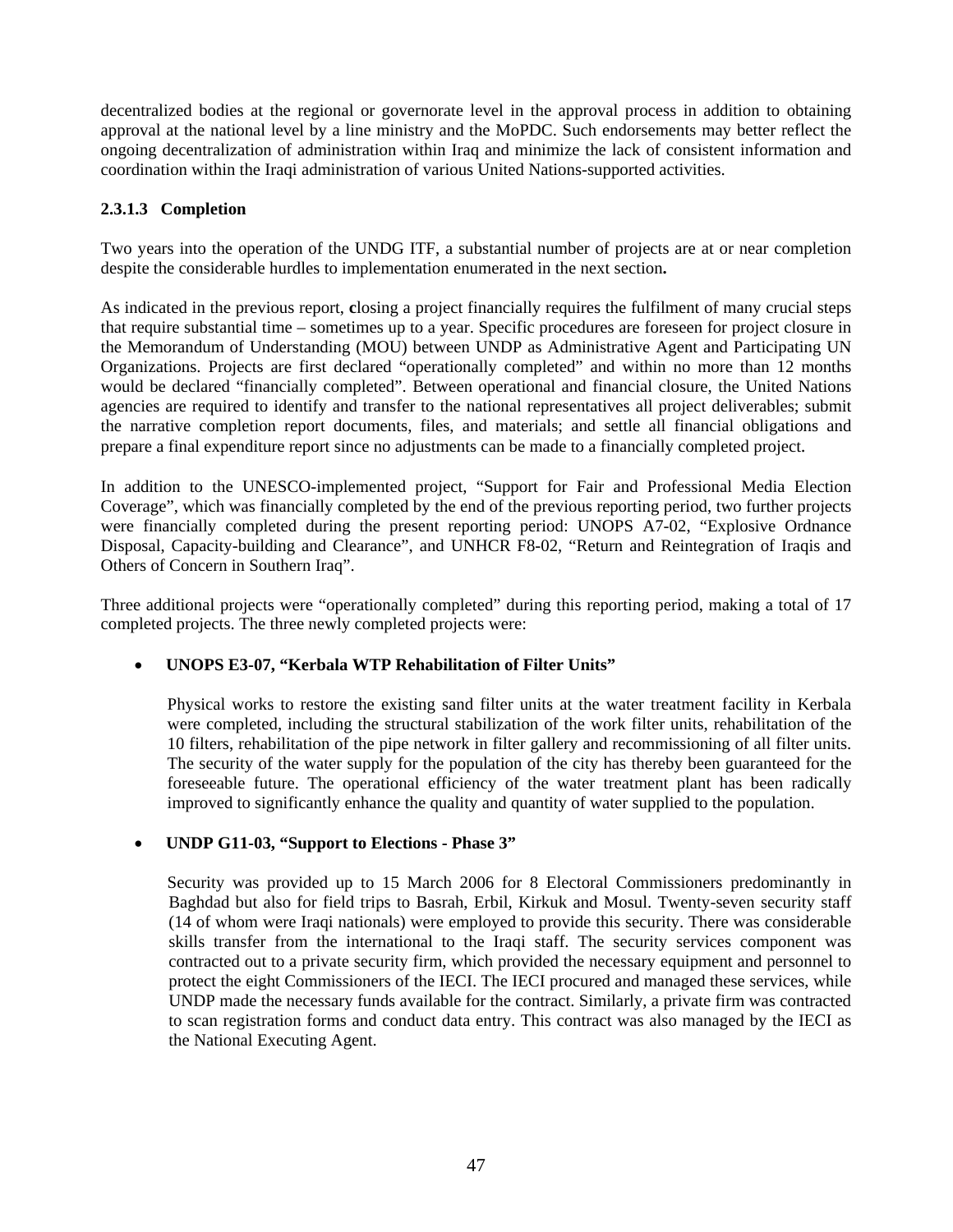### • **UN-HABITAT E4-11, "Strengthening the Urban Sector"**

The project was completed with the organization of the three stakeholder meetings that were held in mid-May 2006 to review the project draft reports. Subsequent to the meetings, the project consultants and staff prepared a series of final reports: An Action Plan for the Reform of Urban and Land Management; An Action Plan for the Reform of Municipal Finance-related Laws, Policies and Programmes; A Review of Existing Laws, Policies and Programmes in Urban and Land Management; International Best Practices in Urban and Land Management Reform; Local Government Organization in Basrah and Erbil; Planning and Development Control in Basrah and Erbil; A City Development Strategy for Basrah and Erbil; Improving Municipal Financial Management in Basrah and Erbil; and Establishing Public-Private Partnerships for the Delivery of Municipal Services in Erbil. The State of Iraqi Cities Report (co-funded by the Iraqi Government) will be published by the Iraqi Government in October 2006. A draft of this report, which covers indepth studies of six major cities and profiles of 12 others, was presented at the Third Session of the World Urban Forum in Vancouver in June 2006.

The list of projects already reported as operationally completed in the previous report are provided in annex 3.

#### **2.3.2 Hurdles to Implementation**

The UNCT had hoped to have completed more projects during the present reporting period and to have kept up the high rate of expenditure reported during the third reporting period. However, rather than being overcome, the hurdles to implementation identified in previous reports have remained the same while becoming ever higher and sometimes seemingly insurmountable.

#### **2.3.2.1 Increasing Insecurity**

Insecurity remains an ever-growing concern for project implementation and can have a severe impact on the implementation of specific projects. Violence and killings in Iraq have escalated in the past seven to eight months, with some 100 people killed in the country every day. Sectarian violence, armed militias and death squads have created a "very worrying deterioration of conditions" for Iraqi civilians. Apart from this, more than 300,000 Iraqis have been displaced since February 2006, when a Shiite shrine in the city of Samarra was bombed, sparking waves of violence. This in turn had a profound impact on a number of interrelated issues. In particular, it is suggested that events have significantly delayed the implementation of the political agenda in Iraq. This has had a notable effect on related economic and social programmes as well as electoral events and their timetables.

The UNDG ITF has sought to address the rehabilitation of Al-Askari shrine as well as the rehabilitation of mosques and churches damaged after the bombing of Samarra. It has also sought to capitalize on the rebuilding process as a symbol for reconciliation and the restoration of security, peace-building and consensus-building.

Two meetings of experts were convened to agree to undertake a quick assessment and provide a tentative work plan for the restoration and rehabilitation of Al-Askari shrines of Samarra and other religious sites in Iraq listed by the MoPDC.

A third meeting was held with a delegation from Samarra to agree on starting the reconstruction of the shrine as soon as possible, providing security in the field for the experts and the workers, protecting the site before and during implementation, and obtaining a list of prioritized projects prepared by the people of Samarra to be submitted to UNESCO and UNDP.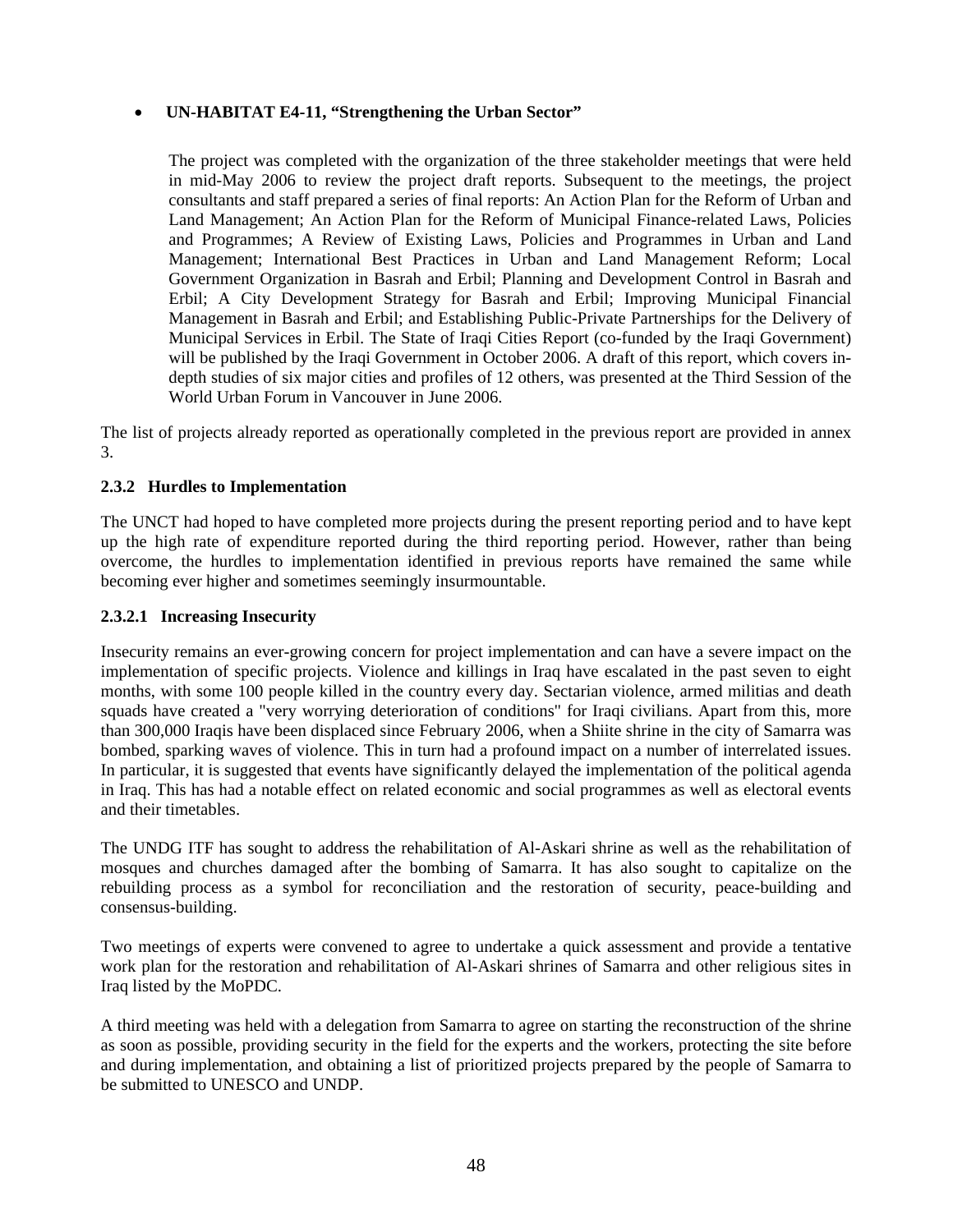UNESCO has received a written statement signed by all community leaders in both the area and the city of Samarra, whereby they commit themselves to supporting the UNDG ITF project for the reconstruction of the shrine, which is funded by a dedicated contribution from the European Commission. It should be noted, however, that progress on the rehabilitation has been severely delayed by the very same insecurity that the destruction of the shrine unleashed.

The UNDG takes every precaution possible to ensure the safety of project staff. However, it is increasingly difficult to adequately respond to or advise project personnel on the appropriate security precautions to take. The choice of vehicle taken for a monitoring mission can make the difference between life and death – armoured or low-profile – but both approaches have concomitant risks. Armoured vehicles might provide protection against small arms fire but become targets for insurgents with improvised explosive devices. Travelling in a low-profile vehicle often remains the best option but can cause problems at checkpoints and may be deadly if caught in crossfire.

Many suppliers of equipment are now refusing to send staff to Iraq. Consequently, inspection of equipment and training of Iraqis for equipment maintenance and operation were, and will continue for sometime to be, undertaken outside the country. This increases cost and causes delay in implementation. Promoting community participation also becomes very difficult when international or even national NGO execution partners cannot be present on the ground owing to security concerns. Indeed, the whole area of promoting the development of civil society as an essential pillar of a well-functioning democracy is increasingly falling victim to the security situation. In the section on progress on the Constitution, the significant progress in promoting an independent news agency, Aswat al-Iraq, was indicated. As a case study, it is important to understand the security difficulties facing this project, which is featured in the box below.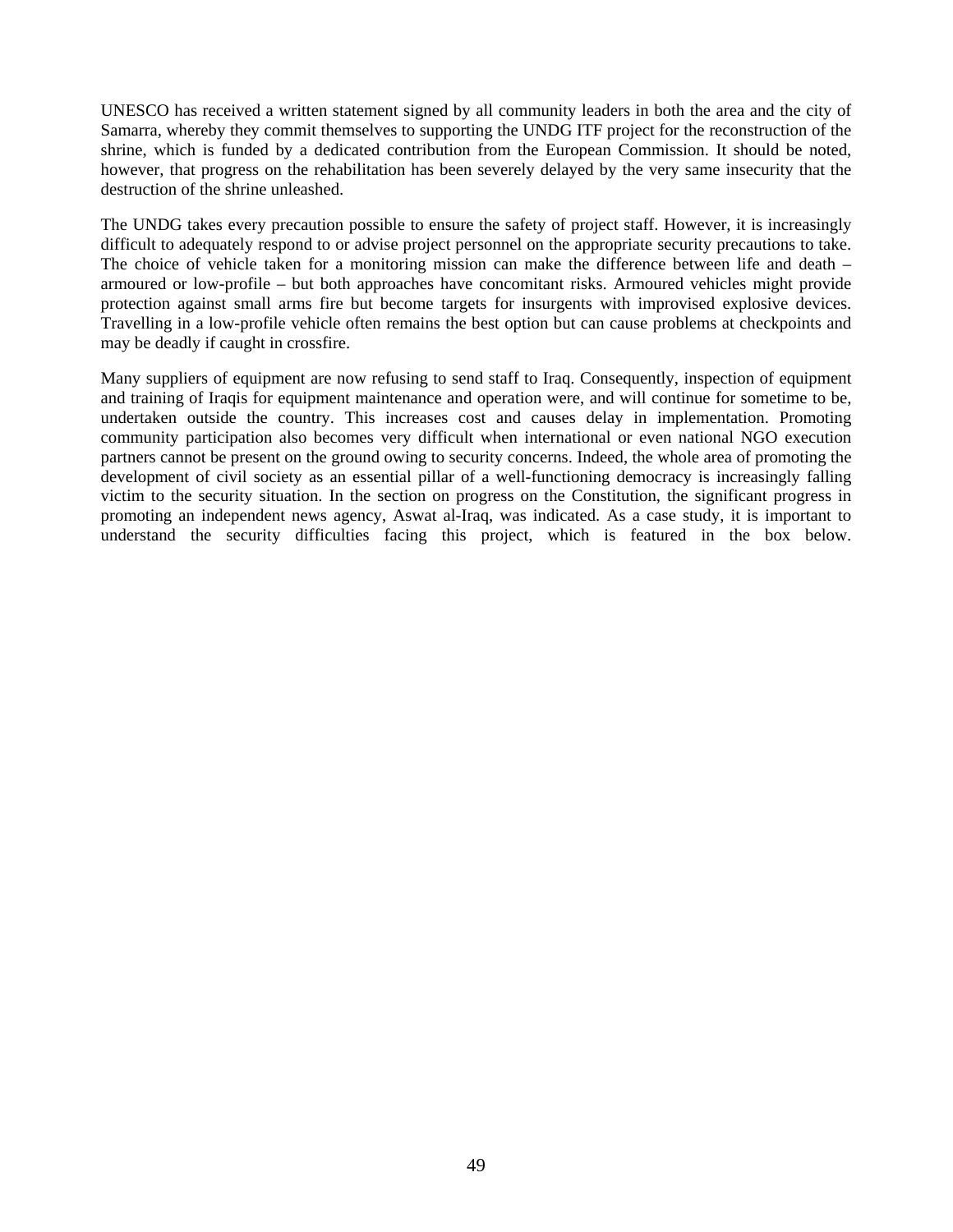#### **Case Study of Security-related Concerns in 2006:**

#### **UNDP Project C9-10/e, "Involving the Iraqi Media and Journalists in Covering the Constitutional Process"**

The project is supporting the development of an independent news agency, Aswat al-Iraq. The security situation in Iraq and for the project worsened sharply after insurgents blew up the shrine in Samarra in February 2006:

- The Aswat al-Iraq news agency correspondent in Mosul was injured by gunfire when she went to cover an attack on a mosque on 24 February. The injuries were not life-threatening and she has since returned to work.
- The Aswat al-Iraq computer support engineer was kidnapped on 3 June outside the agency's headquarters in Baghdad by armed men, beaten up and interrogated at length on the agency's operations. He was released after several hours. Soon afterwards, he resigned and moved with his family to Dubai.
- The aforementioned kidnapping was the climax of a series of threats to the office. Guards had noticed a man taking photographs of the office in March and regular observation of the office by particular cars. The Baghdad coordinator was stopped and questioned outside the office by a man who warned her not to return to work there.
- After this, the office was closed. Guards and the cleaner were paid off and furniture and equipment were moved, some to a small office belonging to the Editor-in-Chief, some to the Aswat al-Iraq office in Sulaymaniya.
- The photographer recruited to head the Aswat al-Iraq photo service resigned in July after being threatened outside his home by a man who warned him "not to work with those you don't know".
- The Aswat al-Iraq correspondent in Hilla, capital of Babylon Governorate, was threatened and explosives were thrown at his house in May after he wrote a story saying that militiamen had abducted two men from a local hospital. Aswat al-Iraq withdrew the story and organized meetings between the correspondent and the militia, supervised by the local chief of police, to secure guarantees for his future safety.
- The Aswat al-Iraq security advisor, a colonel in the anti-terrorism branch of the Interior Ministry, was shot dead in May. Although the assassination was unconnected to his consultancy for Aswat al-Iraq, it emphasized the rapid increase in violence in Baghdad.
- The Aswat al-Iraq driver in Baghdad was slightly injured and his car badly damaged when he was caught in a suicide car bomb explosion in June.
- Three experienced correspondents decided to leave Baghdad because of worsening security. Another Aswat al-Iraq correspondent previously fled from Basrah.
- The competent administration manager of Aswat al-Iraq resigned and moved to Dubai in June to escape the dangers of Baghdad.
- Senior management of the agency have moved to Cairo.

The project UNDP C9-10/f, "Involving the Iraqi Media and Journalists in Organizing Public Debates on the New Iraqi Constitution", faced similar problems. For two months following the attack on the Samarra shrine, the NGO Civil Pillar was unable to travel around the country to execute the planned workshops because of the danger of militias and other violence.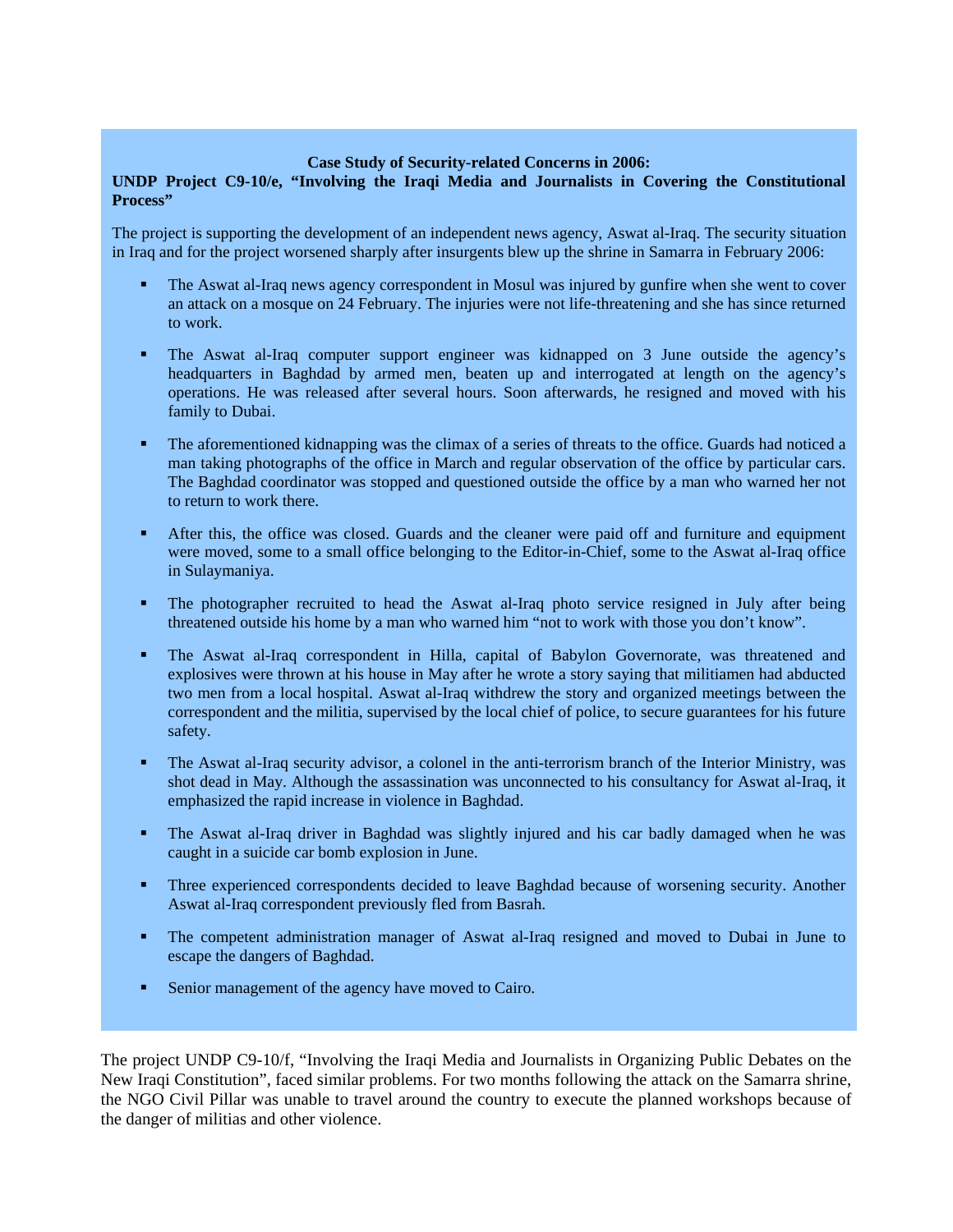### **2.3.2.2 Difficulties in Decision-making by Iraqi Authorities**

Delays in decision-making and arbitrary changes in decisions by Iraqi counterparts to the detriment of timely project implementation remain of concern. The hiatus in leadership change following the December 2005 elections caused much progress simply to stop in its tracks owing to the fear that any key decisions made would simply be overturned by ministerial successors. At levels below that of minister, the high turnover of key focal points continued. The replacement of key officials/directors in essential counterpart ministries led to delays in project progress as new officials were brought up to speed with project progress and in some cases reversed decisions by their predecessors. As building national ownership is an important requirement for UNDG ITF projects, however, waiting for counterpart ministry input at key points cannot be avoided despite the delays sometimes incurred.

At the local level, delay in the start of some projects was due to the belated handing over of sites by the local authorities to the contractor as well as delays in final taking over of projects by the authorities. Further problems have been caused by lack of consensus on technical options for physical rehabilitation works and a slow and cumbersome decision-making process in the local municipalities.

The level of coordination between the local and the national government or even within ministries at the local and national levels remained a fundamental blockage to progress. This is one of the reasons why the UNCT, despite the difficulties with some local authorities, is turning more and more to an area-based development approach.

#### **2.3.2.3 Cost Increases Severely Limiting Project Impact**

Rehabilitation works continue to be affected by significant cost escalations as a result of the very limited number of qualified local companies available and the security situation. Contractors' offers have often been significantly higher than estimated market prices, leading to numerous rebidding exercises. Price inflation remained a critical issue, for example in school and health rehabilitation, as offers continue to exceed estimated market prices, further delaying the required works. This constraint is ultimately having an impact on the number of schools or health centres to be rehabilitated within the agreed budget.

Volatility in the prices of raw materials and other basic commodities also had an unfavourable impact on the value of water and sanitation contracts and contributed to several rebidding exercises, adding to delay in the awarding of contracts and subsequent implementation. Border crossing at the Kuwait-Iraq border continues to pose a problem for projects involving the supply/delivery of internationally procured equipment and goods, owing to the frequent imposition of unwarranted customs duties.

### **2.3.2.4 Lack of Operational Funding for Basic Services**

A particularly serious constraint continues to be the lack of adequate operational funding in service ministries such as the ministries of health and education. This issue has been raised in successive UNDG ITF progress reports, with government counterparts and donors but still no solution appears to be in sight. It is imperative that the Government invest in health and education; however, again the ministers of health and education have come to the two United Nations Clusters with requests for urgent assistance, for example for the underfive immunization campaign 2006 and for basic learning materials for the school year 2006-2007. UNDG greatly appreciates the flexibility demonstrated by key donors in meeting such recurring costs although most are legitimately "incremental costs"; however, this issue will need to be addressed as part of the upcoming negotiations on the International Compact.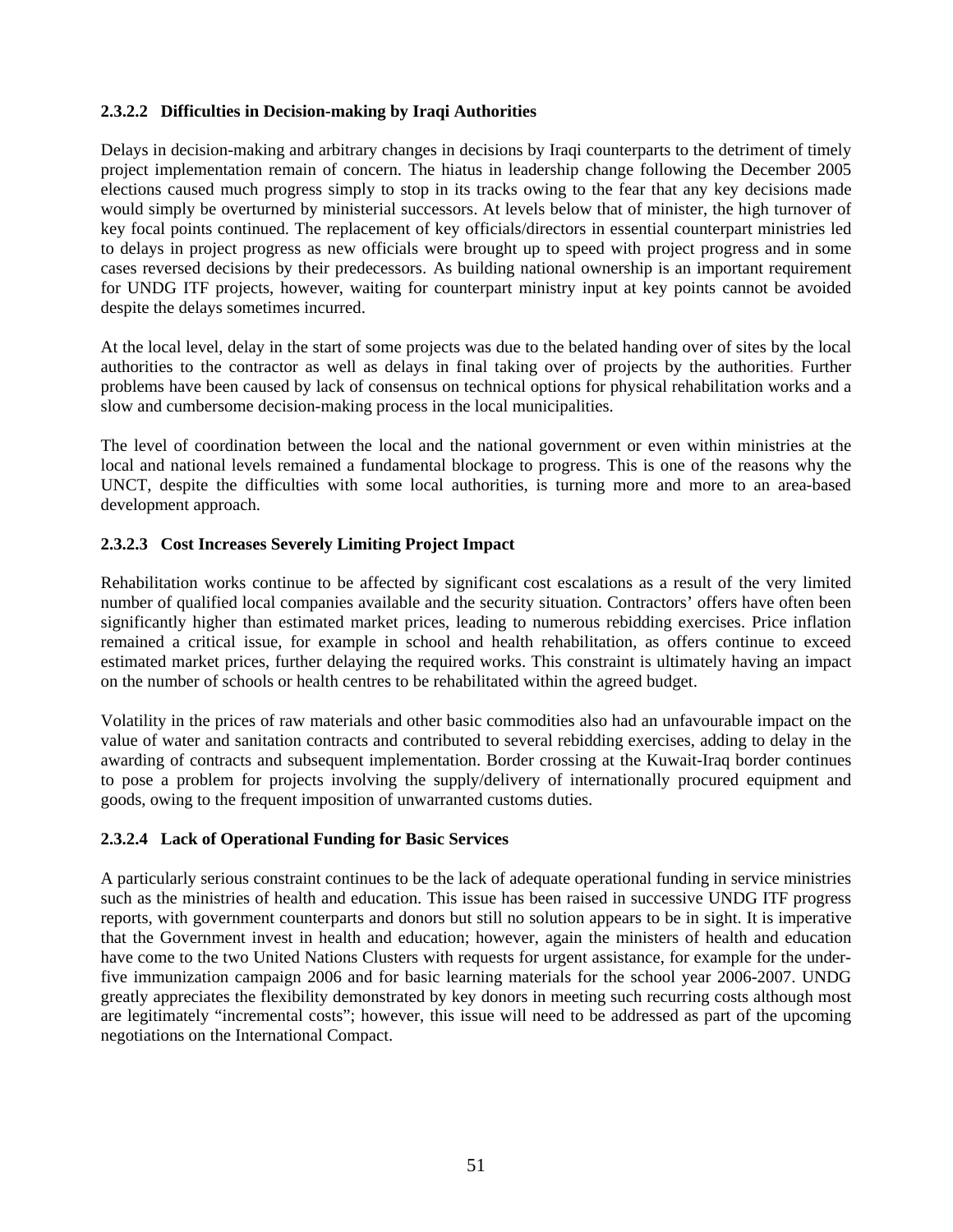### **2.3.3 Project Implementation Mechanisms**

The security crisis in Iraq continued in 2006 and has deepened of late. As a result, United Nations international staff involved in the implementation of UNDG ITF-funded projects, except those working on the United Nations support to the constitutional and electoral processes and the preparatory work for the International Compact, continued to operate outside of the country. However, the United Nations Deputy Humanitarian and Reconstruction Coordinator is permanently based in Baghdad, the Deputy Special Representative of the Secretary-General visits regularly, and United Nations Agency Heads and Cluster Coordinators continue to visit Baghdad from time to time on a rotating basis. Large numbers of United Nations national staff continue, however, to work on project implementation in-country. The overall picture on project staff is provided in table 8.

| <b>Cluster</b>                                  | <b>International Staff</b> | <b>National Staff</b> |
|-------------------------------------------------|----------------------------|-----------------------|
| A – Agriculture, Food Security, Environment and | 18                         | 137                   |
| Natural Resource Management                     |                            |                       |
| B – Education and Culture                       | 19                         | 154                   |
| $C - Governance$ and Human Development          | 4                          | 94                    |
| $D - Health$ and Nutrition                      | $\mathfrak{D}$             | 41                    |
| $E$ – Infrastructure Rehabilitation             | 19                         | 48                    |
| F – Refugees, IDPs and Durable Solutions        |                            |                       |
| G – Support to Electoral Process                | 20                         | 42                    |
| <b>Total</b>                                    | 82                         | 516                   |

### **Table 8. Project Staffing Levels, by Cluster, 1 January-30 June 2006**

The adapted implementation mechanisms described in the three previous progress reports continued to be used. United Nations implementing agencies retain financial and programmatic responsibility and accountability and, as a reflection of this, also the role of initiator and guide for programme implementation. This point is worth re-emphasizing for it ensures that, although national ownership is of the essence in United Nations programmes, when weaknesses are apparent on the Iraqi side, progress in project implementation can still be achieved for the benefit of all those in need of basic services and democratic governance through appropriate guidance and sometimes proactive action. Success in implementation is not hostage to the very weakness – lack of capacities in public administration – that so many of the projects seek to address.

This is also particularly important in view of the clear weaknesses identified in the Iraqi administration and detailed in audits of the Development Fund for Iraq undertaken under the auspices of the International Advisory and Monitoring Board. The 10 August 2006 Summary of Audit Results for 1 July 2005 to 31 December 2005, for example, indicates that there are no comprehensive internal controls, no unified procurement systems, a lack of adequate contract management systems and no independence of internal control. To address these issues, the UNCT continues to place emphasis on capacity development across the board in all line ministries, as indicated in the section on institutional strengthening.

As indicated in previous reports, implementing agencies have had to adapt their standard contracting and supply delivery procedures to the necessity of remote supervision by international staff and the requirement to ensure the least exposure of national staff while safeguarding the transparency and integrity of business processes. It is important to note, however, that the effect of these adaptations has been to increase the proportion of projects being implemented by Iraqi local contractors. With \$77 million in contract awards (666 separate contracts), which represents an increase from \$63.5 million for 500 contracts as of 31 March 2006, Iraq is the largest supplier of goods and services, indicating the large volume of national/local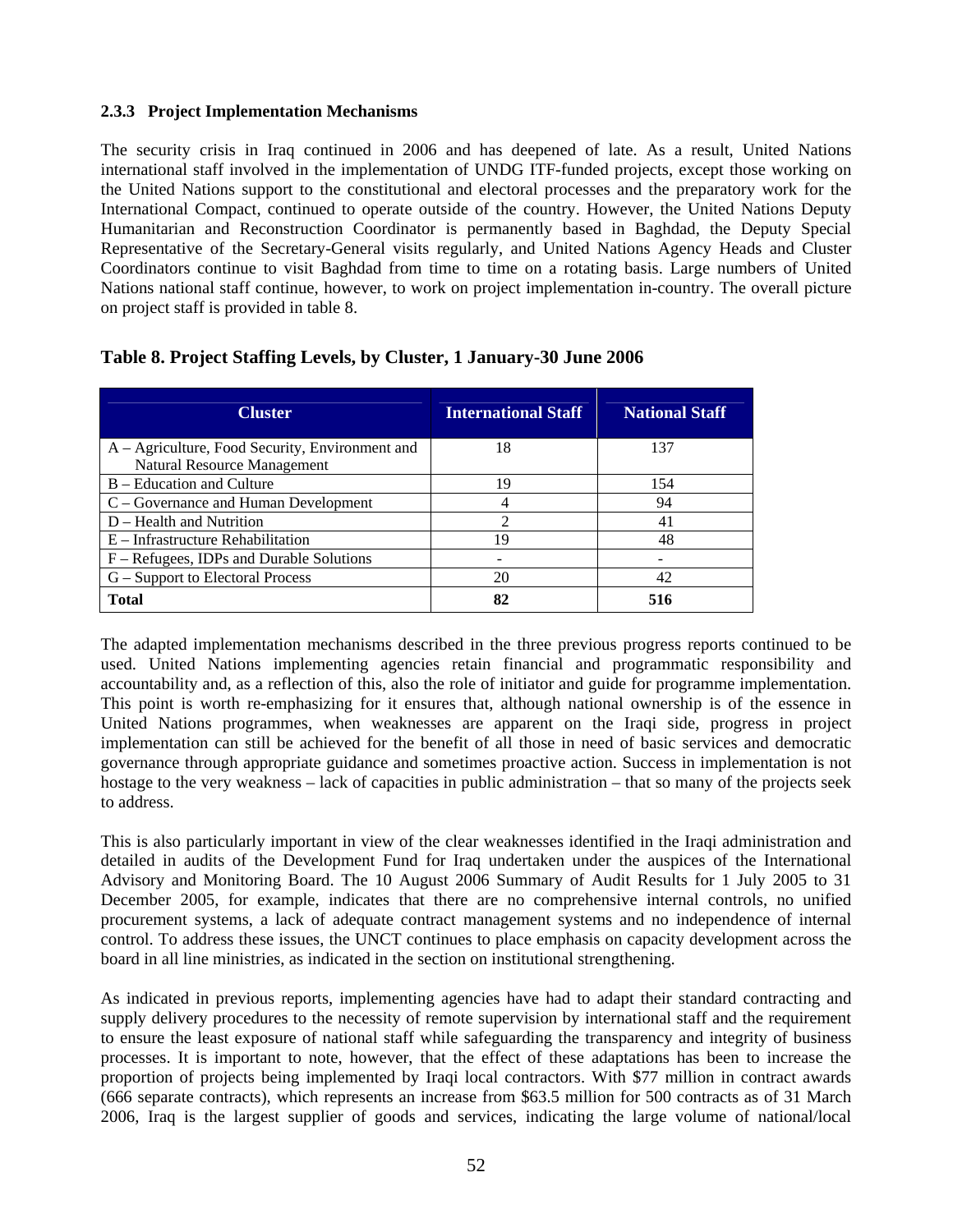contracting, particularly community-level infrastructure rehabilitation, that is being undertaken in Iraq. This continues to reflect the investment made by the UNCT in opening up procurement to Iraqi contractors. As previously mentioned, however, efforts to involve Iraqi contractors are not always successful. The tendering for the quick-impact project dealing with hazardous waste at the Al-Qadissiya site, for example, was delayed in order to include on the short list firms recommended by the MoEn. However, in the end, no bids were submitted from these companies in the first round. A second round was then launched as the international bid was not within budget. In response to the second round, Iraqi bids were made but these also were not within budget. Finally, the most technically and financially advantageous bid came from a Lebanese company, which was then contracted. Further details and analysis of contracts awarded under the UNDG ITF, based on the contract awards table posted on the UNDG ITF procurement page of the IRFFI web site, are given in section 2.4.3.

### **2.3.3.1 Monitoring Systems**

As indicated in previous reports, monitoring systems used by the United Nations implementing organizations have been adapted to the security situation in Iraq and there have been few significant further adaptations to the now tried and tested methods during the present reporting period. Participating UN Organizations retain responsibility for monitoring and oversight in accordance with their standard implementation modalities; this responsibility is not handed over to a separate monitoring agent. Monitoring is undertaken in close consultation with counterpart line ministries and with their participation. In most cases, a triangular system is used comprising supervision by private contractors combined with that by national staff and government officials overseen by international United Nations staff working in Amman.

The UNICEF operation is a good example of how the system functions. UNICEF has nine well-qualified education staff between the Baghdad, Basrah and Erbil offices, assisted by 10 qualified engineers and 15 monitors hired under an institutional contract. In addition, it has full-fledged operations, supply/logistics and finance support units in Baghdad and Erbil offices that support education as well as other sectoral programmes. They track the arrival of supplies/equipment and supervise the civil works and installation of equipment in various governorates while reporting to the UNICEF staff in Baghdad/Amman for technical guidance and adherence to implementation schedules.

In view of the stage of progress on their major infrastructure projects, Cluster A reported six specific monitoring missions during the reporting period and Cluster E, four. In addition, Cluster G carried out a specific evaluation of its activities leading into its lessons-learned exercise in May 2006.

Further details on the various implementation modalities and their use by different Participating UN Organizations are provided in the individual project progress reports of the Organizations that are available from the UNDG ITF.

#### **2.3.3.2 Refocusing of Project Implementation Approaches**

Reflecting the heightened hurdles to implementation and the limit reached in the possibilities for further adapting the project implementation methodologies of United Nations agencies, the UNCT has most recently been concentrating on revising project approaches in order to be more effective on the ground.

In the Third Progress Report, the innovative area-based approaches pursued by UNDP and UNICEF were explained in some detail. A more integrated, area-based approach in closer partnership with concerned development partners (other United Nations entities, NGOs and local leaders) operational at community levels rather than the implementation of more vertical projects does seem to be leading to greater impact on the health and well-being of the beneficiary population and potential sustainability.

The UNICEF quick-impact project, B1-19, "Integrated Community-based Project to Deliver Quality Basic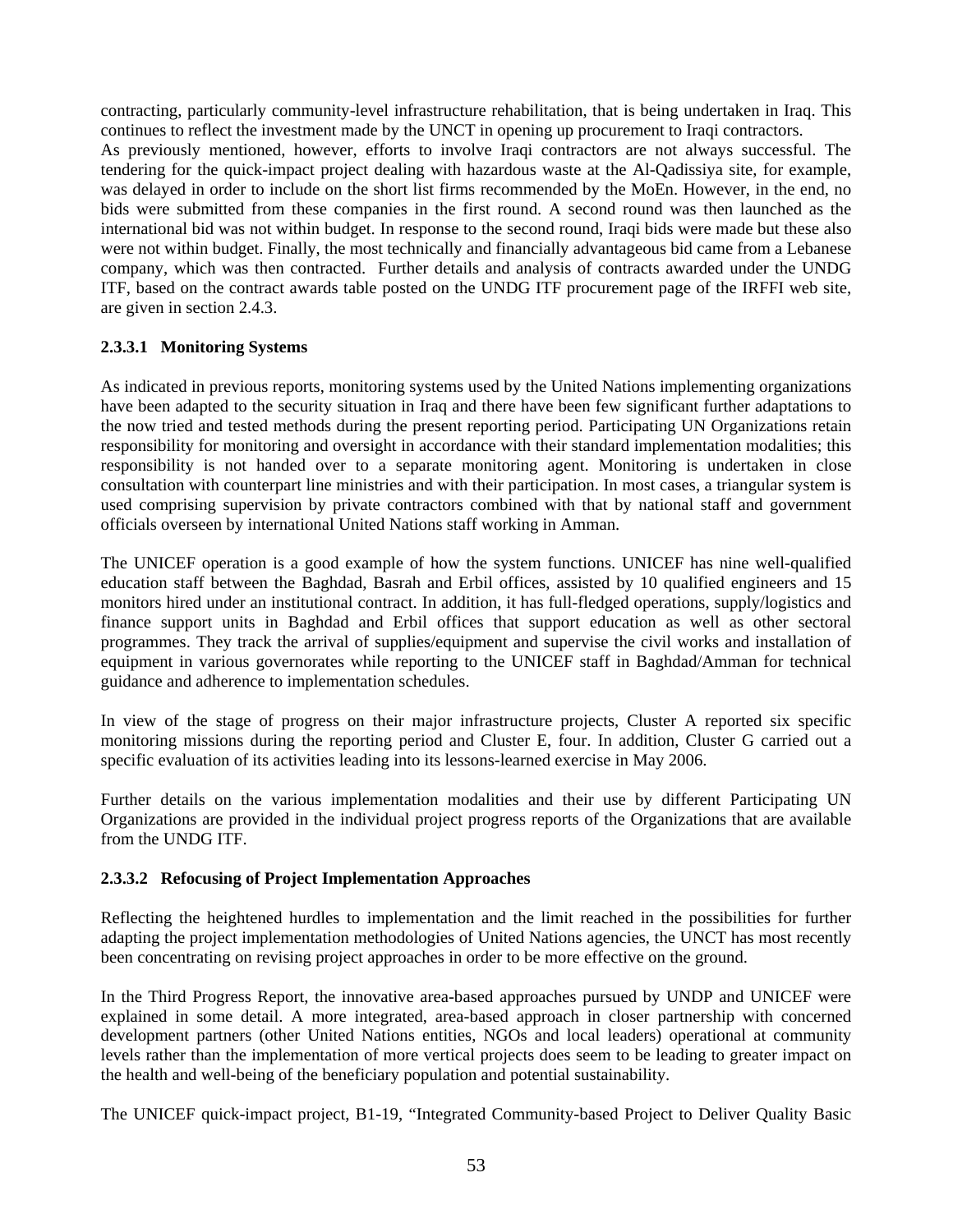Social Services", which was initiated in September 2005, is making considerable progress, as indicated in the box below. Using the school as a nucleus, UNICEF is helping to improve the access and quality of basic social services in disadvantaged communities around 100 selected schools in six governorates in an integrated manner.

#### **Progress in Area-based Approaches**

Considerable progress has been made under the innovative area-based UNICEF project B1-19, "Integrated Community-based Project to Deliver Quality Basic Social Services".

#### **Assistance to Schools**

Contracts were awarded for the rehabilitation of all 110 schools in the 6 governorates. This intervention includes the rehabilitation of water and sanitation facilities in all 110 schools, construction of playgrounds for 47 schools, and rehabilitation of playgrounds for another 53 schools. Furthermore, all 110 schools will be provided with essential sports and recreation materials such as volleyball and football poles and nets and basketball poles and rings, including lining the yards using oil paint.

To date, rehabilitation of 74 schools has already been completed in Baghdad, Basrah, Erbil and Missan Governorates while work is still ongoing in 36 schools in both Thi-Qar and Wassit Governorates.

The procurement of 47,000 student chairs and 23,500 student desks (each for two students) was almost completed as was delivery to the concerned Directorates of Education (DoEds). The delivery process for these supplies is ongoing from the DoEds to the targeted schools. In addition, recreational supplies were procured and delivered to the UNICEF warehouse and are awaiting distribution to the targeted DoEds from which they will be distributed to the 110 schools. Sanitation supplies were also procured. Supplies were deposited in the concerned DoEd warehouses, to be distributed to the targeted schools.

#### **Health Screening**

Field visits and screening of 4,500 school children were implemented from 7 to 20 March 2006. Students at primary schools were screened for visual and hearing difficulties. Those who are identified to have problems will be provided with eyeglasses and hearing aids. Students at primary schools screened for bone deformities will be referred to a hospital specialist for further treatment. To support this work, health equipment has been supplied: 42 audiometers with accessories for detection of hearing difficulties; 47 ophthalmoscopes with accessories for detection of visual problems; and 40 Snellen's plastic charts. In addition, training courses were provided to the health teams: 178 orthopaedicians, ophthalmologists, technicians and teachers were trained from the 6 governorates. Two primary health care/maternal and child health training courses were conducted in 5 governorates during the reporting period, and 396 health workers were trained. In Erbil Governorate, the training was completed earlier in December 2005 for 52 primary health care staff; hence the total number of training courses conducted under this project to date is 14 and the trained staff total 448.

Rehabilitation works have been initiated in 9 primary health care centres distributed over 6 governorates. One hundred per cent of the rehabilitation works have been achieved in Basrah, Erbil and Thi-Qar; in Baghdad, 98 per cent; and in Missan, 80 per cent while in Wassit, only 77 per cent have been achieved and work stopped for the last month (the contractor was threatened and UNICEF took the required action to expedite completion of the required rehabilitation).

Following initial needs assessment, some medical supplies and equipment for primary health care/maternal and child health were procured and are being distributed to the selected primary health care centres. Procurement of 17 vehicles was initiated to assist MoH in strengthening primary health care outreach immunization services for over 100,000 people living in remote areas and having no access to basic health services.

#### **Water and Sanitation**

Nearly 325,000 people in Baghdad, Erbil and Missan Governorates have enhanced access to water and improved sanitation. The rehabilitation works relating to water treatment plants in Al-Hai, Al-Kut and Al-Numaniyah in Wassit Governorate are nearing completion (91 per cent). Nearly 1,000 one-tonne chlorine cylinders have already been delivered to the respective warehouses in Baghdad, Basrah, Erbil and Wassit Governorates. This would ensure adequate availability of chlorine at all treatment plants within the project area.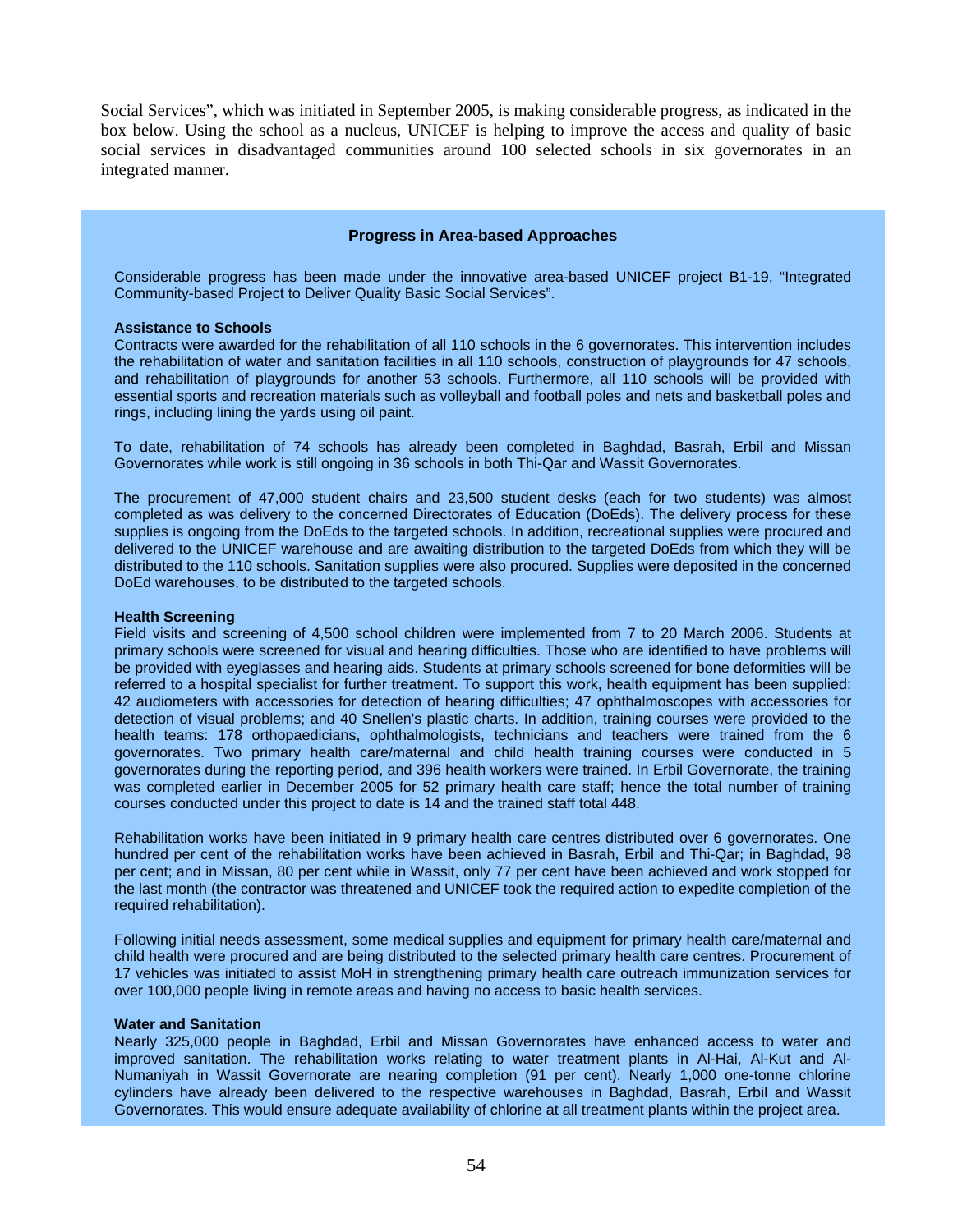The area-based integrated approach of UNDP in its infrastructure rehabilitation work is also demonstrating results. Building on its major infrastructure works offshore at the port of Um Qasr to clear the waterways of wrecks and to dredge the approach channel, the infrastructure team has sought to address comprehensively the basic-services problems of the community in the port and nearby town to ensure sustainable development for the area. Interventions cover electricity supply, water supply and sanitation as well as work on the local hospital to ensure the provision of health care to the community.

UNDP is also developing an integrated area-based recovery and development approach on a regional scale. For example, building on the integrated approach already used in cities in the south, it is currently finalizing an integrated water supply, sanitation and health assessment for the whole of the south of Basrah Governorate, covering the cities of Khor Zubair, Safwa, Shouaiba, Um Qasr and Zubair. The study was carried out in close collaboration with the UNDP counterparts, including town councils, governorate officials and community members. A significant portion of the study consisted of a community survey geared to ensuring that downstream proposals responded to community aspirations and needs. Furthermore, UNDP carried out a comprehensive socio-economic study, assessment and analysis for the same region. The result of the first assessment report is a set of urgently required infrastructure and social services projects that would help the local authorities to identify their needs and assist in further fundraising activities.

The introduction of this innovative approach has not been without its challenges despite the successes noted. One of the challenges that UNICEF faced, for example, stemmed from the fact that the project, despite its area-based focus, was a quick-impact project prepared to an extremely short time frame in consultation with the central ministries, not with the governorate-level directorates, let alone the communities.

Once the project reached the ground with UNICEF area-based monitors ("facilitators") and engineers, UNICEF found that local authorities, local councils and school headmasters did not have sufficient ownership of the project. In Thi-Qar, in particular, the governorate council barred UNICEF contractors from carrying out the work on the grounds that they had never invited this project. Although it was difficult to determine and compare the level of decentralization in each of the six governorates, the shifting political climate in the country was clearly felt. This was documented through a mid-course review meeting in Amman with the "facilitators", who brought back feedback from the local councils and community leaders as well as schoolteachers.

UNICEF promptly encouraged the "facilitators" to invest more time and initiative in bringing the local stakeholders on board through whichever locally effective means they knew. As a result, each week, UNICEF has been receiving reports on the progression of discussions with the district-level school supervisors, health directors, local council people and school headmasters. Particular effort has been put into engaging the education authorities to be involved in reactivating the Parent-Teacher Associations as a vehicle to strengthen the community participation in the issues of education. Besides the stakeholder participation efforts, the "facilitators" have been able to give UNICEF an almost photographic description of the lives of the children in the communities and the problems that they face, including unhygienic practices and unmotivated teachers.

While the work of the "facilitators" is equally constrained by the security situation, as it is for any other monitors, the holistic mandate and the delegation of authority to adopt locally acceptable innovations have allowed them to work effectively at the community level, involving various types of stakeholders.

Building on the demonstrated success of this area-based innovative project approach, the UNCT continues to work through its programmatic plans with a new focus on area-based development. It also plans to include relevant governorate and local authorities in approval mechanisms to ensure appropriate local ownership. Numerous missions and regular dialogue throughout the reporting period have resulted in targeting the specific needs of the communities in various regions. As part of this process, UNAMI continued to support the initiative of the MoPDC to enhance coordination and interaction between the provincial and central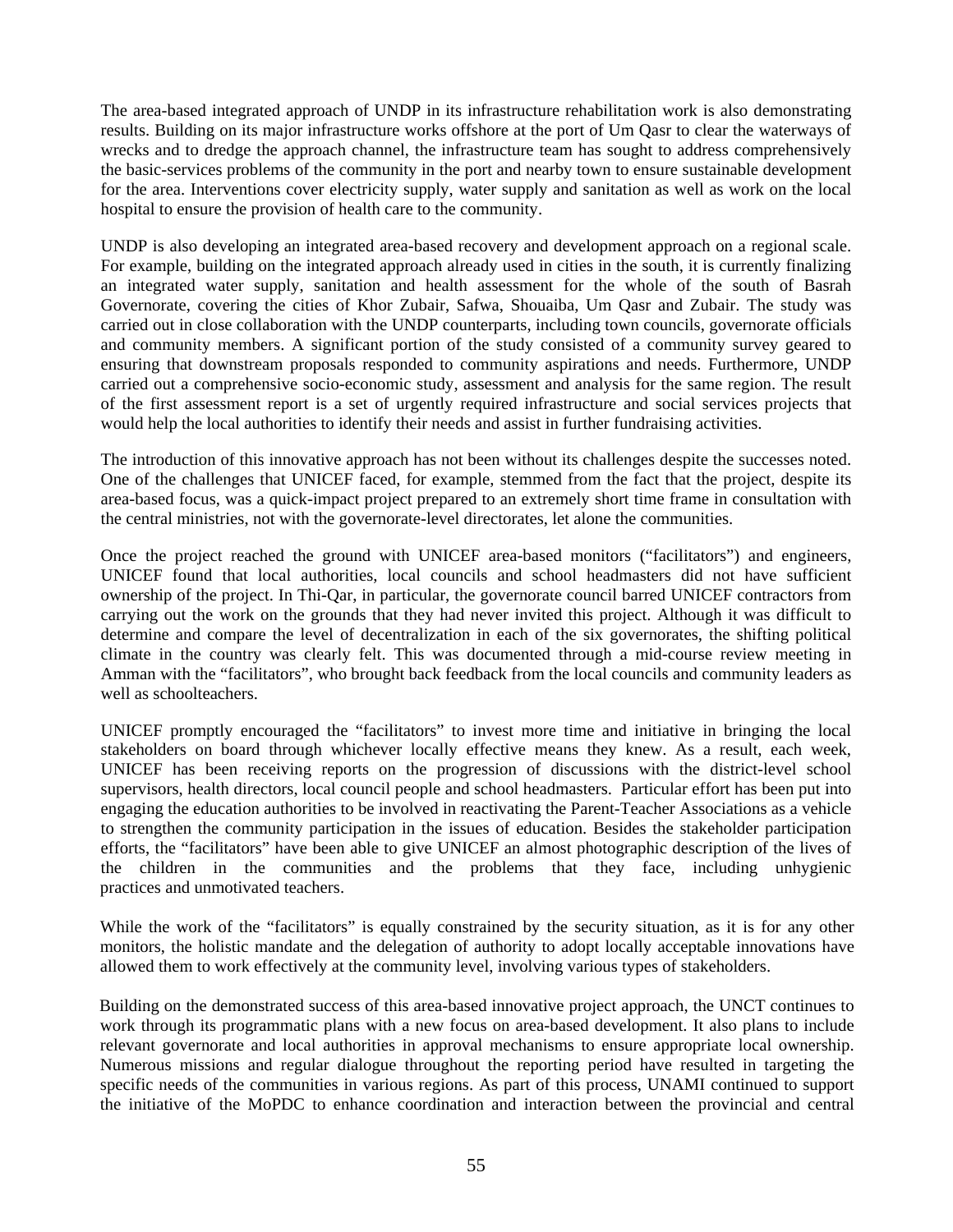authorities on reconstruction and development challenges. As this report is being finalized, a workshop is being planned between senior members of the UNCT and government counterparts to develop a joint priority action plan until the end of 2007 that would target resources using an area-based development approach.

## **2.4 Financial Status**

As Administrative Agent of the UNDG ITF, UNDP officially reports to IRFFI donors on a six-month basis on total contributions (earmarked and unearmarked) received, transfers made to Participating UN Organizations for the implementation of approved projects and the expenditures incurred against these projects.

### **2.4.1 Donor Contributions to the UNDG ITF**

As of 30 June 2006, the UNDG ITF had received gross donor contributions amounting to \$918.63 million, which represents 98 per cent of the total of the commitments made by donors as of this date. Table 9 provides an overview of the overall sources, uses and balance of the UNDG ITF funds as of 30 June 2006.

|  | Table 9. Sources, Uses and Balance of UNDG ITF Funds, 1 January 2004-30 June 2006 |  |
|--|-----------------------------------------------------------------------------------|--|
|  |                                                                                   |  |

|                                                                           | (5000s)  |
|---------------------------------------------------------------------------|----------|
| <b>Source of Funds</b>                                                    |          |
| <b>Gross Contributions</b>                                                | 918,632  |
| <b>Fund Earned Interest Income</b>                                        | 9,702    |
| <b>Agency Earned Interest Income</b>                                      | 1,551    |
| <b>Total – Source of Funds</b>                                            | 929,884  |
|                                                                           |          |
| <b>Use of Funds</b>                                                       |          |
| Transfers to Implementing Agencies                                        | 808,889  |
| <b>From Donor Contributions</b>                                           | 808,589  |
| From Fund Earned Interest                                                 | 300      |
| Refund of Unutilized Balances on Closed Projects by Implementing Agencies | (6, 404) |
| <b>Administrative Agent Fees</b>                                          | 7,451    |
| Direct Costs (Support to Steering Committee/IRFFI Secretariat)            | 1,378    |
| Other Expenditures from Fund Earned Interest                              | 200      |
| <b>Bank Charges</b>                                                       | 9        |
| <b>Total – Use of Funds</b>                                               | 811,524  |
| <b>Balance of Funds Available</b>                                         | 118,360  |

As of 30 June 2006, \$918.63 million in donor contributions had been deposited into the UNDG ITF account. Of this amount, \$808.89 million (88 per cent) had been transferred to the implementing agencies by 30 June 2006. Additional revenues had also been realized in terms of the interest earned by the UNDG ITF (\$9.7 million) and the earned interest transferred by the agencies to the UNDG ITF (\$1.55 million). While table 9 reflects the Fund earned interest income as of 30 June 2006, the agency earned interest income is for the period ending 31 December 2005. As reported in the Third Progress Report, \$300,000 of the Fund earned interest income financed the humanitarian project, "Pilgrim Stampede Emergency Micro Grant Response" implemented by UNOPS, and a partial payment of \$199,816 to PWC for its review of the UNDG ITF ("Other Expenditures from Fund Earned Interest" in table 9). The final payment of \$49,955 made to PWC in July 2006 will be reported in the next six-month progress report.

The Administrative Agent fee of approximately \$7.45 million charged up front for the entire duration of the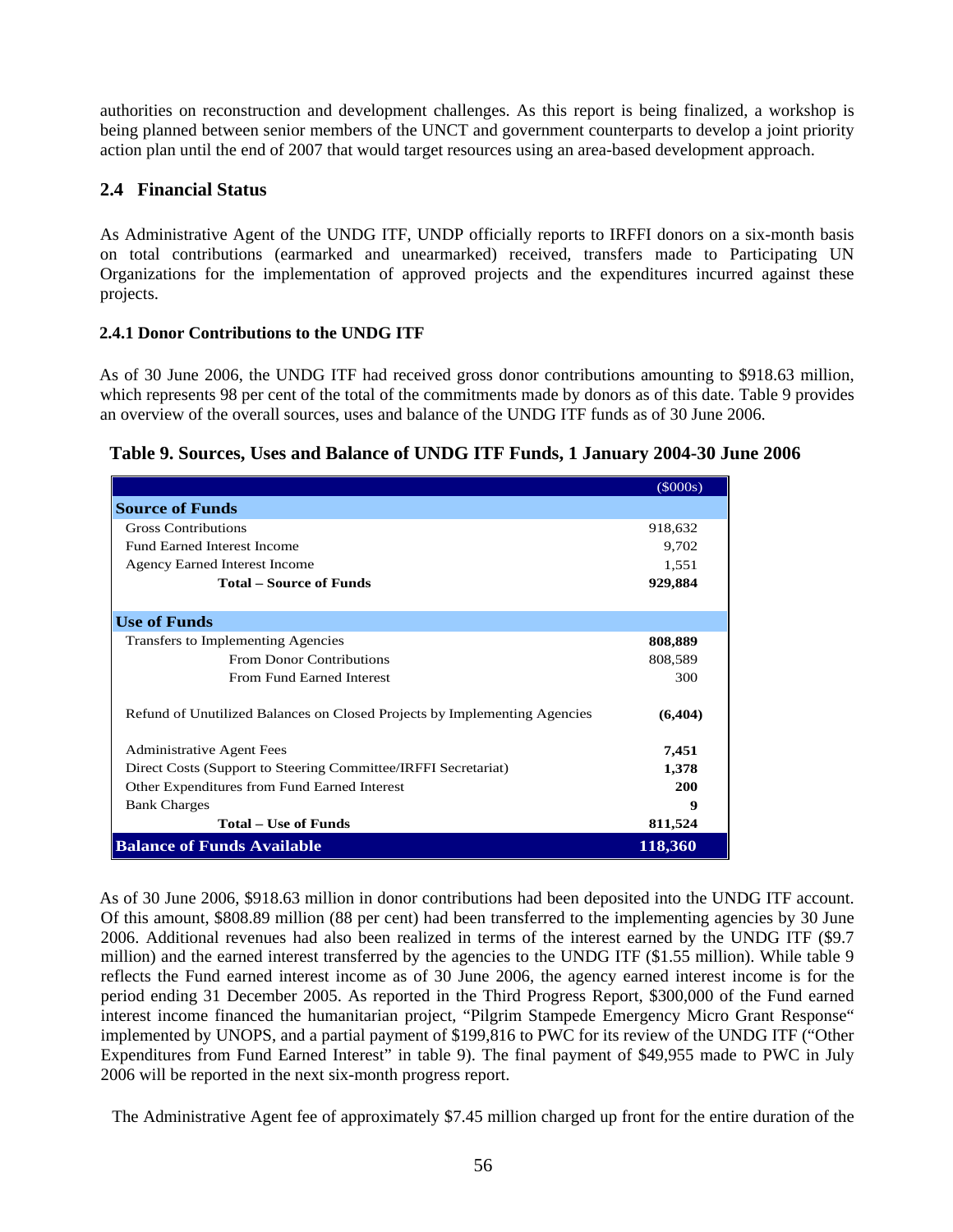UNDG ITF amounts to 0.81 per cent of the total funds deposited. Costs relating to the UNDG ITF Steering Committee Support Office continue to be charged at a notional rate of 0.15 per cent, based on an estimate of such costs for the four-year life cycle of the Fund. The actual costs will be reported in the final financial report.

At the end of the present reporting period (30 June 2006), the four largest contributors to the UNDG ITF continued to be Japan (\$361 million), the European Commission (\$299 million), the United Kingdom (\$56 million) and Canada (\$46 million), as shown in table 10. Deposits totalling \$15.22 million were received from Australia, Denmark, the European Commission, Greece, Luxembourg, New Zealand and Spain for the period from 1 January to 30 June 2006. In the three months following the reporting period, additional contributions totalling \$197.28 were received of which about \$162.15 million were contributed by the European Commission, \$25.13 million by Spain and \$10 million by Germany. As a result, the total figure for donor deposits increased to \$1,115.92 million as of 30 September 2006 and the European Commission became the largest contributor to the UNDG ITF, followed by Japan, the United Kingdom and Spain.

|                                 |                       |                  |                               |            | <b>Gross Donor Deposits</b> (\$000s)     |         |            |          |           |
|---------------------------------|-----------------------|------------------|-------------------------------|------------|------------------------------------------|---------|------------|----------|-----------|
| <b>Donor</b>                    | July 2004 to June2006 |                  | <b>July to September 2006</b> |            | <b>Total July 2004 to September 2006</b> |         |            |          |           |
|                                 |                       | (Donor Currency) | (US\$)                        |            | (Donor Currency)                         | (US\$)  |            | Currency | (US\$)    |
| Australia                       | <b>AUD</b>            | 27,322           | 20,067                        | <b>AUD</b> |                                          |         | <b>AUD</b> | 27,322   | 20,067    |
| <b>Belgium</b>                  | <b>EUR</b>            | 1.000            | 1.321                         | <b>EUR</b> |                                          |         | <b>EUR</b> | 1.000    | 1.321     |
| Canada                          | CAD                   | 60,000           | 46,400                        | CAD        |                                          |         | CAD        | 60,000   | 46.400    |
| <b>Denmark</b>                  | <b>DKK</b>            | 63,183           | 10,666                        | <b>DKK</b> |                                          |         | <b>DKK</b> | 63,183   | 10,666    |
| <b>European Commission</b>      | <b>EUR</b>            | 239,350          | 298,721                       | <b>EUR</b> | 126,248                                  | 162,155 | <b>EUR</b> | 365,598  | 460,876   |
| <b>Finland</b>                  | <b>EUR</b>            | 5.000            | 6.234                         | <b>EUR</b> |                                          |         | <b>EUR</b> | 5,000    | 6,234     |
| Germany                         | <b>USD</b>            |                  |                               | <b>USD</b> | 10,000                                   | 10.000  | <b>USD</b> | 10,000   | 10.000    |
| Greece                          | <b>EUR</b>            | 3,000            | 3.630                         | <b>EUR</b> |                                          |         | <b>EUR</b> | 3,000    | 3.630     |
| <b>Iceland</b>                  | <b>USD</b>            | 500              | 500                           | <b>USD</b> |                                          |         | <b>USD</b> | 500      | 500       |
| India                           | <b>USD</b>            | 5,000            | 5,000                         | <b>USD</b> |                                          |         | <b>USD</b> | 5,000    | 5,000     |
| <b>Ireland</b>                  | <b>EUR</b>            | 1.000            | 1.226                         | <b>EUR</b> |                                          |         | <b>EUR</b> | 1.000    | 1.226     |
| Italy                           | <b>EUR</b>            | 23,900           | 29.782                        | <b>EUR</b> |                                          |         | <b>EUR</b> | 23,900   | 29.782    |
| Japan                           | <b>USD</b>            | 360,951          | 360,951                       | <b>USD</b> |                                          |         | <b>USD</b> | 360,951  | 360.951   |
| Kuwait                          | <b>USD</b>            | 5,000            | 5,000                         | <b>USD</b> |                                          |         | <b>USD</b> | 5,000    | 5,000     |
| Luxembourg                      | <b>USD</b>            | 200              | 200                           | <b>USD</b> |                                          |         | <b>USD</b> | 200      | 2,319     |
|                                 | <b>EUR</b>            | 1,700            | 2.119                         | <b>EUR</b> |                                          |         | <b>EUR</b> | 1.700    |           |
| <b>Netherlands</b>              | <b>EUR</b>            | 5,000            | 6.697                         | <b>EUR</b> |                                          |         | <b>EUR</b> | 5,000    | 6.697     |
| <b>New Zealand</b>              | <b>NZD</b>            | 5.000            | 3,365                         | <b>NZD</b> |                                          |         | <b>NZD</b> | 5,000    | 3,365     |
| <b>Norway</b>                   | <b>NOK</b>            | 45,000           | 7.009                         | <b>NOK</b> |                                          |         | <b>NOK</b> | 45,000   | 7.009     |
| Oatar                           | <b>USD</b>            | 5,000            | 5,000                         | <b>USD</b> |                                          |         | <b>USD</b> | 5,000    | 5,000     |
| <b>Republic of Korea</b>        | <b>USD</b>            | 11.000           | 11,000                        | <b>USD</b> |                                          |         | <b>USD</b> | 11,000   | 11.000    |
| <b>Spain</b>                    | <b>USD</b>            | 20,000           | 20,000                        | <b>USD</b> |                                          |         | <b>USD</b> | 20,000   | 47,509    |
|                                 | <b>EUR</b>            | 2,000            | 2,380                         | <b>EUR</b> | 19,600                                   | 25,129  | <b>EUR</b> | 21,600   |           |
| <b>Sweden</b>                   | <b>SEK</b>            | 77,000           | 10,622                        | <b>SEK</b> |                                          |         | <b>SEK</b> | 77,000   | 10.622    |
| <b>Turkey</b>                   | <b>USD</b>            | 200              | 200                           | <b>USD</b> |                                          |         | <b>USD</b> | 200      | 200       |
| <b>United Kingdom</b>           | <b>GBP</b>            | 30,000           | 55.542                        | <b>GBP</b> |                                          |         | <b>GBP</b> | 30,000   | 55.542    |
| <b>United States of America</b> | <b>USD</b>            | 5,000            | 5,000                         | <b>USD</b> |                                          |         | <b>USD</b> | 5,000    | 5,000     |
| <b>TOTAL</b>                    |                       |                  | 918,632                       |            |                                          | 197,284 |            |          | 1,115,916 |

## **Table 10. Total Donor Deposits into the UNDG ITF**

#### **The Issue of Earmarking under the UNDG ITF**

Pursuant to the United Nations regulations and rules, the terms of reference (TOR) for the IRFFI and the LOA signed with IRFFI donors, the UNDG ITF enables donors to provide contributions either as unearmarked or earmarked funds. To date, donor contributions to the UNDG ITF have been received as:

- (a) unearmarked contributions;
- (b) earmarked contributions to finance: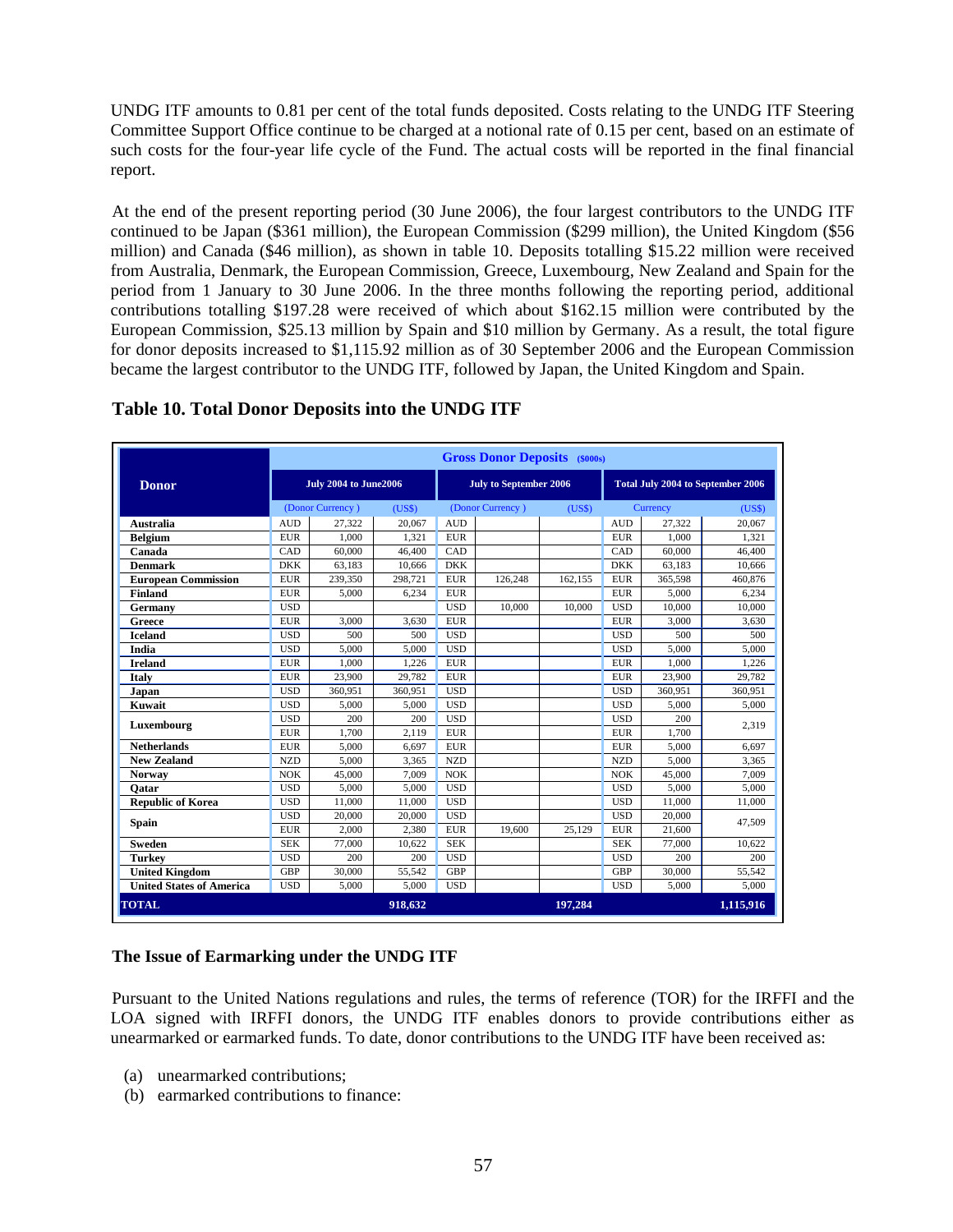- a specific Cluster(s) or sub-Cluster;
- a specific Participating UN Organization(s);
- a specific Participating UN Organization (s) in a specific Cluster(s); and
- a cross-cutting theme (s).

It is important to underline that earmarking by project is not permitted under the UNDG ITF and that most earmarking is only at the level of the Cluster. Irrespective of the nature of the donor contribution, all projects submitted by Participating UN Organizations to the UNDG ITF Steering Committee require the same review and approval procedure. Thus a project that plans to utilize resources earmarked by a donor to a specific Participating UN Organization in a specific Cluster requires approval by the relevant line ministry, undergoes the same type of Cluster and inter-Cluster review as a project for unearmarked resources, and requires ISRB approval (except for the projects in the Support to Electoral Process Cluster and the constitutional support sub-Cluster, which are approved by the IECI and the Constitution Committee of the National Assembly, respectively). In this way, the UNDG ensures that all projects are in accordance with Iraqi priorities. The distribution of donor contributions earmarked by Cluster and the total of unearmarked contributions are provided in table 11.

### **Table 11. Donor Contributions, by Cluster/Sub-Cluster and Type of Funds, as of 30 June 2006 (\$000s)**

|                                                                                                                                           | <b>DEPOSITS</b>   |                                                    |                                                                                                                                                                                                                       |
|-------------------------------------------------------------------------------------------------------------------------------------------|-------------------|----------------------------------------------------|-----------------------------------------------------------------------------------------------------------------------------------------------------------------------------------------------------------------------|
| <b>CLUSTER</b>                                                                                                                            | <b>Net Amount</b> | <b>Share of</b><br><b>Total</b><br><b>Deposits</b> | <b>DONOR</b>                                                                                                                                                                                                          |
|                                                                                                                                           | (S000s)           | (96)                                               |                                                                                                                                                                                                                       |
| <b>Agriculture, Food Security, Environment and</b><br><b>Natural Resource Management</b>                                                  | 91,711            | 10                                                 |                                                                                                                                                                                                                       |
| <b>Agriculture, Water Resources and Environment</b>                                                                                       | 84.520            | $\overline{Q}$                                     | Australia, European Commission, Greece, Italy, Japan, Kuwait,                                                                                                                                                         |
| <b>Food Security</b>                                                                                                                      |                   |                                                    | <b>Republic of Korea, Sweden</b>                                                                                                                                                                                      |
| <b>Mine Action</b>                                                                                                                        | 7.191             | 1                                                  |                                                                                                                                                                                                                       |
| <b>Education and Culture</b>                                                                                                              | 125,585           | 14                                                 | <b>European Commission, Ireland, Japan</b>                                                                                                                                                                            |
| <b>Governance and Human Development</b>                                                                                                   | 73,151            | 8                                                  |                                                                                                                                                                                                                       |
| Governance and Civil Society                                                                                                              | 20.458            | $\overline{2}$                                     | Australia, Canada, Denmark, European Commission (EC, EC                                                                                                                                                               |
| <b>Support to Constitution Process</b>                                                                                                    | 25,381            | 3                                                  | RRM, EC EIDHR), Greece, Finland, Sweden                                                                                                                                                                               |
| <b>Poverty Reduction and Human Development</b>                                                                                            | 27.313            | 3                                                  |                                                                                                                                                                                                                       |
| <b>Health</b>                                                                                                                             | 69,376            | 8                                                  | <b>European Commission, Japan</b>                                                                                                                                                                                     |
| <b>Infrastructure Rehabilitation</b>                                                                                                      | 204,627           | 22                                                 |                                                                                                                                                                                                                       |
| <b>Water and Sanitation</b>                                                                                                               | 39,909            | $\overline{4}$                                     | <b>European Commission, Japan, Luxembourg, Spain</b>                                                                                                                                                                  |
| Infrastructure                                                                                                                            | 164,717           | 18                                                 |                                                                                                                                                                                                                       |
| <b>Internally Displaced Persons and Refugees</b>                                                                                          | 10,140            | 1                                                  | <b>Australia, Denmark, Republic of Korea</b>                                                                                                                                                                          |
| <b>Support to Electoral Process</b>                                                                                                       | 214,854           | 24                                                 | Australia, Belgium, Canada, Denmark, European Commission (EC,<br>EC RRM, EC EIDHR) Finland, Italy, Japan, Luxembourg,<br>Netherlands, New Zealand, Norway, Republic of Korea, Spain,<br><b>Sweden, United Kingdom</b> |
| <b>Total EARMARKED Funds</b>                                                                                                              | 789,444           | 87                                                 |                                                                                                                                                                                                                       |
| <b>Total UNEARMARKED Funds</b>                                                                                                            | 120,358           | 13                                                 | Canada, Greece, Iceland, India, Japan <sup>a</sup> , New Zealand, Norway,<br>Oatar, Turkey, United Kingdom <sup>b</sup> , United States                                                                               |
| <b>Total Funds</b>                                                                                                                        | 909.802           |                                                    |                                                                                                                                                                                                                       |
| Notes:<br><sup>b</sup> Earmarked to 10 of the 11 original United Nations Clusters but with inter-Cluster allocation left to the UNDG ITF. |                   |                                                    | a Although earmarked for "employment creation", treated as "unearmarked" since it could fund activities from various Clusters that promote "employment creation".                                                     |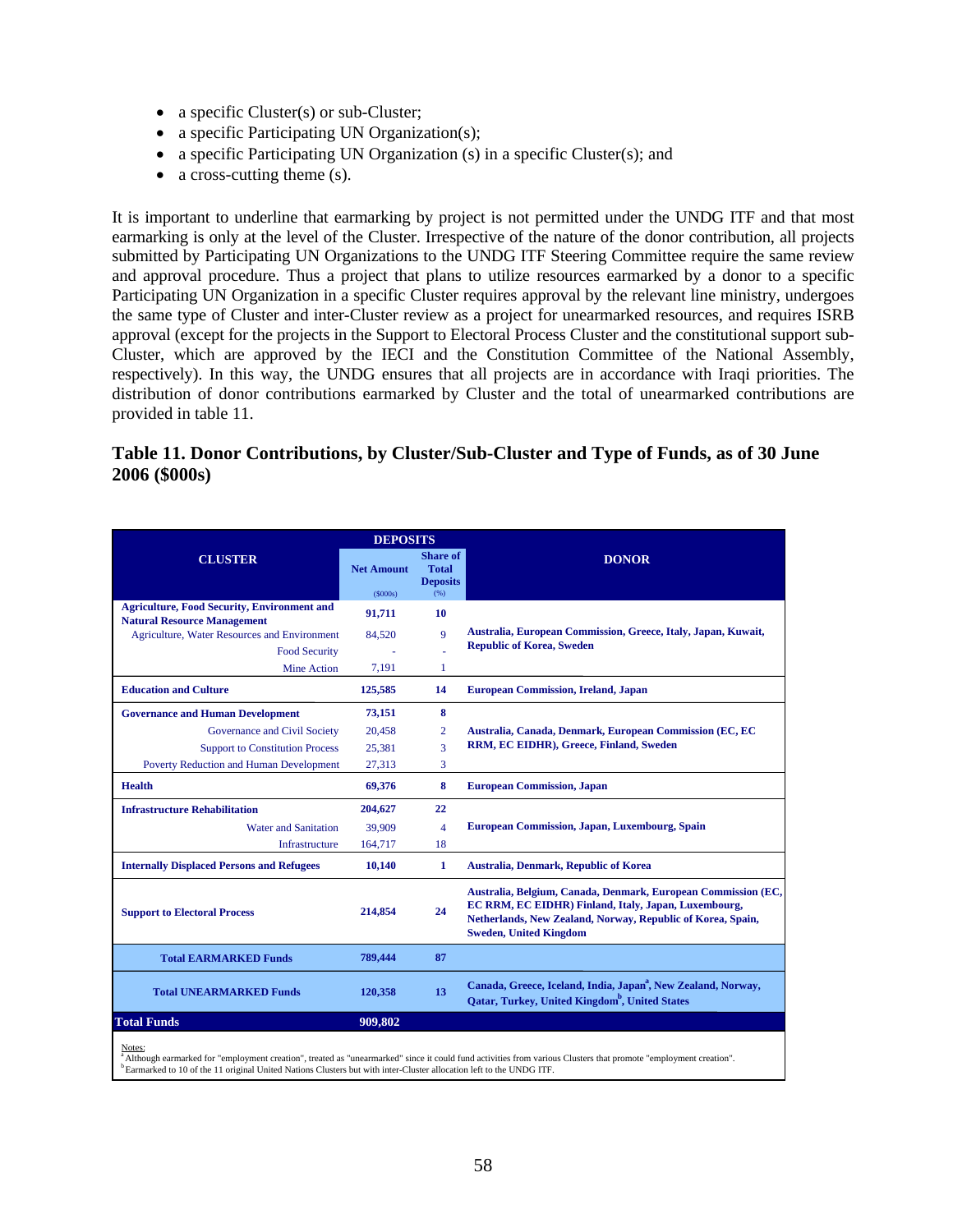Approximately 87 per cent of all donor contributions were received as earmarked contributions to a particular Cluster/sub-Cluster/cross-cutting theme and/or specific Participating UN Organization(s). As of 30 June 2006, net contributions earmarked to various Clusters and/or Participating UN Organizations amounted to \$789.44 million and unearmarked contributions totaled approximately \$120.36 million. While unearmarked contributions are clearly more preferable to earmarked funds, in the case of the UNDG ITF earmarking is based on Iraqi priorities rather than being solely a reflection of donor preferences.

Based on the Iraqi Strategic Review Board-approved United Nations Assistance Strategy 2004-2006 document presented to the IRFFI Donor Committee meeting of February 2004, donors provided to the UNDG ITF an initial contribution of \$425 million by 30 June 2004 (\$306 million earmarked and \$118 million unearmarked). In the absence of rigorous prioritization by the Iraqi authorities, the United Nations considered all of the 11 original Clusters on an equal footing, with donors subsequently funding the Clusters that matched their respective assistance strategy for Iraq. As Iraqi priorities were refined over time in the National Development Strategy of October 2004 and subsequently in the revised National Development Strategy presented to the July 2005 Dead Sea Donor Committee meeting, donor earmarking followed suit. The Minister of Planning and Development Cooperation in July 2005 stressed the issue of support to basic services; consequently, donor earmarking concentrated on these areas. In addition, it should be noted that the UNDG ITF unearmarked resources have also largely been used to fund the Iraqi emphasized basic services priorities similar to the use of earmarked contributions.

**Table 12. Comparison of Contributions Received and Funds Approved, Expended, Committed and Disbursed, by Basic Services Clusters and Support to Electoral Process Cluster in Relation to Total for All Clusters, as of 30 June 2006 (\$000s)** 

|                              |                                         |                                 | <b>Basic Services</b>                 |                                       |                                    |                                                          |                                                                               |                                                         | <b>Total Basic</b>                                                                                       |                                                                                                            | <b>Total Basic</b>                                                                                            |
|------------------------------|-----------------------------------------|---------------------------------|---------------------------------------|---------------------------------------|------------------------------------|----------------------------------------------------------|-------------------------------------------------------------------------------|---------------------------------------------------------|----------------------------------------------------------------------------------------------------------|------------------------------------------------------------------------------------------------------------|---------------------------------------------------------------------------------------------------------------|
| <b>Cluster</b>               | <b>Total for All</b><br><b>Clusters</b> | <b>Education</b><br>and Culture | <b>Health and</b><br><b>Nutrition</b> | <b>Water and</b><br><b>Sanitation</b> | Infra-<br>structure<br>and Housing | <b>Total Basic</b><br><b>Services</b><br><b>Clusters</b> | <b>Total Basic</b><br>Services as<br>% of Total<br>for All<br><b>Clusters</b> | <b>Support to</b><br><b>Electoral</b><br><b>Process</b> | Services as<br>% of Total<br>for All<br>Clusters w/o<br>Support to<br><b>Electoral</b><br><b>Process</b> | <b>Total Basic</b><br>Services plus<br>Support to<br><b>Electoral</b><br><b>Process</b><br><b>Clusters</b> | Services plus<br><b>Support to</b><br><b>Electoral</b><br>Process as %<br>of Total for<br><b>All Clusters</b> |
| Net Donor Contributions      | 909,802                                 | 125,585                         | 69,376                                | 39,909                                | 164,717                            | 399,588                                                  | 43.9                                                                          | 214,854                                                 | 57.5                                                                                                     | 614,442                                                                                                    | 67.5                                                                                                          |
| Approved Earmarked Funding   | 682,988                                 | 116,281                         | 57,775                                | 31,489                                | 162,339                            | 367,884                                                  | 53.9                                                                          | 177,615                                                 | 72.8                                                                                                     | 545,499                                                                                                    | 79.9                                                                                                          |
| Approved Unearmarked Funding | 119,197                                 | 545                             | 38,384                                | 8,154                                 | 20,669                             | 67,751                                                   | 56.8                                                                          | (159)                                                   | 56.8                                                                                                     | 67,593                                                                                                     | 56.7                                                                                                          |
| Expenditure                  | 599,644                                 | 93,712                          | 68,459                                | 30,968                                | 121,449                            | 314,587                                                  | 52.5                                                                          | 167,222                                                 | 72.8                                                                                                     | 481,810                                                                                                    | 80.3                                                                                                          |
| Commitment                   | 620,521                                 | 100,216                         | 72,557                                | 31,946                                | 130,057                            | 334,776                                                  | 54.0                                                                          | 163,302                                                 | 73.2                                                                                                     | 498,078                                                                                                    | 80.3                                                                                                          |
| Disbursement                 | 499,031                                 | 83,747                          | 53,755                                | 21,568                                | 88,612                             | 247,682                                                  | 49.6                                                                          | 156,523                                                 | 72.3                                                                                                     | 404,205                                                                                                    | 81.0                                                                                                          |
| Number of Projects           | 93                                      | 16                              | 12                                    | 7                                     | 11                                 | 46                                                       | 49.5                                                                          | 9                                                       | 54.8                                                                                                     | 55                                                                                                         | 59.1                                                                                                          |

Table 12 shows that 54 per cent of earmarked funding has gone to basic services. If the contribution (\$214.85 million) and expenditure (\$167.22 million) figures for the "Support to Electoral Process" Cluster (another major Iraqi priority) were deducted from the total contribution (\$909.8 million) and expenditure (\$599.64 million) figures for all Clusters, the percentages represented by basic services would increase to 57.5 per cent and 72.8 per cent, respectively. Furthermore if the totals for basic services and elections – the two major Iraqi priorities – are combined, these two categories represent approximately 80 per cent of both total approved earmarked funding and of expenditure.

The distribution of the funding and expenditure within the basic services and other Clusters is given in figures 2 and 3, respectively.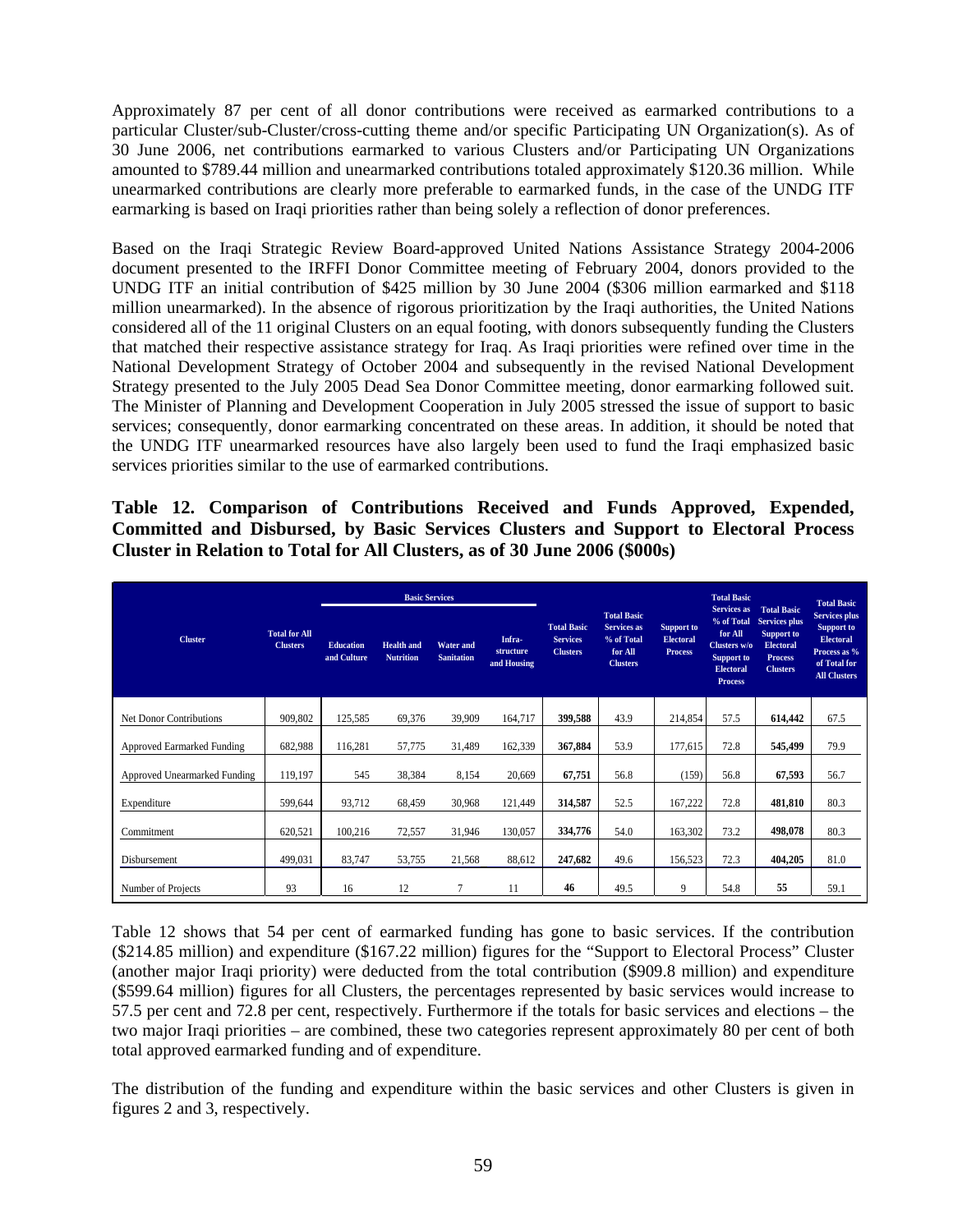**Figure 2. Funding (Earmarked and Unearmarked) for Basic Services and Other Clusters, as of 30 June 2006 (\$000s)** 



**Figure 3. Distribution of Expenditure by Basic Services and Other Clusters, as of 30 June 2006 (\$000s)** 

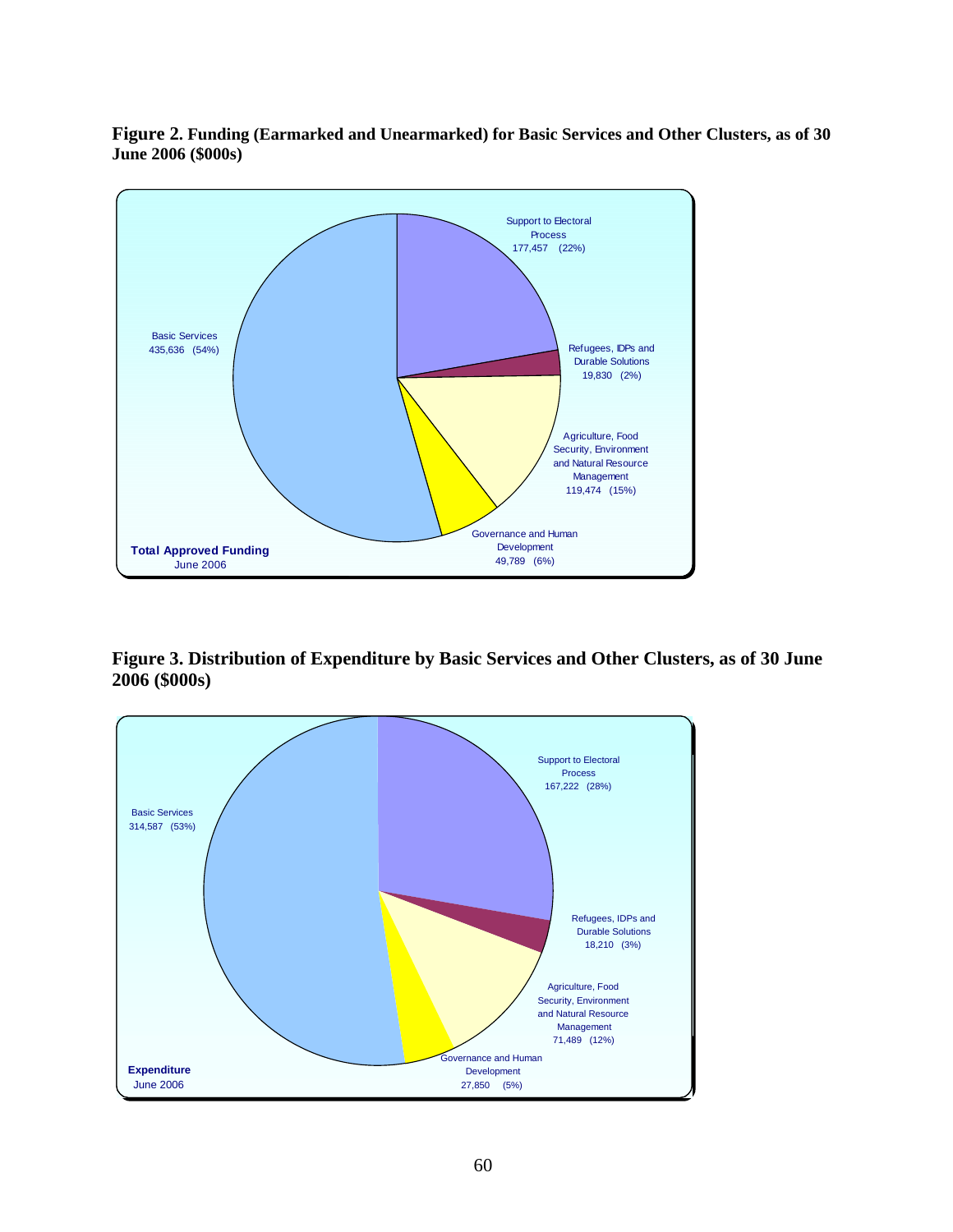As of the end of the reporting period under review, three projects (G11-07/UNESCO, A7-02/UNOPS and F8-02/UNHCR) had been operationally and financially closed and the unutilized balance, if any, had been refunded to the UNDG ITF. The refund becomes an additional source of income and augments the UNDG ITF resources available to fund new activities. Since neither the IRFFI TOR nor the LOA concluded by UNDP as Administrative Agent of the UNDG ITF provided specific guidelines on how to account for refunds from completed approved projects, the following UNDP proposal was presented to UNDG ITF donors in the UNDG ITF Third Progress Report reviewed at the United Nations/World Bank briefing meeting held in Amman, Jordan, on 24 May 2006:

- to maximize the ability of the United Nations to respond readily to priorities of the new Iraqi Government and in view of the fact that past unearmarked donor contributions have co-funded activities funded from Cluster and/or agency-level earmarked contributions, refunds of unutilized balances from completed projects that are equal to or less than \$1 million be deposited back into the "unearmarked" category of funds;
- refunds from completed projects exceeding \$1 million be redeposited into the earmarked Cluster or sub-Cluster account from which the project was originally funded;
- refunds in excess of \$1 million from a completed project that was originally funded from an agency-level earmarked contribution be redeposited as an earmarked contribution to the specific agency in line with the original decision of the contributing IRFFI donor; and
- refunds on projects funded from Fund and/or agency earned interest be returned to the relevant Earned Interest account.

In the absence of objections from any donors, the above proposals were implemented as of July 2006.

#### **2.4.2 Transfer of Approved Funding to Implementing Agencies**

As of 30 June 2006, the UNDG ITF had funded a total of 93 approved projects amounting to approximately \$802.49 million (total approved \$808.89 million less refund of unused funds), or 88 per cent of the total net deposited funds. Approximately \$682.99 million were from earmarked contributions, \$119.20 million were from unearmarked contributions and \$0.30 million was from interest earned by the UNDG ITF ("Pilgrim Stampede Emergency Micro Grant Response" project). The distribution of approved funding, consolidated by Cluster, type of funds and reporting period, is summarized in table 13 and figure 4.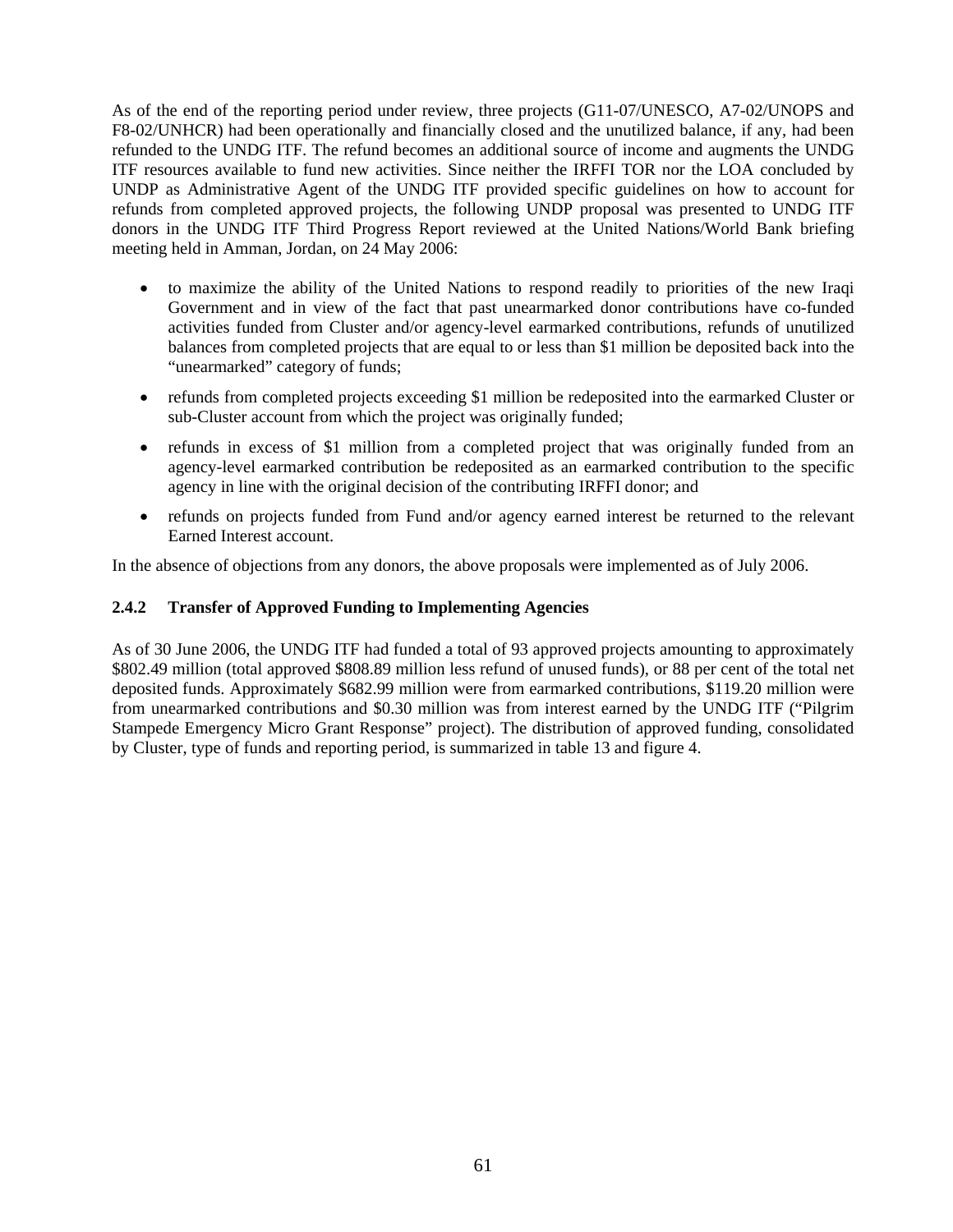| Table 13. Distribution of Approved Funding, by Cluster and Type of Funds (\$000s) |  |  |
|-----------------------------------------------------------------------------------|--|--|
|                                                                                   |  |  |
|                                                                                   |  |  |

|                                                                                          |                      |                               | as of 30 June 2006      |                                   |                           | as of 30 September 2006 |                                   |                    |  |  |
|------------------------------------------------------------------------------------------|----------------------|-------------------------------|-------------------------|-----------------------------------|---------------------------|-------------------------|-----------------------------------|--------------------|--|--|
| <b>CLUSTER</b>                                                                           | Earmarked<br>(S000s) | <b>Unearmarked</b><br>(S000s) | <b>Total</b><br>(S000s) | % of Total<br>Approved<br>Funding | No. of<br><b>Projects</b> | <b>Total</b><br>(S000s) | % of Total<br>Approved<br>Funding | No. of<br>Projects |  |  |
| <b>Agriculture, Food Security, Environment and</b><br><b>Natural Resource Management</b> | 81,495               | 37,979                        | 119,474                 | 15                                | 16                        | 124,507                 | 14                                | 19                 |  |  |
| Agriculture, Water Resources and Environment                                             | 77.552               | 28,659                        | 106.212                 | 13                                | 13                        | 108,048                 | 13                                | 15                 |  |  |
| Food Security                                                                            | $\left( \right)$     | 7.000                         | 7.000                   | $\mathbf{1}$                      |                           | 7.000                   | $\mathbf{1}$                      |                    |  |  |
| Mine Action                                                                              | 3,943                | 2,319                         | 6,262                   |                                   | $\mathfrak{2}$            | 9.458                   |                                   | 3                  |  |  |
| <b>Education and Culture</b>                                                             | 116,281              | 545                           | 116,826                 | 15                                | 16                        | 152,984                 | 18                                | 19                 |  |  |
| <b>Governance and Human Development</b>                                                  | 49.789               | $\overline{0}$                | 49.789                  | 6                                 | 18                        | 53,916                  | 6                                 | 19                 |  |  |
| Governance and Civil Society                                                             | 18.480               | $\theta$                      | 18,480                  | $\overline{2}$                    | $\tau$                    | 18,480                  | $\overline{2}$                    | 7                  |  |  |
| <b>Support to Constitution Process</b>                                                   | 24,264               | $\left( \right)$              | 24,264                  | 3                                 | 6                         | 24,264                  | 3                                 | 6                  |  |  |
| Poverty Reduction and Human Development                                                  | 7.045                | $\theta$                      | 7.045                   |                                   | 5                         | 11.171                  |                                   | 6                  |  |  |
| <b>Health and Nutrition</b>                                                              | 57,775               | 38,384                        | 96.159                  | 12                                | 12                        | 107.664                 | 12                                | 14                 |  |  |
| <b>Infrastructure Rehabilitation</b>                                                     | 193,828              | 28,823                        | 222,651                 | 28                                | 18                        | 224,730                 | 26                                | 19                 |  |  |
| Water and Sanitation                                                                     | 31.489               | 8.154                         | 39.643                  | $\overline{5}$                    | $\tau$                    | 41,722                  | $\overline{5}$                    | 8                  |  |  |
| Infrastructure and Housing                                                               | 162,339              | 20,669                        | 183,008                 | 23                                | 11                        | 183,008                 | 21                                | 11                 |  |  |
| <b>Refugees, IDPs and Durable Solutions</b>                                              | 6,204                | 13,625                        | 19.830                  | $\overline{2}$                    | 3                         | 19.830                  | $\overline{2}$                    | 3                  |  |  |
| <b>Support to Electoral Process</b>                                                      | 177,615              | (159)                         | 177,457                 | 22                                | 9                         | 177,457                 | 21                                | $\boldsymbol{9}$   |  |  |
| <b>Emergency Response Project</b>                                                        | $\bf{0}$             | $\bf{0}$                      | 300                     | $\bf{0}$                          | 1                         | 300                     | $\mathbf{0}$                      | 1                  |  |  |
| <b>TOTAL</b>                                                                             | 682,988              | 119,197                       | 802,486                 |                                   | 93                        | 861,387                 |                                   | 103                |  |  |

For the period from 1 January to 30 June 2006, additional funding of \$47.78 million was approved for 11 new projects along with additional funding for previously approved projects. Four of the projects, amounting to \$33.07 million, were funded in the Agriculture, Food Security, Environment and Natural Resources Management Cluster, three projects totalling \$6.06 million in the Governance and Human Development Cluster, two projects for \$10.16 million in the Health and Nutrition Cluster and one each in the Education and Culture and Support to Electoral Process Clusters. The total level of approved funding in the Infrastructure Rehabilitation Cluster decreased by \$6.24 million, representing funds refunded by UNIDO for the project "Rehabilitation of Chlorination Production Facilities in Iraq for Water and Sanitation".

For the period from 1 July to 30 September 2006, additional contributions totalling approximately \$197.28 million were received, of which a large amount (\$162.15 million) was contributed by the European Commission at the end of August, thus making it programmable for the latter half of 2006. During this period, 10 new projects were funded for a total of \$58.90 million. These were in the Education and Culture (\$36.16 million), Health and Nutrition (\$11.51 million), Agriculture, Food Security, Environment and Natural Resource Management (\$5.03 million), Governance and Human Development (\$4.13 million) and Infrastructure Rehabilitation (\$2.08 million) Clusters.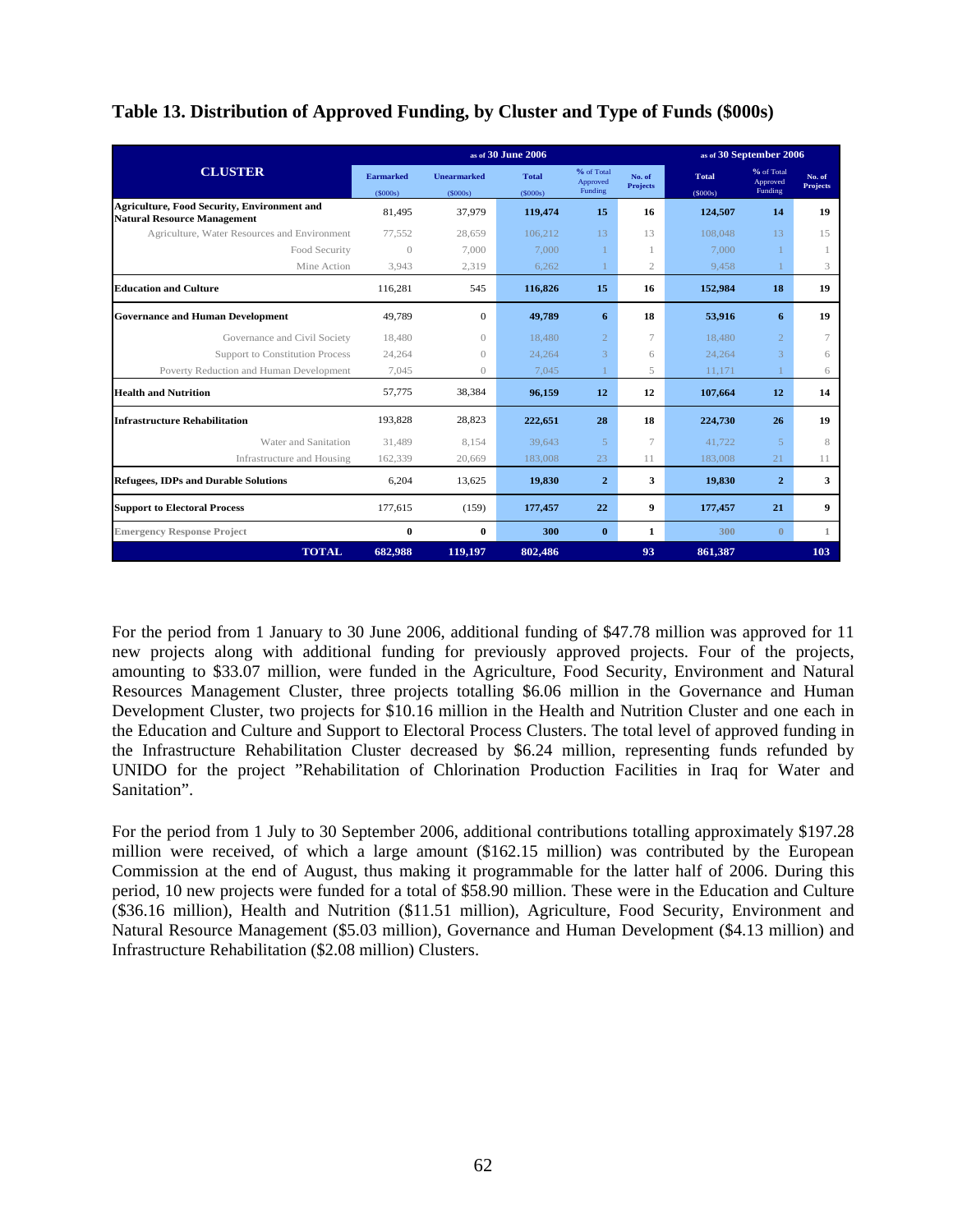

### **Figure 4. Distribution of Approved Funding, by Reporting Period (\$000s)**

Figure 5 shows the distribution of earmarked and unearmarked funds, by Cluster, and indicates that the Health and Nutrition; Agriculture, Food Security, Environment and Natural Resource Management; Infrastructure Rehabilitation; and Refugees, Internally Displaced Persons and Durable Solutions Clusters received the bulk of the unearmarked resources while the Education and Culture, Governance and Human Development, and Support to Electoral Process Clusters have been funded mainly through earmarked funds. This would indicate that, with the exception of the Health and Nutrition Cluster, donor earmarking has fairly accurately mirrored the Government's emphasis on basic services. Even in the case of health, the large proportion of unearmarked funds reflects the availability of considerable unearmarked resources in the initial stages of the UNDG ITF, which were used for this priority area. Later donor contributions earmarked by Cluster reflected accurately the needs in the Health and Nutrition Cluster.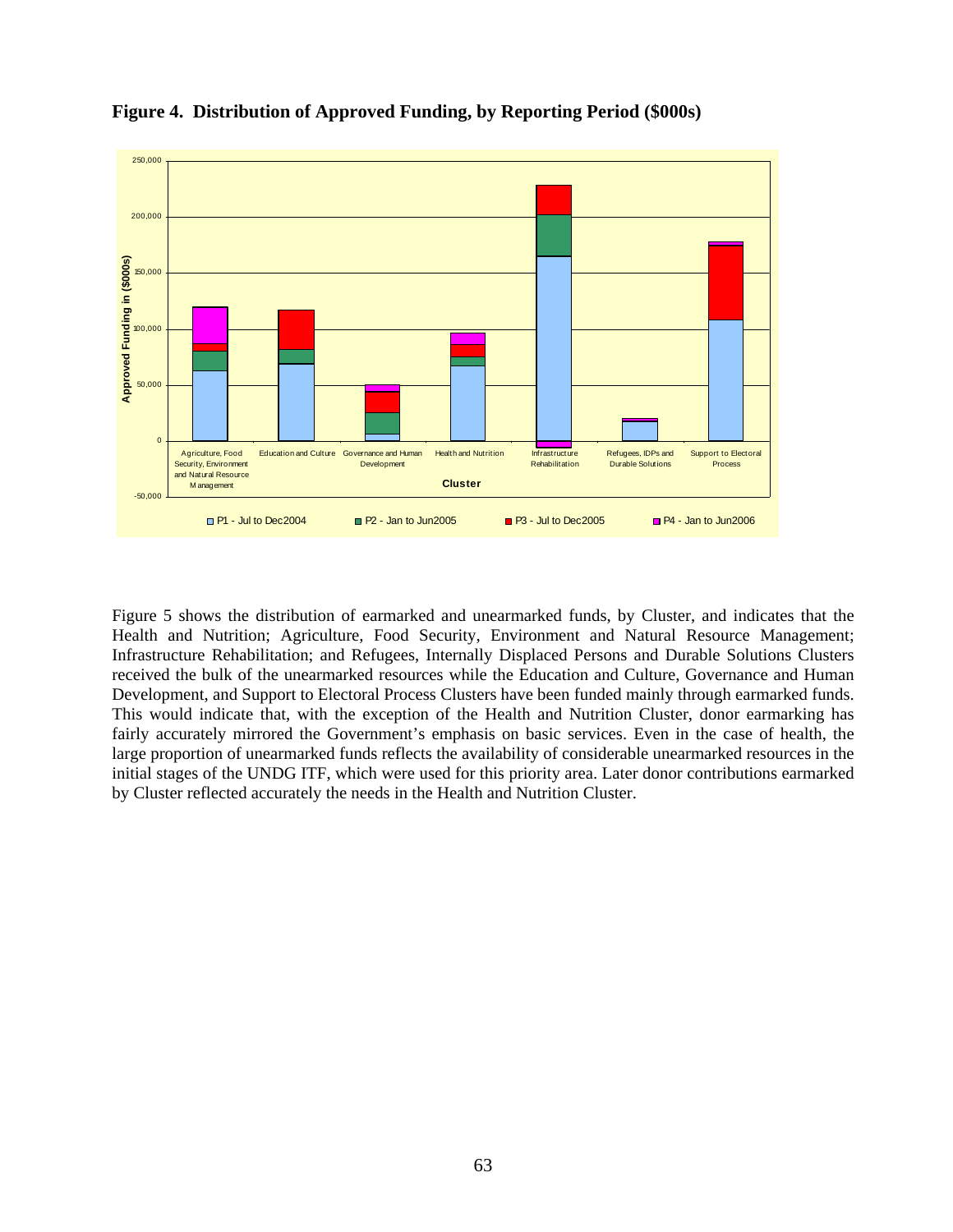

**Figure 5. Use of Earmarked and Unearmarked Funds, by Cluster, as of 30 June 2006 (\$000s)** 

As indicated in table 14, UNDP and UNOPS are the two organizations that have received the largest share of the total funding (\$247.73 million and \$147.83 million, respectively). They are responsible for implementing projects mainly in the following Clusters: Infrastructure Rehabilitation, Support to Electoral Process (on behalf of the United Nations Department of Political Affairs Electoral Assistance Division), and Governance and Human Development. UNICEF continues to be the third major recipient of UNDG ITF funds, having received about \$92.78 million as at the end of the present reporting period. WHO and FAO are the fourth and fifth largest recipients of donor contributions at \$79.01 million and \$73.49 million, respectively, with projects implemented mainly in the Clusters that they lead: Health and Nutrition and Agriculture, Food Security, Environment and Natural Resource Management. It is also notable that a number of smaller, more specialized Participating UN Organizations have also been able to obtain funding through the UNDG ITF mechanism for specifically targeted projects, e.g., ESCWA and ILO. Without the existence of the UNDG ITF, resource mobilization for these valuable contributions would have been more costly for all stakeholders.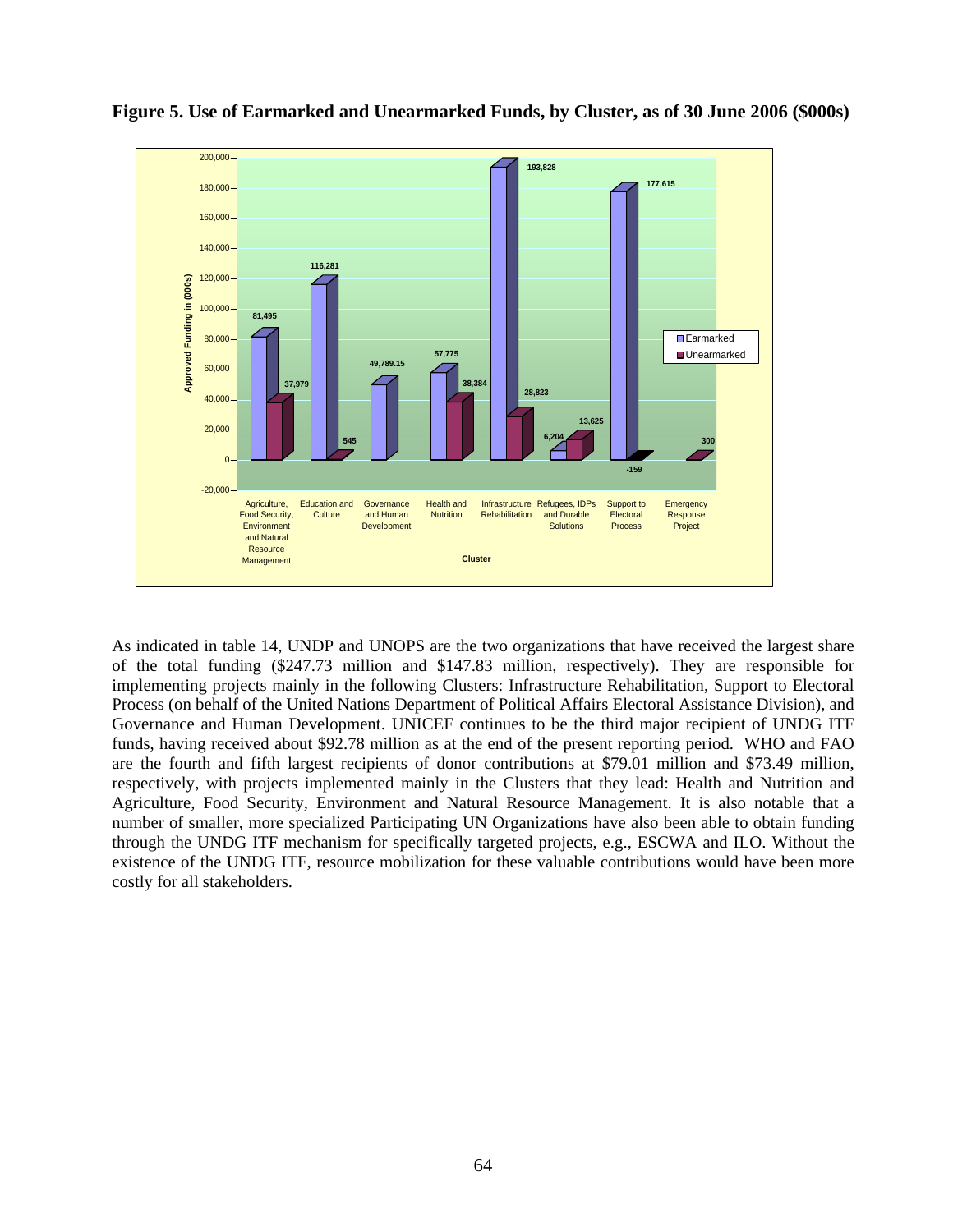|                   |                     | <b>APPROVED FUNDING</b><br>(5000s) |                   |                           |  |  |  |  |  |  |  |
|-------------------|---------------------|------------------------------------|-------------------|---------------------------|--|--|--|--|--|--|--|
| <b>AGENCY</b>     | <b>30 June 2006</b> |                                    | 30 September 2006 |                           |  |  |  |  |  |  |  |
|                   | <b>Amount</b>       | <b>No. of Projects</b>             | <b>Total</b>      | No. of<br><b>Projects</b> |  |  |  |  |  |  |  |
| <b>ESCWA</b>      | 8,340               | 4                                  | 8,340             | 4                         |  |  |  |  |  |  |  |
| <b>FAO</b>        | 73,485              | 7                                  | 75,322            | 7                         |  |  |  |  |  |  |  |
| <b>ILO</b>        | 321                 | 1                                  | 321               | 1                         |  |  |  |  |  |  |  |
| <b>UNDP</b>       | 247,732             | 21                                 | 251,948           | 23                        |  |  |  |  |  |  |  |
| <b>UN DPA/EAD</b> | 7,802               | 1                                  | 7,802             | 1                         |  |  |  |  |  |  |  |
| <b>UNEP</b>       | 16,605              | 3                                  | 16,605            | 3                         |  |  |  |  |  |  |  |
| <b>UNESCO</b>     | 31,414              | 11                                 | 33,739            | 12                        |  |  |  |  |  |  |  |
| <b>UNFPA</b>      | 12,603              | 1                                  | 12,603            | 1                         |  |  |  |  |  |  |  |
| <b>UN-HABITAT</b> | 49,375              | 6                                  | 56,007            | 7                         |  |  |  |  |  |  |  |
| <b>UNHCR</b>      | 10,088              | $\overline{c}$                     | 10,088            | $\mathbf{2}$              |  |  |  |  |  |  |  |
| <b>UNICEF</b>     | 92,784              | 5                                  | 121,044           | 8                         |  |  |  |  |  |  |  |
| <b>UNIDO</b>      | 14,522              | $\overline{4}$                     | 14,522            | $\overline{\mathbf{4}}$   |  |  |  |  |  |  |  |
| <b>UNIFEM</b>     | 3,575               | $\overline{c}$                     | 3,575             | $\mathbf{2}$              |  |  |  |  |  |  |  |
| <b>UNOPS</b>      | 147,827             | 15                                 | 151,953           | 16                        |  |  |  |  |  |  |  |
| <b>WFP</b>        | 7,000               | 1                                  | 11,999            | $\mathbf{2}$              |  |  |  |  |  |  |  |
| <b>WHO</b>        | 79,013              | 9                                  | 85,519            | 10                        |  |  |  |  |  |  |  |
| <b>TOTAL</b>      | 802,486             | 93                                 | 861,387           | 103                       |  |  |  |  |  |  |  |

**Table 14. Approved Funding and Number of Projects, by Agency, as of 30 June 2006 (\$000s)** 

Of the available balance of \$107.62 million as of 30 June 2006, a sizeable amount (viz. \$37 million) is in the Support to Electoral Process Cluster. As indicated in section 3.7, UNDG ITF Funding Issues, the use of this balance is awaiting the creation of the permanent Electoral Commission. A breakdown of the balance of funds, by Cluster and type of funds, is given in table 15 and figure 6.

With the receipt of approximately \$162.15 million from the European Commission, \$10 million from Germany and \$25 million from Spain in the third trimester of 2006, the net available balance as at 30 September 2006 increased to \$244.17 million. These resources will be programmed in accordance with the United Nations Assistance Strategy 2006-2007 and its adaptations to the International Compact process.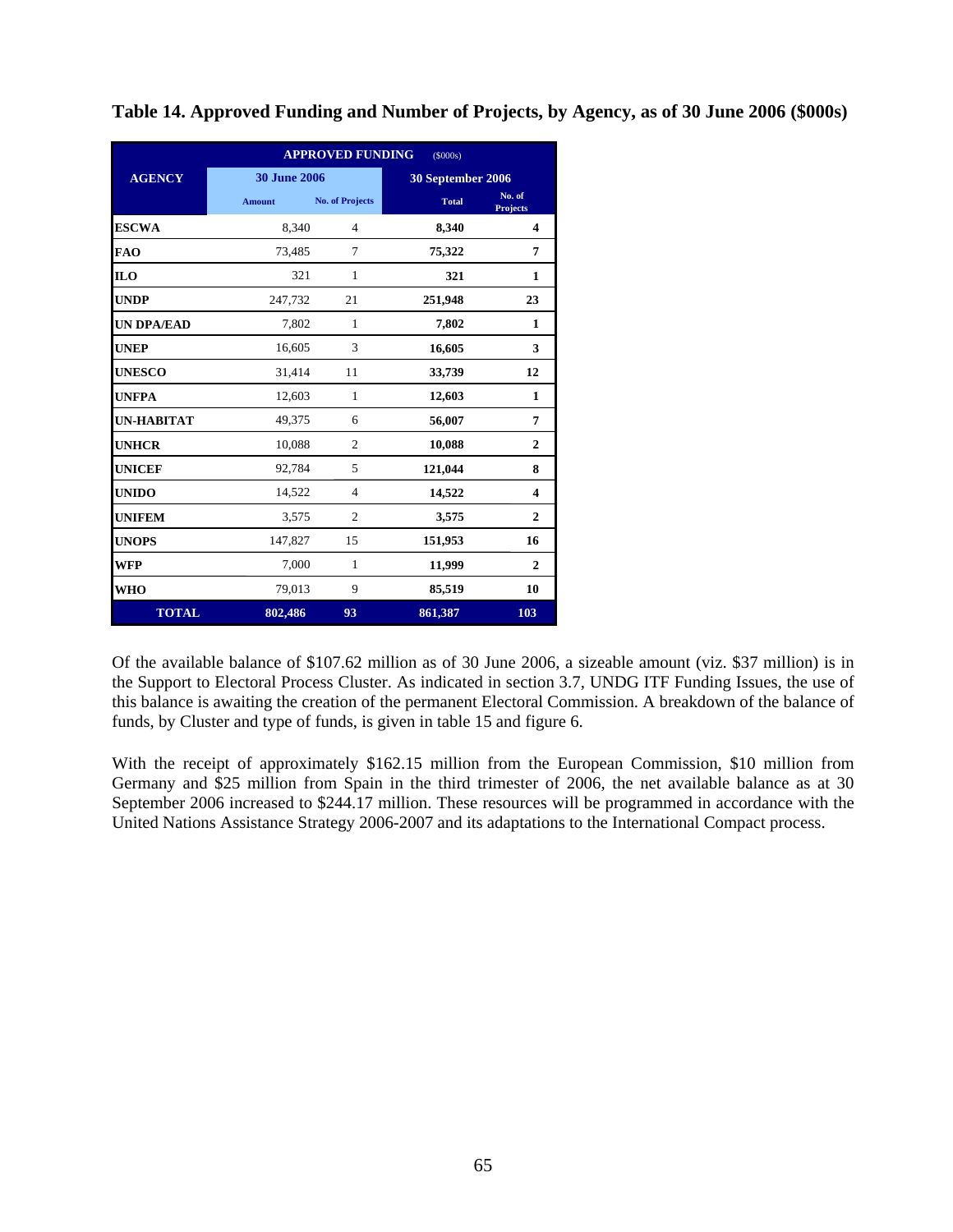| <b>CLUSTER</b>                                                                           |                     | <b>BALANCE OF FUNDS</b> |
|------------------------------------------------------------------------------------------|---------------------|-------------------------|
|                                                                                          | <b>END JUN 2006</b> | <b>END SEPT 2006</b>    |
| <b>Agriculture, Food Security, Environment and Natural</b><br><b>Resource Management</b> | 10,215              | 29,422                  |
| Agriculture, Water Resources and Environment                                             | 6,967               | 29,370                  |
| Food Security                                                                            | 0                   | $\Omega$                |
| Mine Action                                                                              | 3,248               | 52                      |
| <b>Education and Culture</b>                                                             | 9,304               | 37,707                  |
| <b>Governance and Human Development</b>                                                  | 23,362              | 75,317                  |
| Governance and Civil Society                                                             | 1,978               | 26,881                  |
| <b>Support to Constitution Process</b>                                                   | 1,117               | 13,054                  |
| Poverty Reduction and Human Development                                                  | 20,267              | 35,382                  |
| <b>Health and Nutrition</b>                                                              | 11,601              | 30,395                  |
| <b>Infrastructure Rehabilitation</b>                                                     | 10,798              | 26,899                  |
| Water and Sanitation                                                                     | 8,420               | 24,521                  |
| Infrastructure and Housing                                                               | 2,378               | 2,378                   |
| <b>Refugees, IDPs and Durable Solutions</b>                                              | 3,936               | 3,936                   |
| <b>Support to Electoral Process</b>                                                      | 37,239              | 39,156                  |
| <b>Unearmarked Funds</b>                                                                 | 1,161               | 1,343                   |
| <b>TOTAL</b>                                                                             | 107,616             | 244, 174                |

**Table 15. Balance of Funds, Earmarked by Cluster and Sub-Cluster (\$000s)**

**Figure 6. Distribution of Balance of Funds, as of 30 June 2006 (\$000s)** 



#### **2.4.3. Expenditure**

The expenditure for the period from 1 January to 30 June 2006 (the fourth reporting period on the UNDG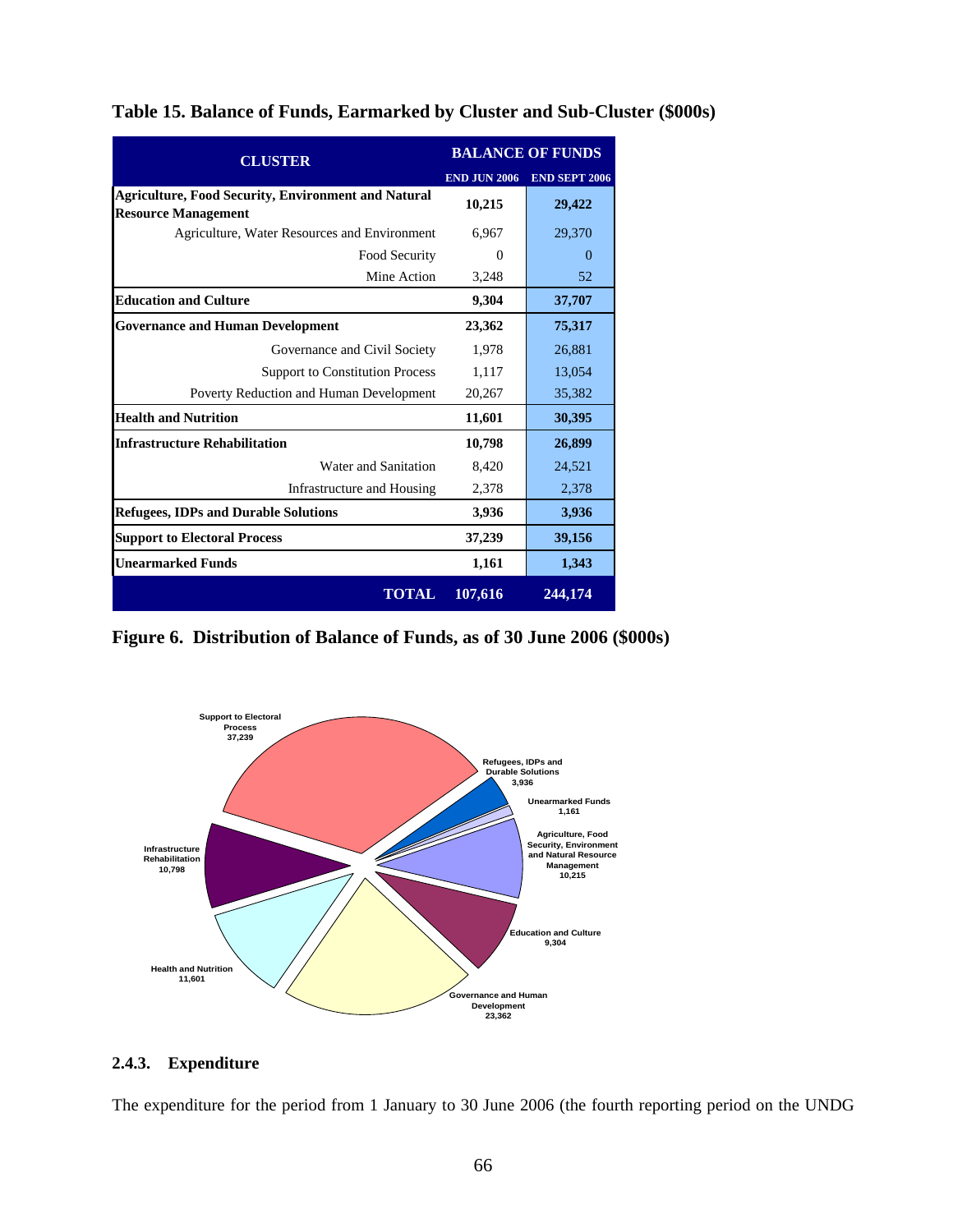ITF) is a mid-year expenditure figure, and it is at best an approximation for the reporting period. Official figures for 2006 will be finalized at year end.

During the fourth six-month reporting period (P4), a total of \$90.49 million was expended, bringing the cumulative expenditure as reported by implementing agencies from inception to 30 June 2006 to \$599.64 million, or approximately 75 per cent of the total approved funding of \$802.49 million. Table 16 and figure 7 provide a summary of total expenditure by reporting period (P1, P2, P3 and P4) and by the ten expenditure categories used by the UNDG ITF as recommended by the UNDG Financial Policies Working Group for such multi-donor trust funds (MDTFs). Further details of expenditure incurred within each Cluster and by each agency are provided in tables 17 and 18, respectively.

|                                     |           |                | <b>TOTAL EXPENDITURE</b> |           |                        |                                      |
|-------------------------------------|-----------|----------------|--------------------------|-----------|------------------------|--------------------------------------|
| <b>CATEGORY</b>                     | <b>P1</b> | P <sub>2</sub> | P <sub>3</sub>           | <b>P4</b> | July 2004-June<br>2006 | % of Total<br><b>Programme Costs</b> |
| Personnel                           | 3,619     | 12,381         | 7,504                    | 8,701     | 32,205                 | 5.6                                  |
| Contracts                           | 47,819    | 93,393         | 111,857                  | 37,071    | 290,140                | 50.9                                 |
| Training                            | 2,413     | 3,624          | 8,905                    | 4,411     | 19,353                 | 3.4                                  |
| Transport                           | 303       | 326            | 147                      | 2,164     | 2,940                  | 0.5                                  |
| Supplies and Commodities            | 41,001    | 7,351          | 38,975                   | (321)     | 87,005                 | 15.3                                 |
| Equipment                           | 12,888    | 38,389         | 28,715                   | 29,767    | 109,759                | 19.2                                 |
| Travel                              | 658       | 2,483          | 2,393                    | 2,566     | 8,101                  | 1.4                                  |
| Security                            | 672       | 661            | 1,363                    | 1,355     | 4,051                  | 0.7                                  |
| Miscellaneous                       | 3,047     | 6,750          | 5,020                    | 2,152     | 16,968                 | 3.0                                  |
| <b>Total Programme Costs</b>        | 112,419   | 165,358        | 204.879                  | 87,866    | 570,522                |                                      |
| <b>Total Indirect Support Costs</b> | 6,579     | 4,642          | 15,276                   | 2,624     | 29,121                 | 5.1                                  |
| <b>TOTAL Expenditure</b>            | 118,997   | 170,001        | 220,155                  | 90,490    | 599,644                |                                      |

#### **Table 16. Summary of Total Expenditure, by Category and Reporting Period (\$000s)**

#### Notes:

- (a) Total expenditure for P1 and for P3 has been adjusted from what was previously reported to reflect a reduction of \$3.6 million for 2004 and an increase of \$2.4 million for 2005 as a result of the revisions made by UNDP.
- (b) For P4, expenditures in excess of funded amounts have been reported by some organizations and will be adjusted at year-end 2006.
- (c) For P4, indirect support-cost expenditures have been charged on total project budget amounts instead of on actual expenditures by some agencies as per their Rules and Regulations. While some agencies will adjust these costs at the end of their biennium, others will not.
- (d) Changes to expenditure within categories for P1 and P3 have been made by some agencies from what was previously reported.

#### **Analysis of Expenditure for the Period from 1 July 2004 to 30 June 2006**

Similar to the earlier reporting periods (P1, P2 and P3), during P4, procurement of contractual services continued to account for the largest share (\$37.07 million) of total expenditure, followed by equipment (\$29.77 million). Overall, these two categories of expenditure accounted for 76 per cent of total programme costs. However, the total expenditure for P4 has been below the amounts reported in the previous periods, which is most likely attributable to the increasing security challenges and more difficult operating environment on the ground.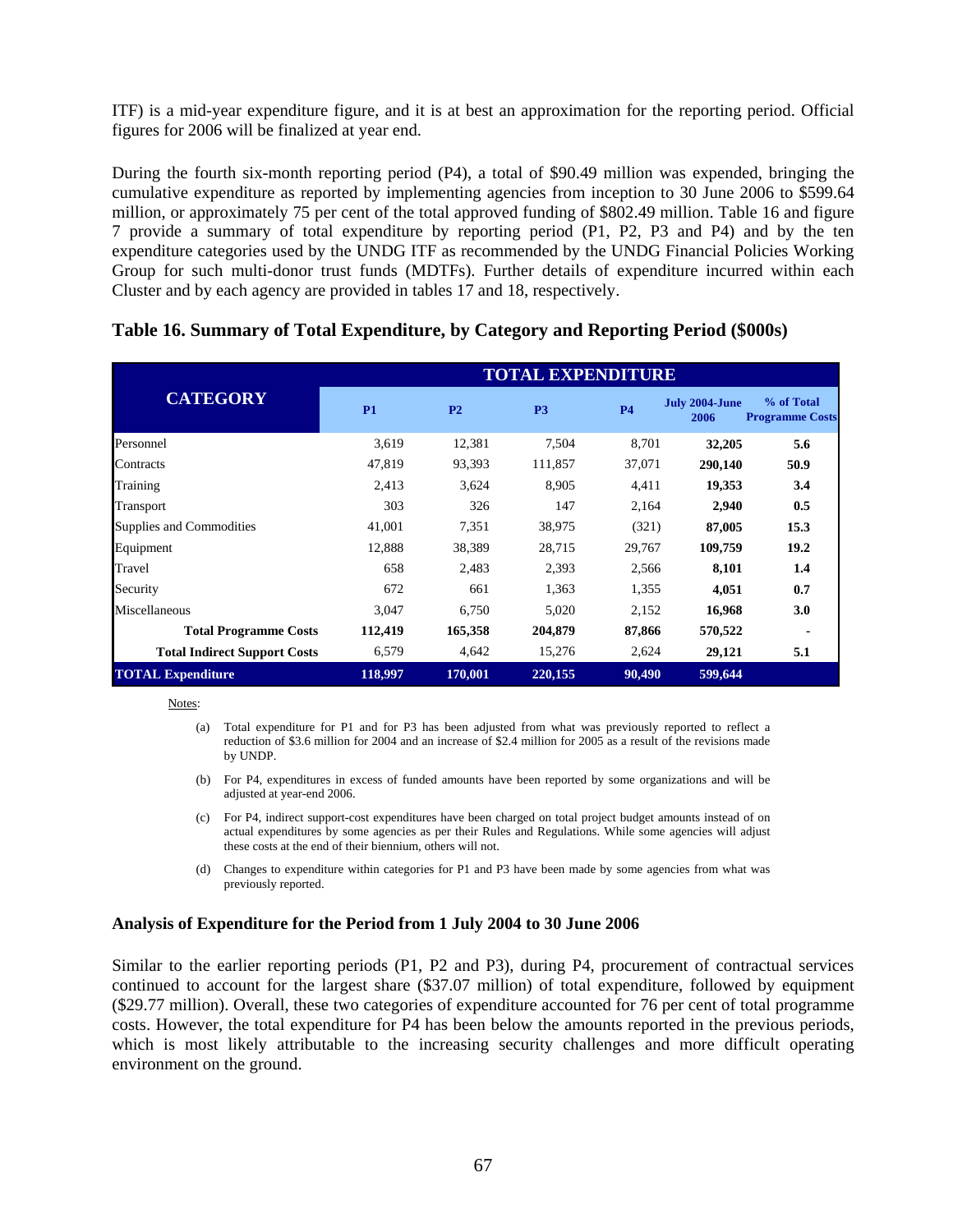As shown in figure 7, overall, the balance of expenditure between categories continued to be consistent throughout all four reporting periods. The greatest variation occurred in "supplies and commodities", which showed a significant drop in P4 due to the reclassification by the United Nations Population Fund (UNFPA) and UNICEF of their previously reported figures for this category to contracts, equipment, and security. There was also some variation in "transport" since UNDP and WFP reported a higher expenditure for this category during the reporting period under review.

Cumulative total security costs account for only 0.7 per cent of total programme costs in comparison with the UNDG ITF guidelines for United Nations agencies that permits charging security costs of up to a maximum ceiling of 2 per cent of total project expenditure. As explained in earlier progress reports, the main reasons for the unusually low percentage of total programme costs attributed to security compared to costs incurred under comparable bilaterally funded programmes in Iraq are:

- (a) The United Nations implementation mechanism relies exclusively on the use of national staff, line ministries and local contractors. Presently, there are no United Nations international staff in Iraq (except those in Baghdad providing time-bound service under the United Nations support to the constitutional and electoral programmes of Iraq) directly implementing projects, as is the case in other countries where the United Nations implements comparable projects. If they had been, security costs would have been substantially higher.
- (b) Only security costs that are attributable to the direct cost of the United Nations agencies delivering the project services are captured under the security expenditure category reported herein. As a result, the substantial security cost incurred by the United Nations or on behalf of the United Nations by the multinational forces in support of the key political and overall coordination work of the United Nations in Baghdad, Basrah and Erbil are not included. The argument here is that even without the UNDG ITF-funded reconstruction projects, the United Nations would have incurred these security costs in carrying out its political mandate and as such, these costs cannot be attributable to UNDG ITF-funded projects.
- (c) The current difficult security situation has resulted in national staff doing their work with great discretion. This has in fact led to minimal use of large-scale office buildings, project vehicles, etc. (as is usually the case in other countries), which has again lowered security costs that otherwise might have been higher.
- (d) Finally, in delivering goods and services, some contractors may have included security costs as part of the overall contract costs and they may not necessarily have been captured in the agencies' "security" expenditure category.

Expenditure for personnel between 1 January and 30 June 2006 totalled \$8.7 million. Overall, this category of expenditure accounts for 5.6 per cent of total programme costs, which is quite low owing to the continued use of an increased number of national rather than international personnel in the implementation of UNDG ITF-funded projects. A rate of 5.6 per cent for personnel costs is relatively low in comparison to the expenditure rates for comparable programmes in Iraq, particularly those that are bilaterally funded.

Indirect support-cost expenditures have been charged on total project budget amounts instead of on actual expenditures by a few agencies as per their Rules and Regulations, with appropriate adjustments to be made upon project completion. The rate of indirect support costs charged by implementing agencies to date, however, is still only 5.1 per cent, which is close to the floor of the 5 to 9 per cent range and below the 7 per cent average rate foreseen in the LOA and MOU.

## **Figure 7. Distribution of Total Expenditure, by Expenditure Category and Reporting Period**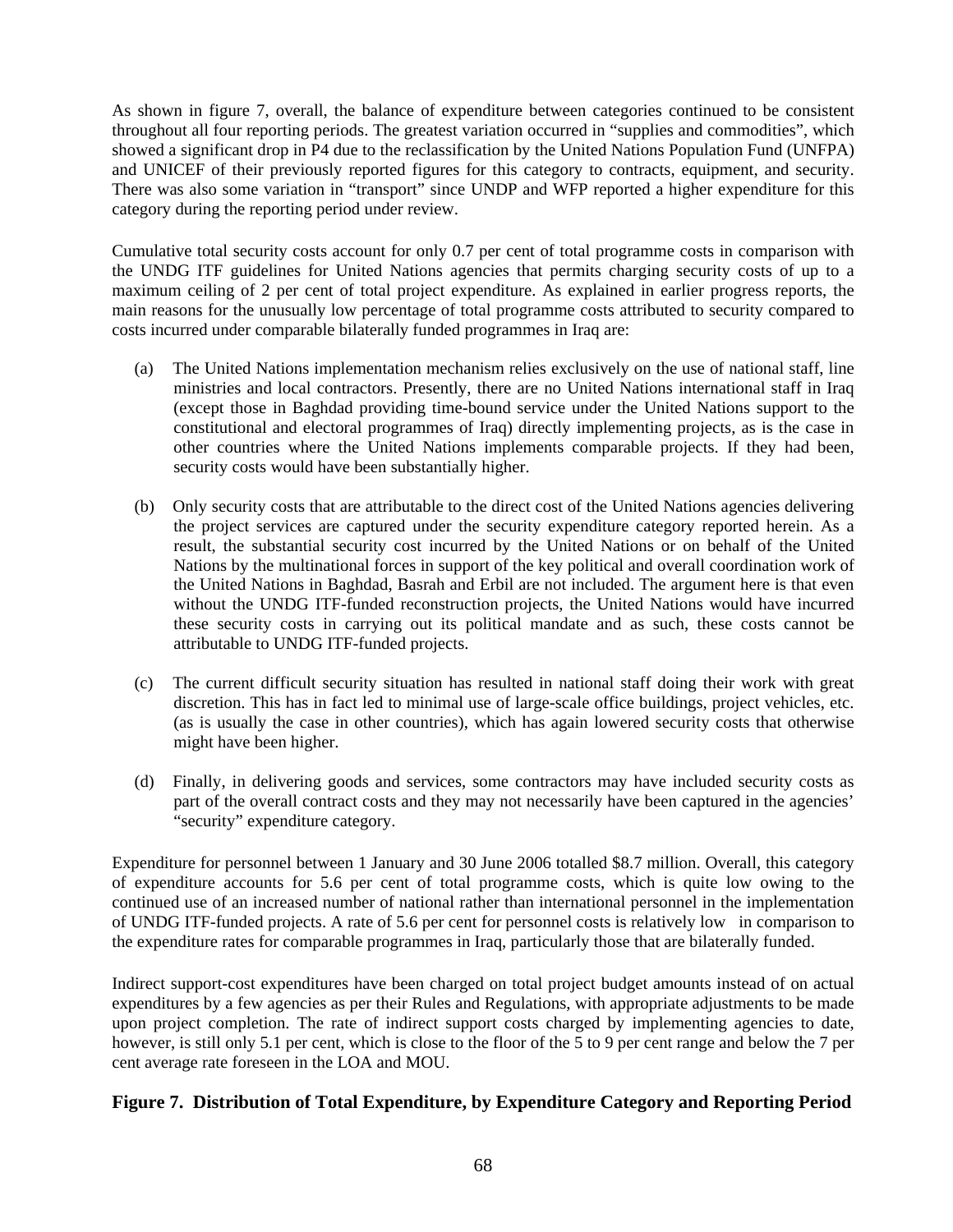

**Table 17. Summary of Total Expenditure, by Cluster, as of 30 June 2006 (\$000s)** 

|                                                                                          | <b>APPROVED FUNDING</b>                                         |                           |                |                | <b>EXPENDITURE</b> |           |                        |                                             |
|------------------------------------------------------------------------------------------|-----------------------------------------------------------------|---------------------------|----------------|----------------|--------------------|-----------|------------------------|---------------------------------------------|
| <b>CLUSTER</b>                                                                           | <b>Amount</b>                                                   | No. of<br><b>Projects</b> | <b>P1</b>      | P <sub>2</sub> | P <sub>3</sub>     | <b>P4</b> | July 2004-June<br>2006 | $%$ of<br><b>Approved</b><br><b>Funding</b> |
| <b>Agriculture, Food Security, Environment and</b><br><b>Natural Resource Management</b> | 119,474                                                         | 16                        | 10,390         | 23,804         | 30,934             | 6,360     | 71,489                 | 60                                          |
| Agriculture, Water Resources and Environment                                             | 106.212                                                         | 13                        | 10.390         | 16.482         | 30,293             | 4.456     | 61,621                 | 58                                          |
| Food Security                                                                            | 7,000                                                           | -1                        | $\theta$       | 3.982          | 641                | 1,903     | 6,526                  | 93                                          |
| Mine Action                                                                              | 6,262                                                           | $\mathfrak{2}$            | $\mathbf{0}$   | 3,341          | $\mathbf{0}$       |           | 3,341                  | 53                                          |
| <b>Education and Culture</b>                                                             | 116,826<br>29,403<br>12,144<br>40,558<br>11,607<br>93,712<br>16 |                           |                | 80             |                    |           |                        |                                             |
| <b>Governance and Human Development</b>                                                  | 49.789                                                          | 18                        | 2.780          | 5,596          | 15.142             | 4.332     | 27.850                 | 56                                          |
| Governance and Civil Society                                                             | 18.480                                                          | $\overline{7}$            | 2.380          | 1.804          | 968                | 1.213     | 6.364                  | 34                                          |
| <b>Support to Constitutional Process</b>                                                 | 24.264                                                          | 6                         | $\overline{0}$ | 3.558          | 13,810             | 1.824     | 19,192                 | 79                                          |
| Poverty Reduction and Human Development                                                  | 7.045                                                           | 5                         | 400            | 234            | 364                | 1.296     | 2,294                  | 33                                          |
| <b>Health and Nutrition</b>                                                              | 96.159                                                          | 12                        | 16,399         | 14.889         | 24,453             | 12,718    | 68.459                 | 71                                          |
| <b>Infrastructure Rehabilitation</b>                                                     | 222,651                                                         | 18                        | 12,573         | 52,794         | 39.925             | 47,124    | 152,416                | 68                                          |
| Water and Sanitation                                                                     | 39.644                                                          | $\overline{7}$            | 1.441          | 2.980          | 21,000             | 5.547     | 30.968                 | 78                                          |
| Infrastructure                                                                           | 183,008                                                         | 11                        | 11,133         | 49,813         | 18,925             | 41,577    | 121,449                | 66                                          |
| <b>Refugees, IDPs and Durable Solutions</b>                                              | 19,830                                                          | 3                         | 8,889          | 5,614          | 3,157              | 550       | 18,210                 | 92                                          |
| <b>Support to Electoral Process</b>                                                      | 177,457                                                         | 9                         | 38,563         | 55,159         | 65,772             | 7,728     | 167,222                | 94                                          |
| Emergency Pilgrim Stampede Micro Grant                                                   | 300                                                             | $\mathbf{1}$              | $\mathbf{0}$   | $\Omega$       | 214                | 72        | 286                    | 95                                          |
| <b>TOTAL</b>                                                                             | 802.486                                                         | 93                        | 118,997        | 170,001        | 220,155            | 90,490    | 599,644                | 75                                          |

Table 17 shows that the four Clusters with the highest reported expenditure during the present reporting period are: Infrastructure Rehabilitation (\$47.12 million), Health and Nutrition (\$12.72 million), Education and Culture (\$11.61 million) and Support to Electoral Process (\$7.73 million), reflecting the UNDG ITF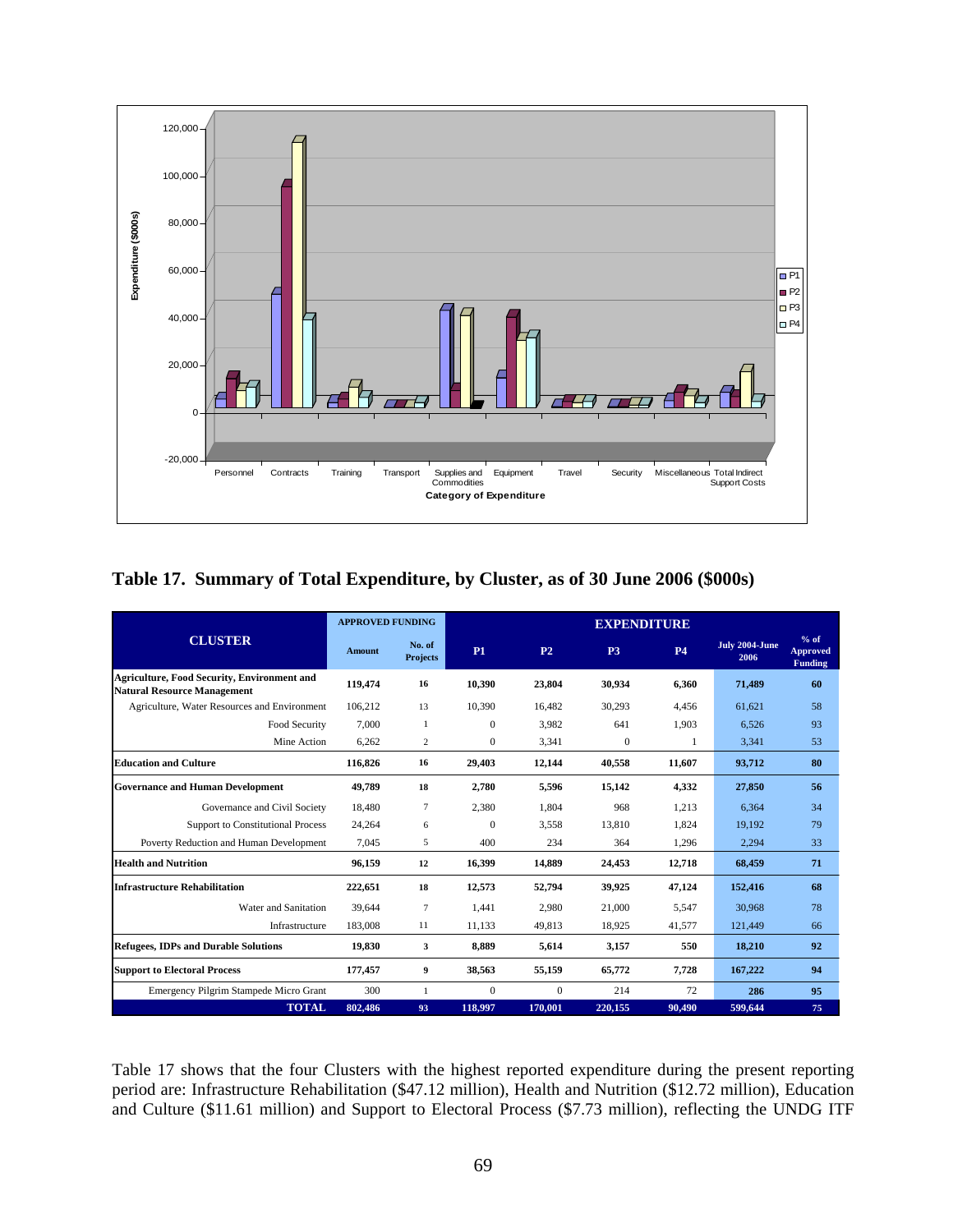emphasis on basic services delivery and support to the electoral process. This is also consistent with the overall rate of expenditure as a percentage of approved funding, which remained the highest for these Clusters, with Infrastructure Rehabilitation (68 per cent), Health and Nutrition (71 per cent), Education and Culture (80 per cent) and Support to Electoral Process (94 per cent). The Refugees, IDPs and Durable Solutions Cluster also recorded a very high total expenditure rate of 92 per cent. Noteworthy during the reporting period was the significant increase in expenditure in the Infrastructure sub-Cluster from \$19 million to \$42 million, owing to the accelerated implementation reported by UNDP and UN-HABITAT.

|                   | <b>APPROVED FUNDING</b> |                           |          |                |                         | <b>EXPENDITURE</b> |                                       |                                             |
|-------------------|-------------------------|---------------------------|----------|----------------|-------------------------|--------------------|---------------------------------------|---------------------------------------------|
| <b>AGENCY</b>     | <b>Amount</b>           | No. of<br><b>Projects</b> | P1       | P <sub>2</sub> | P <sub>3</sub>          | <b>P4</b>          | <b>July 2004-</b><br><b>June 2006</b> | $%$ of<br><b>Approved</b><br><b>Funding</b> |
| <b>ESCWA</b>      | 8.340                   | $\overline{\mathbf{4}}$   | 418      | 278            | 334                     | 3,180              | 4.210                                 | 50                                          |
| <b>FAO</b>        | 73,485                  | 7                         | 8,886    | 10,441         | 17,701                  | 2,209              | 39,237                                | 53                                          |
| <b>ILO</b>        | 321                     | 1                         | 84       | 186            | 37                      | 6                  | 312                                   | 97                                          |
| <b>UNDP</b>       | 247,732                 | 21                        | 48,487   | 54,823         | 31,357                  | 41,360             | 176,026                               | 71                                          |
| <b>UN DPA/EAD</b> | 7,802                   | 1                         | 704      | 1.309          | 1.906                   | 493                | 4,412                                 | 57                                          |
| <b>UNEP</b>       | 16,605                  | 3                         | 1,127    | 3,023          | 8,254                   | 1,303              | 13,707                                | 83                                          |
| <b>UNESCO</b>     | 31,414                  | 11                        | 5.820    | 4.402          | 9.636                   | 2,595              | 22,454                                | 71                                          |
| <b>UNFPA</b>      | 12,603                  | 1                         | 2,705    | 466            | 3,366                   | 1,288              | 7,825                                 | 62                                          |
| <b>UN-HABITAT</b> | 49,375                  | 6                         | 2,093    | 10,944         | 15,076                  | 10,100             | 38,212                                | 77                                          |
| <b>UNHCR</b>      | 10,088                  | $\overline{2}$            | 5,225    | 1,189          | 1,703                   | 485                | 8,601                                 | 85                                          |
| <b>UNICEF</b>     | 92,784                  | 5                         | 23,043   | 2,471          | 42,920                  | 5,341              | 73,774                                | 80                                          |
| <b>UNIDO</b>      | 14,522                  | 4                         | 66       | 1,752          | 3,650                   | 1,675              | 7.144                                 | 49                                          |
| <b>UNIFEM</b>     | 3,575                   | $\overline{2}$            | 716      | 543            | 1,166                   | 378                | 2,803                                 | 78                                          |
| <b>UNOPS</b>      | 147,827                 | 15                        | 5,254    | 58,542         | 60,529                  | 7,836              | 132,161                               | 89                                          |
| <b>WFP</b>        | 7,000                   | 1                         | $\Omega$ | 3,982          | 641                     | 1,903              | 6.526                                 | 93                                          |
| <b>WHO</b>        | 79,013                  | 9                         | 14,371   | 15,650         | 21,881                  | 10,338             | 62,239                                | 79                                          |
| <b>TOTAL</b>      | 802,486                 | 93                        |          |                | 118,997 170,001 220,155 | 90,490             | 599,644                               | 75                                          |

**Table 18. Summary of Total Expenditure, by Agency, as of 30 June 2006 (\$000s)** 

To date, the four agencies that have received the major share of the funding (71 per cent) – UNDP, UNICEF, UNOPS and WHO – also account for the bulk of the total expenditure (74 per cent). Agencies such as ILO, UNEP, UNHCR, UNICEF, UNOPS and WFP also have reported high implementation rates, with expenditure at or above 80 per cent of approved funding (table18).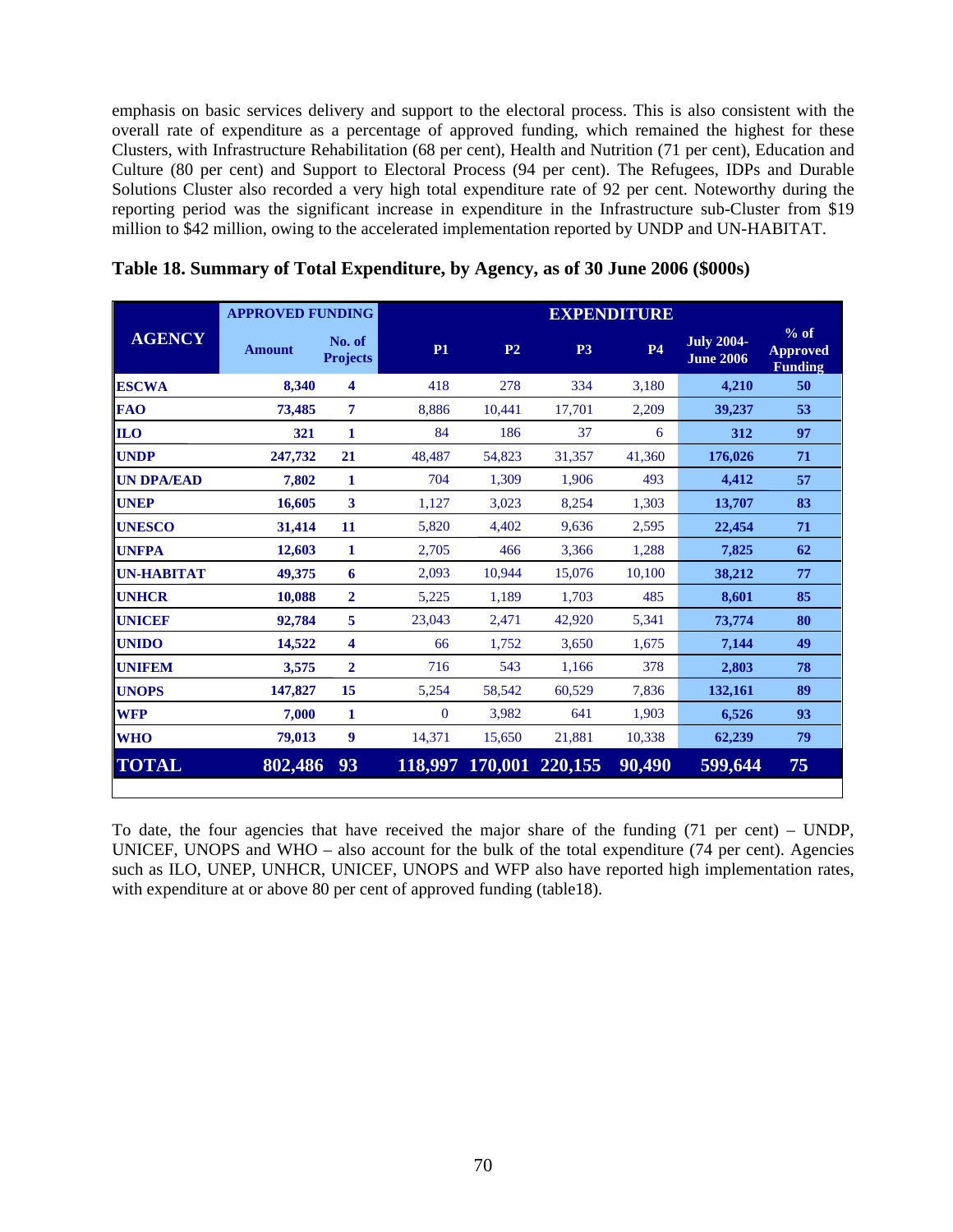## **Table 19. Total Expenditure, by Cluster, with Breakdown by Category, 1 January 2006-30 June 2006 (\$000s)**

|                                                                                          | <b>TOTAL</b>                               | <b>EXPENDITURE</b>            |                  |                  |                                     |                |                | <b>EXPENDITURE by CATEGORY (\$000s)</b>   |              |              |                        |                      |                                                   |
|------------------------------------------------------------------------------------------|--------------------------------------------|-------------------------------|------------------|------------------|-------------------------------------|----------------|----------------|-------------------------------------------|--------------|--------------|------------------------|----------------------|---------------------------------------------------|
| <b>CLUSTER</b>                                                                           | <b>FUNDED</b><br>(\$000s)                  | (Jan to Jun 2006)<br>(\$000s) | Rate $(%$        | <b>Personnel</b> | <b>Contracts</b> Training Transport |                |                | <b>Supplies and</b><br><b>Commodities</b> | Equipment    |              | <b>Travel Security</b> | <b>Miscellaneous</b> | <b>Indirect</b><br><b>Support</b><br><b>Costs</b> |
| <b>Agriculture, Food Security, Environment and</b><br><b>Natural Resource Management</b> | 119,474                                    | 6,360                         | 5                | 2,988            | 1,028                               | 694            | 646            | 473                                       | 58           | 346          | 101                    | 757                  | (730)                                             |
| Agriculture, Water Resources and Environment                                             | 106,212                                    | 4,456                         | $\overline{4}$   | 1.890            | 889                                 | 672            | $\Omega$       | 473                                       | 646          | 183          | 125                    | 423                  | (843)                                             |
| Food Security                                                                            | 7.000                                      | 1.903                         | 27               | 1,098            | 140                                 | 22             | 646            | $\mathbf{0}$                              | (589)        | 162          | (22)                   | 335                  | 113                                               |
| Mine Action                                                                              | 6,262                                      | 1                             | $\boldsymbol{o}$ | $\mathbf{0}$     | $\mathbf{0}$                        | $\overline{0}$ | $\overline{0}$ | $\mathbf{0}$                              | 1            | 2            | (2)                    | $\mathbf{0}$         | $\mathbf{0}$                                      |
| <b>Education and Culture</b>                                                             | 116,826                                    | 11,607                        | 10               | 1,078            | 7,041                               | 800            | 17             | 1,205                                     | 415          | 84           | 107                    | 74                   | 785                                               |
| <b>Governance and Human Development</b>                                                  | 49,789                                     | 4,332                         | 9                | 682              | 1,468                               | 384            | (104)          | 263                                       | 186          | 862          | 37                     | 165                  | 388                                               |
| Governance and Civil Society                                                             | 18,480                                     | 1,213                         | $\overline{7}$   | 37               | 681                                 | $\mathbf{0}$   | $\overline{0}$ | $\mathbf{0}$                              | 25           | 167          | 12                     | 25                   | 265                                               |
| <b>Support to Constitutional Process</b>                                                 | 24,264                                     | 1.824                         | 8                | 272              | 647                                 | 134            | (104)          | 5                                         | 3            | 685          | 25                     | 109                  | 47                                                |
| Poverty Reduction and Human Development                                                  | 7,045                                      | 1,296                         | 18               | 372              | 141                                 | 250            | $\overline{0}$ | 259                                       | 158          | 9            | $\mathbf{0}$           | 31                   | 76                                                |
| <b>Health and Nutrition</b>                                                              | 96,159                                     | 12,718                        | 13               | 862              | 2,983                               | 2,347          | 50             | 831                                       | 3,340        | 1            | 502                    | 635                  | 1,166                                             |
| <b>Infrastructure Rehabilitation</b>                                                     | 222,651                                    | 47,124                        | 21               | 1,707            | 19,032                              | 187            | 1,556          | (3,099)                                   | 25,768       | 868          | 46                     | 250                  | 810                                               |
| Water and Sanitation                                                                     | 39,644                                     | 5,547                         | 14               | 457              | 3,812                               | (7)            | 1,556          | (3, 115)                                  | 2,203        | 189          | 30                     | 87                   | 335                                               |
| Infrastructure and Housing                                                               | 183,008                                    | 41,577                        | 23               | 1,250            | 15,220                              | 194            | $\mathbf{0}$   | 15                                        | 23,566       | 679          | 16                     | 163                  | 475                                               |
| <b>Refugees, IDPs and Durable Solutions</b>                                              | 19,830                                     | 550                           | 3                | 138              | 343                                 | $\mathbf{0}$   | $\bf{0}$       | (1)                                       | $\bf{0}$     | 5            | (1)                    | 29                   | 36                                                |
| <b>Support to Electoral Process</b>                                                      | 177,457                                    | 7,728                         | $\overline{4}$   | 1,245            | 5,106                               | $\bf{0}$       | $\bf{0}$       | $\overline{7}$                            | (1)          | 400          | 564                    | 239                  | 168                                               |
| Emergency Pilgrim Stampede Micro Grant                                                   | 300                                        | 72                            | 24               | $\mathbf{0}$     | 69                                  | $\mathbf{0}$   | $\overline{0}$ | $\mathbf{0}$                              | $\mathbf{0}$ | $\mathbf{0}$ | $\mathbf{0}$           | 3                    | $\mathbf{0}$                                      |
| <b>TOTAL</b>                                                                             | 802.486                                    | 90.490                        | II               | 8,701            | 37,071                              | 4,411          | 2,164          | (321)                                     | 29,767       | 2,566        | 1,355                  | 2,152                | 2,624                                             |
|                                                                                          | <b>Percentage of Total Programme Costs</b> |                               |                  | 9.9              | 42.2                                | 5.0            | 2.5            | (0.4)                                     | 33.9         | 2.9          | 1.5                    | 2.4                  | 3.0                                               |

Note: Negative expenditure reported in the Supplies and Commodities category relates to adjustments made by UNFPA and UNICEF due to reclassification of expenditure for the current period.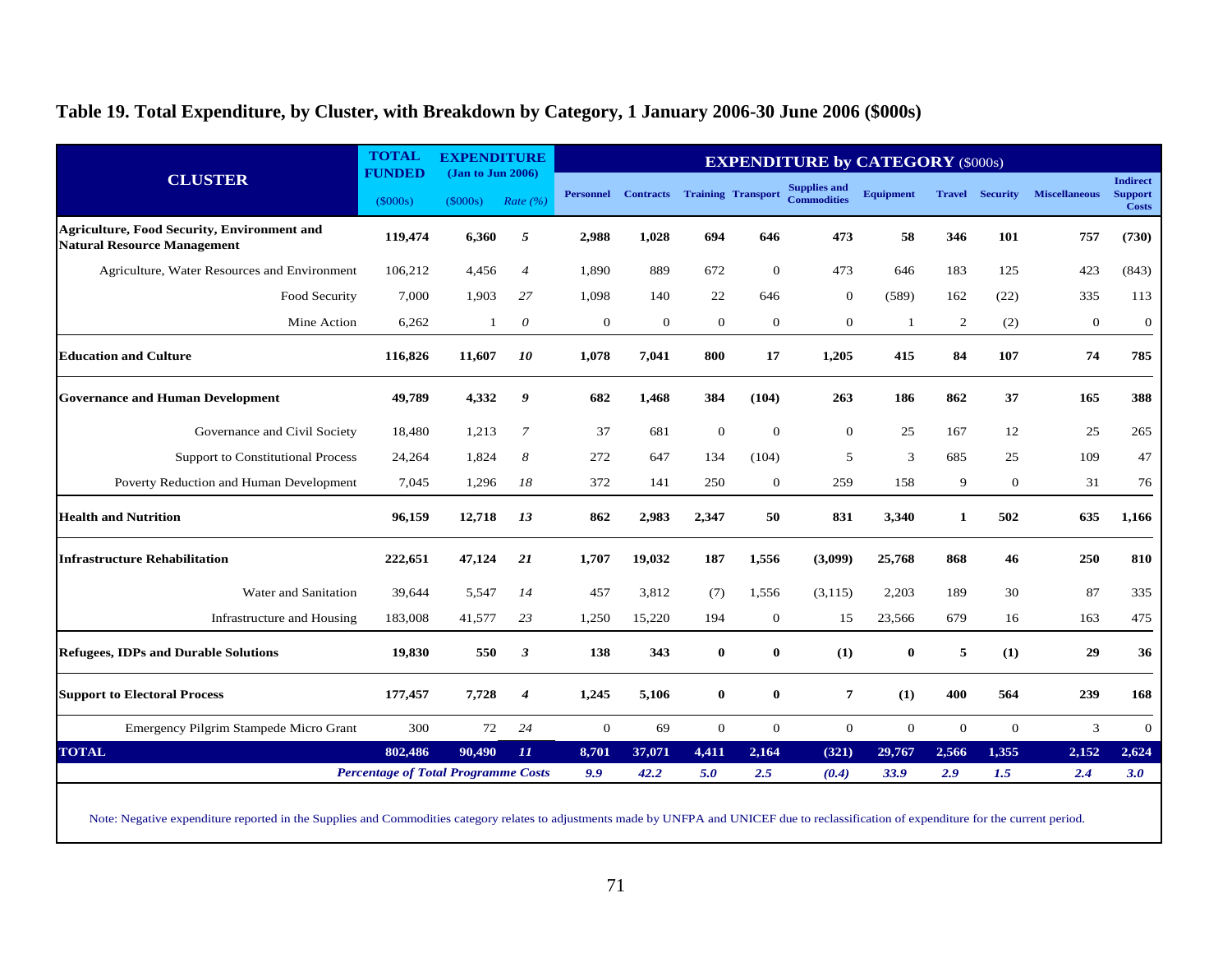|                   | <b>TOTAL</b>                               | <b>EXPENDITURE</b> |                   | <b>EXPENDITURE by CATEGOR SPOOS)</b> |                  |                  |                  |                     |                  |               |                 |                      |                                   |  |  |
|-------------------|--------------------------------------------|--------------------|-------------------|--------------------------------------|------------------|------------------|------------------|---------------------|------------------|---------------|-----------------|----------------------|-----------------------------------|--|--|
| <b>AGENCY</b>     | <b>FUNDED</b>                              |                    | (Jan to Jun 2006) |                                      | <b>Contracts</b> | <b>Training</b>  | <b>Transport</b> | <b>Supplies and</b> | <b>Equipment</b> | <b>Travel</b> | <b>Security</b> | <b>Miscellaneous</b> | <b>Indirect</b><br><b>Support</b> |  |  |
|                   | (\$000s)                                   | (\$000s)           | Rate $(\%)$       | <b>Personnel</b>                     |                  |                  |                  | <b>Commodities</b>  |                  |               |                 |                      | <b>Costs</b>                      |  |  |
| <b>ESCWA</b>      | 8,340                                      | 3,180              | $38\,$            | 555                                  | 170              | 308              | $\mathbf{3}$     | 1,493               | 391              | 19            | $\mathbf{3}$    | 51                   | 188                               |  |  |
| <b>FAO</b>        | 73,485                                     | 2,209              | $\mathfrak{Z}$    | 1,197                                | 153              | 497              | $\bf{0}$         | 473                 | 210              | 106           | 105             | 389                  | (920)                             |  |  |
| <b>ILO</b>        | 321                                        | 6                  | $\overline{c}$    | $\bf{0}$                             | $\bf{0}$         | $\sqrt{5}$       | $\bf{0}$         | $\pmb{0}$           | $\bf{0}$         | $\bf{0}$      | $\bf{0}$        | $\mathbf{0}$         | $\bf{0}$                          |  |  |
| <b>UNDP</b>       | 247,732                                    | 41,360             | 17                | 252                                  | 12,106           | $\bf{0}$         | 1,452            | (1)                 | 25,687           | 1,293         | $\mathbf{1}$    | 153                  | 416                               |  |  |
| <b>UN DPA/EAD</b> | 7,802                                      | 493                | 6                 | 206                                  | 145              | $\boldsymbol{0}$ | $\bf{0}$         | $\bf{0}$            | $\bf{0}$         | 111           | $\bf{0}$        | 31                   | $\bf{0}$                          |  |  |
| <b>UNEP</b>       | 16,605                                     | 1,303              | 8                 | 410                                  | 748              | $\boldsymbol{0}$ | $\bf{0}$         | $\bf{0}$            | 12               | 29            | $\bf{0}$        | 26                   | 77                                |  |  |
| <b>UNESCO</b>     | 31,414                                     | 2,595              | 8                 | 509                                  | 843              | 812              | $\bf{0}$         | $\bf{0}$            | 126              | 74            | $\mathbf{1}$    | 87                   | 143                               |  |  |
| <b>UNFPA</b>      | 12,603                                     | 1,288              | $10\,$            | (64)                                 | 820              | 354              | $\bf{0}$         | (2, 233)            | 1,967            | (37)          | 451             | (8)                  | 38                                |  |  |
| <b>UN-HABITAT</b> | 49,375                                     | 10,100             | 20                | 1,329                                | 7,548            | 194              | $\bf{0}$         | 16                  | (0)              | 255           | 16              | 94                   | 648                               |  |  |
| <b>UNHCR</b>      | 10,088                                     | 485                | $\sqrt{5}$        | 108                                  | 343              | $\boldsymbol{0}$ | $\bf{0}$         | $\bf{0}$            | $\bf{0}$         | $\bf{0}$      | $\bf{0}$        | $\bf{0}$             | 34                                |  |  |
| <b>UNICEF</b>     | 92,784                                     | 5,341              | 6                 | 562                                  | 7,153            | 81               | 14               | (3, 128)            | 34               | 136           | 104             | (29)                 | 413                               |  |  |
| <b>UNIDO</b>      | 14,522                                     | 1,675              | 12                | 334                                  | 676              | 85               | $\bf{0}$         | $\bf{0}$            | 459              | 52            | 19              | 6                    | 44                                |  |  |
| <b>UNIFEM</b>     | 3,575                                      | 378                | 11                | 64                                   | 201              | 68               | $\bf{0}$         | $5\phantom{.0}$     | $\bf{0}$         | 9             | 10              | $\bf{0}$             | 21                                |  |  |
| <b>UNOPS</b>      | 147,827                                    | 7,836              | 5                 | 1,402                                | 4,745            | $\bf{0}$         | $\bf{0}$         | 8                   | 32               | 345           | 631             | 326                  | 347                               |  |  |
| <b>WFP</b>        | 7,000                                      | 1,903              | 27                | 1,098                                | 140              | 22               | 646              | $\bf{0}$            | (589)            | 162           | (22)            | 335                  | 113                               |  |  |
| <b>WHO</b>        | 79,013                                     | 10,338             | 13                | 738                                  | 1,281            | 1,986            | 50               | 3,046               | 1,437            | 13            | 35              | 690                  | 1,063                             |  |  |
| <b>TOTAL</b>      | 802,486                                    | 90,490             | $\,II\,$          | 8,701                                | 37,071           | 4,411            | 2,164            | (321)               | 29,767           | 2,566         | 1,355           | 2,152                | 2,624                             |  |  |
|                   | <b>Percentage of Total Programme Costs</b> |                    |                   | 9.9                                  | 42.2             | 5.0              | 2.5              | (0.4)               | 33.9             | 2.9           | 1.5             | 2.4                  | 3.0                               |  |  |

# **Table 20. Total Expenditure, by Agency, with Breakdown by Category, 1 January 2006-30 June 2006 (\$000s)**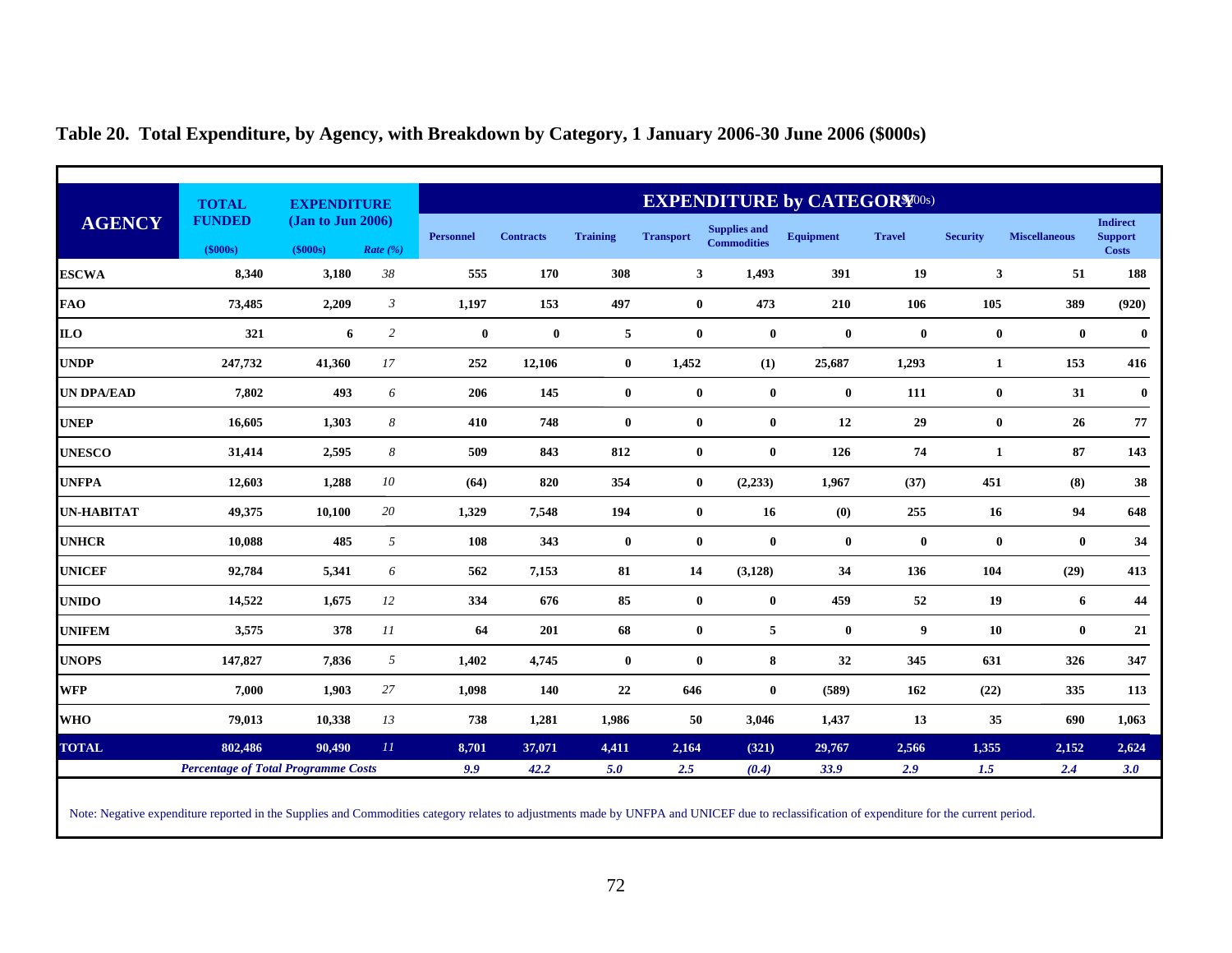**Table 21. Total Expenditure, by Cluster, with Breakdown by Category, for All Four Reporting Periods (1 July 2004-30 June 2006 (\$000s)** 

|                                                                                          | <b>TOTAL</b>                               | <b>EXPENDITURE</b>                                       |              |                            |                |                           |                  | <b>EXPENDITURE by CATEGORY (\$000s)</b>   |                  |               |                 |                      |                                                   |
|------------------------------------------------------------------------------------------|--------------------------------------------|----------------------------------------------------------|--------------|----------------------------|----------------|---------------------------|------------------|-------------------------------------------|------------------|---------------|-----------------|----------------------|---------------------------------------------------|
| <b>CLUSTER</b>                                                                           | <b>FUNDED</b><br>(\$000s)                  | $(\mathrm{Jul}\ 04\text{-}\mathrm{Jun}\ 06)$<br>(\$000s) | Rate $(\% )$ | <b>Personnel Contracts</b> |                | <b>Training Transport</b> |                  | <b>Supplies and</b><br><b>Commodities</b> | <b>Equipment</b> | <b>Travel</b> | <b>Security</b> | <b>Miscellaneous</b> | <b>Indirect</b><br><b>Support</b><br><b>Costs</b> |
| <b>Agriculture, Food Security, Environment and</b><br><b>Natural Resource Management</b> | 119,474                                    | 71,489                                                   | 60           | 11,060                     | 16,212         | 4,852                     | 1,113            | 8,202                                     | 21,866           | 1,997         | 608             | 2,281                | 3,298                                             |
| Agriculture, Water Resources and Environment                                             | 106,212                                    | 61,621                                                   | 58           | 7.671                      | 14.661         | 4,712                     | $\overline{0}$   | 8,202                                     | 19,788           | 1.486         | 542             | 1.813                | 2,746                                             |
| Food Security                                                                            | 7,000                                      | 6,526                                                    | 93           | 3,389                      | 140            | 141                       | 1,113            | $\overline{0}$                            | 368              | 508           | 66              | 468                  | 333                                               |
| Mine Action                                                                              | 6,262                                      | 3,341                                                    | 53           | $\overline{0}$             | 1,411          | $\boldsymbol{0}$          | $\boldsymbol{0}$ | $\Omega$                                  | 1,710            | 2             | $\overline{0}$  | $\mathbf{0}$         | 219                                               |
| <b>Education and Culture</b>                                                             | 116,826                                    | 93,712                                                   | 80           | 4,207                      | 26,473         | 1,422                     | 17               | 40,163                                    | 12,825           | 690           | 709             | 1,050                | 6,156                                             |
| <b>Governance and Human Development</b>                                                  | 49,789                                     | 27,850                                                   | 56           | 1,771                      | 11,642         | 1,837                     | (21)             | 696                                       | 1,584            | 1,468         | 308             | 6,975                | 1,589                                             |
| Governance and Civil Society                                                             | 18,480                                     | 6,364                                                    | 34           | 570                        | 3,232          | 455                       | 83               | 5                                         | 425              | 524           | 127             | 168                  | 776                                               |
| <b>Support to Constitutional Process</b>                                                 | 24,264                                     | 19,192                                                   | 79           | 752                        | 7,869          | 915                       | (104)            | 433                                       | 966              | 904           | 101             | 6,683                | 672                                               |
| Poverty Reduction and Human Development                                                  | 7,045                                      | 2,294                                                    | 33           | 448                        | 541            | 467                       | $\boldsymbol{0}$ | 259                                       | 193              | 41            | 80              | 124                  | 141                                               |
| <b>Health and Nutrition</b>                                                              | 96,159                                     | 68,459                                                   | 71           | 2,408                      | 13,769         | 8,024                     | 50               | 21,396                                    | 13,906           | 115           | 541             | 4,172                | 4,078                                             |
| <b>Infrastructure Rehabilitation</b>                                                     | 222,651                                    | 152,416                                                  | 68           | 6,430                      | 66,596         | 2,793                     | 1,556            | 8,248                                     | 56,806           | 2,556         | 717             | 818                  | 5,896                                             |
| Water and Sanitation                                                                     | 39,644                                     | 30,968                                                   | 78           | 1,802                      | 12,679         | 710                       | 1,556            | 7,983                                     | 3,342            | 471           | 104             | 392                  | 1,930                                             |
| Infrastructure and Housing                                                               | 183,008                                    | 121,449                                                  | 66           | 4,628                      | 53,917         | 2,083                     | $\overline{0}$   | 266                                       | 53,464           | 2,086         | 613             | 426                  | 3,966                                             |
| <b>Refugees, IDPs and Durable Solutions</b>                                              | 19,830                                     | 18,210                                                   | 92           | 1,336                      | 14,495         | 311                       | 224              | 217                                       | 191              | 26            | 178             | 367                  | 866                                               |
| <b>Support to Electoral Process</b>                                                      | 177,457                                    | 167,222                                                  | 94           | 4.993                      | 140,669        | 114                       | 3                | 8,082                                     | 2,581            | 1,248         | 991             | 1,303                | 7,238                                             |
| Emergency Pilgrim Stampede Micro Grant                                                   | 300                                        | 286                                                      | 95           | $\mathbf{0}$               | 283            | $\overline{0}$            | $\overline{0}$   | $\theta$                                  | $\Omega$         | $\Omega$      | $\overline{0}$  | 3                    |                                                   |
| <b>TOTAL</b>                                                                             | 802,486                                    | 599,644                                                  | 75           |                            | 32,205 290,140 | 19,353                    | 2,940            | 87,005                                    | 109,759          | 8,101         | 4,051           | 16,968               | 29,121                                            |
|                                                                                          | <b>Percentage of Total Programme Costs</b> |                                                          |              | 5.6                        | 50.9           | 3.4                       | 0.5              | 15.3                                      | 19.2             | 1.4           | 0.7             | 3.0                  | 5.1                                               |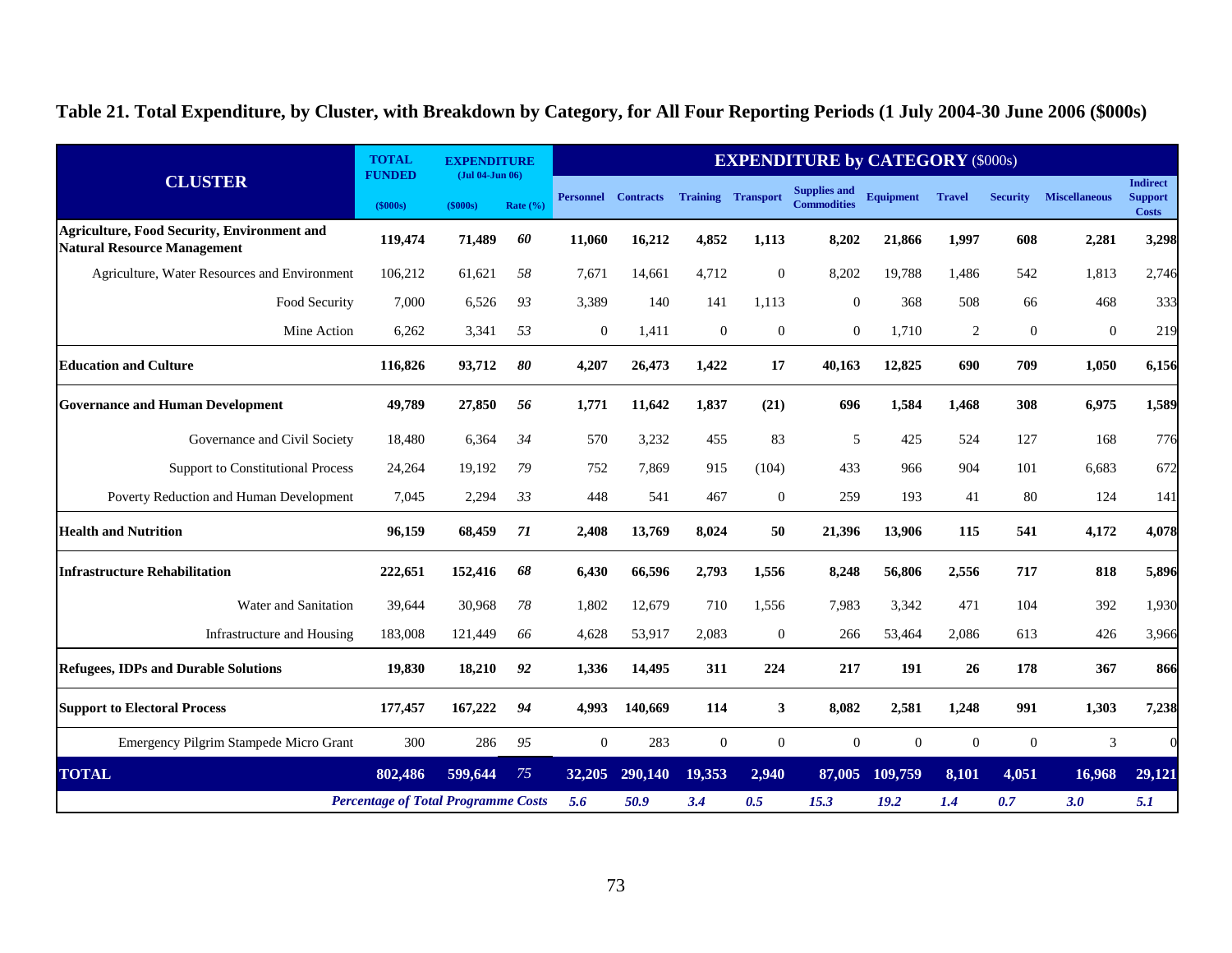|                   | <b>TOTAL</b><br><b>FUNDED</b>              | <b>EXPENDITURE</b><br>$(Jul 04-Jun 06)$ |             |                  |                  |                 |                  | <b>EXPENDITURE by CATEGORY</b>            |                  |               | (\$000s)        |                      |                                                   |
|-------------------|--------------------------------------------|-----------------------------------------|-------------|------------------|------------------|-----------------|------------------|-------------------------------------------|------------------|---------------|-----------------|----------------------|---------------------------------------------------|
| <b>AGENCY</b>     | (\$000s)                                   | (\$000s)                                | Rate $(\%)$ | <b>Personnel</b> | <b>Contracts</b> | <b>Training</b> | <b>Transport</b> | <b>Supplies and</b><br><b>Commodities</b> | <b>Equipment</b> | <b>Travel</b> | <b>Security</b> | <b>Miscellaneous</b> | <b>Indirect</b><br><b>Support</b><br><b>Costs</b> |
| <b>ESCWA</b>      | 8,340                                      | 4,210                                   | 50          | 724              | 319              | 351             | $\mathbf{3}$     | 1,493                                     | 969              | 43            | 3               | 52                   | 254                                               |
| <b>FAO</b>        | 73,485                                     | 39,237                                  | 53          | 3,778            | 8,606            | 1,910           | $\bf{0}$         | 8,159                                     | 12,775           | 815           | 292             | 1,399                | 1,502                                             |
| <b>ILO</b>        | 321                                        | 312                                     | 97          | 61               | $\bf{0}$         | 222             | $\bf{0}$         | $\bf{0}$                                  | $\bf{0}$         | 8             | $\bf{0}$        | $\overline{2}$       | 20                                                |
| <b>UNDP</b>       | 247,732                                    | 176,026                                 | 71          | 2,044            | 87,286           | 125             | 1,534            | 8,272                                     | 59,055           | 2,877         | 927             | 7,764                | 6,142                                             |
| <b>UN DPA/EAD</b> | 7,802                                      | 4,412                                   | 57          | 3,085            | 649              | $\bf{0}$        | 3                | 24                                        | $\overline{2}$   | 541           | $\bf{0}$        | 61                   | 49                                                |
| <b>UNEP</b>       | 16,605                                     | 13,707                                  | 83          | 2,930            | 5,233            | 936             | $\bf{0}$         | 43                                        | 2,756            | 525           | 165             | 321                  | 798                                               |
| <b>UNESCO</b>     | 31,414                                     | 22,454                                  | 71          | 1,292            | 2,850            | 3,107           | $\bf{0}$         | $\bf{0}$                                  | 13,150           | 165           | 500             | 233                  | 1,156                                             |
| <b>UNFPA</b>      | 12,603                                     | 7,825                                   | 62          | 196              | 1,948            | 427             | $\bf{0}$         | 262                                       | 4,206            | 56            | 451             | 52                   | 228                                               |
| <b>UN-HABITAT</b> | 49,375                                     | 38,212                                  | 77          | 4,602            | 27,560           | 2,113           | $\bf{0}$         | 76                                        | 82               | 982           | 40              | 362                  | 2,396                                             |
| <b>UNHCR</b>      | 10,088                                     | 8,601                                   | 85          | 652              | 7,048            | 114             | 144              | $\bf{0}$                                  | $\bf{0}$         | $\bf{0}$      | 146             | $\bf{0}$             | 496                                               |
| <b>UNICEF</b>     | 92,784                                     | 73,774                                  | 80          | 2,716            | 17,306           | 81              | 14               | 46,552                                    | 67               | 530           | 372             | 979                  | 5,157                                             |
| <b>UNIDO</b>      | 14,522                                     | 7,144                                   | 49          | 942              | 1,762            | 743             | $\bf{0}$         | $\bf{0}$                                  | 3,064            | 140           | 23              | 75                   | 395                                               |
| <b>UNIFEM</b>     | 3,575                                      | 2,803                                   | 78          | 417              | 1,259            | 533             | $\bf{0}$         | 5                                         | 218              | 53            | 127             | 40                   | 152                                               |
| <b>UNOPS</b>      | 147,827                                    | 132,161                                 | 89          | 3,205            | 116,882          | 275             | 79               | 666                                       | 2,175            | 823           | 866             | 996                  | 6,193                                             |
| <b>WFP</b>        | 7,000                                      | 6,526                                   | 93          | 3,389            | 140              | 141             | 1,113            | $\bf{0}$                                  | 368              | 508           | 66              | 468                  | 333                                               |
| <b>WHO</b>        | 79,013                                     | 62,239                                  | 79          | 2,172            | 11,291           | 8,277           | 50               | 21,453                                    | 10,871           | 35            | 74              | 4,167                | 3,848                                             |
| <b>TOTAL</b>      | 802,486                                    | 599,644                                 | 75          | 32,205           | 290,140          | 19,353          | 2,940            | 87,005                                    | 109,759          | 8,101         | 4,051           | 16,968               | 29,121                                            |
|                   | <b>Percentage of Total Programme Costs</b> |                                         |             | 5.6              | 50.9             | 3.4             | 0.5              | 15.3                                      | 19.2             | 1.4           | 0.7             | 3.0                  | 5.1                                               |

**Table 22. Total Expenditure, by Agency, with Breakdown by Category, for All Four Reporting Periods (1 July 2004-30 June 2006) (\$000s)**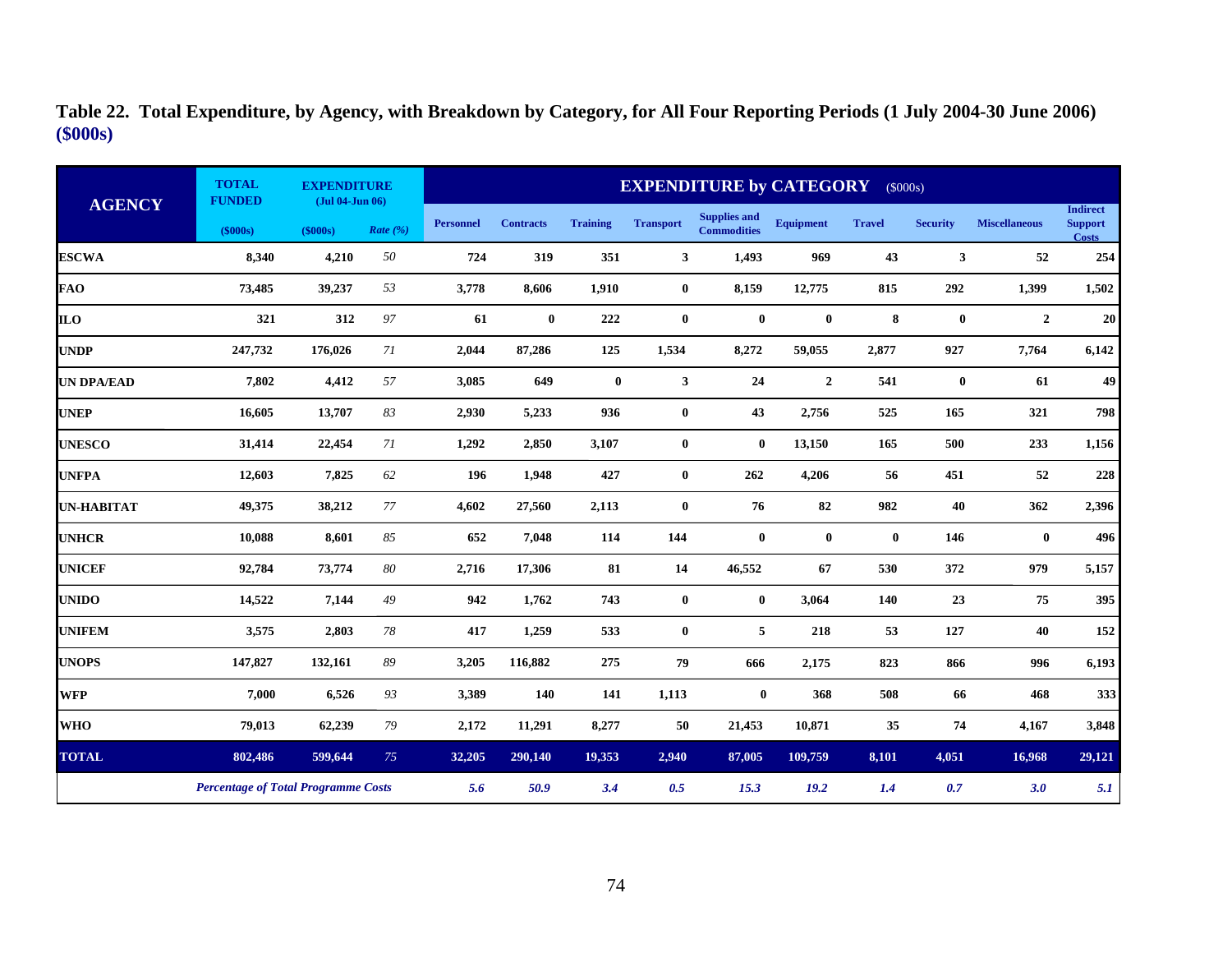#### **Contract Commitments and Disbursements**

In addition to consolidated six-month progress reports submitted by UNDP as Administrative Agent on the basis of individual project reports from Participating UN Organizations, UNDP also receives and consolidates monthly figures of project commitments and disbursements as well as contract awards from these agencies. These contract commitment and disbursement figures provide a good indirect indicator of project implementation progress and are used by the UNDG ITF Steering Committee as a basis for new project approvals. They are also reported in the UNDG ITF monthly Newsletter and posted publicly on the IRFFI web site.

As of 30 June 2006, a total of \$620.52 million had been legally committed and \$499.03 million had been disbursed. During the third quarter of 2006 (1 July to 30 September 2006), Participating UN Organizations committed an additional \$24 million and disbursed an additional \$47 million. For the period ending 30 September 2006, the Refugees, IDPs and Durable Solutions and Support to Electoral Process Clusters had commitment and disbursement rates at or close to 100 per cent of approved funding. Particularly high rates of commitments and disbursements can also be seen in the United Nations programmes and projects implemented in two other sub-Clusters: Food Security (98 per cent commitment and 90 per cent disbursement) and Support to Constituition (83 per cent commitment and 81 per cent disbursement).

Tables 23 and 24 provide preliminary updated figures on total project commitments and disbursements as of 30 June 2006 and 30 September 2006 by Cluster and by agency, respectively.

|                                                                                          |                                                                                                                                                                                                                                                                       |            | <b>30 June 2006</b>   |                     |                       | 30 September 2006              |                   |                       |                     |                       |  |  |  |
|------------------------------------------------------------------------------------------|-----------------------------------------------------------------------------------------------------------------------------------------------------------------------------------------------------------------------------------------------------------------------|------------|-----------------------|---------------------|-----------------------|--------------------------------|-------------------|-----------------------|---------------------|-----------------------|--|--|--|
| <b>Cluster</b>                                                                           |                                                                                                                                                                                                                                                                       | Commitment |                       | <b>Disbursement</b> |                       |                                | <b>Commitment</b> |                       | <b>Disbursement</b> |                       |  |  |  |
|                                                                                          | <b>Funded</b><br><b>Amount</b>                                                                                                                                                                                                                                        | (\$000s)   | % Approved<br>Funding | $($ \$000s $)$      | % Approved<br>Funding | <b>Funded</b><br><b>Amount</b> | (S000s)           | % Approved<br>Funding | (5000s)             | % Approved<br>Funding |  |  |  |
| <b>Agriculture, Food Security, Environment and</b><br><b>Natural Resource Management</b> | 119,474                                                                                                                                                                                                                                                               | 75,636     | 63                    | 51.920              | 43                    | 124,507                        | 86,393            | 69                    | 59,557              | 48                    |  |  |  |
| Agriculture, Water Resources and Environment                                             | 106,212                                                                                                                                                                                                                                                               | 65,647     | 62                    | 42,742              | 40                    | 108,048                        | 76,177            | 71                    | 49,898              | 46                    |  |  |  |
| <b>Food Security</b>                                                                     | 7,000                                                                                                                                                                                                                                                                 | 6,647      | 95                    | 5,837               | 83                    | 7,000                          | 6,840             | 98                    | 6,310               | 90                    |  |  |  |
| Mine Action                                                                              | 6,262                                                                                                                                                                                                                                                                 | 3,341      | 53                    | 3,341               | 53                    | 9,458                          | 3,375             | 36                    | 3,348               | 35                    |  |  |  |
| <b>Education and Culture</b>                                                             | 116,826                                                                                                                                                                                                                                                               | 100,216    | 86                    | 83,747              | 72                    | 152,984                        | 102,724           | 67                    | 90,748              | 59                    |  |  |  |
| <b>Governance and Human Development</b> <sup>2</sup>                                     | 49,789                                                                                                                                                                                                                                                                | 26,692     | 54                    | 25,295              | 51                    | 53,916                         | 28,671            | 53                    | 27,164              | 50                    |  |  |  |
| Governance and Civil Society                                                             | 18,480                                                                                                                                                                                                                                                                | 5,965      | 32                    | 5,698               | 31                    | 18,480                         | 6,422             | 35                    | 6,042               | 33                    |  |  |  |
| <b>Support to Constitution</b>                                                           | 24,264                                                                                                                                                                                                                                                                | 18,709     | 77                    | 18,362              | 76                    | 24,264                         | 20,047            | 83                    | 19.692              | 81                    |  |  |  |
| Poverty Reduction and Human Development                                                  | 7,045                                                                                                                                                                                                                                                                 | 2,019      | 29                    | 1,235               | 18                    | 11,171                         | 2,202             | 20                    | 1,430               | 13                    |  |  |  |
| <b>Health and Nutrition</b>                                                              | 96,159                                                                                                                                                                                                                                                                | 72,557     | 75                    | 53,755              | 56                    | 107,664                        | 76,992            | 72                    | 61,318              | 57                    |  |  |  |
| <b>Infrastructure Rehabilitation</b>                                                     | 222,651                                                                                                                                                                                                                                                               | 162,003    | 73                    | 110.180             | 49                    | 224,730                        | 165,008           | 73                    | 127.390             | 57                    |  |  |  |
| <b>Water and Sanitation</b>                                                              | 39,644                                                                                                                                                                                                                                                                | 31,946     | 81                    | 21,568              | 54                    | 41,722                         | 32,516            | 78                    | 25,132              | 60                    |  |  |  |
| <b>Infrastructure and Housing</b>                                                        | 183,008                                                                                                                                                                                                                                                               | 130,057    | 71                    | 88,612              | 48                    | 183,008                        | 132,492           | 72                    | 102,258             | 56                    |  |  |  |
| Refugees, IDPs and Durable Solutions <sup>2</sup>                                        | 19,830                                                                                                                                                                                                                                                                | 19,830     | 100                   | 17,418              | 88                    | 19,830                         | 19,830            | 100                   | 18.250              | 92                    |  |  |  |
| <b>Emergency Response Project</b>                                                        | 300                                                                                                                                                                                                                                                                   | 286        | 95                    | 193                 | 64                    | 300                            | 295               | 98                    | 274                 | 91                    |  |  |  |
| <b>Subtotal</b>                                                                          | 625,029                                                                                                                                                                                                                                                               | 457,219    | 73                    | 342,508             | 55                    | 683,930                        | 479,912           | 70                    | 384,700             | 56                    |  |  |  |
| <b>Support to Electoral Process<sup>2</sup></b>                                          | 177,457                                                                                                                                                                                                                                                               | 163,302    | 92                    | 156,523             | 88                    | 177,457                        | 164,301           | 93                    | 161,059             | 91                    |  |  |  |
| <b>TOTAL</b>                                                                             | 802,486                                                                                                                                                                                                                                                               | 620,521    | 77                    | 499,031             | 62                    | 861,387                        | 644,213           | 75                    | 545,759             | 63                    |  |  |  |
|                                                                                          | Note - Adjustment to figures reported in UNDG ITF Newsletter of June 2006:<br><sup>1</sup> UNFPA commitments increased by \$991,173; disbursements decreased by \$3,497,093;<br>$2$ UNOPS commitments decreased by \$2,066,283; disbursements decreased by \$559,961. |            |                       |                     |                       |                                |                   |                       |                     |                       |  |  |  |

### **Table 23. Total Project Commitments and Disbursements, Updated by Cluster (\$000s)**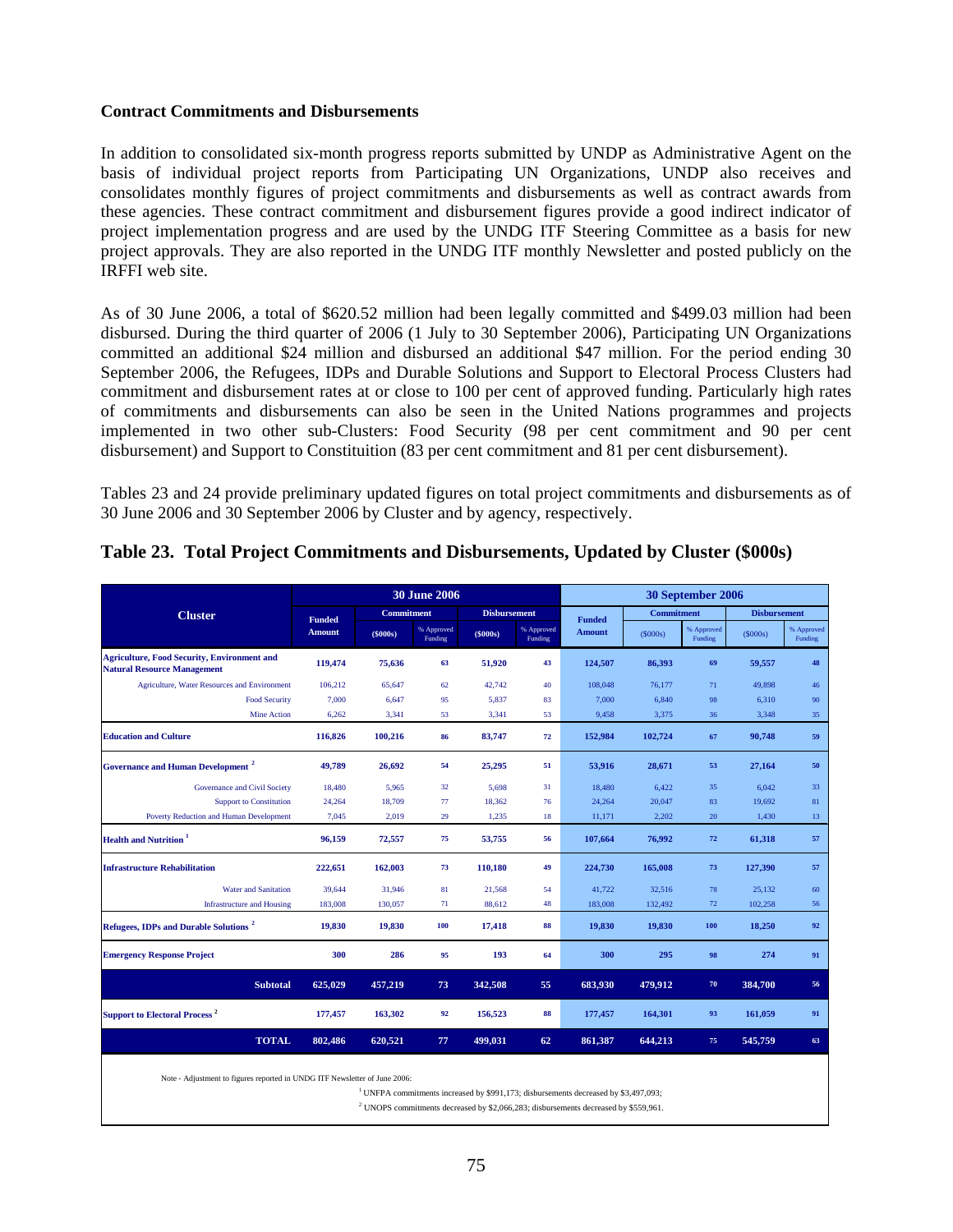The overall current commitment rate of 75 per cent and the disbursement rate of 63 per cent represent record implementation levels attained by the United Nations agencies in Iraq despite ongoing security challenges and a difficult operating environment on the ground.

|                  |               |                   | <b>30 June 2006</b>   |                     |                       | 30 September 2006 |            |                       |                     |                       |  |  |
|------------------|---------------|-------------------|-----------------------|---------------------|-----------------------|-------------------|------------|-----------------------|---------------------|-----------------------|--|--|
| <b>AGENCY</b>    | <b>Funded</b> | <b>Commitment</b> |                       | <b>Disbursement</b> |                       | <b>Funded</b>     | Commitment |                       | <b>Disbursement</b> |                       |  |  |
|                  | <b>Amount</b> | (S000s)           | % Approved<br>Funding | (S000s)             | % Approved<br>Funding | <b>Amount</b>     | (S000s)    | % Approved<br>Funding | (S000s)             | % Approved<br>Funding |  |  |
| <b>ESCWA</b>     | 8,340         | 4,274             | 51                    | 3.008               | 36                    | 8,340             | 4,510      | 54                    | 3,347               | 40                    |  |  |
| <b>FAO</b>       | 73,485        | 41,217            | 56                    | 22,960              | 31                    | 75,322            | 51,048     | 68                    | 29,673              | 39                    |  |  |
| <b>ILO</b>       | 321           | 315               | 98                    | 312                 | 97                    | 321               | 315        | 98                    | 314                 | 98                    |  |  |
| <b>UNDP</b>      | 247,732       | 178,224           | 72                    | 142,358             | 57                    | 251,948           | 180,185    | 72                    | 157,199             | 62                    |  |  |
| <b>UNDPA/EAD</b> | 7,802         | 5,744             | 74                    | 4,344               | 56                    | 7,802             | 6,487      | 83                    | 5,087               | 65                    |  |  |
| UNEP             | 16.605        | 15,315            | 92                    | 11,668              | 70                    | 16.605            | 15,322     | 92                    | 11,355              | 68                    |  |  |
| <b>UNESCO</b>    | 31,414        | 22,359            | 71                    | 20,263              | 65                    | 33,739            | 23,382     | 69                    | 21,441              | 64                    |  |  |
| UNFPA $^{\rm 1}$ | 12,603        | 8,995             | 71                    | 5,896               | 47                    | 12,603            | 9,123      | 72                    | 6,083               | 48                    |  |  |
| <b>UNHABITAT</b> | 49,375        | 39,674            | 80                    | 30,250              | 61                    | 56,007            | 42,108     | 75                    | 33,658              | 60                    |  |  |
| <b>UNHCR</b>     | 10,088        | 10,088            | 100                   | 8,224               | 82                    | 10,088            | 10,088     | 100                   | 8,977               | 89                    |  |  |
| UNICEF           | 92,784        | 81,038            | 87                    | 58,041              | 63                    | 121,044           | 82,073     | 68                    | 64,092              | 53                    |  |  |
| <b>UNIDO</b>     | 14.522        | 7.082             | 49                    | 5.736               | 39                    | 14.522            | 7,705      | 53                    | 6.452               | 44                    |  |  |
| <b>UNIFEM</b>    | 3.575         | 2.628             | 74                    | 2.803               | 78                    | 3.575             | 3,227      | 90                    | 3.173               | 89                    |  |  |
| UNOPS $^2$       | 147,827       | 132,294           | 89                    | 124,601             | 84                    | 151.953           | 133,773    | 88                    | 129.532             | 85                    |  |  |
| <b>WFP</b>       | 7,000         | 6.647             | 95                    | 5,837               | 83                    | 11,999            | 7,167      | 60                    | 6,637               | 55                    |  |  |
| <b>WHO</b>       | 79,013        | 64.630            | 82                    | 52,730              | 67                    | 85,519            | 67,700     | 79                    | 58,739              | 69                    |  |  |
| <b>TOTAL</b>     | 802,486       | 620,521           | 77                    | 499,031             | 62                    | 861,387           | 644.213    | 75                    | 545,759             | 63                    |  |  |

| Table 24. Total Project Commitments and Disbursements, Updated by Agency (\$000s) |  |  |  |  |  |
|-----------------------------------------------------------------------------------|--|--|--|--|--|
|-----------------------------------------------------------------------------------|--|--|--|--|--|

Note - Adjustment to figures reported in UNDG ITF Newsletter of June 2006:

 $^{\rm 1}$  UNFPA commitments increased by \$991,173; disbursements decreased by \$3,497,093;

 $^2$  UNOPS commitments decreased by \$2,066,283; disbursements decreased by \$559,961.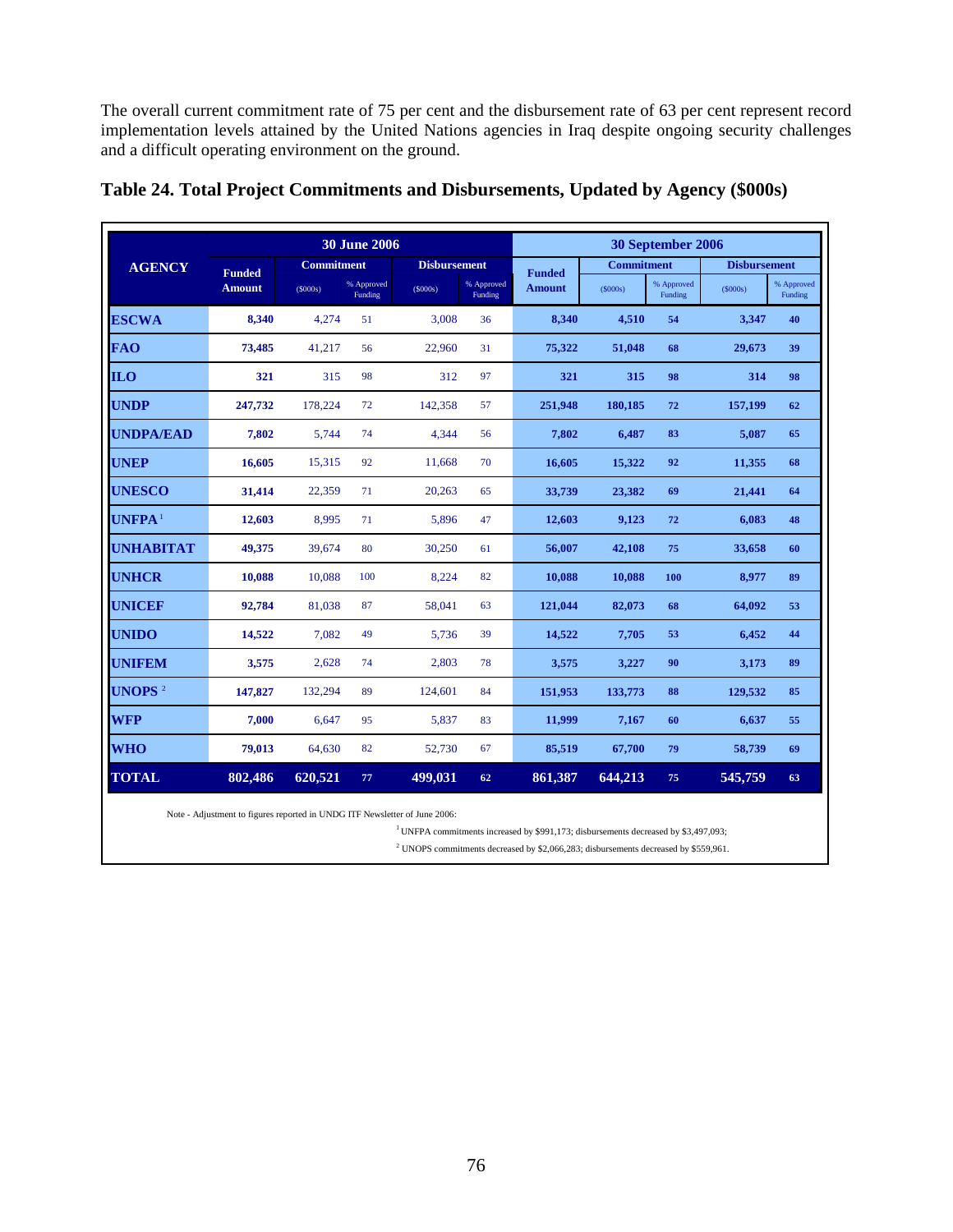|                             |                |               |                         |                     |                | <b>VALUE AND NUMBER OF AWARDS BY COUNTRY</b> |                         |                |                         |                   |
|-----------------------------|----------------|---------------|-------------------------|---------------------|----------------|----------------------------------------------|-------------------------|----------------|-------------------------|-------------------|
|                             |                | July-Dec 2004 |                         | <b>Jan-Dec 2005</b> |                | Jan-June 2006                                |                         | July-Sept 2006 |                         | Total 2004 - 2006 |
| <b>Country</b>              | <b>Awards</b>  | <b>Amount</b> | <b>Awards</b>           | <b>Amount</b>       | <b>Awards</b>  | <b>Amount</b>                                | <b>Awards</b>           | <b>Amount</b>  | <b>Awards</b>           | <b>Amount</b>     |
| <b>Australia</b>            | 1              | 15.664        | $\overline{2}$          | 473.222             |                |                                              |                         |                | 3                       | 488.886           |
| <b>Austria</b>              | $\overline{4}$ | 641,557       | 13                      | 4,469,176           | $\overline{1}$ | 54,008                                       |                         |                | 18                      | 5,164,741         |
| <b>Bahrain</b>              |                |               | $\overline{7}$          | 2,337,656           |                |                                              |                         |                | $\overline{7}$          | 2,337,656         |
| <b>Belgium</b>              | $\overline{1}$ | 22,500,000    | $\mathbf 0$             | $\overline{0}$      |                |                                              |                         |                | 1                       | 22,500,000        |
| Canada                      |                |               | $\overline{\mathbf{4}}$ | 187,228             | 1              | 12,000                                       |                         |                | 5                       | 199,228           |
| China                       | 20             | 34,872,695    | 10                      | 13,509,109          |                |                                              |                         |                | 30                      | 48,381,804        |
| Croatia                     |                |               | $\overline{1}$          | 11,780              |                |                                              |                         |                | $\overline{1}$          | 11,780            |
| <b>Cyprus</b>               |                |               | 3                       | 219,835             |                |                                              |                         |                | 3                       | 219,835           |
| <b>Czech Republic</b>       | $\overline{1}$ | 287,522       | $\overline{2}$          | 5,980,425           |                |                                              | 1                       | 23,681         | 4                       | 6,291,628         |
| <b>Denmark</b>              | 8              | 11,118,139    | 17                      | 20,588,584          | 13             | 723,869                                      |                         |                | 38                      | 32,430,592        |
| Egypt                       | 11             | 210,364       | 23                      | 895,763             | $\mathbf{1}$   | 22,463                                       |                         |                | 35                      | 1,128,590         |
| <b>Finland</b>              |                |               | $\overline{2}$          | 211,154             |                |                                              |                         |                | $\overline{\mathbf{2}}$ | 211,154           |
| <b>France</b>               | $\overline{4}$ | 210,377       | 21                      | 1,857,513           | 3              | 654,094                                      |                         |                | 28                      | 2,721,984         |
| Germany                     | 9              | 1,473,443     | 60                      | 6,504,379           | 16             | 1,317,780                                    | $\overline{2}$          | 7,314,457      | 87                      | 16,610,059        |
| India                       | $\mathbf{1}$   | 26.496        | 9                       | 1,830,768           | $\mathbf{1}$   | 28,660                                       |                         |                | 11                      | 1,885,924         |
| Indonesia                   |                |               | $\overline{1}$          | 112,000             |                |                                              |                         |                | $\overline{1}$          | 112,000           |
| Iran (Islamic Republic of)  | $\mathbf{1}$   | 56,980        | 3                       | 55,635              |                |                                              |                         |                | 4                       | 112,615           |
| Iraq                        | 78             | 8,128,524     | 467                     | 49,784,490          | 108            | 16,486,460                                   | 13                      | 2,447,398      | 666                     | 76,846,872        |
| <b>Ireland</b>              |                |               | $\overline{2}$          | 79,696              |                |                                              |                         |                | $\overline{\mathbf{2}}$ | 79,696            |
| Italy                       | 6              | 1,603,691     | 30                      | 7,459,626           | $\overline{4}$ | 165,737                                      |                         |                | 40                      | 9,229,054         |
| Japan                       | 8              | 17,317,159    | 20                      | 52,053,602          | 3              | 118,802                                      | $\overline{1}$          | 7,197          | 32                      | 69,496,760        |
| Jordan                      | 51             | 6,295,890     | 127                     | 12,574,368          | 50             | 208,860                                      | 11                      | 64,192         | 239                     | 19,143,310        |
| Kenya                       |                |               | $\overline{1}$          | 284,457             |                |                                              |                         |                | $\mathbf{1}$            | 284,457           |
| <b>Kuwait</b>               | $\overline{1}$ | 304,750       | 13                      | 3,623,003           |                |                                              |                         |                | 14                      | 3,927,753         |
| Lebanon                     | 3              | 2,637,565     | 13                      | 2,263,206           |                |                                              |                         |                | 16                      | 4,900,771         |
| Liechtenstein               | $\mathbf{1}$   | 22,700,000    | $\mathbf{0}$            | $\overline{0}$      |                |                                              |                         |                | 1                       | 22,700,000        |
| <b>Morocco</b>              |                |               | $\overline{1}$          | 16,400              |                |                                              |                         |                | $\overline{1}$          | 16,400            |
| <b>Netherlands</b>          | 10             | 1,784,903     | 22                      | 4,125,271           | 4              | 966,127                                      |                         |                | 36                      | 6,876,301         |
| <b>New Zealand</b>          | $\overline{1}$ | 160,997       | $\mathbf{0}$            | $\Omega$            |                |                                              |                         |                | 1                       | 160,997           |
| <b>Norway</b>               | $\overline{1}$ | 41,000        | $\overline{0}$          | $\overline{0}$      |                |                                              |                         |                | $\overline{1}$          | 41,000            |
| Oman                        | $\overline{4}$ | 493,485       | 6                       | 1,457,456           | 4              | 489,610                                      |                         |                | 14                      | 2,440,551         |
| <b>Pakistan</b>             |                |               | $\overline{1}$          | 15,062              |                |                                              |                         |                | 1                       | 15,062            |
| Saudi Arabia                |                |               | 4                       | 314,019             | $\mathbf{1}$   | 153,000                                      |                         |                | 5                       | 467,019           |
| <b>Slovenia</b>             |                |               | $\overline{2}$          | 380.980             |                |                                              |                         |                | $\overline{2}$          | 380,980           |
| <b>South Africa</b>         |                |               | 3                       | 42,188              | 1              | 6,700                                        |                         |                | 4                       | 48,888            |
| Spain                       |                |               | $\overline{2}$          | 150,595             |                |                                              | 1                       | 24,623         | 3                       | 175,218           |
| Sudan                       |                |               | 1                       | 78,975              |                |                                              |                         |                | 1                       | 78,975            |
| <b>Sweden</b>               | $\overline{2}$ | 12,680,046    | 3                       | 106,731             | 3              | 56,892                                       | 1                       | 109,637        | 9                       | 12,953,306        |
| <b>Switzerland</b>          | 5              | 184,332       | 25                      | 2,069,252           | $\overline{1}$ | 27,660                                       |                         |                | 31                      | 2,281,244         |
| <b>Syrian Arab Republic</b> |                |               | 3                       | 463,061             |                |                                              |                         |                | 3                       | 463,061           |
| <b>Thailand</b>             | 1              | 8,221         | $\overline{1}$          | 43,836              |                |                                              |                         |                | $\overline{a}$          | 52,057            |
| <b>Tunisia</b>              | $\overline{2}$ | 38,650        | $\overline{2}$          | 47,340              |                |                                              |                         |                | 4                       | 85,990            |
| <b>Turkey</b>               | 6              | 2,446,956     | $\overline{1}$          | 452,500             |                |                                              |                         |                | $\overline{7}$          | 2,899,456         |
| <b>United Arab Emirates</b> | $\overline{1}$ | 32,500        | $\overline{7}$          | 41,390,975          | $\overline{c}$ | 47,822                                       | $\overline{1}$          | 46,800         | 11                      | 41,518,097        |
| <b>United Kingdom</b>       | 23             | 14,596,065    | 57                      | 37,540,997          | 17             | 1,488,435                                    | $\overline{\mathbf{4}}$ | 644,081        | 101                     | 54,269,578        |
| <b>United States</b>        | 8              | 1,562,414     | 18                      | 7,821,762           | $\overline{7}$ | 158,437                                      |                         |                | 33                      | 9,542,613         |
| <b>Total</b>                | 273            | 164,430,385   | 1,010                   | 283,884,075         | 241            | 23, 187, 416                                 | 35                      | 10,682,066     | 1559                    | 482,183,942       |

### **Table 25. Value and Number of Contract Awards, by Country (\$)**

As shown in table 25, during the period from 1 July 2004 to 30 September 2006, 1,559 contracts were posted on the UNDG ITF web site and awarded to suppliers from 46 countries. These contracts are for the provision of services, supplies, commodities, equipment and other project inputs and have a combined value of \$482 million. Iraq, with \$77 million in contract awards (666 separate contracts), is the largest supplier of goods and services, indicating the large volume of national/local contracting, particularly for community-level infrastructure rehabilitation, that is being undertaken in Iraq.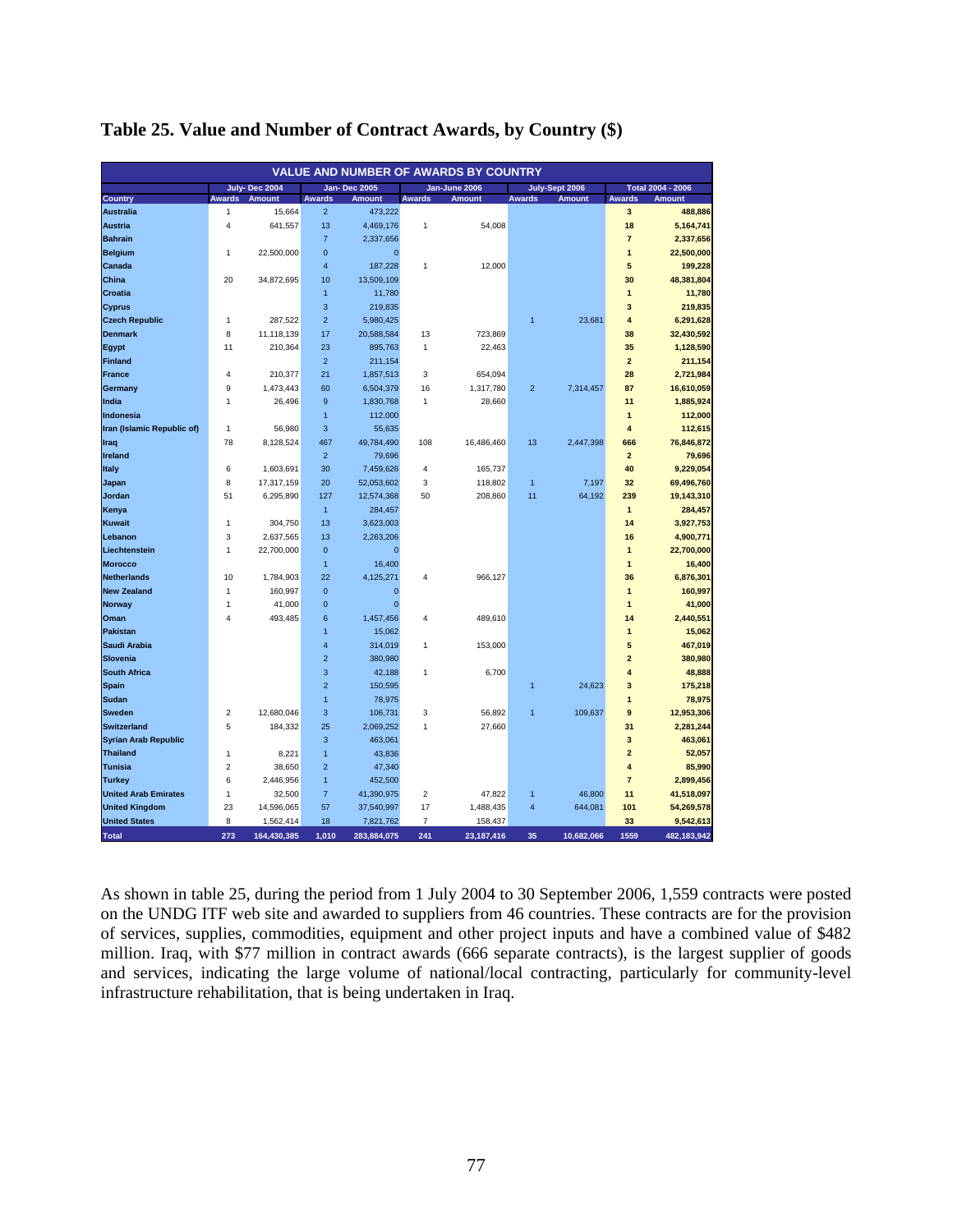# **Table 26. Contract Awards, by Cluster (\$)**

| <b>CONTRACT AWARDS BY CLUSTER</b><br>1 July 2004- 30 September 2006     |      |     |               |
|-------------------------------------------------------------------------|------|-----|---------------|
| <b>Cluster</b>                                                          | No.  | %   | <b>Amount</b> |
| A-Agriculture, Food Security, Environment & Natural Resource Management | 197  | 11  | 52,534,909    |
| <b>B-Education &amp; Culture</b>                                        | 417  | 19  | 90,868,303    |
| <b>C</b> -Governance & Human Development                                | 45   |     | 6,417,314     |
| <b>D</b> -Health & Nutrition                                            | 674  | 10  | 48,572,597    |
| <b>E-Infrastructure &amp; Rehabilitation</b>                            | 148  | 27  | 131,547,735   |
| <b>F-Refugees, IDPs &amp; Durable Solutions</b>                         | 42   | 3   | 13,634,760    |
| <b>G</b> -Support to Electoral Process                                  | 36   | 29  | 138,608,327   |
|                                                                         | 1559 | 100 | 482,183,945   |

# **Table 27. Contract Awards, by Method of Procurement (\$)**

|                            | <b>July-Dec 2004</b> |               |             |       |                | Jan-Sept 2006<br><b>Jan-Dec 2005</b> |     |               |               |                        |  |  |
|----------------------------|----------------------|---------------|-------------|-------|----------------|--------------------------------------|-----|---------------|---------------|------------------------|--|--|
| <b>Method</b>              | No.                  | $\frac{9}{6}$ | Amount      | No.   | $\frac{9}{6}$  | <b>Amount</b>                        | No. | $\frac{9}{6}$ | <b>Amount</b> | <b>Cumulative</b>      |  |  |
| <b>Competitive Bidding</b> | 165                  | 57            | 94,400,478  | 764   | 71             | 200,201,996                          | 196 | 71            |               | 24.143.860 318.746.334 |  |  |
| <b>Direct Contracting</b>  | 79                   | 35            | 57,613,894  | 214   | 28             | 79,124,673                           | 79  | 29            | 9,724,557     | 146.463.124            |  |  |
| Long-term Agreement        | 29                   | 8             | 12.416.013  | 32    | $\overline{2}$ | 4.557.408                            |     |               | 1.066         | 16,974,487             |  |  |
|                            | 273                  |               | 164,430,385 | 1.010 |                | 283,884,077                          | 276 |               |               | 33,869,483 482,183,945 |  |  |

On a cumulative basis, of the total contract awards of approximately \$482 million, contracts totalling some \$319 million (66 per cent) were awarded under competitive bidding while there were about \$146 million (30 per cent) and \$17 million (4 per cent) in direct contracts and long-term agreements, respectively, as per the Financial Regulations and Rules of the implementing agencies. Of the \$146 million in "direct contract" awards, \$116 million (79 per cent) were for the rehabilitation of major infrastructure where the equipment could be provided only by the original supplier owing to the need to ensure compatibility and standardization.

## **Interest Earned by Participating UN Organizations**

At the Fourth Donor Committee Meeting held at the Dead Sea, Jordan, in July 2005, it was decided that all interest earned by the Participating UN Organizations would be credited to the UNDG ITF account unless the governing bodies of the said organizations had approved decisions that did not allow for such a refund.

Of the fifteen Participating UN Organizations that received funding from UNDG ITF in 2004 and 2005, all organizations except UNICEF have reported interest earnings totaling \$10.82 million (see table 28). UNICEF has indicated that, in accordance with its Financial Regulation 11.4, "Interest derived from placement of funds shall be credited to miscellaneous income. Unless otherwise authorized by its Executive Director, no interest shall be payable on funds administered by UNICEF". WFP reported no interest earnings due to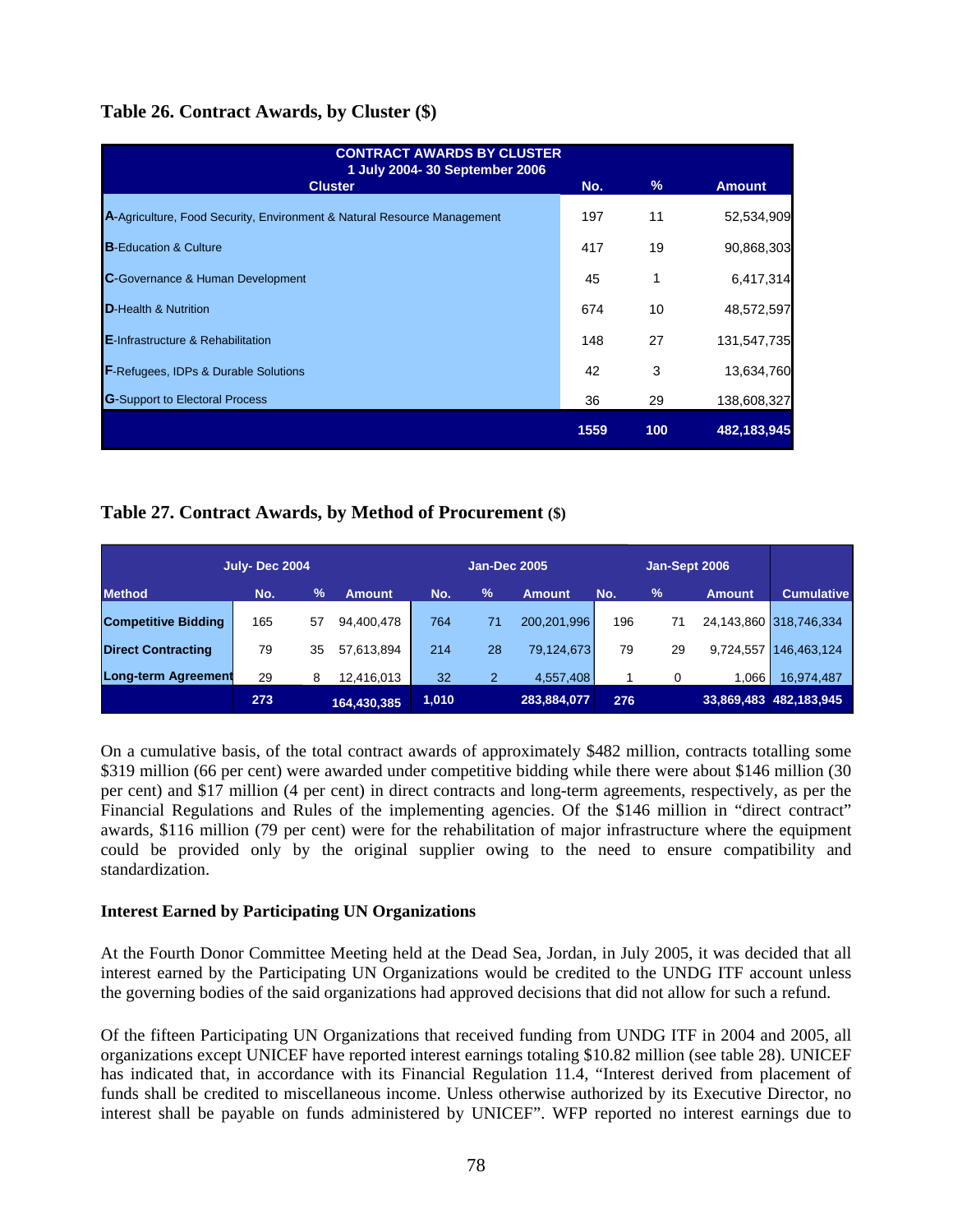immediate use of approved funds.

While WHO and UNDP have reported total interest earnings of \$1,298,320 and \$5,445,541, respectively, they have indicated that they will not be refunding any interest (in the case of UNDP, not at present). WHO has indicated that, as per its financial procedures, interest will be used to increase the funds available for programme implementation. In keeping with the aforesaid, WHO has expended \$191,225 for a project in Iraq funded from its interest earnings. UNDP, as per its Financial Rule 126.7, has recorded interest earnings as miscellaneous income to be used for programme implementation under its "UNDP Iraq Reconstruction Trust Fund" (which is separate from the UNDG ITF account), established to receive approved UNDG ITF funds to be used for projects implemented by UNDP. Any surplus remaining in the "UNDP Iraq Reconstruction Trust Fund" at the end of the programme will be credited to the UNDG ITF account. As of the reporting period under review, the total interest received from agencies and credited to the UNDG ITF Agency Earned Interest account for 2004 and 2005 is \$795,205 and \$755,703.35, respectively.

| <b>AGENCY</b>     | 2004 INTEREST  | <b>2005 INTEREST</b> | <b>TOTAL</b> |
|-------------------|----------------|----------------------|--------------|
| <b>ESCWA</b>      | $\overline{0}$ | 29,467               | 29,467       |
| <b>FAO</b>        | 236,302        | 830,087              | 1,066,389    |
| <b>ILO</b>        | 596            | 1,151                | 1,747        |
| <b>UNDP</b>       | 1,329,142      | 4,116,399            | 5,445,541    |
| <b>UNEP</b>       | 42,006         | 100,514              | 142,521      |
| <b>UNESCO</b>     | 78,273         | 467,500              | 545,773      |
| <b>UNFPA</b>      | 142,294        | 218,943              | 361,237      |
| <b>UN-HABITAT</b> | 126,562        | 258,736              | 385,298      |
| <b>UNHCR</b>      | $\mathbf{0}$   | 20,456               | 20,456       |
| <b>UNICEF</b>     | $\overline{0}$ | $\mathbf{0}$         | $\mathbf{0}$ |
| <b>UNIDO</b>      | 47,676         | 418,423              | 466,099      |
| <b>UNIFEM</b>     | 9,368          | 49,056               | 58,424       |
| <b>UNOPS</b>      | 112,128        | 888,303              | 1,000,431    |
| WFP               | $\theta$       | $\overline{0}$       | $\Omega$     |
| WHO               | 446,510        | 851,810              | 1,298,320    |
| <b>TOTAL</b>      | 2,570,858      | 8,250,846            | 10,821,703   |

## **Table 28. Reported Interest Earned by Implementing UN Organizations as of 30 June 2006 (\$)**

## **2.4.4 Cost Recovery**

As indicated in the earlier reports, the cost recovery for UNDG ITF is guided by the applicable provisions of the IRFFI TOR, the LOA concluded by UNDP as the Administrative Agent of the UNDG ITF with IRFFI donors, and the MOU concluded with Participating UN Organizations.

For the reporting period from 1 July 2004 to 30 June 2006, the actual costs were as follows:

1. The Administrative Agent fee of \$7.45 million, charged for the entire duration of the Fund, amounted to 0.81per cent of total funds deposited and is less than the one per cent that is generally agreed among UNDG organizations for administering similar funds.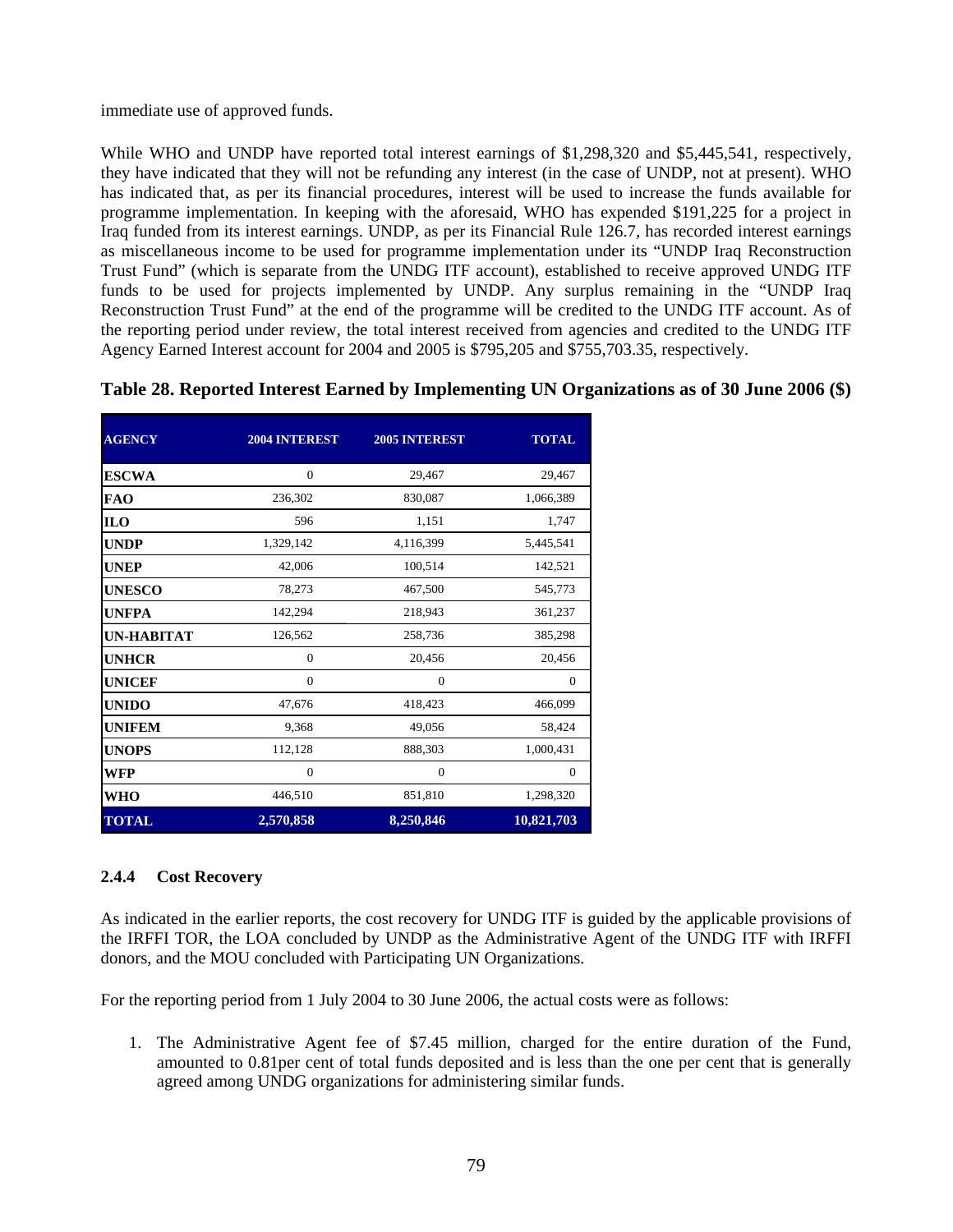- 2. Indirect costs of Participating UN Organizations amounted to \$29.12 million, which works out to 5.1 per cent of total programme costs and which is at the lower agreed range of 5 to 9 per cent (with an average of 7 per cent) for such costs.
- 3. Direct costs for the UNDG ITF Steering Committee Support Office and the IRFFI Secretariat (the latter was discontinued in February 2005 since the benefit from it did not justify its significant cost outlay) are currently charged at a notional rate of 0.15 per cent, based on an estimate of such costs for the four-year life cycle of the Fund. As of 30 June 2006, \$1.38 million had been set aside to fund such costs. Based on the actual costs incurred until the end of 2006 and the proposed extension of the UNDG ITF to 2008 or 2010 (similar to the World Bank), it may be necessary to adjust the rate for direct costs from 2007 onwards.

The UNDG ITF has earned interest on bank accounts amounting to \$9.70 million and incurred \$8,986 as bank charges for the period ending 30 June 2006. Fund earned interest income totalling \$300,000 was used to fund the humanitarian project, "Pilgrim Stampede Emergency Micro Grant Response", implemented by UNOPS, and \$199,816 were used to make partial payment to PWC for its review and assessment study of the UNDG ITF.

### **2.4.5. Financial Management**

As indicated earlier, as per the provisions of the LOA and the MOU signed by UNDP as the Administrative Agent of the UNDG ITF with donors and the Participating UN Organizations, respectively, the financial management of funds transferred to individual agencies for implementation of projects is the responsibility of the respective United Nations implementing agency. Each agency maintains records and accounts and applies its own financial regulations, rules and procedures for the receipt, administration, disbursement and reporting of funds that are transferred to it by UNDP and for interest earnings.

## **2.5. Transparency and Accountability of the UNDG ITF Operations**

The major vehicle for public transparency of UNDG ITF operations continues to be the IRFFI [www.irffi.org](http://www.irffi.org/) web site to which readers are referred. The public posting of contract award data on this site has brought a high level of transparency, which has been widely appreciated. It has been advantageous to the public, the business community and the Participating UN Organizations themselves. By accessing the site, United Nations programme managers, for example, can easily determine costs for activities comparable to those that they are planning while vendors can benchmark their subsequent product and service offerings to be competitive in future bidding exercises.

Within the framework on financial management indicated in the previous section, in the interest of greater transparency and to increase competitive supply sourcing, Participating UN Organizations are increasingly publishing Expressions of Interest, Requests for Proposals and Invitations to Bid on the IRFFI public web site in addition to publishing such notices in their own agency procurement notice outlets. Adaptations in the content of some calls for tender have also been made in response to lessons learned through the posting on a shared web site.

The UNDG ITF had also initiated an independent "lessons-learned and review exercise". This review was undertaken by PWC under the overall responsibility of the UNDP Office of Audit and Performance Review. Some of the key findings and recommendations as discussed at the Amman informal briefing are included in the Lessons Learned section of this report (section 3.6)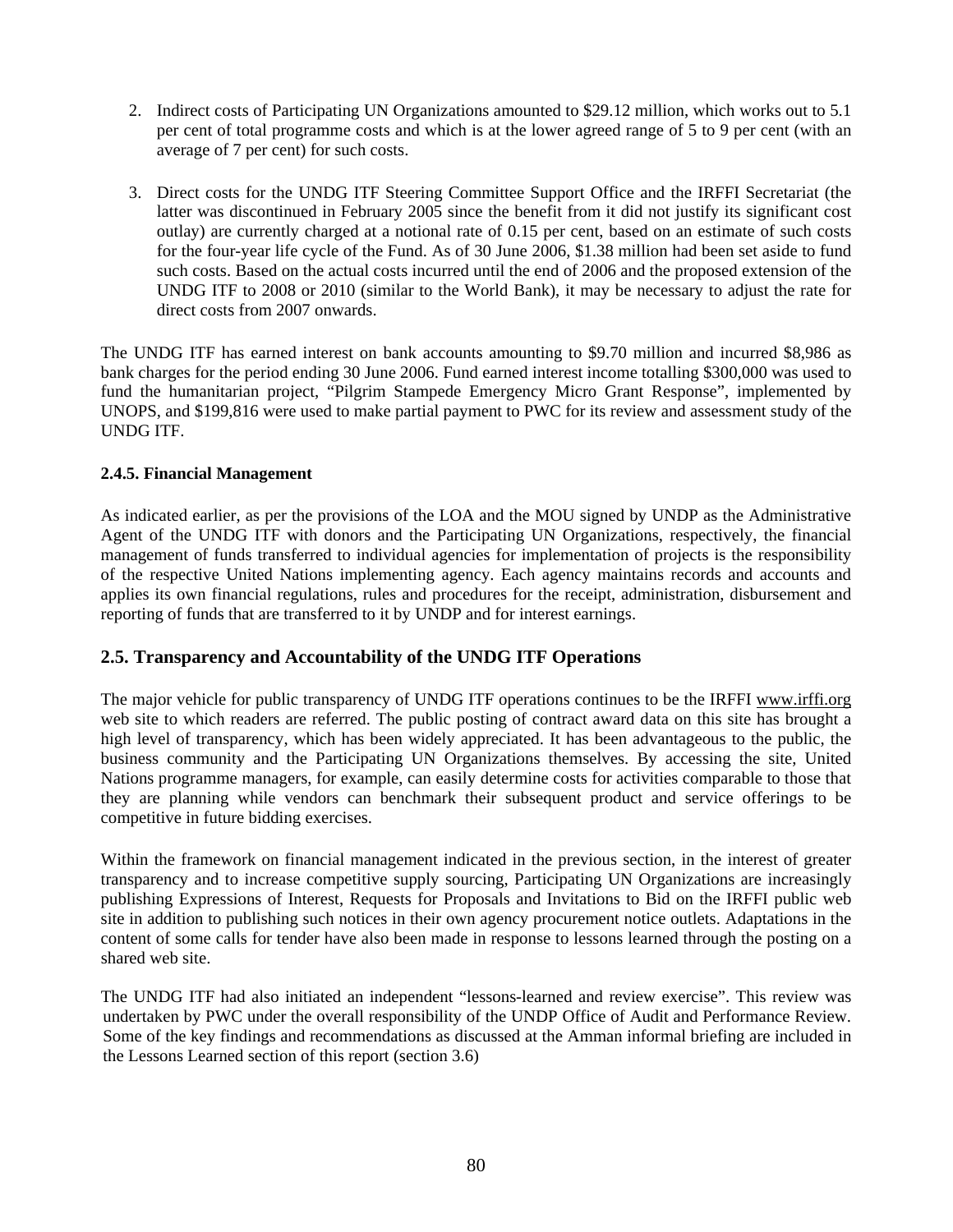# **3. Future Programme Implementation**

# **3.1 Security**

The evolution of the security situation continues to be a strong determining factor for the success of future UNDG ITF programme implementation. During July and August 2006, the security situation deteriorated.

The most recent Report of the Secretary-General to the Security Council on UNAMI (S/2006/706) of 1 September 2006, on which this section draws, underlines that United Nations staff members remain at risk of becoming targets of violence.

The level of violence in Iraq continues to rise in many areas of the country. The sectarian nature of most of the violence, together with resistance groups, extremist-led armed groups and organized criminal groups, combine to create a very complex and dangerous operating environment. The current level of violence and disorder is likely to continue for some time. Daily civilian casualties remain high. Large-scale kidnappings are now common as are false checkpoints and summary executions by various Shiite and Sunni armed groups. Despite the introduction of the Baghdad security plan by the Government in June 2006, the levels of violence in the city have actually risen, indicating the worrisome capability of insurgents, armed opposition groups and criminal gangs. Early in August 2006, the Government of Iraq announced a second phase of the Baghdad security plan in which more than 3,700 Multinational Force troops and their armoured fighting vehicles were deployed in the city in another attempt to contain the intensifying violence.

The security situation in Iraq varies widely, however. Next to Baghdad, the western province of Al-Anbar is considered the most dangerous area in the country. As a result, the United Nations is unable to conduct operations there. In Baghdad, many districts have been effectively out of bounds for United Nations operations for extended periods. Large numbers of civilians as well as personnel of Iraqi security forces and troops of the Multinational Force are killed every week.

United Nations national staff members have been directly and indirectly affected by the violence, particularly in Baghdad and Basrah. One national staff member of WHO has been missing since early May 2006 and several others have been threatened. The immediate relatives of several other staff members have been kidnapped and subsequently released in return for ransom or murdered. United Nations national staff members in Basrah have been directly threatened and, in a few cases, their family members or close relatives have been killed. United Nations staff members are exposed to the effects of violence on a regular basis and must take appropriate action to avoid potential threats. Therefore, exceptional measures have been adopted, including flexible working hours, biweekly security briefings, the establishment of a national staff security working group, limited temporary accommodation in the international zone, and subsequent interaction with the Multinational Force, the Government of Iraq and other entities, when appropriate. Assisting its national staff members remains one of the foremost concerns of the Mission.

Project staff and monitors of UNDG ITF projects are as badly affected by the deteriorating security situation. The case of the whole editorial board of Aswat al-Iraq being moved out of Baghdad cited in chapter two is a case in point. The ability of the UNCT to operate effectively in Iraq in delivering UNDG ITF programmes remains, therefore, severely constrained by the security environment. Inevitably, this does restrict the ability and means of the United Nations, its partners and national institutions to deliver services, goods, technical support and policy advice and to contribute to reconstruction. UNDG ITF activities will continue to use the adapted remote management implementation mechanisms and proceed with caution at all times.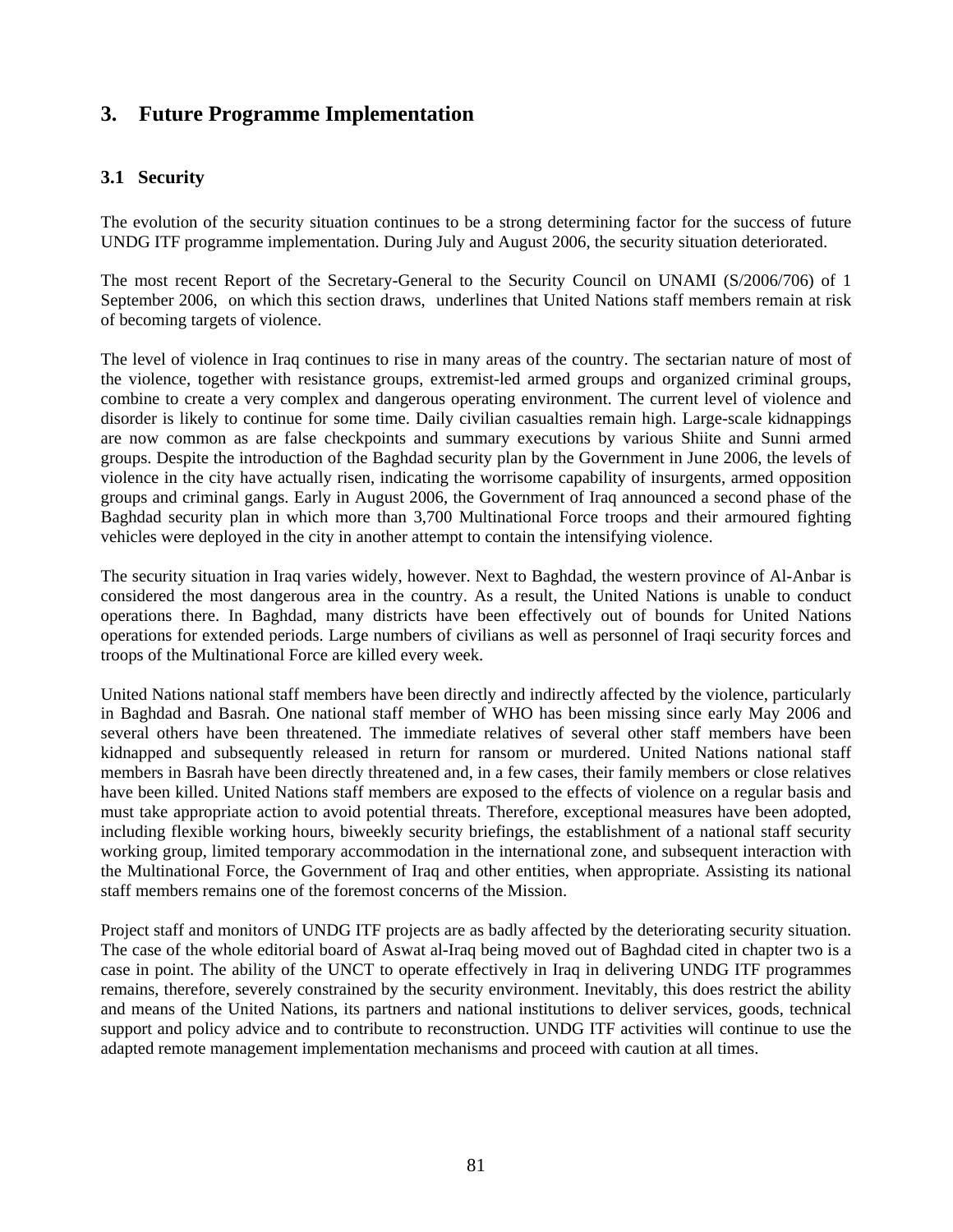# **3.2 Interdependence of Reconstruction and the Political Process**

Security Council resolution 1546 (2004) and its update 1700 (2006) clearly outline the breadth of the United Nations mandate in Iraq. The different elements of the mandate – the leading role of the United Nations in support for the political transition and its role in reconstruction – are closely intertwined, and progress in the one continues to be inextricably linked with progress in the other.

As has occurred in some other post-conflict situations, the standoff over the formation of a government for the full constitutionally mandated term exacerbated the underlying tensions and led to a resurgence of violence. In retrospect, the most salient feature of the elections appears to have been the sectarian nature of the voting. The attack on the Samarra shrine in February 2006 has led to an explosion in sectarian violence, which is having a continuing negative impact on reconstruction activities.

The UNCT, with funding from the UNDG ITF, will, of necessity, continue with the concentration on governance and basic services in the upcoming reporting period. It should be noted, however, that on key constitutional and electoral issues, little immediate progress is foreseen in 2006. A second round of multiparty-stakeholder dialogues may be launched by the Constitution support office team, but this will not replace in any real way the actual discussion on constitutional amendments that is needed in the appropriate committee of the National Assembly. After all, during the present reporting period, the team succeeded in addressing all contentious issues and identifying draft text. What is required at this stage is political movement. The political office of UNAMI is working hard on facilitating this process. Assistance to the provision of basic services will continue in its efforts to address some of the underlying tensions and conflict related to economic and social deprivation.

An important element of the attempt to move the political and reconstruction processes forward is the International Compact with Iraq (ICI). It has already been recognized that this process, in order to be effective, must not only seek to tackle the economic reform agenda but also address political and security concerns.

On 10 September 2006, the Government of the United Arab Emirates hosted a preparatory meeting in Abu Dhabi on the ICI. The meeting, which was co-chaired by the Deputy Prime Minister of Iraq and the Deputy Secretary-General of the United Nations, was attended by States and multilateral institutions.

The purpose of the meeting was to assess the preparatory work of the ICI, an initiative of the Iraqi Government supported by the international community. The event was attended by representatives of 13 Governments, the European Union, the European Commission and the League of Arab States and senior officials of the Arab Fund for Economic and Social Development, the IMF, the Islamic Development Bank and the World Bank. The meeting resulted in an agreement on the direction and process of the ICI as presented by the Government of Iraq.

The participants welcomed the commitments made by the Government of Iraq within a comprehensive political, security and economic framework that addresses the urgent needs of the Iraqi people. They also pledged their support to work closely with the Government of Iraq in further developing the ICI with the assistance of the United Nations and the World Bank. The participants affirmed that the IRFFI would be recalibrated as an important instrument for the international community to support the implementation of the ICI. For its part, the United Nations is committed to supporting and facilitating the ICI through its Mission and agencies in Iraq and the good offices of the Secretary-General and his representatives.

The Preparatory Group Meeting recognized the need to expeditiously complete the development of the ICI through a broad consultative process at the national, regional and international levels. To this end, the participants expressed their commitment to working towards the adoption of the ICI by the end of the year.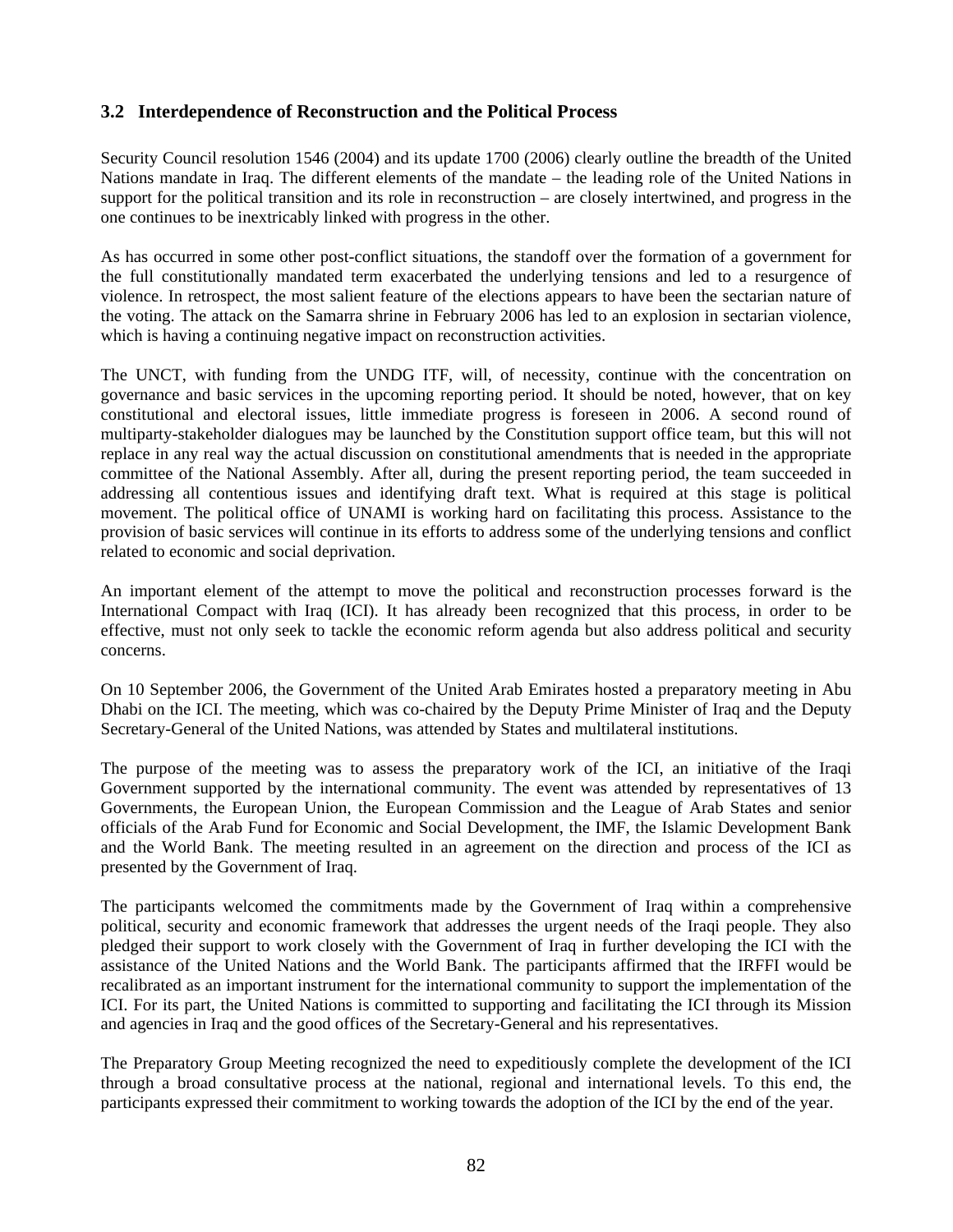On 9 October 2006, the Preparatory Group for ICI held its second meeting at the UNAMI office in Baghdad. Co-chaired by the Iraqi Deputy Prime Minister and the Special Representative of the Secretary-General in Iraq, the meeting was also attended by a high-level delegation of the Iraqi Government, including the Minister of Finance, the Minister of Planning and Development Cooperation, the Deputy Minister for Foreign Affairs, advisers to the Vice President, advisers to the Prime Ministers, the Government Spokesman and the Baghdad representatives of the ICI Preparatory Group member States (European Commission, France, Germany, Italy, Japan, Republic of Korea, United Kingdom, United States). The meeting was also attended, via video link, by representatives of the Arab Fund for Economic and Social Development, the European Union Presidency**,** the Islamic Development Bank, United Nations Headquarters in New York and the World Bank.

The meeting discussed progress made to date and the upcoming steps to ensure success of the ICI. These steps will include, among others, expanding and reviewing the ICI draft to reflect comments by Iraqi officials and donors. Outcomes of the first round of SWGs and the second iteration of the ICI document as updated will be presented to the Preparatory Group members at the next Preparatory Group meeting to be held on 19 October in Baghdad.

Further updates on the progress of the Compact can be found on the dedicated web site for the process: <http://www.iraqcompact.org/>

# **3.3 Future Work of the UNDG ITF**

The UNCT will continue to assist the Iraqi Government to better govern and manage its affairs for the medium and long term and ensure that UNCT activities address the basic needs and remedy the vital problems that presently afflict ordinary Iraqis. The situation has changed in Iraq, and despite all the previous efforts of UNDG ITF projects, the overall level of basic services has steadily declined. Moreover, a fragile Government currently exists, which must grapple with the anticipated impact of the Compact and its proposed reforms. Therefore, the UNCT plans to revisit the United Nations Assistance Strategy document and come up with a realistic and manageable intervention for the United Nations to accelerate the provision of basic services that are critical to support the broad-based economic reform measures that are expected to be implemented as an outcome of the ICI.

The United Nations strategy and the list of activities that are based on the National Development Strategy are still valid, but there are too many objectives. As such, the UNCT is now planning to focus on limited areas (beyond the Constitution and electoral processes) where it believes that it can help the Iraqi Government to better govern and manage its resources (i.e., through policy advice, good governance and economic reforms) and to concentrate on three urgent priority areas that are manageable sectors of intervention where the United Nations can make a visible impact on addressing the deteriorating humanitarian situation (i.e., through provision of key basic social services).

### **3.3.1 Governance Support**

The following is an outline of proposed UNCT future action on the Constitution and the electoral process.

### **3.3.1.1 Constitutional Work**

In light of the political developments in Iraq since the formation of the elected government, UNAMI and UNDP have been assessing whether there will be a full or partial review of the Constitution. According to the Constitution, a full review followed by a referendum would take place soon after the formation of the Government, but it is unclear how in-depth this review will be. Based on the new realities on the ground, UNAMI and UNDP will revise and adjust strategies to ensure that the United Nations meets its obligations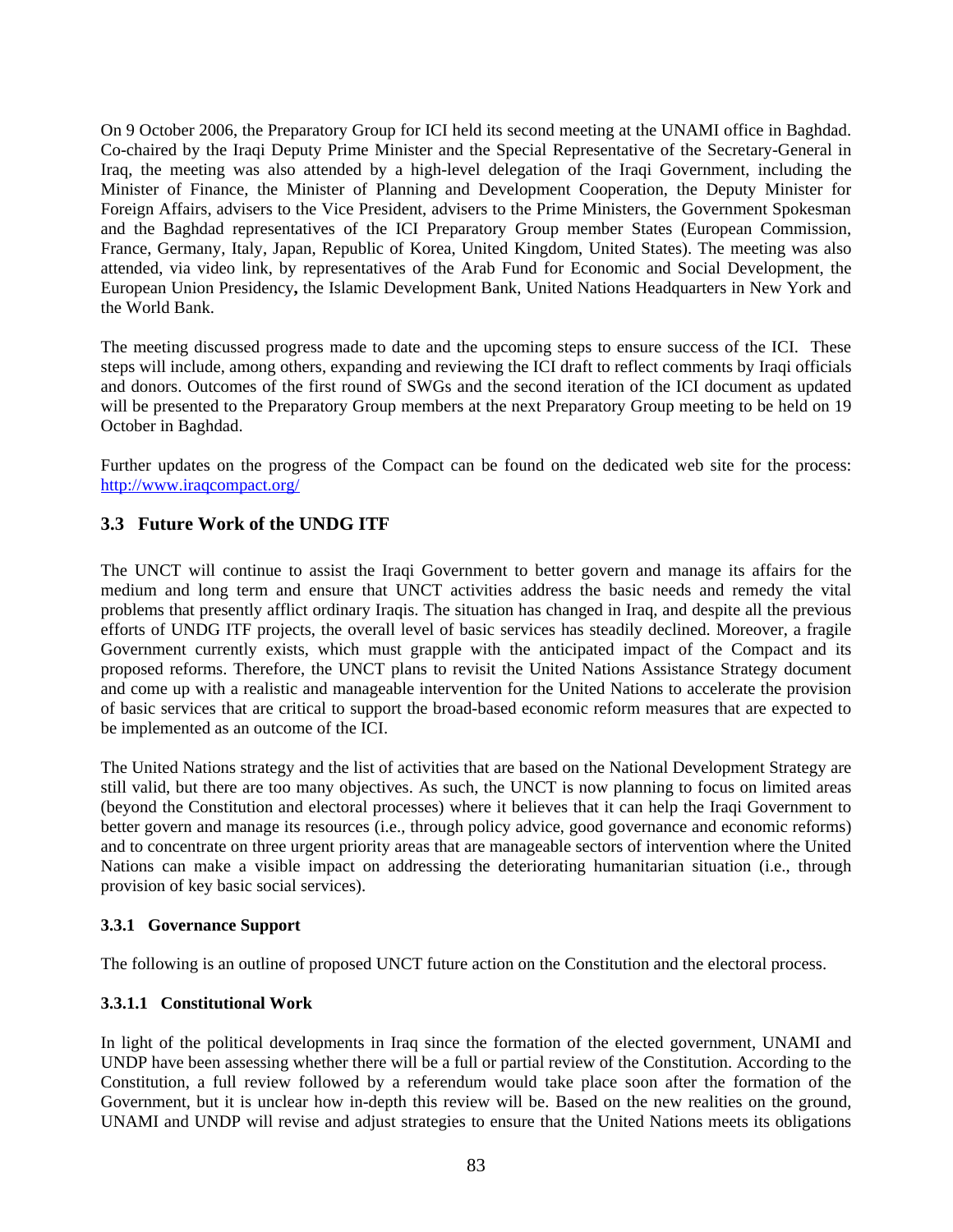under Security Council resolution 1546 and provides the necessary support to Iraqi institutions and the population at large in amending the Constitution.

At present, a second phase of multilateral dialogues is planned for implementation as circumstances permit and advise. These interventions are aimed at further deepening the understanding of the critical constitutional issues among key stakeholders. Proposed dialogues include:

#### *Governor's Conference on Federal and Fiscal Arrangements*

Building upon the three multiparty dialogues on federalism – Oil and Gas, Fiscal Federalism and Federal Arrangements – a conference of governors will be held in order to bring the debate to the territorial levels of government, present governors with the conclusions of these multiparty dialogues, and facilitate discussion on the issues. The dynamics of this conference will be equivalent to that of the first-generation dialogues, and efforts will be made to bring the content of these discussions to the table of the constitutional review committee.

### *Single Constituency Dialogues/Multiparty Dialogues on Federal and Financial Arrangements – Particular Focus on Revenue Management and Distribution*

Building upon the experience of the workshop on the constitutional negotiations and the Sunni Arabs of Iraq, similar initiatives will be organized or co-organized aimed at addressing the expectations and concerns of the other two key constituencies in the country. Dialogues are currently being held with Kurdish leaders to implement a similar initiative in cooperation with the United States Institute of Peace. A similar approach can be explored with the Shia community.

The objective of these initiatives is to facilitate as much as possible a technical approach based on prioritization of key issues so that members of each constituency can approach negotiations in the constitutional review phase with a strategic position based on careful analysis of the different possibilities and not on long-standing claims not expressed in technical terms. As noted above, the Sunni meeting has been perceived in different quarters as instrumental in both promoting a single strategy among Sunni groups and in shifting the overall Sunni position from opposition to negotiation and then to technical engagement in the review process. At the same time, the organization of a second-generation multiparty dialogue on revenue management and distribution will be considered at a later point in order to facilitate discussion on this particular aspect.

### *Multiparty Dialogue on the Judiciary in a Federal State*

As follow-up to the multiparty dialogue on the judiciary in Iraq, a dialogue will be organized aimed at specifically addressing issues relating to the architecture of the judiciary in a federal system. The need for such dialogue arises from the expressed concern about the overall absence of a constitutional reference to integration between judicial institutions at the federal and regional levels of government. This dialogue will run parallel to other follow-up initiatives in Baghdad.

#### *Multiparty Dialogue on Civil Service Militias/De-Baathification*

Building upon the general agreement on the need for further constitutional/legislative clarification on accountability and transitional justice, a second-generation dialogue aimed at defining more specific lines of action for the constitutional review committee and legislators will be planned.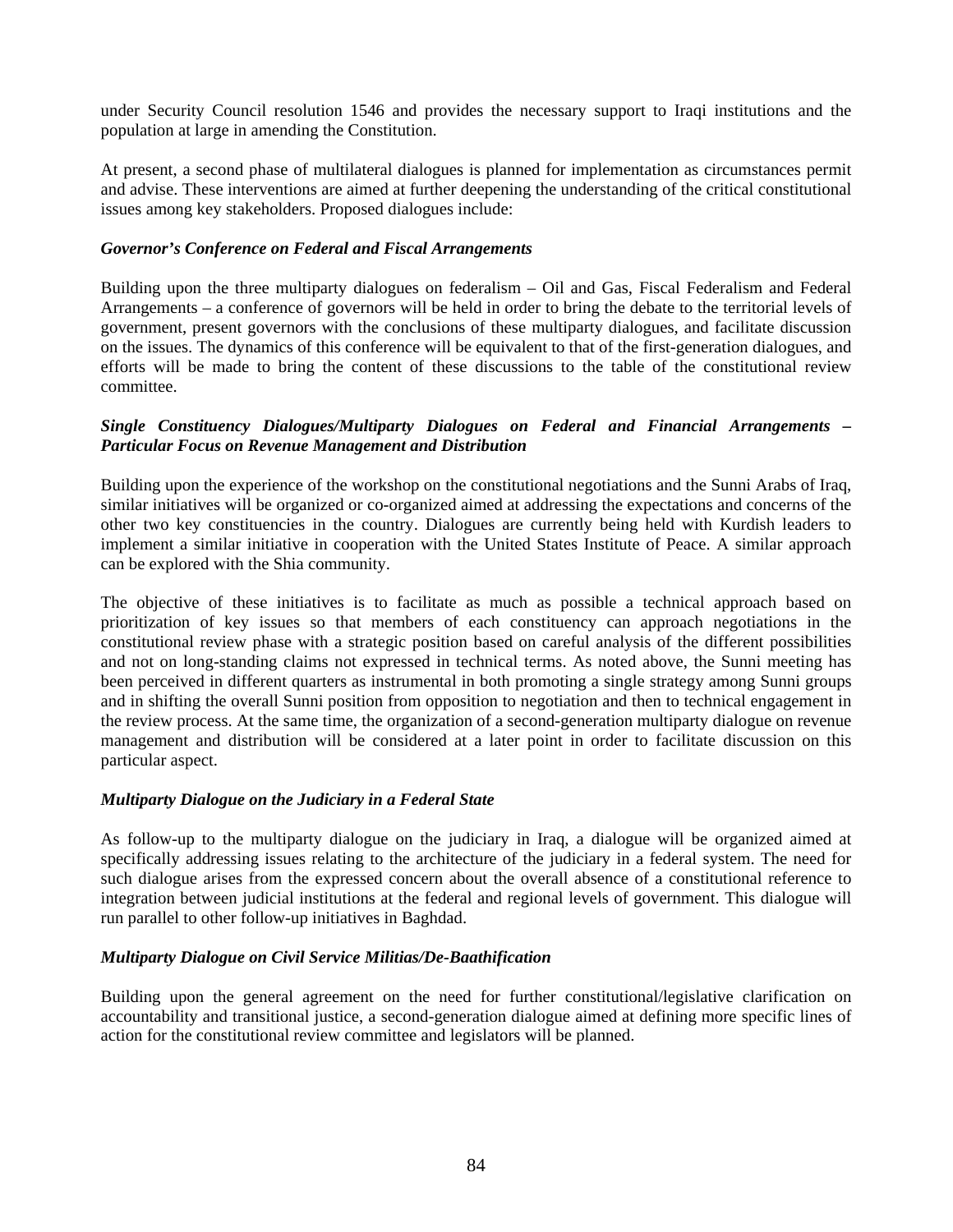### *Support to the Constitutional Review Committee*

With the new government in place and the Council of Representatives having elected the membership and chairmanship of the different parliamentary committees, the procedures to initiate a constitutional review process are currently under discussion.

Conversations with the leadership of the Council of Representatives and the different parties have confirmed that the constitutional review committee is likely to be established only after the August parliamentary recess and not necessarily be operational until soon thereafter. With the current deteriorating security environment in Iraq, however, it is possible that this time frame might be lengthened as some politicians have indicated the need to concentrate on State security issues as a priority. On the basis that resolution of underlying conflict will help to improve the security environment of Iraq and that many of these issues are concretized as positions in the Constitution, it is suggested that early formation of the constitutional review committee would be helpful.

Unfortunately, one key element of the National Reconciliation Plan – the Iraqi political powers conference planned for 21 October – was cancelled on 15 October, the anniversary of the adoption of the Constitution, " for emergency reasons". The Government acknowledged that the adoption of the Constitution had intensified the insurgency: "It is your vote on the constitution that forced the terrorists...to commit horrific massacres against innocent civilians and violate the sanctity of holy places, destroy infrastructure, obstruct reconstruction and services", the Prime Minister said in his October 15 statement.

### **3.3.1.2 Electoral Process**

Given the lack of progress on constitutional issues, it is unlikely that any electoral event will occur in 2006. For 2007, however, there are a number of potential electoral events: governorate elections; a referendum on a revised Constitution; a referendum on Kirkuk; a census in Kirkuk; and a voter registration drive. Key legislation must be passed in order for a new electoral commission to take over from the current caretaker Commission and pave the way for future electoral events.

Current political developments within the Council of Representatives, however, suggest that electoral legislation is not a priority. The Law on the Formation of Regions and the formation of the Constitutional Review Committee appear to be of significant importance to various factions within the legislature. As these political agendas are played out, electoral legislation will be delayed. Any delay significantly impacts both the time frame for the holding of elections and the capacity of the current commission and its administration.

On the side of the United Nations, a new Chief Technical Adviser is currently under recruitment and it is hoped that she will deploy to the field by mid-November 2006. She will lead the International Electoral Assistance Team and be in a position to advise on future capacity-building projects, the needs of a new commission and potential electoral activities for 2007.

### **3.3.2 Basic Services**

The UNCT has never assumed an end to the conflict in its planning or focused only on peaceful regions of the country but instead has insisted on taking steps to deal with the basic needs of the population in as many areas as possible while paving the way for eventual development activities. Its modus operandi introduced rehabilitation and development activities alongside its humanitarian activities under a programme approach within the new cluster system. This approach is integrated into the 2006-2007 strategy.

The Compact process foresees Iraq addressing an array of socio-economic reforms that will rely on the continued commitment of the international community for success. The UNDG ITF and the United Nations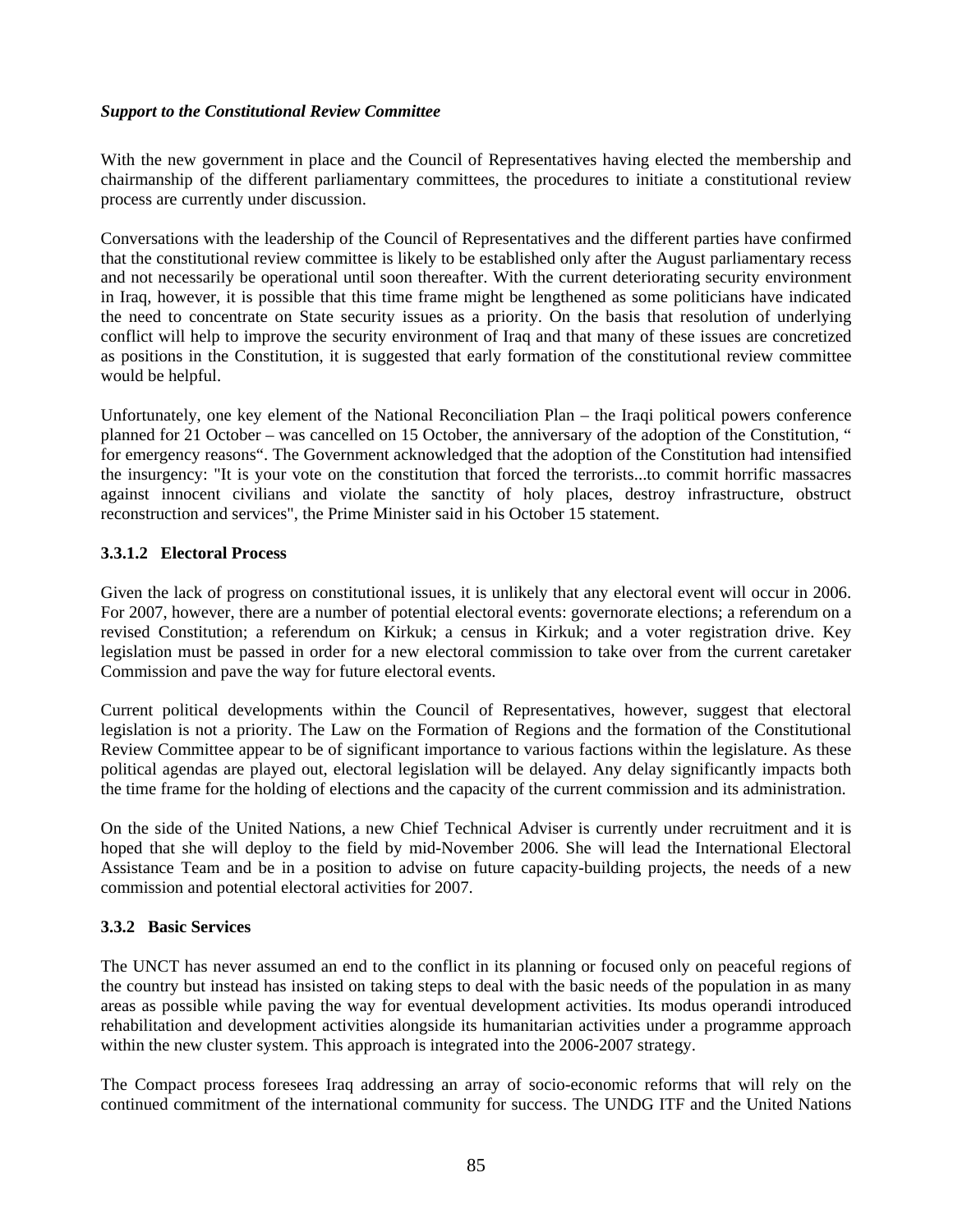cluster system aim to contribute significantly to the papers underpinning the Compact process. The UNCT is therefore actively assisting the Government of Iraq in making appropriate adaptations to the National Development Strategy and ensuring that considerations such as the Millennium Development Goals (MDGs), social safety nets and human development remain at the forefront of the proposed package of economic and subsidy reforms. A workshop will be held for senior members of the UNCT and government counterparts to develop a joint priority action plan for the period from the conclusion of the workshop until the end of 2007 that would target resources using an area-based development approach. At the end of October 2006, the UNCT will present a draft to the Government for its consideration.

In the meantime, the UNDG ITF continues to focus on urgent interventions to provide basic services such as water, electricity, hospitals and schools; and secondly, initiation of reforms, building of institutions and development of capacities that will support a vibrant, market-oriented economy. The strategy is to provide urgent humanitarian and recovery interventions that also yield benefits in the medium and the long term.

United Nations assistance focuses on supporting Iraqi institutions in the delivery of services and functions through capacity-building measures. Concurrently, United Nations agencies deliver many services, goods and reconstruction activities directly, owing to the urgency of the situation and the extent of needs. They maximize the involvement of Iraqi institutions and beneficiaries in project identification, formulation and implementation as the situation evolves while retaining overall accountability for actions.

Local authorities, especially governorates, are becoming stronger in authority as they establish their administrations and in the absence of clear, continuous national leadership. The UNCT will link its assistance to basic services to the promotion of community development and participation so as to simultaneously promote good governance. Area-based integrated approaches, as indicated in chapter two, are becoming more important and indeed the focus of future programming.

### **3.3.3 Project Cycle Progress during the Third Quarter of 2006**

During the third quarter of 2006, the activities of the UNDG ITF moved forward substantially in support to governance and basic services. From 1 July 2006 to 30 September 2006, Participating UN Organizations committed approximately \$23.69 million and disbursed \$46.73 million. As of 30 September 2006, a cumulative total of \$644.21 million had been committed and \$545.76 million had been disbursed. The current commitment rate of 75 per cent and the disbursement rate of 63 per cent represent record implementation levels attained by implementing United Nations agencies in Iraq despite ongoing security challenges and the difficult situation on the ground.

Decisions on new projects by the UNDG ITF Steering Committee during the third quarter of 2006 have also pursued the UNCT emphasis on governance and basic services (see table 29 for the list of approved projects). The total number of projects approved by the Steering Committee as of 30 September 2006 now stands at 103.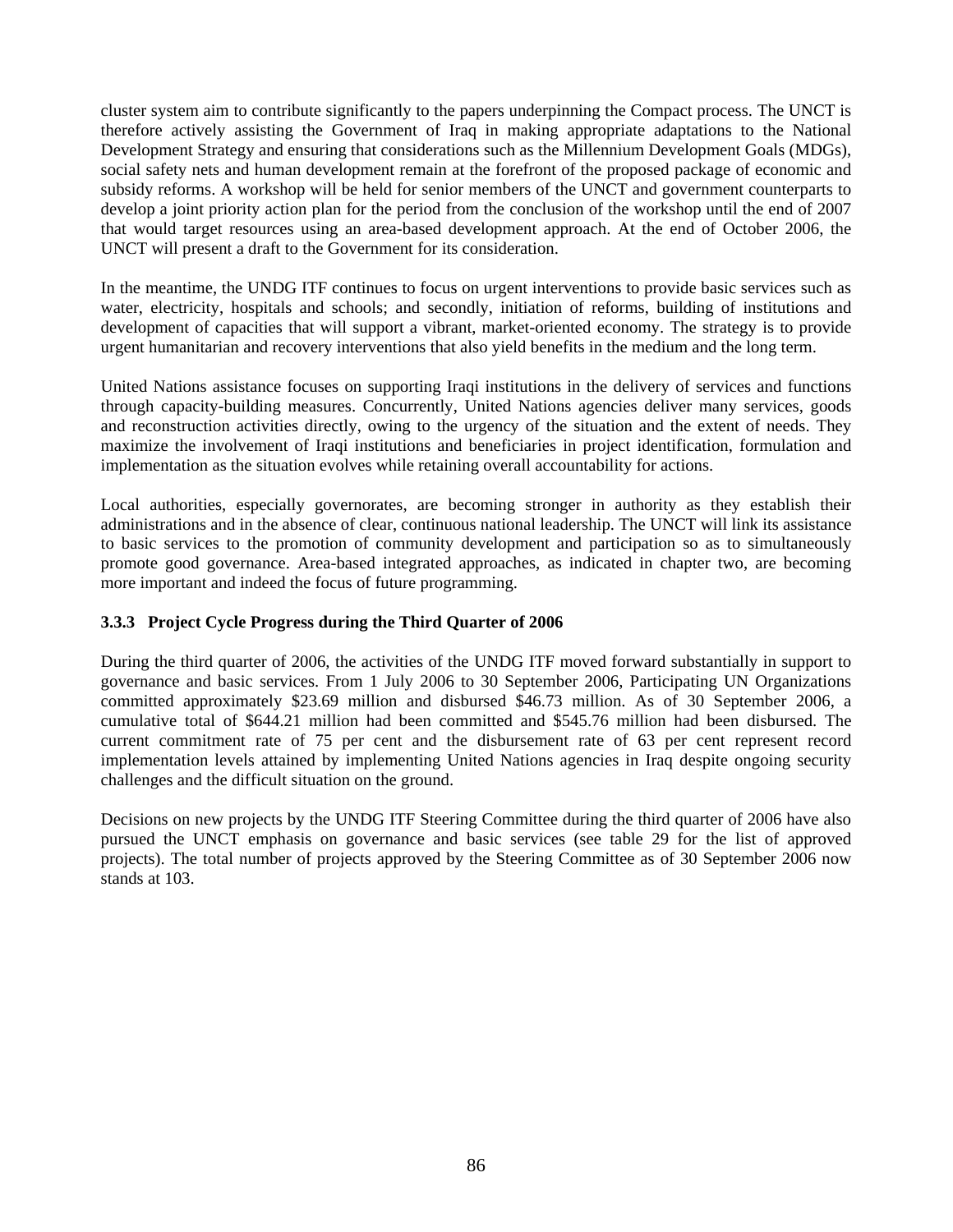| <b>Project No.</b> | <b>Title</b>                                            | <b>Agency</b>  | Budget (\$) |
|--------------------|---------------------------------------------------------|----------------|-------------|
|                    | School Rehabilitation and Capacity-building for School  | UNICEF, UN-    |             |
| $B1-22$            | Maintenance                                             | <b>HABITAT</b> | 15,660,938  |
|                    | Training of Trainers in Teacher Education for Sustained |                |             |
| $B1-23$            | <b>Ouality Education</b>                                | <b>UNESCO</b>  | 3,072,116   |
|                    | Governance in Support of Employment Creation (GEC)      |                |             |
| $C9-14$            | Programme                                               | <b>UNOPS</b>   | 4,126,284   |
|                    | Assistance to Primary School and Children Vulnerable    |                |             |
| $D2-14$            | Groups                                                  | <b>WFP</b>     | 4,999,050   |
|                    | Rebuilding Food Safety and Food-processing Industry     | FAO, UNIDO,    |             |
| $D2-17$            | Capacity in Iraq                                        | <b>WHO</b>     | 6,506,112   |
|                    | Addressing Short- and Long-term Water and Sanitation    |                |             |
| $E3-08$            | Needs for Um Oasr                                       | <b>UNDP</b>    | 1,020,000   |
|                    | Emergency Water Supply to Unserved/                     |                |             |
| E3-09              | Underserved/Vulnerable Areas in Baghdad and the IDPs    | <b>UNICEF</b>  | 1,058,663   |

**Table 29. Projects Approved at the UNDG ITF Steering Committee Meeting on 16 July 2006** 

As stated in the Third Progress Report, in order to ensure that medium-term reconstruction projects can go ahead and be completed within the time horizon of the IRFFI, an extension of the IRFFI beyond its present termination date of 31 December 2007 is necessary. At this stage, the UNDG ITF is requesting IRFFI donors to extend the IRFFI termination date applicable to UNDG ITF operations to 31 December 2008. The 31 December 2008 termination date would apply to funding of new projects. In line with the termination clause of the LOA (and MOU), projects approved prior to 31 December 2008 would be given the required time to ensure the orderly completion of project activities.

# **3.4 Coordination of Development Activities in Iraq**

The United Nations has continued to facilitate coordination and information flows between the centre and the provinces and the regular participation of senior Government officials in regional and provincial coordination forums. Similarly, it has continued to facilitate the participation of local officials in discussions of the Baghdad Coordination Group, the ISRB and other central bodies responsible for reconstruction and development and the allocation of resources.

The Donor Assistance Database (DAD) [www.mop-Iraq.org/dad](http://www.mop-iraq.org/dad) has been effectively established and continues to expand its remit as the principal tool to track, analyse, monitor and prioritize aid flows to Iraq. The ultimate aim of United Nations assistance continues to be for Iraq to assume complete ownership of its development, with reconstruction and development assistance becoming part of the national budget processes.

# **3.5 Recurrent Cost Implications**

The issue of the implications of recurrent costs has been flagged since the presentation of the UNDG ITF Tokyo interim progress report in October 2004. A recognized hurdle to implementation by the UNCT continues to be the lack of operational budgets, for example in critical areas such as health and education. The recurrent cost implications of these projects should be understood and acted upon to ensure their continued sustainability as part of the overall annual sectoral and ministerial budget review and approval process.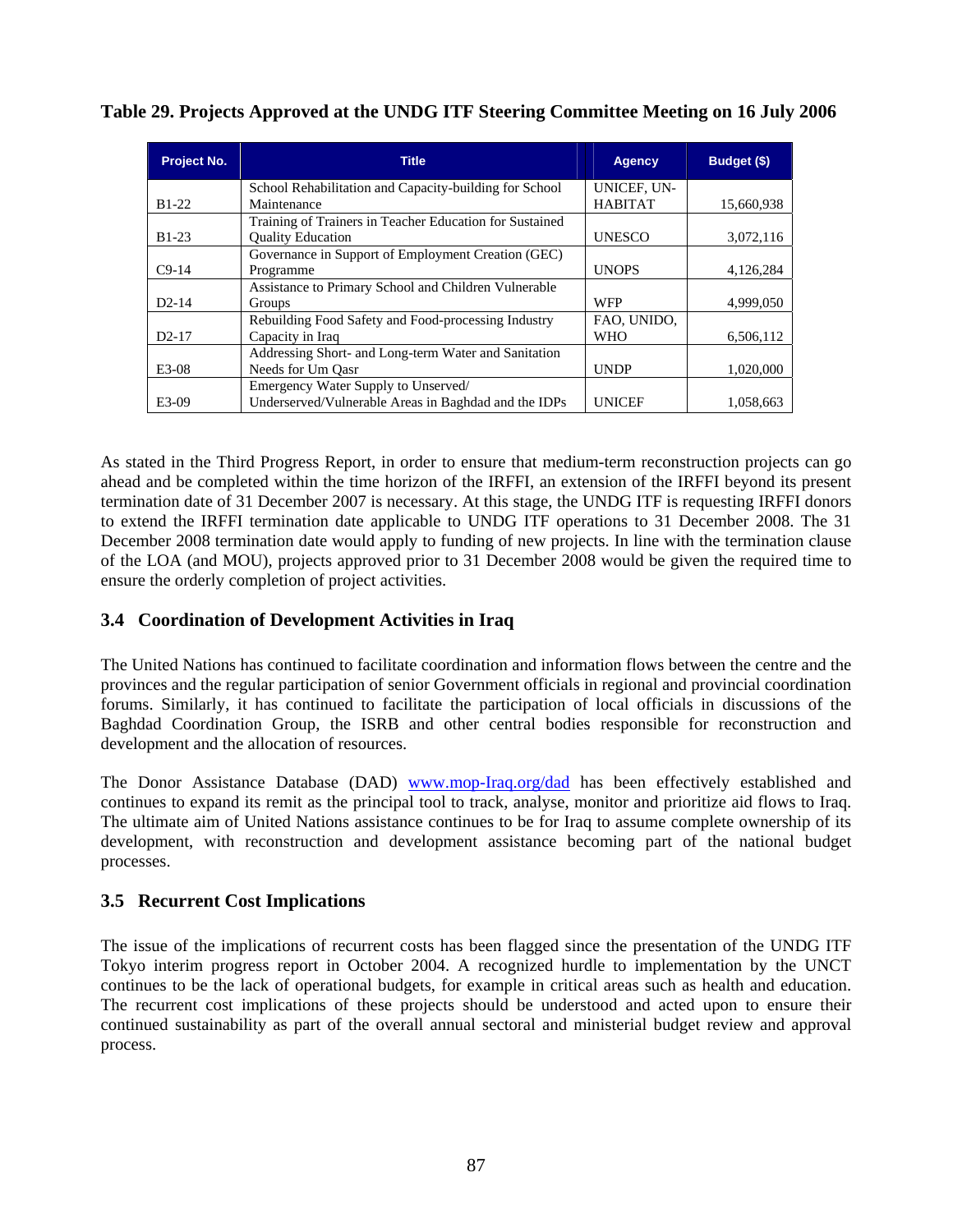### **3.6 Lessons Learned**

As an innovative new funding mechanism, the UNDG ITF is continually drawing lessons learned and directly incorporating them into its operations.

Following the recommendations of an internal lessons-learned exercise in December 2005, all UNCT work (not simply that funded by the UNDG ITF) is gradually being included in the scope of each Cluster, initially by sharing information on projects funded from other sources and then by building towards joint programming and a common country programme action plan. In September 2006, the UNCT eliminated separate meetings of the UNDG ITF Steering Committee and constituted itself as the Heads of Agency Meeting.

As already indicated in section 2.5 on transparency and accountability, an independent "lessons-learned and review exercise" of the entire UNDG ITF operation was undertaken by PWC under contract with the UNDP Office of Audit and Performance Review in 2005. The Participating UN Organizations and Administrative Agent have provided management comments on the resulting programmatic review report. These together with the final PWC report will be issued by the UNDP Office of Audit and Performance Review.

The PWC report acknowledged the substantial contributions that Participating UN Organizations had made to Iraq's reconstruction despite the very difficult working and adverse security conditions and gave a positive overall assessment of the operations of the UNDG ITF. The report also gave positive recognition to the services that UNDP is providing as the Administrative Agent.

The review assessed the governance and organizational structure for the effectiveness and efficiency of its framework of authorities, workflows, staffing, procedures and systems based on six elements: composition of governing body and organizational structure; operations and effectiveness; planning and monitoring; internal control and compliance process; transparency and disclosure; and ethics and environment.

The main observations made by PWC are provided below. The key management comments of UNDP as Administrative Agent are also provided against the different observations. The UNDP Office of Audit and Performance Review will issue the consolidated management comments of the Participating UN Organizations together with the PWC report.

Governing body and organization structure: PWC indicated a need for an independent body to oversee operations and, in the long term, a UNDG oversight mechanism. The fact that at present there is no body that oversees the Steering Committee as a collective decision-making body has been recognized by the UNDG in advance of the present report. Within the UNDG Management Committee, a UNDG Working Group on Multi-donor Trust Funds (MDTF) and Joint Programmes (JP) was tasked with the formulation of an appropriate oversight framework for MDTFs/JPs that is presently being finalized.

PWC indicated a concern that the role of the UNDG ITF Steering Committee ends with project approval and does not extend to a full monitoring capability. PWC therefore recommends that, in the short term, monitoring capability be developed by the Steering Committee and the Administrative Agent. In response to this recommendation, the Administrative Agent noted in its management response that the MOU between the Participating UN Organizations and the Administrative Agent indicates that the Participating UN Organizations have full programmatic and financial responsibility for project implementation following project approval by the Steering Committee. Monitoring and evaluation of individual projects are also the responsibilities of the Participating UN Organizations. The Administrative Agent does consolidate the sixmonth progress reports of the implementing United Nations agencies, which provide wide-ranging information on implementation, including a comparison of monitoring approaches. This is all that can be done under the present legal arrangements.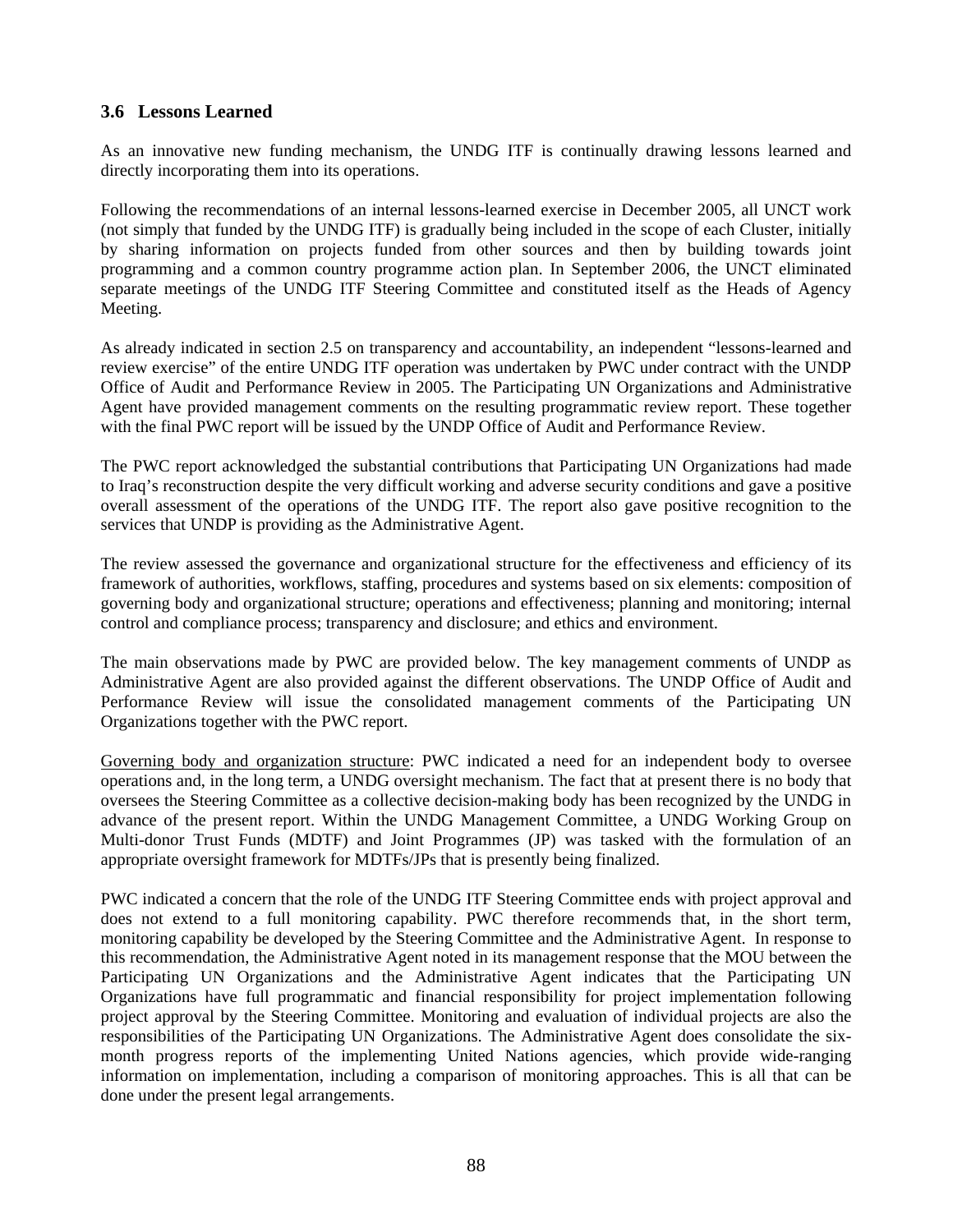Operations and effectiveness: PWC indicated a concern with uneven performance among Clusters and the need to institutionalize and standardize business mechanisms and processes. In response, the Administrative Agent indicated that the UNDG ITF already has a "Steering Committee Terms of Reference and Rules of Procedure" drafted by the Administrative Agent and approved by the Steering Committee. These detail the tasks and responsibilities of the Participating UN Organizations, the Cluster, the Steering Committee Support Office, the Cluster Group, the Steering Committee and the Administrative Agent. These documents deal with most of the items recommended by PWC except for "project closure". UNDP has agreed to work further on the recommended definition of a "Code of Governance" document in consultation with the Steering Committee. As clearly set forth in the MOU, the ownership and disposal of project assets, procurement, etc. will be in accordance with the Financial Rules and Regulations of each agency.

Planning and monitoring: PWC stresses the importance of alignment and linkage to national priorities and the National Development Strategy, the uneven reliance on planning tools, and the importance of strengthening monitoring as a single entity. The Administrative Agent, in its response, underlined that the projects approved by the UNDG ITF Steering Committee already must be in accordance with the Iraq National Development Strategy and are all approved by the ISRB. Certainly, the use of the Cluster Results Matrices could be strengthened. However, to address the issue of monitoring by the Steering Committee, it is important to ensure that any new arrangement does not duplicate or erode the responsibility of implementing United Nations agencies for the monitoring and evaluation of the projects that they are managing. Nevertheless, monitoring at the level of Cluster outcomes would be a useful addition and for this purpose, the Steering Committee Support Office is at present recruiting a Monitoring and Evaluation Officer.

Internal control and compliance process: PWC indicated that the regulatory framework (IRFFI TOR, MOU, LOA and the Steering Committee TOR) fully complied with and even exceeded specified requirements. However, PWC also indicated that, in its view, the chairperson of the Steering Committee and the Administrative Agent had a level of accountability that was not commensurate with their authority. It also noted the need for an agreed upon audit and oversight regime. In response, the Administrative Agent indicated that the MOUs between the Administrative Agent and the Participating UN Organizations delineate the relative accountabilities and that in terms of the audit regime, while the operations of each United Nations agency will be subject to the audit arrangements of that particular organization, the UNDG audit bodies are working on the adoption of common approaches, which will facilitate consolidation.

Transparency and disclosure: PWC found that "highly innovative steps" had been taken to ensure transparency and disclosure of information, which can be classified as a best practice in the area of development. The UNDP Multi-donor Trust Fund Office plans to promote the adoption of this best practice to further MDTFs as they are set up.

Ethics and environment: PWC indicated that the performance of the different entities is, more than is customary, dependent on the person holding the leadership of that entity. As persons change positions, performance of units/entities could be affected. An environment of continuous pressure to deliver results increases risks of wrongdoing. There is therefore a need for institutionalized and stronger systems and mechanisms. The Administrative Agent indicated that the Participating UN Organizations do have tried and tested systems and mechanisms in place to deal with crisis/post-conflict situations. However, every effort will, of course, be made to strengthen them as required.

Two external reviews of MDTFs in general but including the IRFFI have been under way in 2006 and were discussed in the Third Progress Report. The review of all MDTF mechanisms for transition financing, which was commissioned by the UNDG/Executive Committee on Humanitarian Affairs (ECHA) Working Group and undertaken by Development Initiatives of the United Kingdom, has now been completed. The parallel review being undertaken by Scanteam, a Norwegian consulting group, for Norway and the World Bank has completed its field visits and is finalizing its findings. The final report of the Norway/World Bank review will be discussed at a stakeholder meeting in The Hague in early December 2006.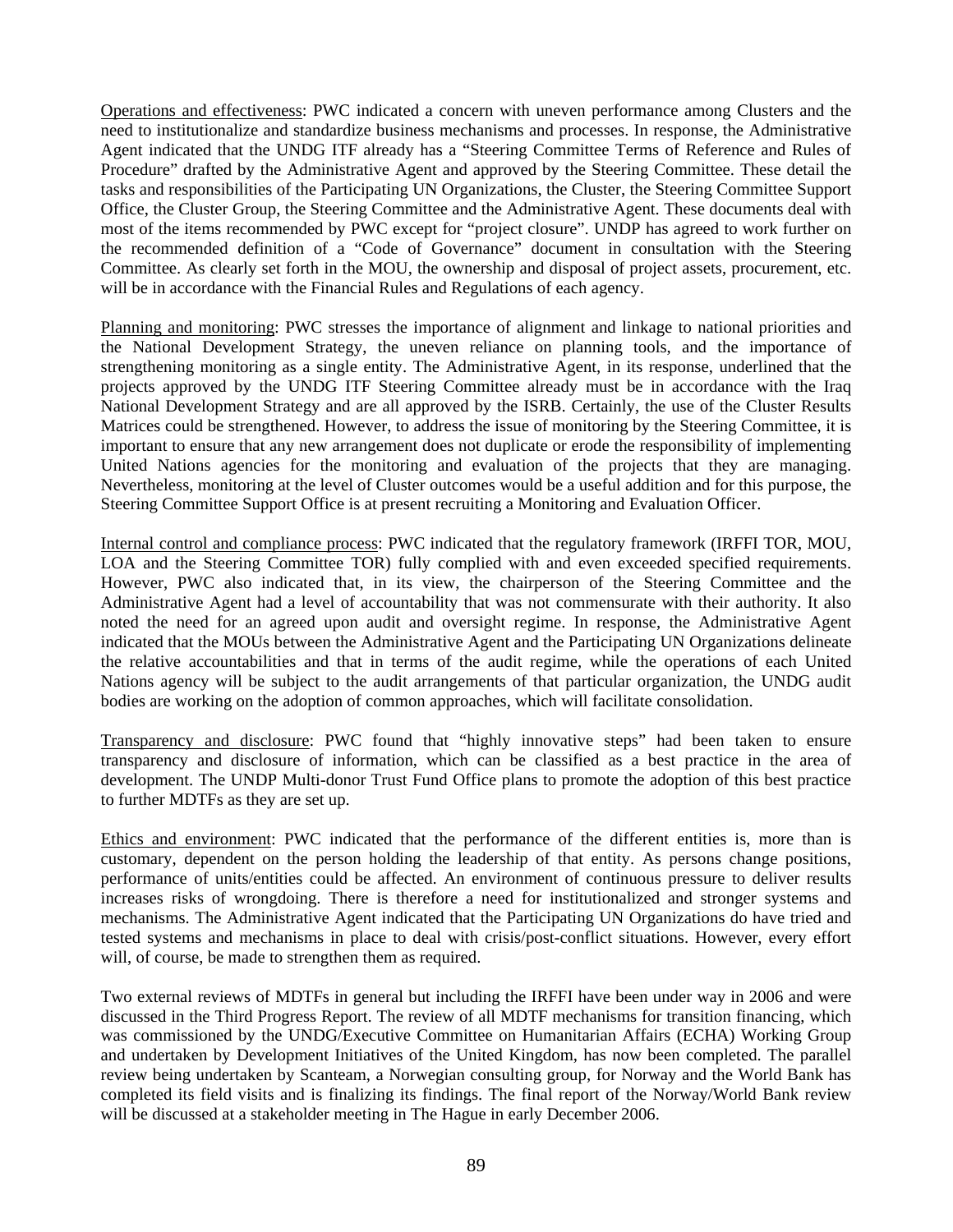Both external reviews confirm strongly the value of the pooled funding represented by MDTFs and the strategic and complementary roles of both the World Bank and the UNDG organizations. MDTFs are designed as practical applications of the broader effectiveness and harmonization agenda and more particularly a practical implementation of the Statement of Resolve on "fragile states" contained in the Paris Declaration on Aid Effectiveness: "In fragile states, as we support state-building and delivery of basic services, we will ensure that the principles of harmonisation, alignment and managing for results are adapted to environments of weak governance and capacity". UNDG trust funds are also contributing to the ongoing work on United Nations coherence. UNDP, in consequence and responding to specific recommendations from both reviews, has widened the remit of the UNDG ITF Unit in New York to become a focal point for MDTF matters in a newly constituted MDTF Office within the Bureau for Resources and Strategic Partnerships.

Some of the key conclusions of the UNDG/ECHA review include:

- "Countries going through transition need the resources provided by both the World Bank and the UN. The Bank's articles prevent it financing security-related spending which is central to most transition situations: financing the police, security and law and order are usually preconditions for any other developments.
- But it is not only for these purposes that the UN needs to be present. Transition situations, almost by definition, involve new and transitional governments and periods and places where there is little or no government at all. The UN has the capacity and authority to implement activities outside of government when necessary – but under a rubric of building government capacity and respecting national priorities.
- Equally, the fact that the World Bank can only work with government does not mean holding off engagement until a fully competent government eligible for IDA funding is in place. It has its role in building government capacity to enable economic development activities to be financed.
- This leads to the conclusions that: a) World Bank and UN managed MDTFs are both necessary in most transition situations, b) they cannot be treated as successive stages but need to operate concurrently albeit with the UN MDTFs starting earlier and the World Bank MDTFs continuing until governments are in a position to accept General Budget Support (GBS), c) that they need to work within a structure which maximises synergies and complementarities and encourages donors to see them as two arms of transition financing, rather than competing options. "

Within UNDP, careful consideration has been given to the issue of firewalls between the fund management and programme implementation sides of MDTFs. In the case of the UNDG ITF, the Administrative Agent is situated in the Bureau for Resources and Strategic Partnerships, whereas programme implementation is under the responsibility of the Regional Bureau for Arab States. This division of responsibilities resulting from a recent corporate decision has been confirmed and expanded to apply to all new MDTFs where UNDP may be requested to act as Administrative Agent.

# **3.7 UNDG ITF Funding Issues**

The available funds in the UNDG ITF account as of 30 June 2006 amount to \$107.62 million. The funding situation for the UNDG ITF improved in August 2006 when the European Commission made its 2006 contribution of  $\epsilon$ 120 million (\$154 million). The funds are to be used to support "Improving the quality of life of Iraqis and furthering democracy in Iraq". The European Commission funds are earmarked at the cluster level to education, health, water and sanitation, rural development, poverty reduction and employment generation, and support to the constitutional process.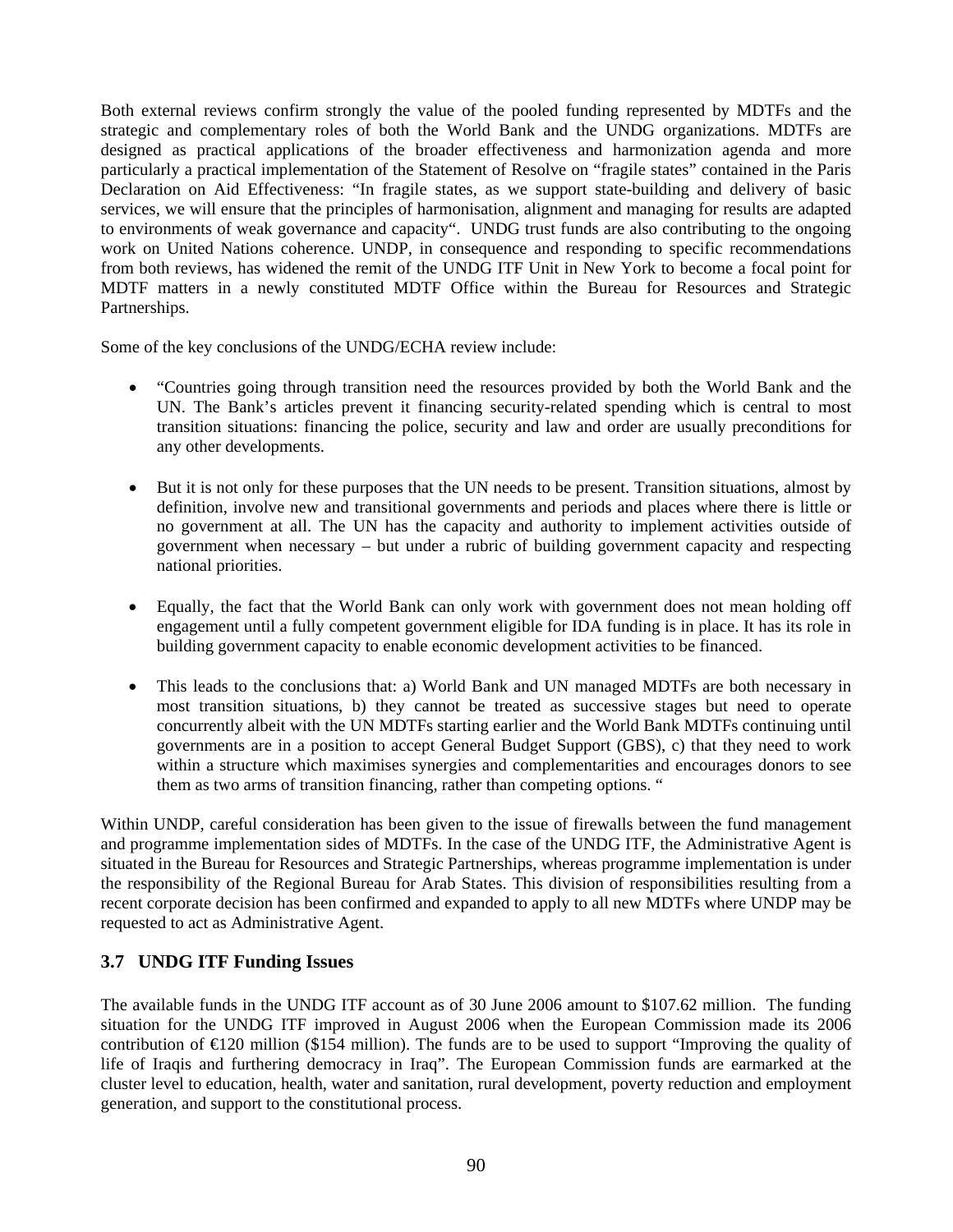With the signature of an LOA with UNDG ITF on 29 August 2006 for \$10 million, Germany has joined the Donor Committee of IRFFI. The contribution is earmarked for vocational education programmes within the Education and Culture Cluster. An additional major contribution of \$25 million for governance was also made by the Government of Spain. As of 30 September 2006, a total of \$244 million is available to fund new projects of the UNCT. Details of the available balances by Cluster are given in table 15. The situation with respect to funding needs for the United Nations Assistance Strategy for 2006-2007 detailed in the Third Progress Report has therefore improved.

The funding position in two Clusters, F (which has received very limited funding to date) and G (which has been very well funded), requires explanation.

#### (a) Cluster F, Refugees, Internally Displaced Persons and Durable Solutions

Iraq stands at a turning point where the international community may help to lead its transition in the direction of stability and security for all Iraqis, including the nation's most vulnerable. One in every thirteen Iraqis is in a displacement context, and funding for their assistance, including humanitarian intervention, promotes durable solutions for Iraq. However, though humanitarian needs are growing as is the cost of monitoring, protection and assistance, financial support for sustainable humanitarian activities inside Iraq has decreased significantly in 2006. Cluster F therefore seeks the support of all stakeholders in Iraqi recovery for the implementation of agency programmes tailored to effectively meet the many displacement and protection needs of Iraq. The UNDG ITF is grateful for the €10 million contribution that the European Commission has decided to provide to Cluster F in response to the displacement problem that has recently become more acute.

#### (b) Cluster G, Support to Electoral Process

The UNCT is aware of the level of resources remaining in Cluster G, Support for Electoral Process, and that there has been little allocation of these funds during 2006. Recently, the Chairman of the Board of the IECI requested that no further role in project approval be played by the IECI. Progress is therefore dependent on the establishment of the new permanent electoral commission. A new Chief Technical Adviser is currently under recruitment and it is hoped that she will be deployed to the field by mid-November. She will lead the International Electoral Assistance Team and be in a position to advise on future capacity-building projects, needs of the new commission, and potential electoral activities for 2007. A review of the future utilization of the funds deposited in Cluster G will have to be delayed until the new commission is in place and the new Chief Technical Adviser has been in country and received a comprehensive briefing on issues relating to IRFFI.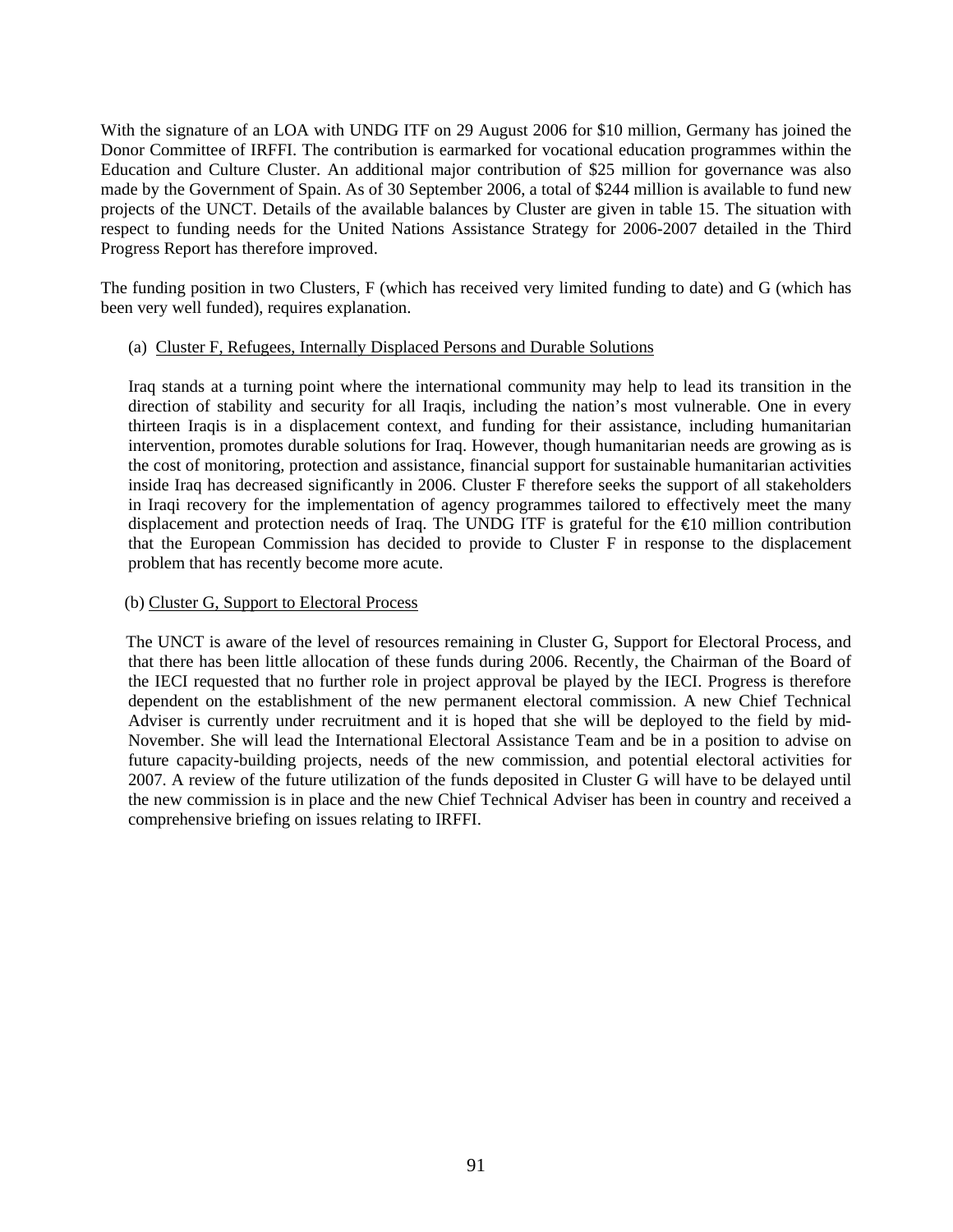# **4. Conclusions**

The UNDG ITF continues to deliver effective, coordinated and focused implementation of assistance on the ground in Iraq. Project implementation continued during the reporting period with \$90.5 million in additional expenditure during the first six months of 2006, bringing the cumulative expenditure from inception to 30 June 2006 to \$600 million, or almost 75 per cent of the total approved funding of \$809 million. By 30 June 2006, the cumulative level of contract commitments had reached \$620.5 million while disbursements on the approved projects had reached \$499 million. By the end of September 2006, Participating UN Organizations had committed a further \$24 million and disbursed a further \$47 million. It should be noted, however, that the progress of implementation took a hit from the escalation in sectarian strife following the bombing of the Samarra shrine. During the present reporting period, only three more projects were operationally closed.

The UNDG ITF continues to have a crucial impact on governance and basic services in Iraq. Although a formal constitutional review was not undertaken as foreseen under the last-minute amendments to the Constitution approved in October 2005, a series of multiparty dialogues was held on the major outstanding contentious issues.

Further progress was made in delivering basic services so essential to the well-being of Iraqi citizens. In particular, the 10 quick-impact projects in basic services in education, health, and water and sanitation agreed to in principle at the July 2005 Dead Sea Donor Meeting and launched in September 2005 were all, apart from two, coming close to final delivery.

The UNDG ITF is very concerned about the increasingly difficult security situation, which is having an untoward effect on programme delivery. However, given what circumstances have permitted, the UNDG ITF still believes that the mechanisms that it has in place are functioning effectively. The adapted programme implementation mechanisms have continued to demonstrate their effectiveness in mitigating the ever heightening hurdles to implementation on the ground such as insecurity and lack of clear and timely decision-making by Iraqi authorities. Both constraints have been aggravated by the prolonged time that has been taken to form the new four-year-term Government since the 15 December 2005 elections, continuing cost increases for rehabilitation works, and the difficulties in communication endemic to the remote management approach.

The UNDG ITF continues to gain support as an effective model funding mechanism for assistance to countries in transition/post conflict. The positive experience of IRFFI as a single MDTF entity with two trust fund windows was noted in the independent Development Initiatives Review commissioned by UNDG/ECHA and the review recommended its wider replication in future post-crisis situations in order to build on the comparative advantages of the UNDG and the World Bank. The pooling of resources has been instrumental in providing greater coherence to the UNCT, lowering transaction costs for the Iraqi authorities and expeditiously channelling donor resources to the priorities of Iraq.

Looking to the future in Iraq, the deteriorating security situation and the additional risks being faced by United Nations personnel remain crucial issues. The United Nations will continue to provide support to the constitutional review while delivering on basic services projects. It also will seek to address the increasing problem of displacement resulting from the violence. The United Nations stand ready to support the internal and external support mechanisms that will result from the International Compact with Iraq. The United Nations Assistance Strategy 2006-2007 will be adapted and aligned to the priorities articulated in the upcoming International Compact and any necessary recalibration of the UNDG ITF and the IRFFI will be made in consultation and agreement with all the IRFFI stakeholders.

The UNDG ITF is grateful for the continued support of its donors.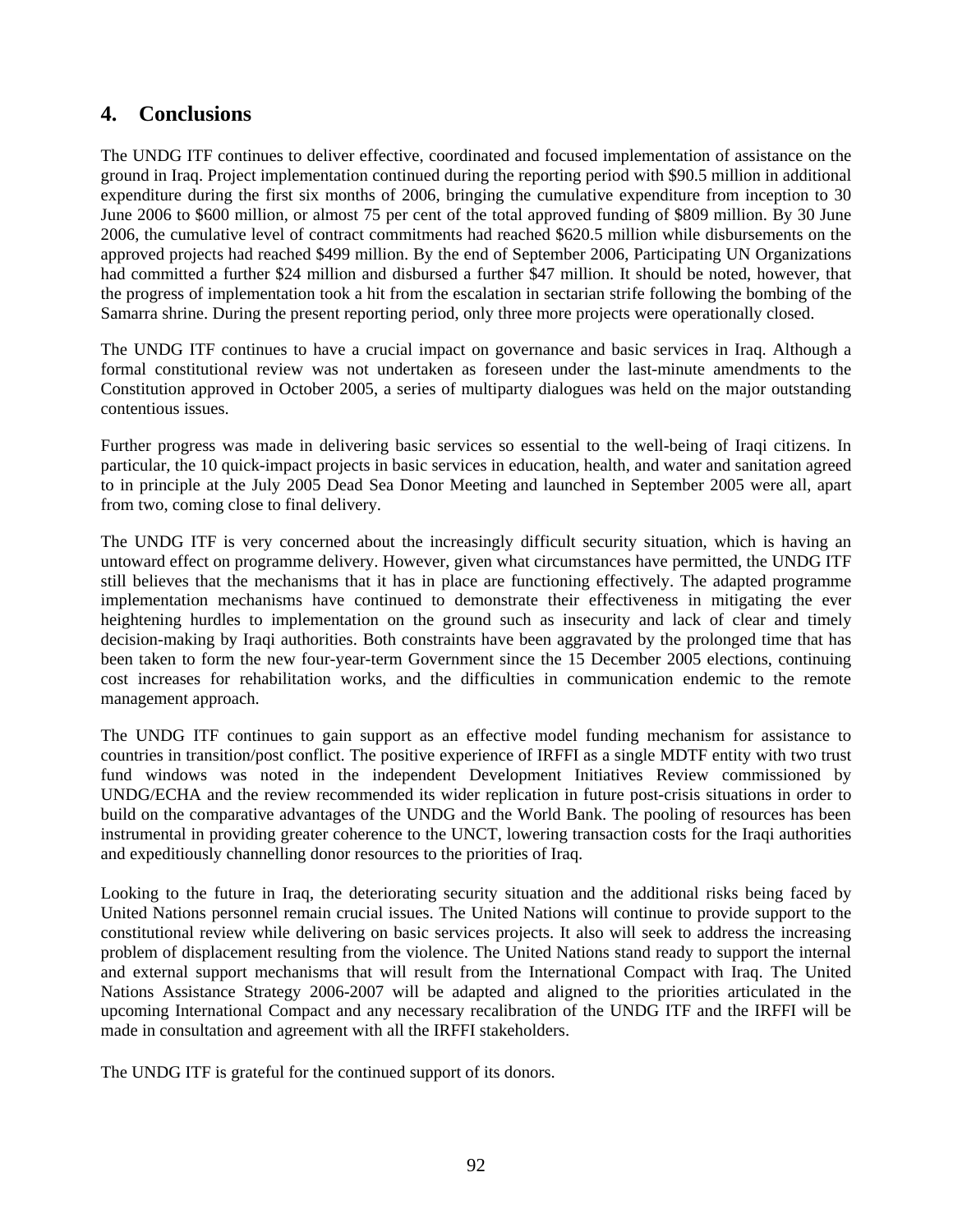# **Annex 1A. Total Expenditure Incurred against Approved and Funded Projects, by Agency, 1 July 2004-30 June 2006 (\$000s)**

|                                |                                                                                                                  |                                    |                                           |                                | <b>EXPENDITURE</b>     |                            |                       |                      |                        |
|--------------------------------|------------------------------------------------------------------------------------------------------------------|------------------------------------|-------------------------------------------|--------------------------------|------------------------|----------------------------|-----------------------|----------------------|------------------------|
|                                | <b>PROJECT</b>                                                                                                   | <b>AGENCY</b>                      | <sup>a</sup> Steering<br><b>Committee</b> | <b>FUNDED</b><br><b>AMOUNT</b> | P <sub>1</sub>         | <b>P2</b>                  | P <sub>3</sub>        | <b>P4</b>            | <b>TOTAL</b>           |
|                                |                                                                                                                  |                                    | <b>Approval Date June 2006</b>            |                                | Jul-Dec '04            | Jan-Jun '05                | Jul-Dec '05           | Jan-Jun '06          | July 2004-June<br>2006 |
|                                |                                                                                                                  |                                    |                                           | (S000s)                        | (S000s)                | (\$000s)                   | (\$000s)              | (\$000s)             | (S000s)                |
| <b>ESCWA Projects</b><br>B1-10 | Iraq Networking Academy Project                                                                                  | <b>ESCWA</b>                       | 22 Jul 04                                 | 1,000                          | 418                    | 278                        | 195                   | 81                   | 973                    |
| B1-17                          | Iraq Networking Academy Project - Phase 2                                                                        | <b>ESCWA</b>                       | 29 Aug 05                                 | 3,780                          | 0                      | $\mathbf 0$                | 111                   | 1,807                | 1,918                  |
| C10-04                         | Smart Community Project                                                                                          | <b>ESCWA</b>                       | 8 Jun 05                                  | 2,703                          | $\Omega$               | $\mathbf 0$                | 28                    | 1,292                | 1,320                  |
| C10-05                         | Development of National Gender Statistics                                                                        | <b>ESCWA</b><br><b>ESCWA Total</b> | 16 Mar 06                                 | 857<br>8,340                   | $\mathbf 0$<br>418     | $\mathsf 0$<br>278         | 0<br>334              | $\mathbf 0$<br>3,180 | 0<br>4,210             |
| <b>FAO Projects</b>            |                                                                                                                  |                                    |                                           |                                |                        |                            |                       |                      |                        |
| A5-01                          | Drainage Conditions in Agricultural Areas                                                                        | FAO                                | 3 May 04                                  | 5,127                          | 130                    | 571                        | 3,363                 | (56)                 | 4,008                  |
| A5-02                          | Rehabilitation of Pumping Stations                                                                               | FAO                                | 3 May 04                                  | 25,159                         | 264                    | 5,033                      | 5,750                 | 81                   | 11,127                 |
| A5-04<br>A5-08                 | Community Irrigation Schemes<br>Restoration of Veterinary Services                                               | FAO<br>FAO                         | 20 May 04<br>8 Jul 04                     | 16,959<br>5,000                | 5,996<br>2,495         | 1,211<br>1,836             | 4,383<br>1,061        | 377<br>702           | 11,968<br>6,093        |
| A5-10                          | Restoration of Lifestock Services                                                                                | FAO                                | 8 Jul 04                                  | 8,546                          | $\bf 0$                | 1,791                      | 3,145                 | 1,105                | 6,042                  |
| A5-15                          | Restoration and Modernization of Fish Production in Iraq                                                         | FAO                                | 20 Apr 06                                 | 7,312                          | 0                      | 0                          | 0                     | $\mathbf 0$          | 0                      |
| A5-16                          | Rehabilitation and Development of National Seed Industry                                                         | FAO<br><b>FAO Total</b>            | 20 Apr 06                                 | 5,383<br>73,485                | $\mathbf 0$<br>8,886   | $\mathbf 0$<br>10,441      | $\mathbf 0$<br>17,701 | $\mathbf 0$<br>2,209 | $\mathsf 0$<br>39,237  |
| <b>ILO Projects</b>            |                                                                                                                  |                                    |                                           |                                |                        |                            |                       |                      |                        |
| C10-02                         | International Employment Conference                                                                              | <b>ILO</b>                         | 22 Aug 04                                 | 321                            | 84                     | 186                        | 37                    | 6                    | 312                    |
| <b>UNDP Projects</b>           |                                                                                                                  | <b>ILO Total</b>                   |                                           | 321                            | 84                     | 186                        | 37                    | 6                    | 312                    |
| C9-01                          | Support to MoPDC                                                                                                 | UNDP                               | 8 Jul 04                                  | 1,744                          | 170                    | 532                        | 389                   | 594                  | 1,686                  |
| $C9 - 05$                      | Capacity-building and Institutional Strengthening of Ministry of Municipalities and Public Works (MMPW)          | <b>UNDP</b>                        | 22 Mar 05                                 | 3,019                          | $\mathbf 0$            | 638                        | 97                    | (70)                 | 665                    |
| $C9-12$                        | Support to Govt. of Iraq in International Assistance Coordination and Capacity-bldg.                             | <b>UNDP</b><br><b>UNDP</b>         | 9 Nov 05                                  | 2,643                          | $\mathsf 0$<br>0       | $\mathbf 0$<br>$\mathsf 0$ | $\mathbf 0$<br>0      | 234<br>367           | 234                    |
| $C9-18$<br>$C9-10/a$           | Supreme Audit Board<br>Instit. Support for the Constitutional Drafting Process                                   | <b>UNDP</b>                        | 9 Nov 05<br>8 Jun 05                      | 4,880<br>14,148                | $\mathbf 0$            | 784                        | 9,271                 | 1,013                | 367<br>11,068          |
| C9-10/e                        | Involving Iraqi Media and Journalists Covering Constitutional Process                                            | <b>UNDP</b>                        | 8 Jun 05                                  | 994                            | $\bf 0$                | $\mathbf 0$                | 355                   | $\overline{1}$       | 356                    |
| C9-10/f                        | Involving Iraqi Media and Journalists for New Democracies TV Film Festival                                       | <b>UNDP</b>                        | 8 Jun 05                                  | 495                            | 0                      | $\mathsf 0$                | 372                   | $\mathbf{1}$         | 373                    |
| C10-01                         | Iraqis Rebuilding Iraq - Phase 1<br>Iraqis Rebuilding Iraq - Phase 2                                             | <b>UNDP</b>                        | 9 Oct 04                                  | 387<br>2,777                   | 316<br>0               | 49<br>$\mathsf 0$          | (20)<br>319           | (2)<br>$\mathbf 0$   | 342<br>319             |
| C10-03<br>E3-04                | Emergency Rehabilitation of Karama Water Treatment Plant - Line 1                                                | <b>UNDP</b><br><b>UNDP</b>         | 22 Mar 05<br>29 Aug 05                    | 2,956                          | $\mathbf 0$            | $\mathbf 0$                | $\mathbf 0$           | 27                   | 27                     |
| E3-06                          | Emergency WATSAN and Health Support for the Basra Governorate                                                    | <b>UNDP</b>                        | 29 Aug 05                                 | 4,920                          | $\bf 0$                | 0                          | $\mathsf{O}\xspace$   | 3,953                | 3,953                  |
| E4-01                          | <b>Emergency Power Supply</b>                                                                                    | <b>UNDP</b>                        | 3 May 04                                  | 11,999                         | 69                     | 2,125                      | 5,045                 | 1,790                | 9,030                  |
| E4-02<br>E4-06                 | National Dispatch Centre<br>Dredging of Umm Qasr Port Approach Channel                                           | <b>UNDP</b><br><b>UNDP</b>         | 3 May 04<br>20 May 04                     | 11,948<br>24,742               | 2,000<br>4,963         | 5,461<br>12,766            | (702)<br>7,079        | 2,393<br>(1)         | 9,152<br>24,806        |
| E4-07                          | Rehabilitation of Mosul Power Station                                                                            | <b>UNDP</b>                        | 22 Jul 04                                 | 17,585                         | 75                     | 3,318                      | 337                   | 9,664                | 13,394                 |
| E4-08                          | Rehabilitation of Taji Power Station                                                                             | <b>UNDP</b>                        | 22 Jul 04                                 | 25,892                         | 83                     | 4,926                      | 637                   | 12,232               | 17,878                 |
| E4-09                          | Rehabilitation of Hartha Power Station                                                                           | <b>UNDP</b>                        | 22 Aug 04                                 | 17,789                         | 3,047                  | 11,876                     | 1,063                 | 844                  | 16,830                 |
| E4-10<br>E4-15                 | Rehabilitation of Mussayib Power Station<br>Rehabilitation of Mussayib Thermal Power Station - Stage 2           | <b>UNDP</b><br><b>UNDP</b>         | 11 Nov 04<br>8 Jun 05                     | 15,511<br>33,000               | $\mathbf 0$<br>$\bf 0$ | 6,846<br>$\mathbf 0$       | 724<br>0              | 7,232<br>$\mathbf 0$ | 14,802<br>0            |
| G11-02                         | Support to Electoral Process - Phase 2                                                                           | <b>UNDP</b>                        | 13 Sep 04                                 | 11,246                         | 10,305                 | 550                        | 953                   | (125)                | 11,684                 |
| G11-03                         | Support to Elections - Phase 3                                                                                   | <b>UNDP</b>                        | 23 Sep 04                                 | 39,057                         | 27,459                 | 4,953                      | 5,436                 | 1,212                | 39,060                 |
|                                | <b>UNDPA/EAD Projects</b>                                                                                        | <b>UNDP Total</b>                  |                                           | 247,732                        | 48,487                 | 54,823                     | 31,357                | 41,360               | 176,026                |
| G11-04                         | Technical Assistance to IECI                                                                                     | UNDPA/EAD                          | 25 Oct 04                                 | 7,802                          | 704                    | 1,309                      | 1,906                 | 493                  | 4,412                  |
|                                |                                                                                                                  | <b>UNDPA/EAD Total</b>             |                                           | 7,802                          | 704                    | 1,309                      | 1,906                 | 493                  | 4,412                  |
| <b>UNEP Projects</b>           |                                                                                                                  |                                    |                                           |                                |                        |                            |                       |                      |                        |
| A5-07<br>A5-11                 | Strengthening Environmental Governance<br>Marshlands Environmental Management                                    | <b>UNEP</b><br><b>UNEP</b>         | 8 Jul 04<br>22 Jul 04                     | 4,700<br>11,000                | 646<br>481             | 309<br>2,714               | 2,522<br>5,721        | 300<br>117           | 3,777<br>9,033         |
| D <sub>2</sub> -08             | Hazardous Waste Chemicals Collection and Storage: Al Qadissiya Site                                              | <b>UNEP</b>                        | 29 Aug 05                                 | 905                            | $\bf 0$                | 0                          | 10                    | 886                  | 897                    |
|                                |                                                                                                                  | <b>UNEP Total</b>                  |                                           | 16,605                         | 1,127                  | 3,023                      | 8,254                 | 1,303                | 13,707                 |
| A5-12                          | <b>UNESCO Projects</b><br>Capacity Bldg. of Water Institutions                                                   | UNESCO                             | 22 Aug 04                                 | 3,276                          | 355                    | 1,840                      | 760                   | 184                  | 3,138                  |
| B1-01                          | Vocational Education                                                                                             | UNESCO                             | 3 May 04                                  | 2,758                          | 2,704                  | 27                         | 25                    | (219)                | 2,538                  |
| B1-05                          | In-service Training for Teachers                                                                                 | <b>UNESCO</b>                      | 10 May 04                                 | 2,346                          | 1,119                  | 200                        | 450                   | 300                  | 2,069                  |
| B1-07                          | Protecting the Iraqi Cultural Heritage                                                                           | <b>UNESCO</b>                      | 20 May 04                                 | 2,092                          | 1,531                  | 324                        | 48                    | 141                  | 2,043                  |
| B1-08<br>B1-13                 | Literacy and Life Skills Development<br>Education Management Information System (EMIS)                           | <b>UNESCO</b><br>UNESCO            | 8 Jul 04<br>11 Nov 04                     | 2,230<br>1,500                 | 74<br>38               | 861<br>715                 | (138)<br>203          | 856<br>338           | 1,653<br>1,293         |
| B1-14                          | Revitalization of Technical and Vocational Education - Phase 2                                                   | UNESCO                             | 29 Aug 05                                 | 3,000                          | $\mathbf 0$            | $\mathsf 0$                | 60                    | 351                  | 410                    |
| B1-15                          | Strengthening Secondary Education - Phase 1                                                                      | UNESCO                             | 29 Aug 05                                 | 4,721                          | $\mathsf 0$            | $\mathbf 0$                | 91                    | 300                  | 391                    |
| B1-18<br>$C9-10/c$             | Textbooks Quality Improvement Programme II<br>Media and Human Rights: Promotion of Freedom of Expression         | UNESCO<br><b>UNESCO</b>            | 29 Aug 05<br>8 Jun 05                     | 7,100<br>1,994                 | 0<br>0                 | 0<br>0                     | 6,365                 | 223                  | 6,587                  |
| G11-07                         | Support for Fair, Safe and Professional Media Coverage                                                           | UNESCO                             | 7 Dec 04                                  | 396                            | $\bf 0$                | 435                        | 1,812<br>(39)         | 123<br>$\mathbf 0$   | 1,934<br>396           |
|                                |                                                                                                                  | <b>UNESCO Total</b>                |                                           | 31,414                         | 5,820                  | 4,402                      | 9,636                 | 2,595                | 22,454                 |
| <b>UNFPA Projects</b>          |                                                                                                                  |                                    |                                           |                                |                        |                            |                       |                      |                        |
| D <sub>2</sub> -02             | <b>Emergency Obstetric Care</b>                                                                                  | <b>UNFPA</b><br><b>UNFPA Total</b> | 10 May 04                                 | 12,603<br>12,603               | 2,705<br>2,705         | 466<br>466                 | 3,366<br>3,366        | 1,288<br>1,288       | 7,825<br>7,825         |
|                                | <b>UN-HABITAT Projects</b>                                                                                       |                                    |                                           |                                |                        |                            |                       |                      |                        |
| B1-09                          | <b>Education Facilities Rehabilitation</b>                                                                       | UN-HABITAT                         | 8 Jul 04                                  | 17,581                         | 1,019                  | 5,672                      | 6,739                 | 2,375                | 15,805                 |
| B1-11<br>E3-05                 | Rehab. of School Buildings in Lower South Iraq<br>Community-based Integrated WATSAN Rehab and Management Project | UN-HABITAT<br>UN-HABITAT           | 11 Nov 04                                 | 5,270<br>1,984                 | 178<br>0               | 2,776<br>$\mathbf 0$       | 2,108                 | 101<br>202           | 5,163                  |
| E4-04                          | Strengthening Capacity of Housing Sector                                                                         | UN-HABITAT                         | 29 Aug 05<br>10 May 04                    | 5,966                          | 779                    | 2,176                      | 1,486<br>1,847        | 497                  | 1,687<br>5,299         |
| E4-11                          | Strengthening Urban Sector through Building Capacities in Municipal Planning and Mgmt.                           | UN-HABITAT                         | 13 Sep 04                                 | 2,550                          | 117                    | 320                        | 1,548                 | 384                  | 2,370                  |
| E4-14                          | Rehabilitation of Community Facilities and Infrastructure                                                        | UN-HABITAT                         | 29 Aug 05                                 | 16,025                         | 0                      | $\mathbf 0$                | 1,347                 | 6,541                | 7,888                  |
|                                |                                                                                                                  | <b>UN-HABITAT Total</b>            |                                           | 49,375                         | 2,093                  | 10,944                     | 15,076                | 10,100               | 38,212                 |

Date of Steering Committee Approval does not signify date of project implementation start-up.

<sup>b</sup> Expenditure exceeds funded amount at 30 June 2006, and will be adjusted by Agency by 31 December 2006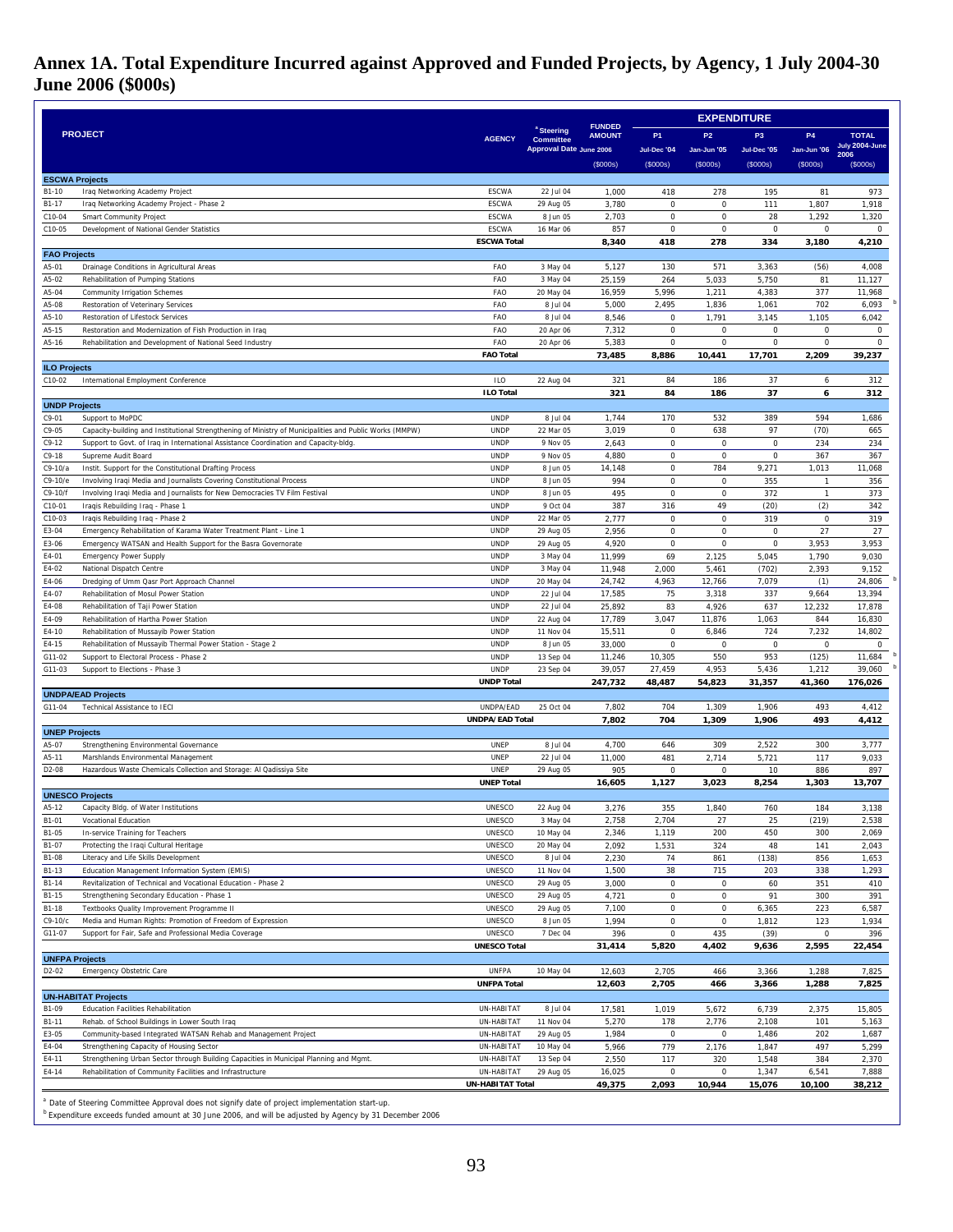# **Annex 1A (continued). Total Expenditure Incurred against Approved and Funded Projects, by Agency, 1 July 2004-30 June 2006 (\$000s)**

|                        |                                                                                                    |                        |                                           |                                | <b>EXPENDITURE</b> |                  |                 |                |                 |
|------------------------|----------------------------------------------------------------------------------------------------|------------------------|-------------------------------------------|--------------------------------|--------------------|------------------|-----------------|----------------|-----------------|
|                        | <b>PROJECT</b>                                                                                     | <b>AGENCY</b>          | <sup>a</sup> Steering<br><b>Committee</b> | <b>FUNDED</b><br><b>AMOUNT</b> | P <sub>1</sub>     | P <sub>2</sub>   | P <sub>3</sub>  | <b>P4</b>      | <b>TOTAL</b>    |
|                        |                                                                                                    |                        | <b>Approval Date</b>                      | <b>June2006</b>                | Jul-Dec '04        | Jan-Jun '05      | Jul-Dec '05     | Jan-Jun '06    | July 2004-June  |
|                        |                                                                                                    |                        |                                           | (S000s)                        | (S000s)            | (S000s)          | (S000s)         | (S000s)        | 2006<br>(S000s) |
| <b>UNHCR Projects</b>  |                                                                                                    |                        |                                           |                                |                    |                  |                 |                |                 |
| F8-02                  | Return and Reintegration of Iraqis and Others of Concern in Southern Iraq                          | <b>UNHCR</b>           | 8 Jul 04                                  | 7,126                          | 5,225              | 1,189            | 713             | $\mathbf 0$    | 7,126           |
| F8-03                  | Return and Reintegration of Iraqis and Others of Concern in Northern Iraq                          | <b>UNHCR</b>           | 29 Aug 05                                 | 2,962                          | $\mathbf 0$        | $\mathbf{0}$     | 990             | 485            | 1,475           |
|                        |                                                                                                    | <b>UNHCR Total</b>     |                                           | 10,088                         | 5,225              | 1,189            | 1,703           | 485            | 8,601           |
| <b>UNICEF Projects</b> |                                                                                                    |                        |                                           |                                |                    |                  |                 |                |                 |
| B1-06                  | Strengthening Primary and Intermediate Education-Phase 1                                           | UNICEF                 | 10 May 04                                 | 34,254                         | 22,323             | 1,291            | 10,215          | 489            | 34,318          |
| B1-12                  | Strengthening Primary and Intermediate Education - Phase 2                                         | <b>UNICEF</b>          | 11 Nov 04                                 | 16,230                         | 0                  | 0                | 10,387          | 2,296          | 12,682          |
| B1-19                  | Integrated Community-based Project to Deliver Quality-based Social Services                        | <b>UNICEF</b>          | 29 Aug 05                                 | 12,900                         | $\mathbf 0$        | $\mathbf{0}$     | 3,699           | 2,170          | 5,868           |
| D <sub>2</sub> -06     | Strengthening Immunization Services in Iraq                                                        | <b>UNICEF</b>          | 8 Jun 05                                  | 7,900                          | 0                  | 0                | 3,418           | 198            | 3,616           |
| E3-01                  | Rehabilitation of Water and Sanitation Systems in Southern Iraq                                    | <b>UNICEF</b>          | 20 May 04                                 | 21,500                         | 720                | 1,179            | 15,201          | 188            | 17,289          |
|                        |                                                                                                    | <b>UNICEF Total</b>    |                                           | 92,784                         | 23,043             | 2,471            | 42,920          | 5,341          | 73,774          |
| <b>UNIDO Projects</b>  |                                                                                                    | <b>UNIDO</b>           |                                           |                                | 22                 | 998              | 1,469           | 1,353          |                 |
| A5-06<br>A5-13         | Promotion of Cottage Industries<br>Rehabilitation of Dairy Plants                                  | <b>UNIDO</b>           | 20 May 04<br>22 Aug 04                    | 5,013<br>2,938                 | $\pmb{0}$          | 181              | 2,120           | 293            | 3,842<br>2,594  |
| A5-17                  | Community Livelihoods and Micro-industry Support in Rural and Urban Areas of N. Iraq               | <b>UNIDO</b>           | 20 Apr 06                                 | 5,800                          | 0                  | 0                | 0               | $\mathbf 0$    | 0               |
| E3-02                  | Rehabilitation of Chlorination Plant                                                               | <b>UNIDO</b>           | 22 Aug 04                                 | 771                            | 44                 | 573              | 62              | 29             | 708             |
|                        |                                                                                                    | <b>UNIDO Total</b>     |                                           | 14,522                         | 66                 | 1,752            | 3,650           | 1,675          | 7,144           |
| <b>UNIFEM Projects</b> |                                                                                                    |                        |                                           |                                |                    |                  |                 |                |                 |
| $C9-04$                | Women Solidarity Toward Active Participation in Elections                                          | UNIFEM                 | 9 Oct 04                                  | 1,905                          | 716                | 543              | 441             | 9              | 1,709           |
| $C9-10/b$              | Iraqi National Constitution and Referendum Awarness Campaign (INCRAC)                              | UNIFEM                 | 8 Jun 05                                  | 1,670                          | $\mathbf 0$        | 0                | 725             | 369            | 1,094           |
|                        |                                                                                                    | <b>UNIFEM Total</b>    |                                           | 3,575                          | 716                | 543              | 1,166           | 378            | 2,803           |
| <b>UNOPS Projects</b>  |                                                                                                    |                        |                                           |                                |                    |                  |                 |                |                 |
| A7-02                  | Explosive Ordnance Disposal (EOD) Capacity-building and Clearance                                  | <b>UNOPS</b>           | 11 Nov 04                                 | 3,341                          | 0                  | 3,341            | 0               | 0              | 3,341           |
| A7-03                  | Support to Iraq Kurkistan Mine Action Center                                                       | <b>UNOPS</b>           | 16 Mar 06                                 | 2,922                          | $\pmb{0}$          | 0                | $\pmb{0}$       | $\mathbf{1}$   | $\mathbf{1}$    |
| B1-20                  | Basra Leadership Human Rights Awareness                                                            | <b>UNOPS</b>           | 16 Mar 06                                 | 63                             | $\pmb{0}$          | $\mathbf{0}$     | $\pmb{0}$       | $\pmb{0}$      | 0               |
| $C9-03$                | Civil Society Forums                                                                               | <b>UNOPS</b>           | 22 Aug 04                                 | 1,720                          | 1,494              | 90               | 40              | 45             | 1,669           |
| $C9-10/d$              | Civil Society Constitutional Outreach Campaign                                                     | <b>UNOPS</b>           | 8 Jun 05                                  | 4,964                          | 0                  | 2,774            | 1,275           | 317            | 4,366           |
| $C9-19$                | Human Rights Project for Iraq 2006-2007 Phase 1                                                    | <b>UNOPS</b>           | 4 Apr 06                                  | 2,570                          | 0                  | 0                | 0               | 34             | 34              |
| D <sub>2</sub> -12     | Establishment of Solid Waste Mangement System in City of Kirkuk                                    | <b>UNOPS</b>           | 23 Mar 06                                 | 2,000                          | 0                  | 0                | 0               | 128            | 128             |
| E3-07                  | Kerbala WTP Rehabilitation of Filter Units                                                         | <b>UNOPS</b>           | 29 Aug 05                                 | 1,251                          | $\pmb{0}$          | $\mathbf 0$      | 30              | 1,028          | 1,058           |
| F8-01                  | Return and Reintegration of IDPs and Iraqi Refugees in the Northern Governorates                   | <b>UNOPS</b>           | 20 May 04                                 | 9,741                          | 3,665              | 4,425            | 1,455           | 65             | 9,609           |
| G11-06                 | Provision of Electoral Support to Observer Groups in Iraqi Elections                               | UNOPS/EAD              | 7 Dec 04                                  | 3,416                          | 95                 | 2,980            | 224             | (3)            | 3,296           |
| G11-08                 | Logistics Support to IECI - Phase 1                                                                | UNOPS/EAD              | 23 Dec 04                                 | 45,344                         | 0                  | 44,933           | 196             | 171            | 45,301          |
| G11-09<br>G11-10       | Logistics Support to IECI - Phase 2<br>Provision of Electoral Support to Observer Groups - Phase 2 | UNOPS/EAD<br>UNOPS/EAD | 29 Sep 05<br>20 Sep 05                    | 61,310<br>6,042                | 0<br>$\pmb{0}$     | 0<br>$\mathbf 0$ | 51,871<br>5,225 | 3,485<br>(287) | 55,355<br>4,938 |
| G11-13                 | Empowerment of Women and Youth in Iraqi Elections                                                  | <b>UNOPS</b>           | 26 Mar 06                                 | 2,844                          | $\pmb{0}$          | $\pmb{0}$        | 0               | 2,781          | 2,781           |
| ΝA                     | Pilgrim Stampede Emergency Micro-grant Response                                                    | UNOPS/EAD              | 2 Sep 05                                  | 300                            | 0                  | $\mathbf 0$      | 214             | 72             | 286             |
|                        |                                                                                                    | <b>UNOPS Total</b>     |                                           | 147,827                        | 5,254              | 58,542           | 60,529          | 7,836          | 132,161         |
| <b>WFP Projects</b>    |                                                                                                    |                        |                                           |                                |                    |                  |                 |                |                 |
| A6-02                  | Development of Safety nets and Food Security                                                       | WFP                    | 11 Nov 04                                 | 7,000                          | 0                  | 3,982            | 641             | 1,903          | 6,526           |
|                        |                                                                                                    | <b>WFP Total</b>       |                                           | 7,000                          | 0                  | 3,982            | 641             | 1,903          | 6,526           |
| <b>WHO Projects</b>    |                                                                                                    |                        |                                           |                                |                    |                  |                 |                |                 |
| D <sub>2</sub> -03     | Supporting Primary Health Care System                                                              | <b>WHO</b>             | 20 May 04                                 | 37,364                         | 11,491             | 8,138            | 10,483          | 4,585          | 34,697          |
| D <sub>2</sub> -04     | Re-establishing the National Drug Quality Control Laboratory                                       | <b>WHO</b>             | 8 Jul 04                                  | 5,977                          | 1,464              | 1,951            | 2,171           | 179            | 5,765           |
| D <sub>2</sub> -05     | Non-communicable Diseases and Mental Health                                                        | <b>WHO</b>             | 22 Aug 04                                 | 11,000                         | 740                | 4,333            | 1,687           | 912            | 7,672           |
| D <sub>2</sub> -07     | Improving Preparedness and Response to Impending Cholera Outbreak                                  | <b>WHO</b>             | 29 Aug 05                                 | 858                            | 0                  | 0                | 315             | 530            | 845             |
| D <sub>2</sub> -09     | Malaria and Leishmania Control and Prevention Emergency Programme                                  | <b>WHO</b>             | 29 Aug 05                                 | 5,157                          | 0                  | 0                | 2,818           | 2,315          | 5,134           |
| D <sub>2</sub> -10     | Health Care Waste Management                                                                       | <b>WHO</b>             | 29 Aug 05                                 | 1,408                          | 0                  | 0                | 165             | 1,241          | 1,407           |
| D <sub>2</sub> -11     | Provision of Emergency Medical Oxygen Supply in Baghdad, Mosul and Kirkuk                          | <b>WHO</b>             | 29 Aug 05                                 | 2,825                          | 0                  | 0                | 20              | 454            | 474             |
| D <sub>2</sub> -16     | Strengthening Immunization Services - Phase 2                                                      | <b>WHO</b>             | 19 Apr 06                                 | 8,163                          | 0                  | $\boldsymbol{0}$ | 0               | $\mathbf 0$    | 0               |
| E3-03                  | Water Quality Control and Surveillance                                                             | <b>WHO</b>             | 22 Aug 04                                 | 6,262                          | 677                | 1,227            | 4,221           | 121            | 6,246           |
|                        |                                                                                                    | <b>WHO Total</b>       |                                           | 79,013                         | 14,371             | 15,650           | 21,881          | 10,338         | 62,239          |
|                        |                                                                                                    | <b>Grand Total</b>     |                                           | 802,486                        | 118,997            | 170,001          | 220,155         | 90,490         | 599,644         |
|                        |                                                                                                    |                        |                                           |                                |                    |                  |                 |                |                 |

Date of Steering Committee Approval does not signify date of project implementation start-up.

 $^{b}$  Expenditure exceeds funded amount at 30 June 2006, and will be adjusted by Agency by 31 December 2006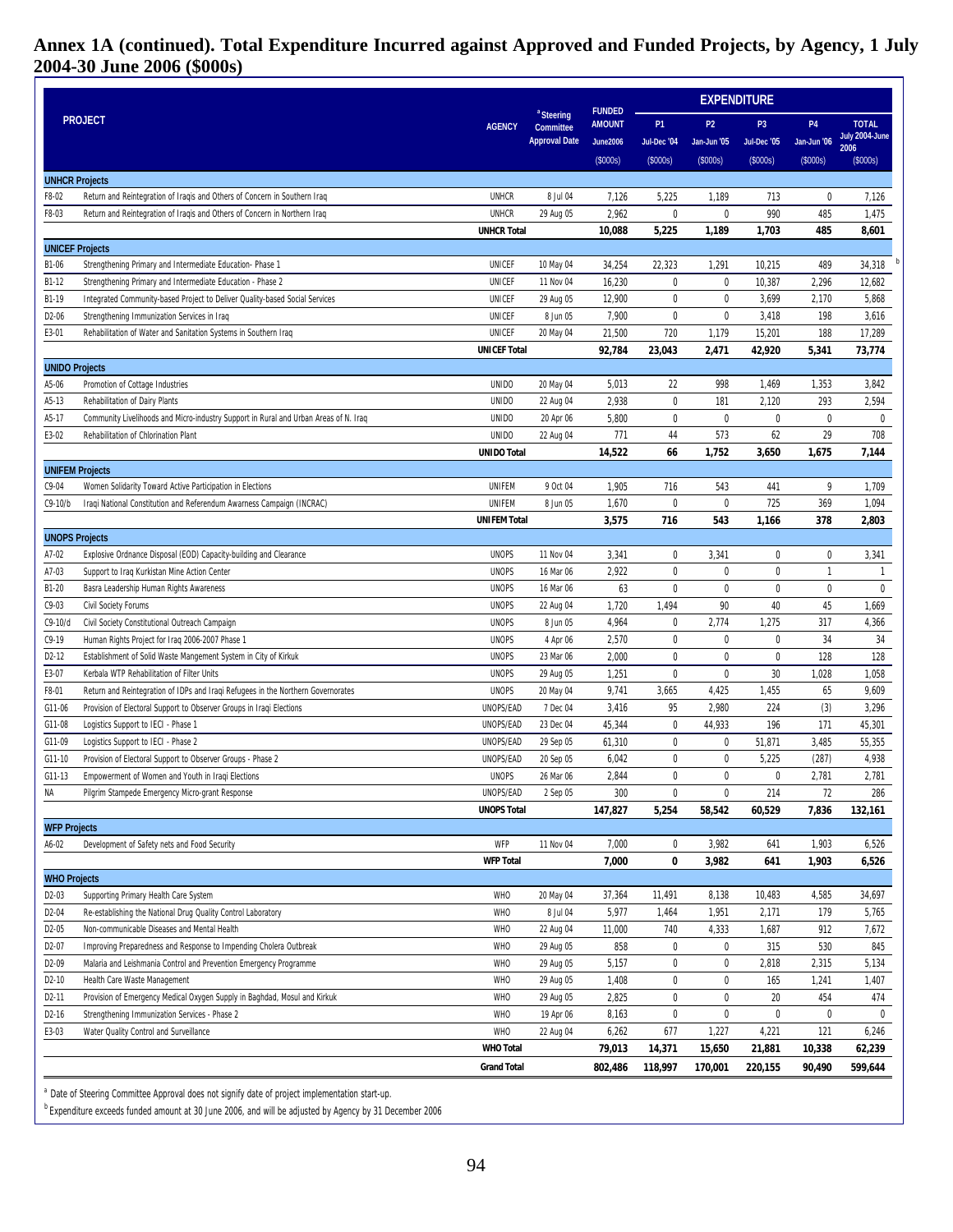# **Annex 1B. Total Expenditure Incurred against Approved and Funded Projects, by Cluster, 1 July 2004-30 June 2006 (\$000)**

|                                          |                                                                                                                                                                    |                                |                                           |                                | <b>EXPENDITURE</b>       |                                            |                    |                              |                        |  |  |  |  |  |
|------------------------------------------|--------------------------------------------------------------------------------------------------------------------------------------------------------------------|--------------------------------|-------------------------------------------|--------------------------------|--------------------------|--------------------------------------------|--------------------|------------------------------|------------------------|--|--|--|--|--|
|                                          | <b>PROJECT</b>                                                                                                                                                     | <b>AGENCY</b>                  | <sup>a</sup> Steering<br><b>Committee</b> | <b>FUNDED</b><br><b>AMOUNT</b> | P <sub>1</sub>           | P <sub>2</sub>                             | P <sub>3</sub>     | <b>P4</b>                    | <b>TOTAL</b>           |  |  |  |  |  |
|                                          |                                                                                                                                                                    |                                | <b>Approval Date</b>                      | <b>June2006</b>                | Jul-Dec '04              | Jan-Jun '05                                | Jul-Dec '05        | Jan-Jun '06                  | July 2004-June<br>2006 |  |  |  |  |  |
|                                          |                                                                                                                                                                    |                                |                                           | (S000s)                        | (S000s)                  | (S000s)                                    | (\$000s)           | (\$000s)                     | (\$000s)               |  |  |  |  |  |
| A5-01                                    | Cluster A: Agriculture, Food Security, Environment and Natural Resource Management<br>Drainage Conditions in Agricultural Areas                                    | FAO                            | 3 May 04                                  | 5,127                          | 130                      | 571                                        | 3,363              | (56)                         | 4,008                  |  |  |  |  |  |
| A5-02                                    | Rehabilitation of Pumping Stations                                                                                                                                 | FAO                            | 3 May 04                                  | 25,159                         | 264                      | 5,033                                      | 5,750              | 81                           | 11,127                 |  |  |  |  |  |
| A5-04                                    | <b>Community Irrigation Schemes</b>                                                                                                                                | FAO                            | 20 May 04                                 | 16,959                         | 5,996                    | 1,211                                      | 4,383              | 377                          | 11,968                 |  |  |  |  |  |
| A5-06<br>A5-07                           | Promotion of Cottage Industries<br>Strengthening Environmental Governance                                                                                          | <b>UNIDO</b><br><b>UNEP</b>    | 20 May 04<br>8 Jul 04                     | 5,013<br>4,700                 | 22<br>646                | 998<br>309                                 | 1,469<br>2,522     | 1,353<br>300                 | 3,842<br>3,777         |  |  |  |  |  |
| A5-08                                    | <b>Restoration of Veterinary Services</b>                                                                                                                          | FAO                            | 8 Jul 04                                  | 5,000                          | 2,495                    | 1,836                                      | 1,061              | 702                          | 6,093                  |  |  |  |  |  |
| A5-10                                    | Restoration of Lifestock Services                                                                                                                                  | FAO                            | 8 Jul 04                                  | 8,546                          | $\pmb{0}$                | 1,791                                      | 3,145              | 1,105                        | 6,042                  |  |  |  |  |  |
| A5-11<br>A5-12                           | Marshlands Environmental Management<br>Capacity Bldg. of Water Institutions                                                                                        | <b>UNEP</b><br><b>UNESCO</b>   | 22 Jul 04<br>22 Aug 04                    | 11,000<br>3,276                | 481<br>355               | 2,714<br>1,840                             | 5,721<br>760       | 117<br>184                   | 9,033<br>3,138         |  |  |  |  |  |
| A5-13                                    | Rehabilitation of Dairy Plants                                                                                                                                     | <b>UNIDO</b>                   | 22 Aug 04                                 | 2,938                          | $\pmb{0}$                | 181                                        | 2,120              | 293                          | 2,594                  |  |  |  |  |  |
| A5-15                                    | Restoration and Modernization of Fish Production in Iraq                                                                                                           | FAO                            | 20 Apr 06                                 | 7,312                          | $\mathbf 0$              | $\mathsf 0$                                | $\mathbf 0$        | $\mathsf 0$                  | $\mathsf 0$            |  |  |  |  |  |
| A5-16                                    | Rehabilitation and Development of National Seed Industry                                                                                                           | FAO                            | 20 Apr 06                                 | 5,383                          | $\pmb{0}$                | $\mathsf 0$                                | $\mathbf 0$        | $\mathsf 0$                  | $\mathsf 0$            |  |  |  |  |  |
| A5-17<br>A6-02                           | Community Livelihoods and Micro-industry Support in Rural and Urban Areas of N. Iraq<br>Development of Safety nets and Food Security                               | <b>UNIDO</b><br>WFP            | 20 Apr 06<br>11 Nov 04                    | 5,800<br>7,000                 | $\pmb{0}$<br>$\mathbf 0$ | $\mathsf 0$<br>3,982                       | $\mathbf 0$<br>641 | $\mathsf 0$<br>1,903         | $\mathbf 0$<br>6,526   |  |  |  |  |  |
| A7-02                                    | Explosive Ordnance Disposal (EOD) Capacity-building and clearance                                                                                                  | <b>UNOPS</b>                   | 11 Nov 04                                 | 3,341                          | $\mathbf 0$              | 3,341                                      | $\mathbf 0$        | $\mathbf 0$                  | 3,341                  |  |  |  |  |  |
| A7-03                                    | Support to Iraq Kurkistan Mine Action Center                                                                                                                       | <b>UNOPS</b>                   | 16 Mar 06                                 | 2,922                          | $\pmb{0}$                | 0                                          | 0                  | $\mathbf{1}$                 | $\mathbf{1}$           |  |  |  |  |  |
|                                          |                                                                                                                                                                    |                                |                                           | 119.474                        | 10,390                   | 23,804                                     | 30,934             | 6,360                        | 71,489                 |  |  |  |  |  |
| B1-01                                    | <b>Cluster B: Education and Culture</b><br><b>Vocational Education</b>                                                                                             | <b>UNESCO</b>                  | 3 May 04                                  | 2,758                          | 2,704                    | 27                                         | 25                 | (219)                        | 2,538                  |  |  |  |  |  |
| B1-05                                    | In-service Training for Teachers                                                                                                                                   | <b>UNESCO</b>                  | 10 May 04                                 | 2,346                          | 1,119                    | 200                                        | 450                | 300                          | 2,069                  |  |  |  |  |  |
| B1-06                                    | Strengthening Primary and Intermediate Education- Phase 1                                                                                                          | <b>UNICEF</b>                  | 10 May 04                                 | 34,254                         | 22,323                   | 1,291                                      | 10,215             | 489                          | 34,318                 |  |  |  |  |  |
| B1-07<br>B1-08                           | Protecting the Iragi Cultural Heritage<br>Literacy and Life Skills Development                                                                                     | <b>UNESCO</b><br><b>UNESCO</b> | 20 May 04<br>8 Jul 04                     | 2,092<br>2,230                 | 1,531<br>74              | 324<br>861                                 | 48<br>(138)        | 141<br>856                   | 2,043<br>1,653         |  |  |  |  |  |
| B1-09                                    | <b>Education Facilities Rehabilitation</b>                                                                                                                         | UN-HABITAT                     | 8 Jul 04                                  | 17,581                         | 1,019                    | 5,672                                      | 6,739              | 2,375                        | 15,805                 |  |  |  |  |  |
| B1-10                                    | Iraq Networking Academy Project                                                                                                                                    | <b>ESCWA</b>                   | 22 Jul 04                                 | 1,000                          | 418                      | 278                                        | 195                | 81                           | 973                    |  |  |  |  |  |
| B1-11                                    | Rehab. of School Buildings in Lower South Iraq                                                                                                                     | UN-HABITAT                     | 11 Nov 04                                 | 5,270                          | 178                      | 2,776                                      | 2,108              | 101                          | 5,163                  |  |  |  |  |  |
| B1-12<br>B1-13                           | Strengthening Primary and Intermediate Education - Phase 2<br>Education Management Information System (EMIS)                                                       | <b>UNICEF</b><br><b>UNESCO</b> | 11 Nov 04<br>11 Nov 04                    | 16,230<br>1,500                | $\pmb{0}$<br>38          | $\pmb{0}$<br>715                           | 10,387<br>203      | 2,296<br>338                 | 12,682<br>1,293        |  |  |  |  |  |
| B1-14                                    | Revitalization of Technical and Vocational Education - Phase 2                                                                                                     | <b>UNESCO</b>                  | 29 Aug 05                                 | 3,000                          | $\pmb{0}$                | $\mathsf 0$                                | 60                 | 351                          | 410                    |  |  |  |  |  |
| B1-15                                    | Strengthening Secondary Education - Phase 1                                                                                                                        | <b>UNESCO</b>                  | 29 Aug 05                                 | 4,721                          | $\mathbf 0$              | $\mathsf{O}\xspace$                        | 91                 | 300                          | 391                    |  |  |  |  |  |
| B1-17                                    | Iraq Networking Academy Project - Phase 2                                                                                                                          | <b>ESCWA</b>                   | 29 Aug 05                                 | 3,780                          | $\mathbf 0$              | $\mathbf 0$                                | 111                | 1,807                        | 1,918                  |  |  |  |  |  |
| B1-18<br>B1-19                           | Textbooks Quality Improvement Programme II<br>Integrated Community-based Project to Deliver Quality-based Social Services                                          | <b>UNESCO</b><br><b>UNICEF</b> | 29 Aug 05<br>29 Aug 05                    | 7,100<br>12,900                | $\pmb{0}$<br>$\pmb{0}$   | $\mathsf{O}\xspace$<br>$\mathsf 0$         | 6,365<br>3,699     | 223<br>2,170                 | 6,587<br>5,868         |  |  |  |  |  |
| B1-20                                    | Basra Leadership Human Rights Awareness                                                                                                                            | <b>UNOPS</b>                   | 16 Mar 06                                 | 63                             | $\pmb{0}$                | $\mathsf 0$                                | 0                  | $\mathbf 0$                  | $\mathsf{O}\xspace$    |  |  |  |  |  |
|                                          |                                                                                                                                                                    |                                |                                           | 116,826                        | 29,403                   | 12,144                                     | 40,558             | 11,607                       | 93,712                 |  |  |  |  |  |
| C10-01                                   | <b>Cluster C: Governance and Human Development</b><br>Iraqis Rebuilding Iraq - Phase 1                                                                             | <b>UNDP</b>                    | 9 Oct 04                                  | 387                            | 316                      | 49                                         | (20)               | (2)                          | 342                    |  |  |  |  |  |
| C10-02                                   | International Employment Conference                                                                                                                                | <b>ILO</b>                     | 22 Aug 04                                 | 321                            | 84                       | 186                                        | 37                 | 6                            | 312                    |  |  |  |  |  |
| C10-03                                   | Iraqis Rebuilding Iraq - Phase 2                                                                                                                                   | <b>UNDP</b>                    | 22 Mar 05                                 | 2,777                          | $\mathbf 0$              | 0                                          | 319                | $\mathbf 0$                  | 319                    |  |  |  |  |  |
| C10-04                                   | <b>Smart Community Project</b>                                                                                                                                     | <b>ESCWA</b>                   | 8 Jun 05                                  | 2,703                          | $\mathbf 0$              | $\mathsf 0$                                | 28                 | 1,292                        | 1,320                  |  |  |  |  |  |
| C10-05<br>$C9-01$                        | Development of National Gender Statistics<br>Support to MoPDC                                                                                                      | <b>ESCWA</b><br><b>UNDP</b>    | 16 Mar 06<br>8 Jul 04                     | 857<br>1,744                   | $\pmb{0}$<br>170         | $\mathsf 0$<br>532                         | $\mathbf 0$<br>389 | 0<br>594                     | $\mathsf 0$<br>1,686   |  |  |  |  |  |
| $C9-03$                                  | <b>Civil Society Forums</b>                                                                                                                                        | <b>UNOPS</b>                   | 22 Aug 04                                 | 1,720                          | 1,494                    | 90                                         | 40                 | 45                           | 1,669                  |  |  |  |  |  |
| C9-04                                    | Women Solidarity Toward Active Participation in Elections                                                                                                          | UNIFEM                         | 9 Oct 04                                  | 1,905                          | 716                      | 543                                        | 441                | 9                            | 1,709                  |  |  |  |  |  |
| $C9-05$<br>C9-10/a                       | Capacity-building and Institutional Strengthening of Ministry of Municipalities and Public Works (MMPW)<br>Instit. Support for the Constitutional Drafting Process | <b>UNDP</b><br><b>UNDP</b>     | 22 Mar 05<br>8 Jun 05                     | 3,019<br>14,148                | $\pmb{0}$<br>0           | 638<br>784                                 | 97<br>9,271        | (70)<br>1,013                | 665<br>11,068          |  |  |  |  |  |
| C9-10/b                                  | Iraqi National Constitution and Referendum Awarness Campaign (INCRAC)                                                                                              | UNIFEM                         | 8 Jun 05                                  | 1,670                          | 0                        | $\mathsf 0$                                | 725                | 369                          | 1,094                  |  |  |  |  |  |
| $C9-10/c$                                | Media and Human Rights: Promotion of Freedom of Expression                                                                                                         | <b>UNESCO</b>                  | 8 Jun 05                                  | 1,994                          | $\mathbf 0$              | $\mathsf 0$                                | 1,812              | 123                          | 1,934                  |  |  |  |  |  |
| C9-10/d                                  | Civil Society Constitutional Outreach Campaign                                                                                                                     | <b>UNOPS</b>                   | 8 Jun 05                                  | 4,964                          | $\pmb{0}$                | 2,774                                      | 1,275              | 317                          | 4,366                  |  |  |  |  |  |
| C9-10/e<br>C9-10/f                       | Involving Iraqi Media and Journalists Covering Constitutional Process<br>Involving Iraqi Media and Journalists for New Democracies TV Film Festival                | <b>UNDP</b><br><b>UNDP</b>     | 8 Jun 05<br>8 Jun 05                      | 994<br>495                     | $\pmb{0}$<br>$\pmb{0}$   | $\pmb{0}$<br>$\mathsf 0$                   | 355<br>372         | $\mathbf{1}$<br>$\mathbf{1}$ | 356<br>373             |  |  |  |  |  |
| $C9-12$                                  | Support to Govt. of Iraq in International Assistance Coordination and Capacity-bldg.                                                                               | <b>UNDP</b>                    | 9 Nov 05                                  | 2,643                          | $\mathbf 0$              | $\mathsf 0$                                | $\mathsf 0$        | 234                          | 234                    |  |  |  |  |  |
| $C9-18$                                  | Supreme Audit Board                                                                                                                                                | <b>UNDP</b>                    | 9 Nov 05                                  | 4,880                          | 0                        | $\mathsf{O}\xspace$                        | $\mathsf 0$        | 367                          | 367                    |  |  |  |  |  |
| $C9-19$                                  | Human Rights Project for Iraq 2006-2007 Phase 1                                                                                                                    | <b>UNOPS</b>                   | 4 Apr 06                                  | 2,570                          | 0                        | $\mathsf{O}\xspace$                        | $\mathsf 0$        | 34                           | 34                     |  |  |  |  |  |
|                                          | <b>Cluster D: Health and Nutrition</b>                                                                                                                             |                                |                                           | 49,789                         | 2,780                    | 5,596                                      | 15,142             | 4,332                        | 27,850                 |  |  |  |  |  |
| D2-02                                    | Emergency Obstetric Care                                                                                                                                           | <b>UNFPA</b>                   | 10 May 04                                 | 12,603                         | 2,705                    | 466                                        | 3,366              | 1,288                        | 7,825                  |  |  |  |  |  |
| D2-03                                    | Supporting Primary Health Care System                                                                                                                              | WHO                            | 20 May 04                                 | 37,364                         | 11,491                   | 8,138                                      | 10,483             | 4,585                        | 34,697                 |  |  |  |  |  |
| D <sub>2</sub> -04<br>D <sub>2</sub> -05 | Re-establishing the National Drug Quality Control Laboratory<br>Non-communicable Diseases and Mental Health                                                        | WHO<br><b>WHO</b>              | 8 Jul 04<br>22 Aug 04                     | 5,977<br>11,000                | 1,464<br>740             | 1,951<br>4,333                             | 2,171<br>1,687     | 179<br>912                   | 5,765<br>7,672         |  |  |  |  |  |
| D <sub>2</sub> -06                       | Strengthening Immunization Services in Iraq                                                                                                                        | <b>UNICEF</b>                  | 8 Jun 05                                  | 7,900                          | $\pmb{0}$                | 0                                          | 3,418              | 198                          | 3,616                  |  |  |  |  |  |
| D <sub>2</sub> -07                       | Improving Preparedness and Response to Impending Cholera Outbreak                                                                                                  | WHO                            | 29 Aug 05                                 | 858                            | $\pmb{0}$                | $\mathsf{O}\xspace$                        | 315                | 530                          | 845                    |  |  |  |  |  |
| D <sub>2</sub> -08                       | Hazardous Waste Chemicals Collection and Storage: Al Qadissiya Site                                                                                                | <b>UNEP</b>                    | 29 Aug 05                                 | 905                            | $\pmb{0}$                | $\mathsf 0$                                | 10                 | 886                          | 897                    |  |  |  |  |  |
| D <sub>2</sub> -09<br>D <sub>2</sub> -10 | Malaria and Leishmania Control and Prevention Emergency Programme<br>Health Care Waste Management                                                                  | <b>WHO</b><br>WHO              | 29 Aug 05<br>29 Aug 05                    | 5,157<br>1,408                 | $\pmb{0}$<br>$\pmb{0}$   | $\mathsf{O}\xspace$<br>$\mathsf{O}\xspace$ | 2,818<br>165       | 2,315                        | 5,134<br>1,407         |  |  |  |  |  |
| D2-11                                    | Provision of Emergency Medical Oxygen Supply in Baghdad, Mosul and Kirkuk                                                                                          | WHO                            | 29 Aug 05                                 | 2,825                          | $\mathbf 0$              | $\pmb{0}$                                  | 20                 | 1,241<br>454                 | 474                    |  |  |  |  |  |
| D <sub>2</sub> -12                       | Establishment of Solid Waste Mangement System in City of Kirkuk                                                                                                    | <b>UNOPS</b>                   | 23 Mar 06                                 | 2,000                          | 0                        | $\mathsf 0$                                | $\mathbf 0$        | 128                          | 128                    |  |  |  |  |  |
| D <sub>2</sub> -16                       | Strengthening Immunization Services - Phase 2                                                                                                                      | <b>WHO</b>                     | 19 Apr 06                                 | 8,163                          | 0                        | $\mathsf{O}\xspace$                        | $\mathsf 0$        | $\mathsf 0$                  | $\mathbf 0$            |  |  |  |  |  |
|                                          |                                                                                                                                                                    |                                |                                           | 96,159                         | 16,399                   | 14,889                                     | 24,453             | 12,718                       | 68,459                 |  |  |  |  |  |

<sup>a</sup> Date of Steering Committee Approval does not signify date of project implementation start-up.

<sup>b</sup> Expenditure exceeds funded amount at 30 June 2006, and will be adjusted by Agency by 31 December 2006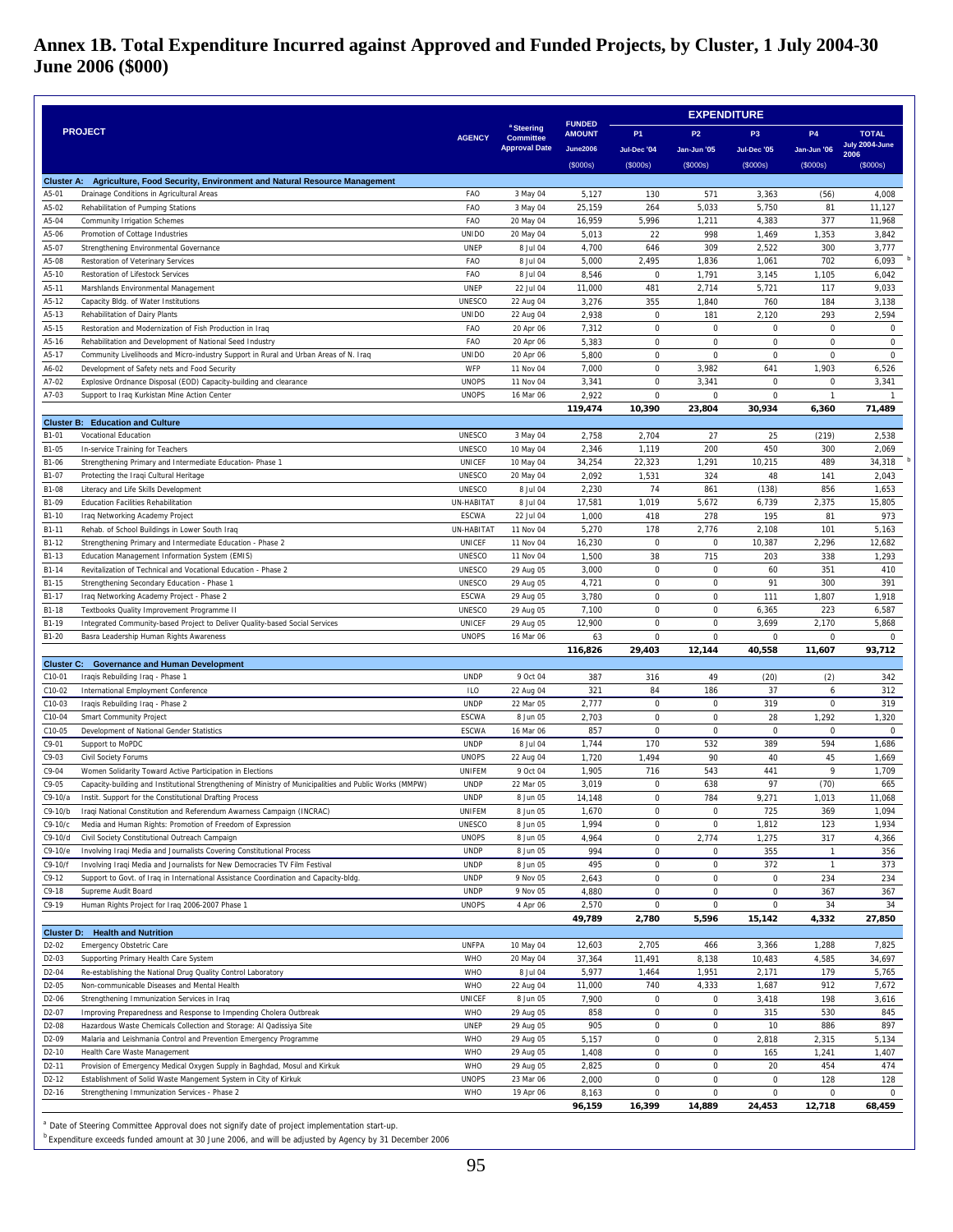# **Annex 1B (continued). Total Expenditure Incurred against Approved and Funded Projects, by Cluster, 1 July 2004-30 June 2006 (\$000s)**

|           |                                                                                        |               |                                           | <b>FUNDED</b>   | <b>EXPENDITURE</b>     |             |                |             |                        |  |  |  |
|-----------|----------------------------------------------------------------------------------------|---------------|-------------------------------------------|-----------------|------------------------|-------------|----------------|-------------|------------------------|--|--|--|
|           | <b>PROJECT</b>                                                                         | <b>AGENCY</b> | <sup>a</sup> Steering<br><b>Committee</b> | <b>AMOUNT</b>   | <b>P1</b>              | <b>P2</b>   | P <sub>3</sub> | <b>P4</b>   | <b>TOTAL</b>           |  |  |  |
|           |                                                                                        |               | <b>Approval Date</b>                      | <b>June2006</b> | Jul-Dec <sup>'04</sup> | Jan-Jun '05 | Jul-Dec '05    | Jan-Jun '06 | July 2004-June<br>2006 |  |  |  |
|           |                                                                                        |               |                                           | (S000s)         | (S000s)                | (\$000s)    | (S000s)        | (S000s)     | (S000s)                |  |  |  |
|           | <b>Cluster E: Infrastructure Rehabilitation</b>                                        |               |                                           |                 |                        |             |                |             |                        |  |  |  |
| E3-01     | Rehabilitation of Water and Sanitation Systems in Southern Iraq                        | <b>UNICEF</b> | 20 May 04                                 | 21,500          | 720                    | 1,179       | 15,201         | 188         | 17,289                 |  |  |  |
| E3-02     | Rehabilitation of Chlorination Plant                                                   | <b>UNIDO</b>  | 22 Aug 04                                 | 771             | 44                     | 573         | 62             | 29          | 708                    |  |  |  |
| E3-03     | Water Quality Control and Surveillance                                                 | WHO           | 22 Aug 04                                 | 6,262           | 677                    | 1,227       | 4,221          | 121         | 6,246                  |  |  |  |
| E3-04     | Emergency Rehabilitation of Karama Water Treatment Plant - Line 1                      | <b>UNDP</b>   | 29 Aug 05                                 | 2,956           | $\mathbf 0$            | $\mathbf 0$ | $\mathbf 0$    | 27          | 27                     |  |  |  |
| E3-05     | Community-based Integrated WATSAN Rehab and Management Project                         | UN-HABITAT    | 29 Aug 05                                 | 1,984           | $\mathbf 0$            | $\mathbf 0$ | 1,486          | 202         | 1,687                  |  |  |  |
| E3-06     | Emergency WATSAN and Health Support for the Basra Governorate                          | <b>UNDP</b>   | 29 Aug 05                                 | 4,920           | $\mathbf 0$            | $\mathbf 0$ | $\mathbf 0$    | 3,953       | 3,953                  |  |  |  |
| E3-07     | Kerbala WTP Rehabilitation of Filter Units                                             | <b>UNOPS</b>  | 29 Aug 05                                 | 1,251           | $\mathbf 0$            | $\Omega$    | 30             | 1,028       | 1,058                  |  |  |  |
| E4-01     | <b>Emergency Power Supply</b>                                                          | <b>UNDP</b>   | 3 May 04                                  | 11,999          | 69                     | 2,125       | 5,045          | 1,790       | 9,030                  |  |  |  |
| E4-02     | National Dispatch Centre                                                               | <b>UNDP</b>   | 3 May 04                                  | 11,948          | 2,000                  | 5,461       | (702)          | 2,393       | 9,152                  |  |  |  |
| E4-04     | Strengthening Capacity of Housing Sector                                               | UN-HABITAT    | 10 May 04                                 | 5.966           | 779                    | 2.176       | 1,847          | 497         | 5,299                  |  |  |  |
| E4-06     | Dredging of Umm Qasr Port Approach Channel                                             | <b>UNDP</b>   | 20 May 04                                 | 24,742          | 4,963                  | 12,766      | 7,079          | (1)         | 24,806                 |  |  |  |
| E4-07     | Rehabilitation of Mosul Power Station                                                  | <b>UNDP</b>   | 22 Jul 04                                 | 17,585          | 75                     | 3,318       | 337            | 9.664       | 13,394                 |  |  |  |
| E4-08     | Rehabilitation of Taji Power Station                                                   | <b>UNDP</b>   | 22 Jul 04                                 | 25.892          | 83                     | 4.926       | 637            | 12.232      | 17,878                 |  |  |  |
| E4-09     | Rehabilitation of Hartha Power Station                                                 | <b>UNDP</b>   | 22 Aug 04                                 | 17,789          | 3,047                  | 11,876      | 1,063          | 844         | 16,830                 |  |  |  |
| E4-10     | Rehabilitation of Mussayib Power Station                                               | <b>UNDP</b>   | 11 Nov 04                                 | 15,511          | $\mathbf 0$            | 6,846       | 724            | 7,232       | 14,802                 |  |  |  |
| E4-11     | Strengthening Urban Sector through Building Capacities in Municipal Planning and Mgmt. | UN-HABITAT    | 13 Sep 04                                 | 2,550           | 117                    | 320         | 1,548          | 384         | 2,370                  |  |  |  |
| E4-14     | Rehabilitation of Community Facilities and Infrastructure                              | UN-HABITAT    | 29 Aug 05                                 | 16.025          | $\mathbf 0$            | $\mathbf 0$ | 1,347          | 6.541       | 7,888                  |  |  |  |
| E4-15     | Rehabilitation of Mussayib Thermal Power Station - Stage 2                             | <b>UNDP</b>   | 8 Jun 05                                  | 33,000          | $\mathbf 0$            | 0           | $\mathbf 0$    | $\mathbf 0$ | $\mathbf 0$            |  |  |  |
|           |                                                                                        |               |                                           | 222,651         | 12,573                 | 52,794      | 39,925         | 47,124      | 152,416                |  |  |  |
|           | <b>Cluster F: Refugees, Internally Displaced Persons and Durable Solutions</b>         |               |                                           |                 |                        |             |                |             |                        |  |  |  |
| F8-01     | Return and Reintegration of IDPs and Iraqi Refugees in the Northern Governorates       | <b>UNOPS</b>  | 20 May 04                                 | 9,741           | 3,665                  | 4,425       | 1,455          | 65          | 9,609                  |  |  |  |
| F8-02     | Return and Reintegration of Iraqis and Others of Concern in Southern Iraq              | <b>UNHCR</b>  | 8 Jul 04                                  | 7,126           | 5,225                  | 1,189       | 713            | $\mathbf 0$ | 7,126                  |  |  |  |
| F8-03     | Return and Reintegration of Iraqis and Others of Concern in Northern Iraq              | <b>UNHCR</b>  | 29 Aug 05                                 | 2,962           | $\mathbf 0$            | 0           | 990            | 485         | 1,475                  |  |  |  |
|           |                                                                                        |               |                                           | 19.830          | 8.889                  | 5,614       | 3,157          | 550         | 18,210                 |  |  |  |
|           | <b>Cluster G: Support to Electoral Process</b>                                         |               |                                           |                 |                        |             |                |             |                        |  |  |  |
| G11-02    | Support to Electoral Process - Phase 2                                                 | UNDP/EAD      | 13 Sep 04                                 | 11,246          | 10,305                 | 550         | 953            | (125)       | 11,684                 |  |  |  |
| G11-03    | Support to Elections - Phase 3                                                         | UNDP/EAD      | 23 Sep 04                                 | 39,057          | 27,459                 | 4,953       | 5,436          | 1,212       | 39,060                 |  |  |  |
| G11-04    | <b>Technical Assistance to IECI</b>                                                    | UNDPA/EAD     | 25 Oct 04                                 | 7.802           | 704                    | 1.309       | 1,906          | 493         | 4,412                  |  |  |  |
| G11-06    | Provision of Electoral Support to Observer Groups in Iraqi Elections                   | UNOPS/EAD     | 7 Dec 04                                  | 3,416           | 95                     | 2,980       | 224            | (3)         | 3,296                  |  |  |  |
| G11-07    | Support for Fair, Safe and Professional Media Coverage                                 | <b>UNESCO</b> | 7 Dec 04                                  | 396             | $\mathbf 0$            | 435         | (39)           | $\mathbf 0$ | 396                    |  |  |  |
| G11-08    | Logistics Support to IECI - Phase 1                                                    | UNOPS/EAD     | 23 Dec 04                                 | 45,344          | $\mathbf 0$            | 44,933      | 196            | 171         | 45,301                 |  |  |  |
| G11-09    | Logistics Support to IECI - Phase 2                                                    | UNOPS/EAD     | 29 Sep 05                                 | 61,310          | $\mathbf 0$            | 0           | 51,871         | 3,485       | 55,355                 |  |  |  |
| G11-10    | Provision of Electoral Support to Observer Groups - Phase 2                            | UNOPS/EAD     | 20 Sep 05                                 | 6,042           | $\mathbf 0$            | $\mathbf 0$ | 5,225          | (287)       | 4,938                  |  |  |  |
| G11-13    | Empowerment of Women and Youth in Iraqi Elections                                      | <b>UNOPS</b>  | 26 Mar 06                                 | 2,844           | $\mathbf 0$            | 0           | 0              | 2,781       | 2,781                  |  |  |  |
|           |                                                                                        |               |                                           | 177,457         | 38,563                 | 55,159      | 65,772         | 7,728       | 167,222                |  |  |  |
| <b>NA</b> | Pilgrim Stampede Emergency Micro-grant Response                                        | UNOPS/EAD     | 2 Sep 05                                  | 300             | $\Omega$               | $\mathbf 0$ | 214            | 72          | 286                    |  |  |  |
|           |                                                                                        |               |                                           | 802.486         | 118.997                | 170.001     | 220.155        | 90.490      | 599.644                |  |  |  |

<sup>a</sup> Date of Steering Committee Approval does not signify date of project implementation start-up.<br><sup>b</sup> Expenditure exceeds funded amount at 30 June 2006, and will be adjusted by Agency by 31 December 2006.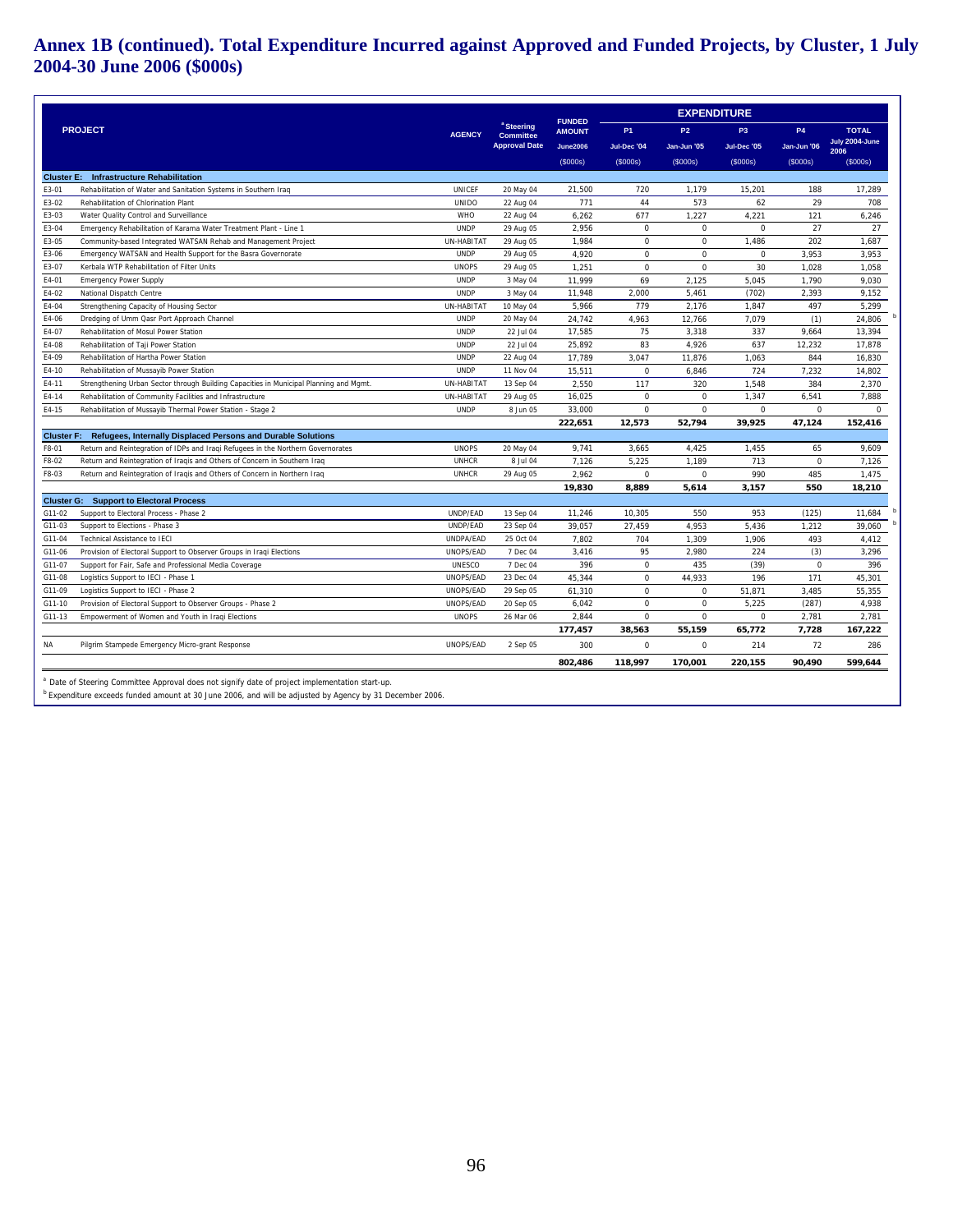# **Annex 2. Total Project Commitments and Disbursements against Approved and Funded Projects, 1 July 2004-30 September 2006 (\$000s)**

|                                                                                                                                                                      |                         | <b>Steering</b>                          |                  | as of June 2006   |                |                     |                   |                  | as of September 2006 |                |                     |                   |
|----------------------------------------------------------------------------------------------------------------------------------------------------------------------|-------------------------|------------------------------------------|------------------|-------------------|----------------|---------------------|-------------------|------------------|----------------------|----------------|---------------------|-------------------|
| <b>PROJECT</b>                                                                                                                                                       | <b>AGENCY</b>           | <b>Committee</b><br><b>Approval Date</b> | <b>FUNDED</b>    | <b>COMMITMENT</b> |                | <b>DISBURSEMENT</b> |                   | <b>FUNDED</b>    | <b>COMMITMENT</b>    |                | <b>DISBURSEMENT</b> |                   |
|                                                                                                                                                                      |                         |                                          | (\$000s)         | (5000s)           | %              | (5000s)             | $\%$              | (5000s)          | (S000s)              | %              | (5000s)             | %                 |
| Agriculture, Food Security, Environment and Natural Resource Management<br><b>Cluster A:</b>                                                                         |                         |                                          |                  |                   |                |                     |                   |                  |                      |                |                     |                   |
| A5-01<br>Drainage Conditions in Agricultural Areas                                                                                                                   | FAO                     | 3 May 04                                 | 5,127            | 4,227             | 82             | 1,515               | 30                | 5,127            | 4,324                | 84             | 1,651               | 32                |
| A5-02<br>Rehabilitation of Pumping Stations<br>A5-04                                                                                                                 | <b>FAO</b><br>FAO       | 3 May 04<br>20 May 04                    | 25,159<br>16,959 | 11,744<br>12,334  | 47<br>73       | 3,323<br>8,100      | 13<br>48          | 25,159<br>16,959 | 20,060<br>13,247     | 80<br>78       | 6,757<br>10,124     | 27<br>60          |
| Community Irrigation Schemes<br>A5-06<br>Promotion of Cottage Industries                                                                                             | <b>UNIDO</b>            | 20 May 04                                | 5,013            | 3,851             | 77             | 3,435               | 69                | 5,013            | 3,995                | 80             | 4,016               | 80                |
| A5-07<br>Strengthening Environmental Governance                                                                                                                      | <b>UNEP</b>             | 8 Jul 04                                 | 4,700            | 3,968             | 84             | 2,870               | 61                | 4,700            | 3,953                | 84             | 2,916               | 62                |
| A5-08<br>Restoration of Veterinary Services                                                                                                                          | FAO                     | 8 Jul 04                                 | 5,000            | 6,347             | 127            | 4,323               | 86                | 6,837            | 6,525                | 95             | 4,723               | 69                |
| A5-10<br>Restoration of Lifestock Services                                                                                                                           | FAO                     | 8 Jul 04                                 | 8,546            | 6,565             | 77             | 5,700               | 67                | 8,546            | 6,886                | 81             | 6,416               | 75                |
| A5-11<br>Marshlands Environmental Management                                                                                                                         | <b>UNEP</b>             | 22 Jul 04                                | 11,000           | 10,883            | 99             | 8,661               | 79                | 11,000           | 10,883               | 99             | 8,283               | 79                |
| A5-12<br>Capacity Bldg. of Water Institutions                                                                                                                        | <b>UNESCO</b>           | 22 Aug 04                                | 3,276            | 3,132             | 96             | 2,955               | 90                | 3,276            | 3,205                | 98             | 3,001               | 92                |
| A5-13<br>Rehabilitation of Dairy Plants                                                                                                                              | <b>UNIDO</b>            | 22 Aug 04                                | 2,938            | 2,597             | 88             | 1,859               | 63                | 2,938            | 2,647                | 90             | 1,988               | 68                |
| Restoration and Modernization of Fish Production in Iraq<br>A5-15                                                                                                    | FAO                     | 20 Apr 06                                | 7,312            | 0                 | $\,0\,$        | 0                   | $\bf{0}$          | 7,312            | 0                    | $\mathbf 0$    | 0                   | $\bf 0$           |
| A5-16<br>Rehabilitation and Development of National Seed Industry                                                                                                    | FAO                     | 20 Apr 06                                | 5,383            | 0                 | $\circ$        | 0                   | $\circ$           | 5,383            | 6                    | $\mathbf 0$    | 3                   | $\mathbb O$       |
| A5-17<br>Community Livelihoods and Micro-industry Support in Rural and Urban Areas of N. Iraq                                                                        | <b>UNIDO</b>            | 20 Apr 06                                | 5,800            | 0                 | $\,0\,$        | 0                   | $\bf{0}$          | 5,800            | 446                  | 8              | 22                  | $\,0\,$           |
| A6-02<br>Development of Safety nets and Food Security                                                                                                                | WFP                     | 11 Nov 04                                | 7,000            | 6,647             | 95             | 5,837               | 83                | 7,000            | 6,840                | 98             | 6,310               | 90                |
| A7-02<br>Explosive Ordnance Disposal (EOD) Capacity-building and Clearance                                                                                           | <b>UNOPS</b>            | 11 Nov 04                                | 3,341            | 3,341             | 100            | 3,341               | 100               | 3,341            | 3,341                | 100            | 3,341               | 100               |
| A7-03<br>Support to Iraq Kurkistan Mine Action Center                                                                                                                | <b>UNOPS</b>            | 16 Mar 06                                | 2,922            | 1                 | $\circ$        | $\mathbf{1}$        | $\bf{0}$          | 2,922            | 34                   | $\mathbf{1}$   | 8                   | $\,0\,$           |
| A7-04<br>Strengthening of National Mine Action Organization In Southern Iraq                                                                                         | <b>UNDP</b>             | 28 Sep 06                                | 0                | $\mathbf 0$       | $\circ$        | $\mathbf 0$         | $\bf 0$           | 3,196            | $\mathbf 0$          | $\mathbf 0$    | $\mathbf 0$         | $\mathbf 0$       |
|                                                                                                                                                                      |                         |                                          | 119,474          | 75,636            | 63             | 51,920              | 43                | 124,507          | 86,393               | 69             | 59,557              | 48                |
| <b>Cluster B: Education and Culture</b>                                                                                                                              |                         |                                          |                  |                   |                |                     |                   |                  |                      |                |                     |                   |
| B1-01<br>Vocational Education                                                                                                                                        | <b>UNESCO</b>           | 3 May 04                                 | 2,758            | 2,538             | 92             | 2,537               | 92                | 2,758            | 2,738                | 99             | 2,538               | 92                |
| B1-05<br>In-service Training for Teachers                                                                                                                            | <b>UNESCO</b>           | 10 May 04                                | 2,346            | 2,045             | 87             | 1,877               | 80                | 2,346            | 2,173                | 93             | 1,901               | 81                |
| B1-06<br>Strengthening Primary and Intermediate Education- Phase 1                                                                                                   | UNICEF<br><b>UNESCO</b> | 10 May 04                                | 34,254           | 32,422            | 95<br>98       | 30,739              | 90<br>91          | 34,254           | 32,419               | 95<br>98       | 30,722              | 90                |
| B1-07<br>Protecting the Iraqi Cultural Heritage<br>B1-08                                                                                                             | <b>UNESCO</b>           | 20 May 04<br>8 Jul 04                    | 2,092<br>2,230   | 2,047<br>1,613    | 72             | 1,898<br>1,104      | 50                | 2,092<br>2,230   | 2,059<br>1,700       | 76             | 1,904<br>1,553      | 91<br>70          |
| Literacy and Life Skills Development<br>B1-09<br><b>Education Facilities Rehabilitation</b>                                                                          | UN-HABITAT              | 8 Jul 04                                 | 17,581           | 17,525            | 100            | 16,017              | 91                | 17,581           | 17,581               | 100            | 17,261              | 98                |
| B1-10<br>Iraq Networking Academy Project                                                                                                                             | <b>ESCWA</b>            | 22 Jul 04                                | 1,000            | 969               | 97             | 893                 | 89                | 1,000            | 998                  | 100            | 926                 | 93                |
| B1-11<br>Rehab. of School Buildings in Lower South Iraq                                                                                                              | UN-HABITAT              | 11 Nov 04                                | 5,270            | 5,270             | 100            | 5,270               | 100               | 5,270            | 5,270                | 100            | 5,270               | 100               |
| B1-12<br>Strengthening Primary and Intermediate Education - Phase 2                                                                                                  | UNICEF                  | 11 Nov 04                                | 16,230           | 14,209            | 88             | 10,999              | 68                | 16,230           | 14,027               | 86             | 13,151              | 81                |
| B1-13<br>Education Management Information System (EMIS)                                                                                                              | <b>UNESCO</b>           | 11 Nov 04                                | 1,500            | 1,287             | 86             | 1,170               | 78                | 1,500            | 1,460                | 97             | 1,359               | 91                |
| B1-14<br>Revitalization of Technical and Vocational Education - Phase 2                                                                                              | <b>UNESCO</b>           | 29 Aug 05                                | 3,000            | 424               | 14             | 272                 | 9                 | 3,000            | 593                  | 20             | 384                 | 13                |
| B1-15<br>Strengthening Secondary Education - Phase 1                                                                                                                 | <b>UNESCO</b>           | 29 Aug 05                                | 4,721            | 381               | 8              | 114                 | $\overline{2}$    | 4,721            | 470                  | 10             | 276                 | $\boldsymbol{6}$  |
| B1-17<br>Iraq Networking Academy Project - Phase 2                                                                                                                   | <b>ESCWA</b>            | 29 Aug 05                                | 3,780            | 1,928             | 51             | 1,515               | 40                | 3,780            | 2,000                | 53             | 1,645               | 44                |
| B1-18<br>Textbooks Quality Improvement Programme II                                                                                                                  | <b>UNESCO</b>           | 29 Aug 05                                | 7,100            | 6,570             | 93             | 6,194               | 87                | 7,100            | 6,659                | 94             | 6,326               | 89                |
| B1-19<br>Integrated Community-based Project to Deliver Quality-based Social Services                                                                                 | UNICEF                  | 29 Aug 05                                | 12,900           | 10,987            | 85             | 3,146               | 24                | 12,900           | 11,299               | 88             | 5,456               | 42                |
| B1-20<br>Basra Leadership Human Rights Awareness                                                                                                                     | <b>UNOPS</b>            | 16 Mar 06                                | 63               | 0                 | $\circ$        | 0                   | $\bf{0}$          | 63               | 42                   | 67             | 32                  | 51                |
| B1-22/a School Rehabilitation and Capacity Building - Phase 1 & 2                                                                                                    | UNICEF                  | 16 Jul 06                                | $\mathbf 0$      | $\Omega$          | $\mathbf 0$    | 0                   | $\mathbf 0$       | 9,029            | 1,114                | 12             | 44                  | $\,0\,$           |
| B1-22/b School Rehabilitation and Capacity Building - Phase 1 & 2                                                                                                    | UN-HABITAT              | 16 Jul 06                                | 0                | 0                 | $\theta$       | 0                   | $\mathbf 0$       | 6,632            | 123                  | $\overline{2}$ | 0                   | $\mathbf 0$       |
| B1-23<br>Training of Trainers in Teacher Education for Sustained Quality Education                                                                                   | <b>UNESCO</b>           | 16 Jul 06                                | 0                | 0                 | $\,0\,$        | 0                   | $\bf{0}$          | 2,325            | 0                    | 0              | 0                   | $\mathbf 0$       |
| B1-24<br>Provision of Learning Materials for All Primary Level Students in Iraq                                                                                      | UNICEF                  | 28 Sep 06                                | 0                | 0                 | $\Omega$       | 0                   | $\,0\,$           | 18,173           | 0                    | $\mathbf 0$    | 0                   | $\,0\,$           |
|                                                                                                                                                                      |                         |                                          | 116,826          | 100,216           | 86             | 83,747              | $\mathbf{72}$     | 152,984          | 102,724              | 67             | 90,748              | 59                |
| <b>Cluster C: Governance and Human Development</b>                                                                                                                   |                         |                                          |                  |                   |                |                     |                   |                  |                      |                |                     |                   |
| $C9-01$<br>Support to MoPDC                                                                                                                                          | <b>UNDP</b>             | 8 Jul 04                                 | 1,744            | 1,025             | 59             | 1,024               | 59                | 1,744            | 1,013                | 58             | 1,012               | 58                |
| $C9-03$<br>Civil Society Forums                                                                                                                                      | <b>UNOPS</b>            | 22 Aug 04                                | 1,720            | 1,675             | 97             | 1,384               | 80                | 1,720            | 1,707                | 99             | 1,395               | 81                |
| Women Solidarity Toward Active Participation in Elections<br>$C9 - 04$<br>Capacity-building and Institutional Strengthening of Ministry of Municipalities and Public | <b>UNIFEM</b>           | 9 Oct 04                                 | 1,905            | 1,655             | 87             | 1,709               | 90                | 1,905            | 1,745                | 92             | 1,712               | 90                |
| $C9-05$<br>Works (MMPW)                                                                                                                                              | <b>UNDP</b>             | 22 Mar 05                                | 3,019            | 1,295             | 43             | 1,295               | 43                | 3,019            | 1,333                | 44             | 1,333               | 44                |
| C9-10/a Instit. Support for the Constitutional Drafting Process                                                                                                      | <b>UNDP</b>             | 8 Jun 05                                 | 14,148           | 9,979             | 71             | 9,979               | 71                | 14,148           | 10,551               | 75             | 10,551              | 75                |
| C9-10/b Iraqi National Constitution and Referendum Awarness Campaign (INCRAC)                                                                                        | UNIFEM                  | 8 Jun 05                                 | 1,670            | 973               | 58             | 1,094               | 66                | 1,670            | 1,482                | 89             | 1,461               | 87                |
| C9-10/c Media and Human Rights: Promotion of Freedom of Expression                                                                                                   | <b>UNESCO</b>           | 8 Jun 05                                 | 1,994            | 1,925             | 97             | 1,745               | 88                | 1,994            | 1,929                | 97             | 1,803               | 90                |
| C9-10/d Civil Society Constitutional Outreach Campaign                                                                                                               | <b>UNOPS</b>            | 8 Jun 05                                 | 4,964            | 4,607             | 93             | 4,319               | 87                | 4,964            | 4,858                | 98             | 4,649               | 94                |
| C9-10/e Involving Iraqi Media and Journalists Covering Constitutional Process                                                                                        | <b>UNDP</b>             | 8 Jun 05                                 | 994              | 768               | 77             | 768                 | 77                | 994              | 770                  | 77             | 770                 | 77                |
| Involving Iraqi Media and Journalists for New Democracies TV Film Festival<br>C9-10/f                                                                                | <b>UNDP</b>             | 8 Jun 05                                 | 495              | 457               | 92             | 457                 | 92                | 495              | 457                  | 92             | 457                 | 92                |
| $C9-12$<br>Support to Govt. of Iraq in International Assistance Coordination and Capacity-bldg.                                                                      | <b>UNDP</b>             | 9 Nov 05                                 | 2,643            | 61                | $\overline{2}$ | 61                  | $\overline{2}$    | 2,643            | 213                  | 8              | 213                 | $_{\rm 8}$        |
| $C9-18$<br>Supreme Audit Board                                                                                                                                       | <b>UNDP</b>             | 9 Nov 05                                 | 4,880            | 220               | 5              | 220                 | 5                 | 4,880            | 247                  | 5              | 247                 | 5                 |
| $C9-19$<br>Human Rights Project for Iraq 2006-2007 Phase 1                                                                                                           | <b>UNOPS</b>            | 4 Apr 06                                 | 2,570            | 34                | $\mathbf{1}$   | 4                   | $\,0\,$           | 2,570            | 164                  | 6              | 130                 | 5                 |
| C10-01<br>Iraqis Rebuilding Iraq - Phase 1                                                                                                                           | <b>UNDP</b>             | 9 Oct 04                                 | 387              | 328               | 85<br>98       | 323                 | 83                | 387              | 328                  | 85<br>98       | 326                 | 84                |
| C10-02<br>International Employment Conference                                                                                                                        | ILO<br><b>UNDP</b>      | 22 Aug 04<br>22 Mar 05                   | 321<br>2,777     | 315<br>0          | $\circ$        | 312<br>0            | 97                | 321              | 315<br>0             | $\mathbf 0$    | 314<br>0            | 98                |
| C10-03<br>Iraqis Rebuilding Iraq - Phase 2<br>C10-04<br><b>Smart Community Project</b>                                                                               | <b>ESCWA</b>            | 8 Jun 05                                 | 2,703            | 1,376             | 51             | 600                 | $\mathbf 0$<br>22 | 2,777            | 1,495                | 55             | 770                 | $\mathbf 0$<br>28 |
| C10-05<br>Development of National Gender Statistics                                                                                                                  | <b>ESCWA</b>            | 16 Mar 06                                | 857              | 0                 | $\,0\,$        | 0                   | $\,0\,$           | 2,703<br>857     | 17                   | $\overline{2}$ | 6                   | $\overline{1}$    |
| C10-06<br>Governance in Support of Employment Creation Programme                                                                                                     | <b>UNOPS</b>            | 16 Jul 06                                | 0                | $\mathsf 0$       | $\,0\,$        | $\mathsf 0$         | $\mathbf 0$       | 4,126            | 48                   | $\mathbf{1}$   | 14                  | $\mathbb O$       |
|                                                                                                                                                                      |                         |                                          | 49,789           | 26,692            | 54             | 25,295              | 51                | 53,916           | 28,671               | 53             | 27,164              | 50                |
|                                                                                                                                                                      |                         |                                          |                  |                   |                |                     |                   |                  |                      |                |                     |                   |

NB: Date of Steering Committee Approval does not signify date of project implementation start-up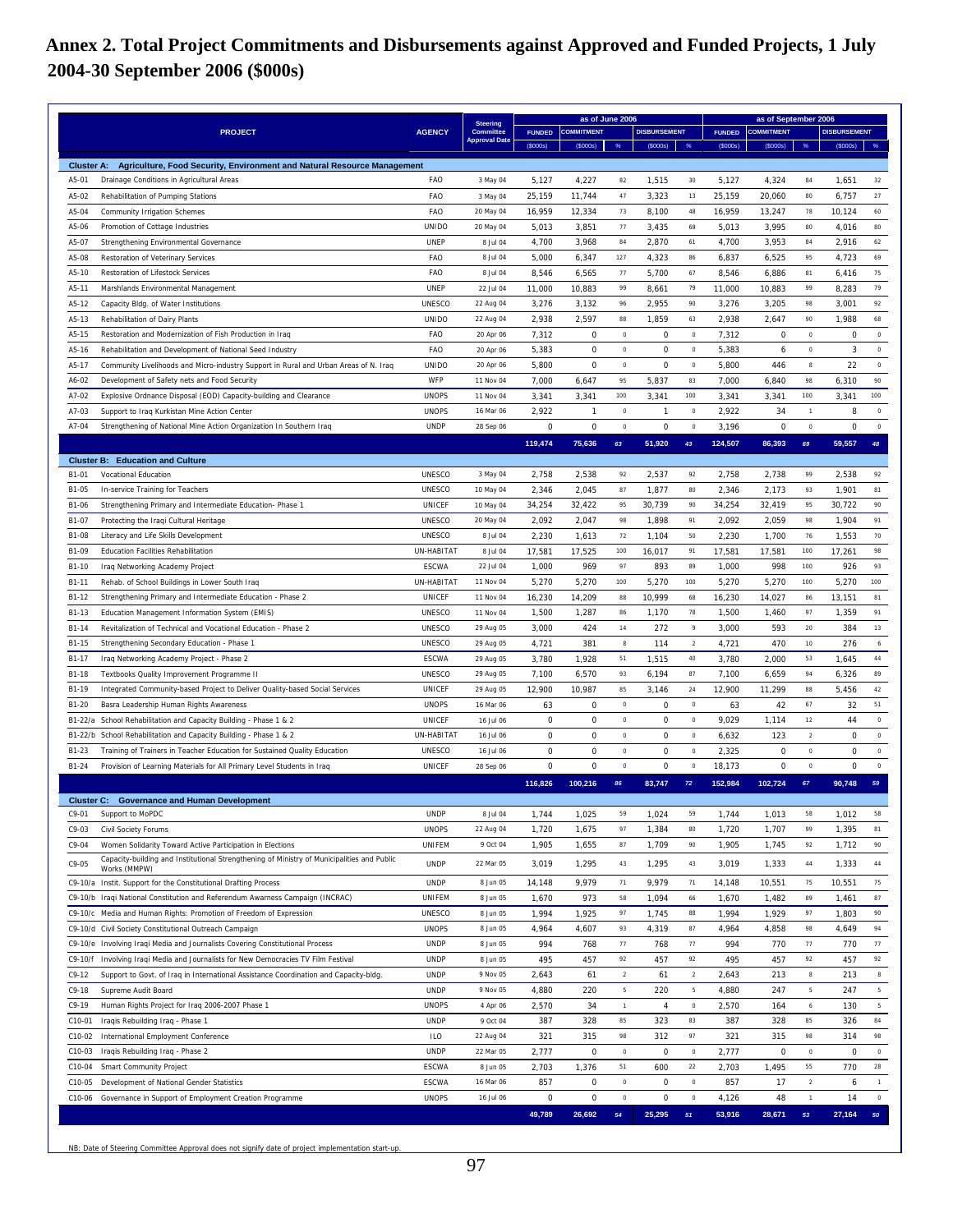# **Annex 2 (continued). Total Project Commitments and Disbursements against Approved and Funded Projects, 1 July 2004-30 September 2006 (\$000s)**

|                            | <b>PROJECT</b>                                                                                          |               | <b>Steering</b>                          |               | as of June 2006   |              |                     |             |               | as of September 2006 |                         |                     |                |
|----------------------------|---------------------------------------------------------------------------------------------------------|---------------|------------------------------------------|---------------|-------------------|--------------|---------------------|-------------|---------------|----------------------|-------------------------|---------------------|----------------|
|                            |                                                                                                         |               | <b>Committee</b><br><b>Approval Date</b> | <b>FUNDED</b> | <b>COMMITMENT</b> |              | <b>DISBURSEMENT</b> |             | <b>FUNDED</b> | <b>COMMITMENT</b>    |                         | <b>DISBURSEMENT</b> |                |
|                            | <b>Cluster D: Health and Nutrition</b>                                                                  |               |                                          | (\$000s)      | $($ \$000s $)$    | $\%$         | $($ \$000s $)$      | $\%$        | (S000s)       | (S000s)              | $\%$                    | (5000s)             | $\%$           |
| D <sub>2</sub> -02         | Emergency Obstetric Care                                                                                | <b>UNFPA</b>  | 10 May 04                                | 12,603        | 8,995             | 71           | 5,896               | 47          | 12,603        | 9,123                | 72                      | 6,083               | 48             |
| D <sub>2</sub> -03         | Supporting Primary Health Care System                                                                   | <b>WHO</b>    | 20 May 04                                | 37,364        | 35,057            | 94           | 31,337              | 84          | 37,364        | 35,368               | 95                      | 34,069              | 91             |
| D <sub>2</sub> -04         | Re-establishing the National Drug Quality Control Laboratory                                            | <b>WHO</b>    | 8 Jul 04                                 | 5,977         | 5,899             | 99           | 4,387               | 73          | 5,977         | 5,679                | 95                      | 4,531               | 76             |
| D <sub>2</sub> -05         | Non-communicable Diseases and Mental Health                                                             | <b>WHO</b>    | 22 Aug 04                                | 11,000        | 9,451             | 86           | 6,080               | 55          | 11,000        | 9,462                | 86                      | 7,109               | 65             |
| D <sub>2</sub> -06         | Strengthening Immunization Services in Iraq                                                             | UNICEF        | 8 Jun 05                                 | 7,900         | 4,601             | 58           | 1,077               | 14          | 7,900         | 4,833                | 61                      | 1,832               | 23             |
| D <sub>2</sub> -07         | Improving Preparedness and Response to Impending Cholera Outbreak                                       | <b>WHO</b>    | 29 Aug 05                                | 858           | 799               | 93           | 769                 | 90          | 858           | 848                  | 99                      | 755                 | 88             |
| D <sub>2</sub> -08         | Hazardous Waste Chemicals Collection and Storage: Al Qadissiya Site                                     | <b>UNEP</b>   | 29 Aug 05                                | 905           | 465               | 51           | 137                 | 15          | 905           | 486                  | 54                      | 156                 | 17             |
| D <sub>2</sub> -09         | Malaria and Leishmania Control and Prevention Emergency Programme                                       | <b>WHO</b>    | 29 Aug 05                                | 5,157         | 5,111             | 99           | 3,039               | 59          | 5,157         | 5,153                | 100                     | 4,195               | 81             |
| D <sub>2</sub> -10         | Health Care Waste Management                                                                            | <b>WHO</b>    | 29 Aug 05                                | 1,408         | 1,408             | 100          | 803                 | 57          | 1,408         | 1,404                | 100                     | 1,140               | 81             |
| D <sub>2</sub> -11         | Provision of Emergency Medical Oxygen Supply in Baghdad, Mosul and Kirkuk                               | <b>WHO</b>    | 29 Aug 05                                | 2,825         | 644               | 23           | 224                 | 8           | 2,825         | 675                  | 24                      | 268                 | 9              |
| D <sub>2</sub> -12         | Establishment of Solid Waste Mangement System in City of Kirkuk                                         | <b>UNOPS</b>  | 23 Mar 06                                | 2,000         | 128               | 6            | $\overline{7}$      | $\,0\,$     | 2,000         | 783                  | 39                      | 285                 | 14             |
| D <sub>2</sub> -14         | Assistance to Primary School Children and Vulnerable Groups                                             | WFP           | 16 Jul 06                                | 0             | 0                 | $\circ$      | 0                   | $\mathbf 0$ | 4,999         | 327                  | $\overline{7}$          | 327                 | $\overline{7}$ |
| D <sub>2</sub> -16         | Strengthening Immunization Services - Phase 2                                                           | <b>WHO</b>    | 19 Apr 06                                | 8,163         | 0                 | $\circ$      | 0                   | $\,0\,$     | 8,163         | 2,680                | 33                      | 565                 | $\overline{7}$ |
| D <sub>2</sub> -17         | Rebuilding Food Safety and Food Processing Industry Capacity                                            | <b>WHO</b>    | 16 Jul 06                                | 0             | 0                 | $\mathbf 0$  | 0                   | $\,0\,$     | 6,506         | 172                  | $\overline{\mathbf{3}}$ | 2                   | $\,0\,$        |
|                            |                                                                                                         |               |                                          |               |                   |              |                     |             |               |                      |                         |                     |                |
|                            |                                                                                                         |               |                                          | 96,159        | 72,557            | 75           | 53,755              | 56          | 107,664       | 76,992               | 72                      | 61,318              | $57\,$         |
| <b>Cluster E:</b><br>E3-01 | <b>Infrastructure Rehabilitation</b><br>Rehabilitation of Water and Sanitation Systems in Southern Iraq | UNICEF        | 20 May 04                                | 21,500        | 18,819            | 88           | 12,079              | 56          | 21,500        | 17,735               | 82                      | 12,870              | 60             |
| E3-02                      | Rehabilitation of Chlorination Plant                                                                    | <b>UNIDO</b>  |                                          | 771           | 634               | 82           | 441                 | 57          | 771           | 616                  | 80                      | 426                 | 55             |
|                            |                                                                                                         | WHO           | 22 Aug 04                                |               |                   | 100          |                     | 97          |               |                      | 100                     |                     | 97             |
| E3-03                      | Water Quality Control and Surveillance                                                                  | <b>UNDP</b>   | 22 Aug 04                                | 6,262         | 6,262<br>15       | $\mathbf{1}$ | 6,091<br>11         | $\,0\,$     | 6,262         | 6,260                | 9                       | 6,105<br>114        | $\sim$         |
| E3-04                      | Emergency Rehabilitation of Karama Water Treatment Plant - Line 1                                       |               | 29 Aug 05<br>29 Aug 05                   | 2,956         |                   |              |                     |             | 2,956         | 261                  | 83                      |                     |                |
| E3-05                      | Community-based Integrated WATSAN Rehab and Management Project                                          | UN-HABITAT    |                                          | 1,984         | 1,641             | 83           | 879                 | 44          | 1,984         | 1,641                |                         | 900                 | 45             |
| E3-06                      | Emergency WATSAN and Health Support for the Basra Governorate                                           | <b>UNDP</b>   | 29 Aug 05                                | 4,920         | 3,500             | 71           | 1,470               | 30          | 4,920         | 3,874                | 79                      | 3,874               | 79             |
| E3-07                      | Kerbala WTP Rehabilitation of Filter Units                                                              | <b>UNOPS</b>  | 29 Aug 05                                | 1,251         | 1,075             | 86           | 596                 | 48          | 1,251         | 1,099                | 88                      | 826                 | 66             |
| E3-08                      | Addressing Short and Long Term Water and Sanitation Needs in Umm Qasr                                   | <b>UNDP</b>   | 16 Jul 06                                | 0             | 0                 | $\,0\,$      | 0                   | $\,0\,$     | 1,020         | 384                  | 38                      | 0                   | $\,0\,$        |
| E3-09                      | Emergency Water Supply in Unserved/Underserved/Vulnerable Areas in Baghdad and IDPs                     | UNICEF        | 16 Jul 06                                | 0             | 0                 | $\circ$      | 0                   | $\,0\,$     | 1,059         | 646                  | 61                      | 16                  | $\overline{2}$ |
| E4-01                      | <b>Emergency Power Supply</b>                                                                           | <b>UNDP</b>   | 3 May 04                                 | 11,999        | 5,967             | 50           | 4,920               | 41          | 11,999        | 5,967                | 50                      | 5,988               | 50             |
| E4-02                      | National Dispatch Centre                                                                                | <b>UNDP</b>   | 3 May 04                                 | 11,948        | 10,000            | 84           | 7,323               | 61          | 11,948        | 10,000               | 84                      | 7,537               | 63             |
| E4-04                      | Strengthening Capacity of Housing Sector                                                                | UN-HABITAT    | 10 May 04                                | 5,966         | 5,966             | 100          | 4,172               | 70          | 5,966         | 5,966                | 100                     | 4,285               | 72             |
| E4-06                      | Dredging of Umm Qasr Port Approach Channel                                                              | <b>UNDP</b>   | 20 May 04                                | 24,742        | 24,742            | 100          | 23,675              | 96          | 24,742        | 24,742               | 100                     | 23,692              | 96             |
| E4-07                      | Rehabilitation of Mosul Power Station                                                                   | <b>UNDP</b>   | 22 Jul 04                                | 17,585        | 17,528            | 100          | 3,928               | 22          | 17,585        | 17,528               | 100                     | 9,914               | 56             |
| E4-08                      | Rehabilitation of Taji Power Station                                                                    | <b>UNDP</b>   | 22 Jul 04                                | 25,892        | 25,846            | 100          | 13,966              | 54          | 25,892        | 25,846               | 100                     | 14,586              | 56             |
| E4-09                      | Rehabilitation of Hartha Power Station                                                                  | <b>UNDP</b>   | 22 Aug 04                                | 17,789        | 15,392            | 87           | 16,237              | 91          | 17,789        | 15,392               | 87                      | 16,611              | 93             |
| E4-10                      | Rehabilitation of Mussayib Power Station                                                                | <b>UNDP</b>   | 11 Nov 04                                | 15,511        | 15,345            | 99           | 10,480              | 68          | 15,511        | 15,345               | 99                      | 13,526              | 87             |
| E4-11                      | Strengthening Urban Sector through Building Capacities in Municipal Planning and Mgmt.                  | UN-HABITAT    | 13 Sep 04                                | 2,550         | 2,306             | 90           | 1,495               | 59          | 2,550         | 2,312                | 91                      | 1,634               | 64             |
| E4-14                      | Rehabilitation of Community Facilities and Infrastructure                                               | UN-HABITAT    | 29 Aug 05                                | 16,025        | 6,965             | 43           | 2,417               | 15          | 16,025        | 9,217                | 58                      | 4,307               | 27             |
| E4-15                      | Rehabilitation of Mussayib Thermal Power Station - Stage 2                                              | <b>UNDP</b>   | 8 Jun 05                                 | 33,000        | 0                 | $\,0\,$      | 0                   | $\,0\,$     | 33,000        | 178                  | $\overline{1}$          | 178                 | $\overline{1}$ |
|                            |                                                                                                         |               |                                          | 222,651       | 162,003           | 73           | 110,180             | 49          | 224,730       | 165,008              | 73                      | 127,390             | $57\,$         |
|                            | <b>Cluster F: Refugees, Internally Displaced Persons and Durable Solutions</b>                          |               |                                          |               |                   |              |                     |             |               |                      |                         |                     |                |
| F8-01                      | Return and Reintegration of IDPs and Iraqi Refugees in the Northern Governorates                        | <b>UNOPS</b>  | 20 May 04                                | 9,741         | 9,741             | 100          | 9,194               | 94          | 9,741         | 9,741                | 100                     | 9,273               | 95             |
| F8-02                      | Return and Reintegration of Iraqis and Others of Concern in Southern Iraq                               | <b>UNHCR</b>  | 8 Jul 04                                 | 7,126         | 7,126             | 100          | 7,126               | 100         | 7,126         | 7,126                | 100                     | 7,126               | 100            |
| F8-03                      | Return and Reintegration of Iraqis and Others of Concern in Northern Iraq                               | <b>UNHCR</b>  | 29 Aug 05                                | 2,962         | 2,962             | 100          | 1,097               | 37          | 2,962         | 2,962                | 100                     | 1,851               | 62             |
|                            |                                                                                                         |               |                                          | 19,830        | 19,830            | 100          | 17,418              | 88          | 19,830        | 19,830               | 100                     | 18,250              | 92             |
|                            | <b>Cluster G: Support to Electoral Process</b>                                                          |               |                                          |               |                   |              |                     |             |               |                      |                         |                     |                |
|                            | G11-02 Support to Electoral Process - Phase 2                                                           | UNDP/EAD      | 13 Sep 04                                | 11,246        | 11,255            | 100          | 10,188              | 91          | 11,246        | 11,255               | 100                     | 10,188              | 91             |
|                            | G11-03 Support to Elections - Phase 3                                                                   | UNDP/EAD      | 23 Sep 04                                | 39,057        | 34,501            | 88           | 36,034              | 92          | 39,057        | 34,501               | 88                      | 36,083              | 92             |
|                            | G11-04 Technical Assistance to IECI                                                                     | UNDPA/EAD     | 25 Oct 04                                | 7,802         | 5,744             | 74           | 4,344               | 56          | 7,802         | 6,487                | 83                      | 5,087               | 65             |
|                            | G11-06 Provision of Electoral Support to Observer Groups in Iraqi Elections                             | UNOPS/EAD     | 7 Dec 04                                 | 3,416         | 3,295             | 96           | 3,293               | 96          | 3,416         | 3,416                | 100                     | 3,413               | 100            |
| G11-07                     | Support for Fair, Safe and Professional Media Coverage                                                  | <b>UNESCO</b> | 7 Dec 04                                 | 396           | 396               | 100          | 396                 | 100         | 396           | 396                  | 100                     | 396                 | 100            |
| G11-08                     | Logistics Support to IECI - Phase 1                                                                     | UNOPS/EAD     | 23 Dec 04                                | 45,344        | 45,301            | 100          | 45,301              | 100         | 45,344        | 45,344               | 100                     | 45,344              | 100            |
| G11-09                     | Logistics Support to IECI - Phase 2                                                                     | UNOPS/EAD     | 29 Sep 05                                | 61,310        | 55,020            | 90           | 52,120              | 85          | 61,310        | 55,089               | 90                      | 53,683              | 88             |
|                            | G11-10 Provision of Electoral Support to Observer Groups - Phase 2                                      | UNOPS/EAD     | 20 Sep 05                                | 6,042         | 5,011             | 83           | 4,323               | 72          | 6,042         | 5,030                | 83                      | 4,961               | 82             |
|                            | G11-13 Empowerment of Women and Youth in Iraqi Elections                                                | <b>UNOPS</b>  | 26 Mar 06                                | 2,844         | 2,780             | 98           | 524                 | 18          | 2,844         | 2,782                | 98                      | 1,905               | 67             |
|                            |                                                                                                         |               |                                          | 177,457       | 163,302           | 92           | 156,523             | 88          | 177,457       | 164,301              | 93                      | 161,059             | 91             |
| NA                         | Pilgrim Stampede Emergency Micro-grant Response                                                         | UNOPS/EAD     | 2 Sep 05                                 | 300           | 286               | 95           | 193                 | 64          | 300           | 295                  | 98                      | 274                 | 91             |
|                            |                                                                                                         |               |                                          | 300           | 286               | 95           | 193                 | 64          | 300           | 295                  | 98                      | 274                 | 91             |
|                            |                                                                                                         |               | <b>GRAND TOTAL</b>                       | 802,486       | 620,521           | 77           | 499,031             | 62          | 861,387       | 644,213              | 75                      | 545,759             | 63             |
|                            |                                                                                                         |               |                                          |               |                   |              |                     |             |               |                      |                         |                     |                |

NB: Date of Steering Committee Approval does not signify date of project implementation start-up.